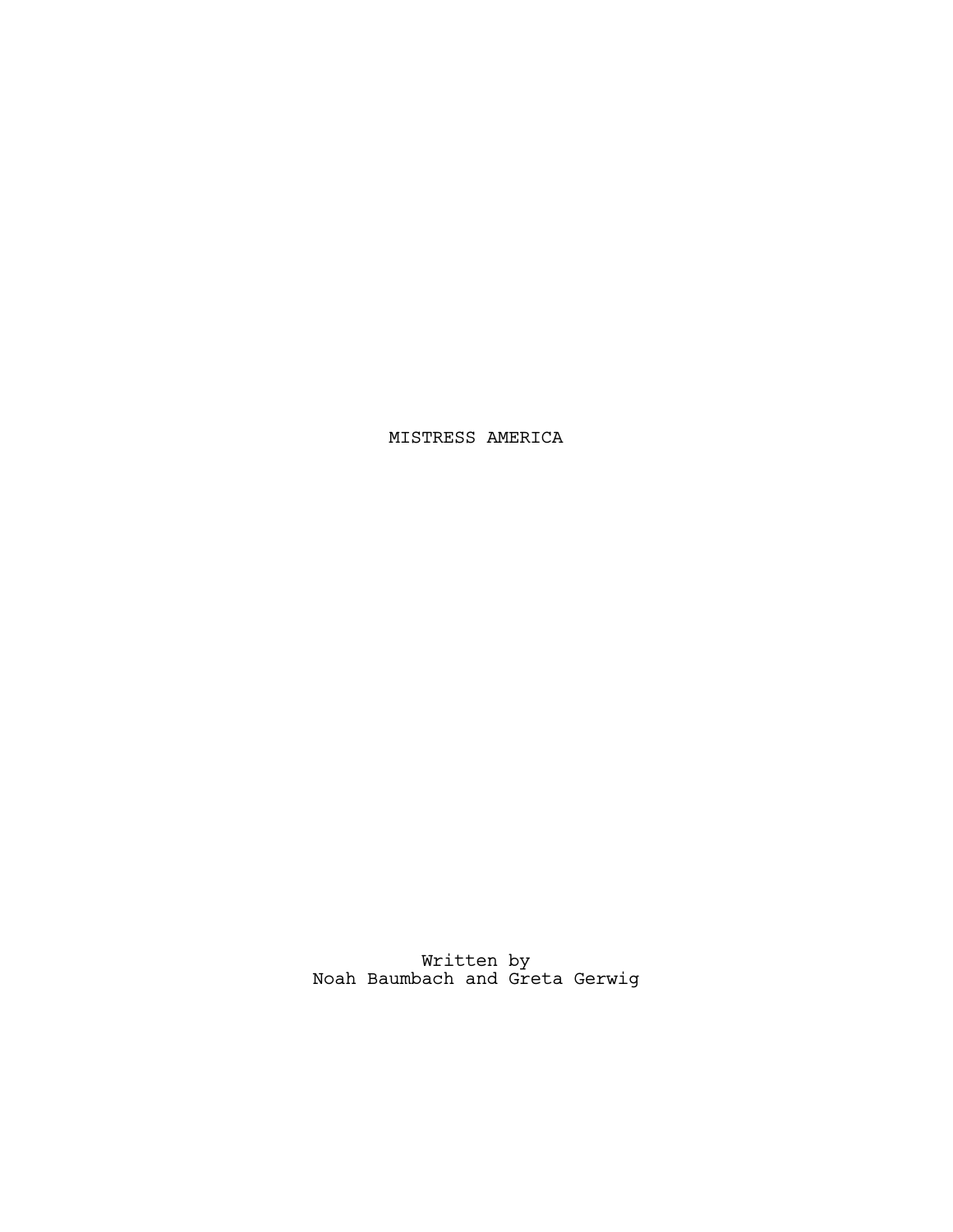TRACY (V.O.) She would say things like: "Isn't every story a story of betrayal?" No, that's not true, I thought. But I could never say that, I could only agree with her. It was too much fun to agree with her.

INT. DORM ROOM. DAY

A dark room. We hear movement from outside. A key in the lock. The door opens, light from the hallway silhouettes Tracy as she hauls in a bag on wheels. She feels for a light on the wall and hits the switch. The lights come on.

> VOICE I was sleeping! Turn that off!

Tracy shuts the light.

**TRACY** 

Sorry. (pause) I'm your roommate.

LAURA (V.O.) My name is Laura...

INT. DORM COMMON ROOM. DAY

A group of ten freshman sit around in a circle. One girl, Laura, holds a flashlight and says:

> LAURA ...and I'm going on safari and I'm bringing with me a ROLLING PIN for Ruth, a CAR for Carrie... (everyone laughs) A JAR for Juman and a... a... shit.

She stares at Tracy, unable to get her name. Tracy pipes up:

**TRACY** A TRACKING DEVICE for Tracy...

LAURA ...Right a TRACKING DEVICE for Tracy and a...LIGHTER for me, Laura.

She passes the flashlight.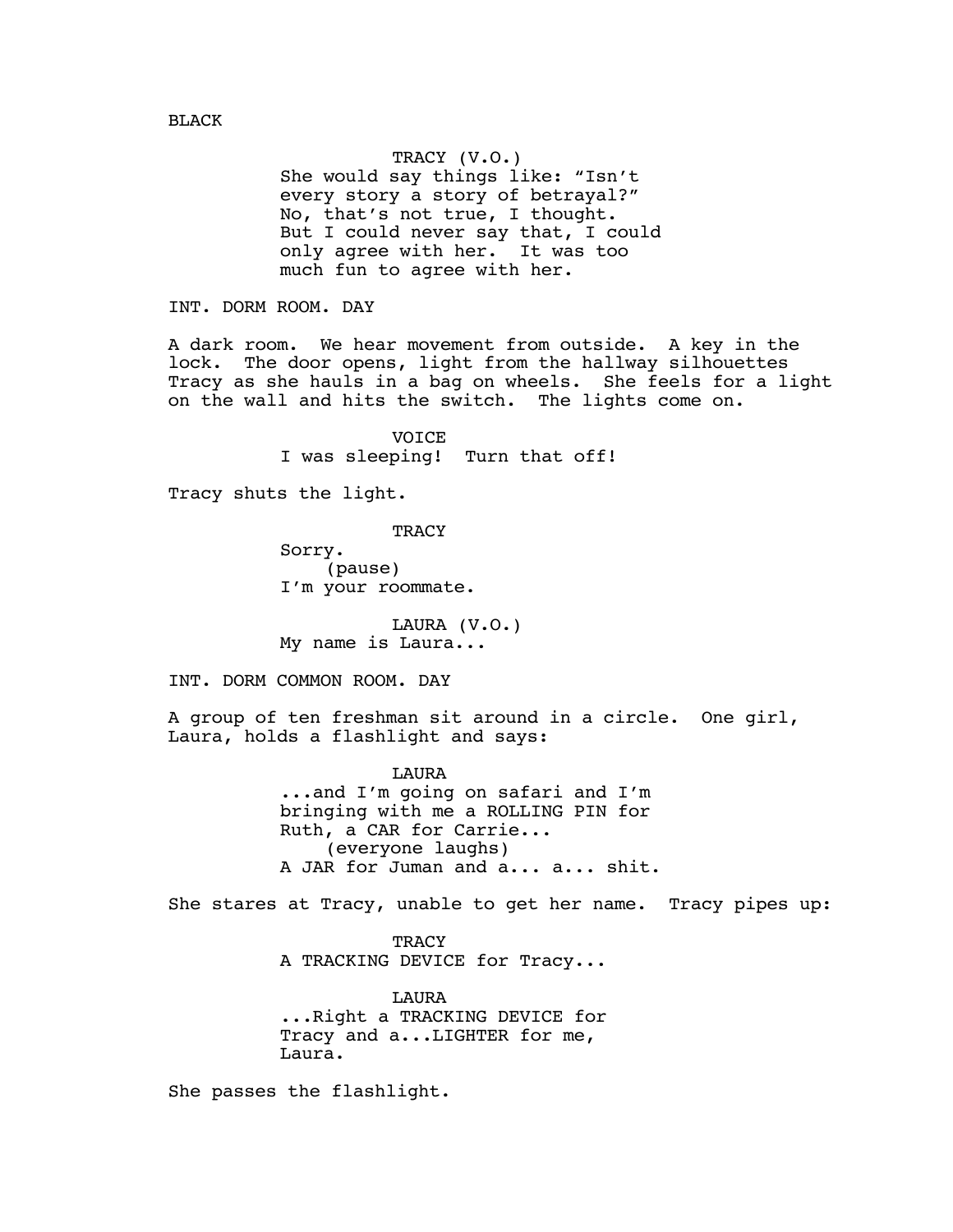Tracy sits in her new dorm-room with her roommate, a girl with mousy hair and a hoodie. She watches Tracy unpack, from her bed.

> **TRACY** Aren't you coming to convocation?

RUTH You're going to that shit?

**TRACY** Yeah... isn't everyone?

RUTH I don't think anyone is going. Except rapists.

**TRACY** What? Why rapists?

RUTH Or Christians and home-schooled kids. Nobody really goes.

**TRACY** I think it's just a candle lighting ceremony. (pause) How do you already know all this stuff? School hasn't even started yet.

Ruth doesn't answer.

EXT. COLLEGE CHAPEL. EVENING

Tracy lingers outside the building. Kids are going inside. She hesitates then decides to bag it.

EXT. BROADWAY, UPPER WEST SIDE. NIGHT

Tracy walks aimlessly.

INT. DINING HALL. DAY

Tracy gets a personal sized pizza and a bowl of cereal. She picks up and inspects different items on the dessert tray, doesn't take any.

INT. CLASSROOM. DAY

In class. Gets a paper back. She gets a B.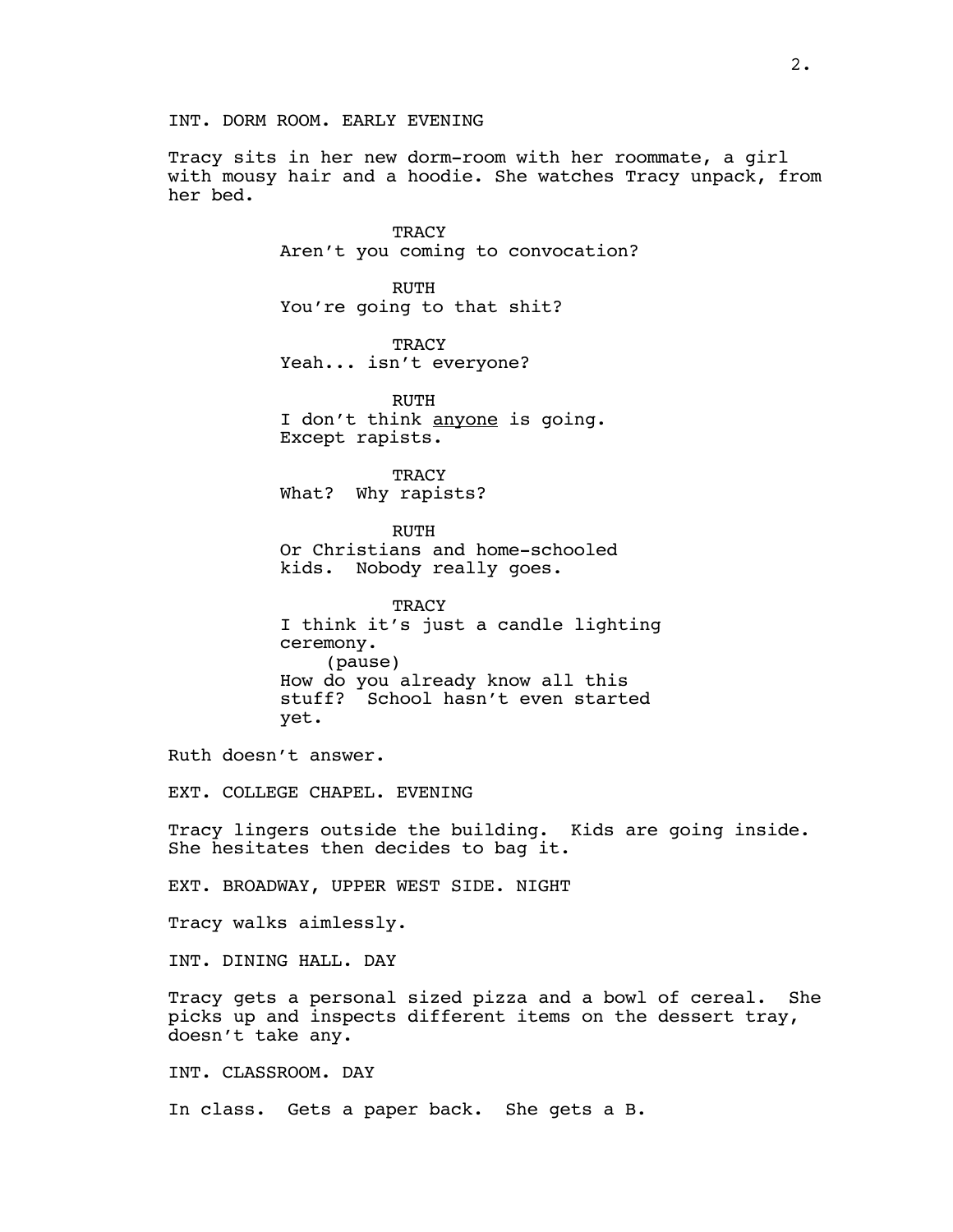PROFESSOR This is a starting point - this is what college is for, we're going to teach you how to write and think.

**TRACY** (frowns, to the person next to her.) A "B." That's so annoying.

INT. CAFETERIA. EVE

Tracy eats by herself.

INT. MENTAL HEALTH OFFICE. DAY

Tracy sits in front of a counselor.

**TRACY** Um, I have trouble with procrastinating.

COUNSELOR Did you ever think of just getting your work in on time?

**TRACY** (hesitates) Yes, I have thought of that. I have trouble doing it.

COUNSELOR Maybe you want to try a little harder?

**TRACY** OK, thanks. Harder? I'll try that.

EXT. RIVERSIDE PARK. DAY

Tracy walks alone.

INT. ENGLISH CLASS. DAY

PROFESSOR (V.O.) What comes to mind when you think of the Renaissance?

INT. CLASSROOM. DAY

Tracy takes notes while a Southern girl talks: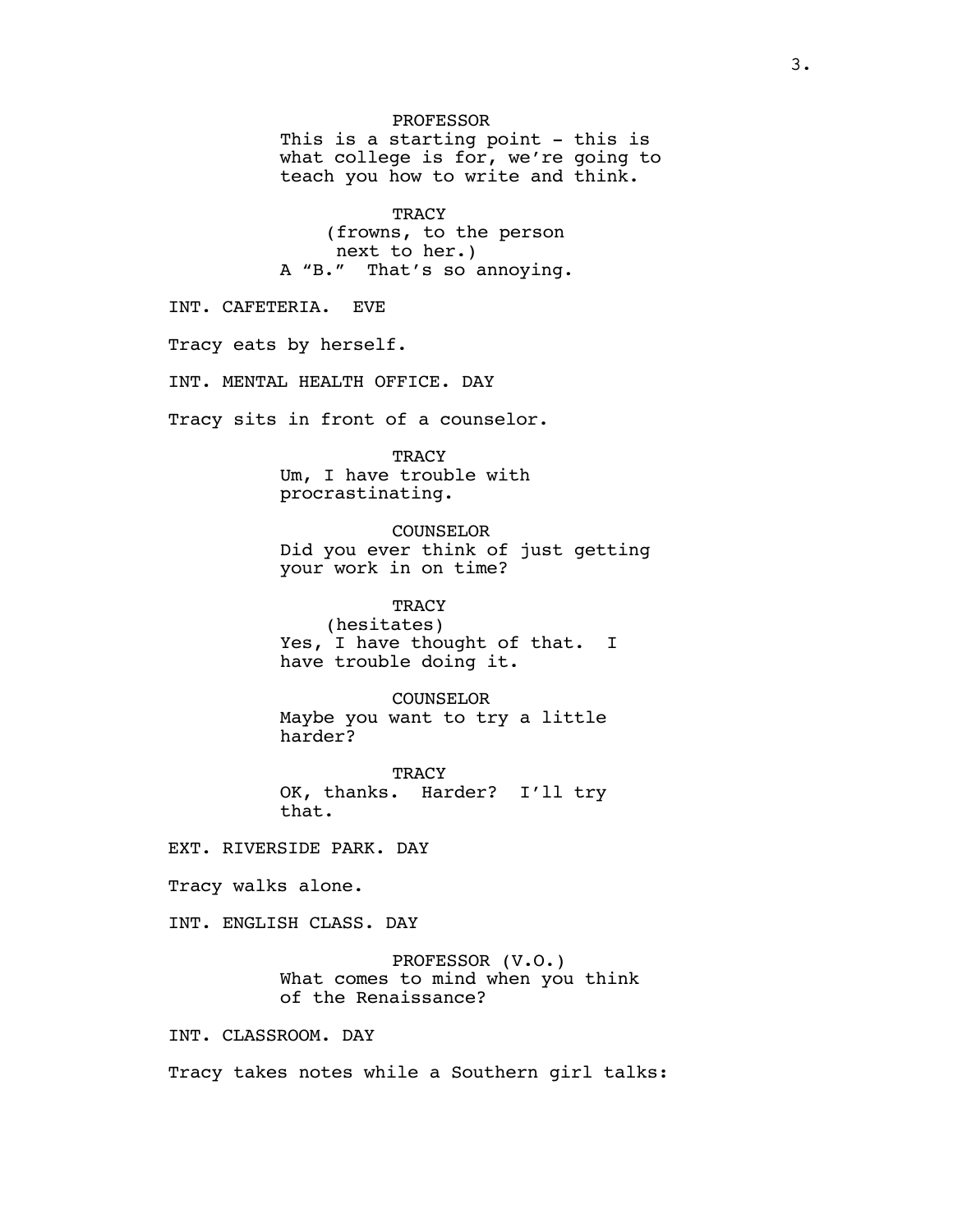SOUTHERN GIRL I think of the Renaissance as being very plush, like a lot of velvet inlaid with jewels, brocades, that kind of thing.

PROFESSOR Thank you... I was actually asking about literature, but that was very nice.

Tracy bursts out laughing.

INT. DORM HALLWAY. NIGHT

Tracy is kind of "dressed" for a party. There are a bunch of drunk teenagers around. She sees a Friendly Looking Girl:

> TRACY Is the party at the end of the hall?

FRIENDLY LOOKING GIRL Did you get an invitation?

TRACY

No...

FRIENDLY LOOKING GIRL

Then no.

OTHER GIRL She's being a bitch. Yes, it's down the hall.

The Friendly Looking Girl hits the Other Girl and they run away, laughing. Tracy leaves the way she came.

EXT. CAMPUS/INT. JERSEY HOUSE. NIGHT INTERCUT

Tracy sits on steps. She's on the phone with her Mom.

TRACY I could be anywhere. It doesn't even feel like New York. And by trying to participate I'm somehow fitting in even less.

Her Mom moves through the kitchen, cleaning, putting things away.

> MOM Aren't you meeting friends in classes?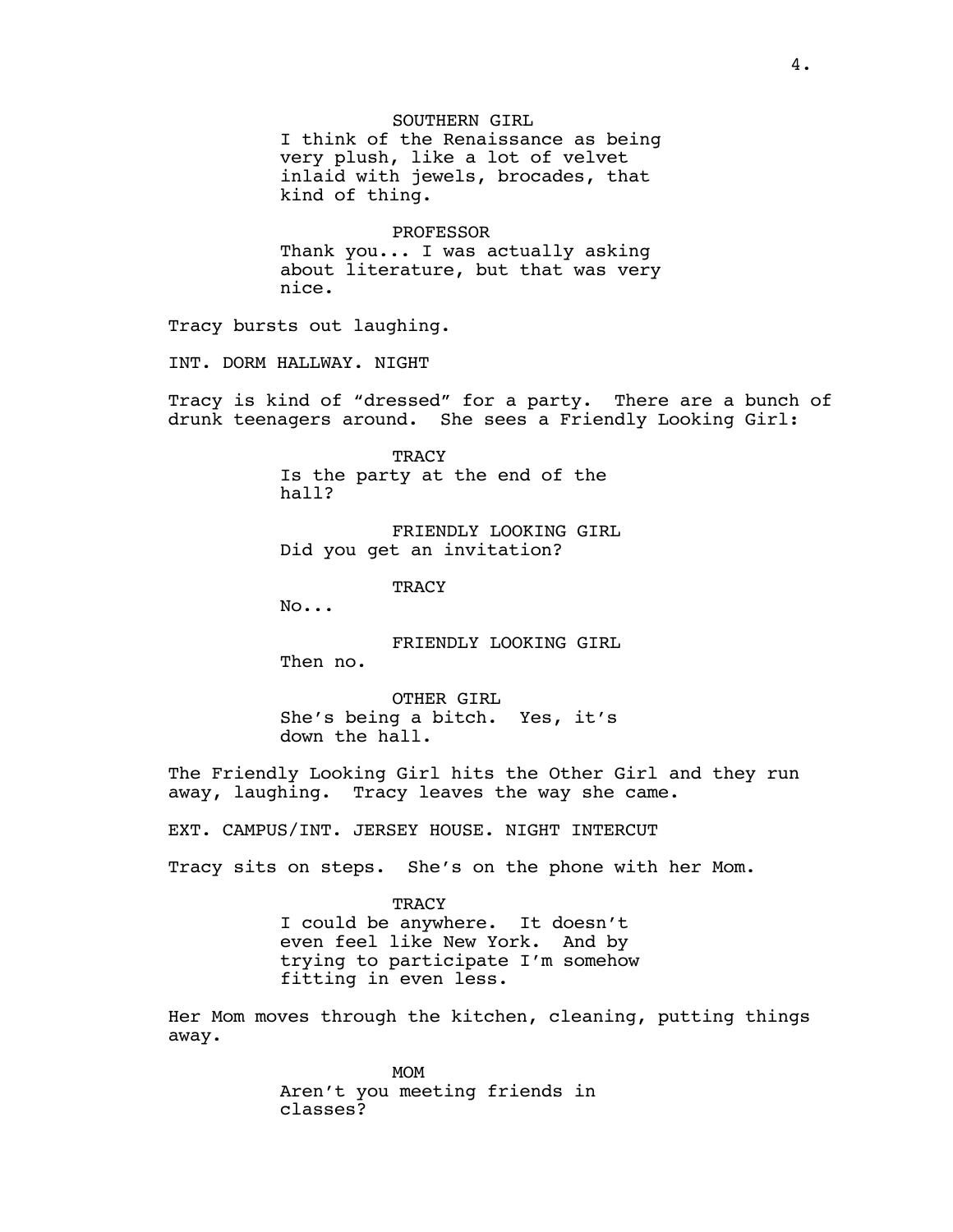Mom, nobody meets friends in classes.

MOM Oh, okay. I didn't know.

### **TRACY**

You know the feeling of being at a party where you don't know anybody? It's like that the whole time.

MOM

That sounds uncomfortable.

**TRACY** And I can't go to bars.

#### MOM

Don't go to bars. Oh, did you get my email with the reading - do you like it?

**TRACY** 

I liked it. I think there is a darker element to what Shakespeare was saying but I liked it.

MOM

Good. Your brother is going to be playing guitar with you while you do it - is that okay?

# **TRACY**

I like David's guitar playing.

#### MOM

(happily) He's gotten good, right? I'm so excited! It's Thanksgiving weekend so we'll have a built-in rehearsal dinner on Thursday at the house. It'll be the first time the two families are all in the same room. Randy, Jim's sister --

#### TRACY

Right.

#### MOM

She's going to make a fig and there's a fish...and it's on cracker. That's one thing.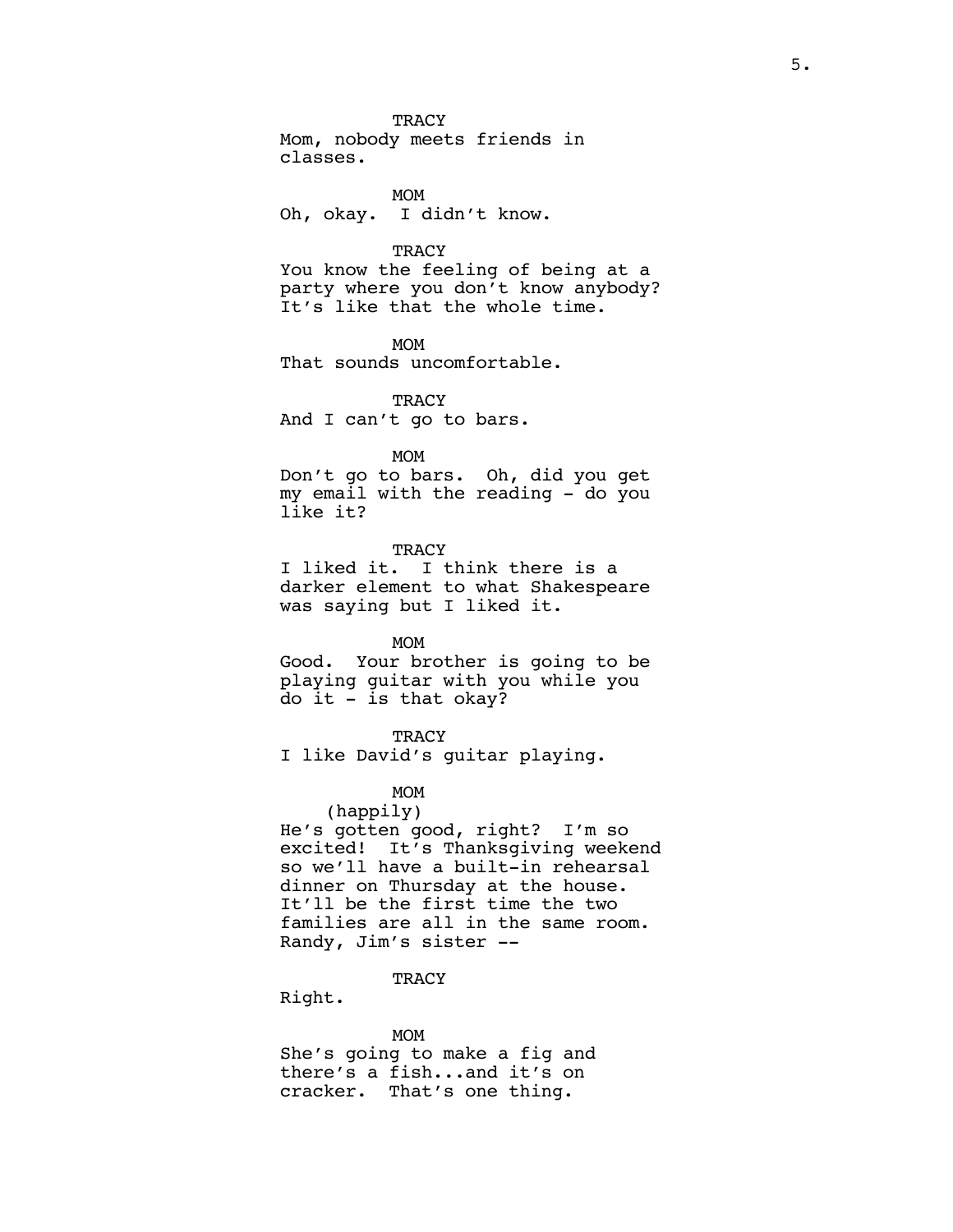Mmm.

MOM We're going to move all the furniture out of the living room and we changed the lyrics to Finiculi Finicula. We did the same thing at Izzy's 60th but Izzy won't be there so it'll feel fresh. (exhaling, playful) Oh, Trace...

**TRACY** (playful back) Oh, Stevie.

#### MOM

You know, I was very unhappy for a very long time. But I'm so glad your Dad and I stayed together until you and your brother were out of school.

#### TRACY

I was NOT out of school. You broke up when I was a junior in high school.

MOM On your way out of the home...

#### **TRACY**

I love you Mom, don't be worried.

MOM

I know, honey. So after you do that, Brooke will read a poem she's written. I don't think her brother is doing anything - which hurts my feelings, but I'm trying to be okay with it. (has an idea)

You should call Brooke. She's in New York, you know.

TRACY I'm so bad at calling people I don't know.

MOM I hear she's fun.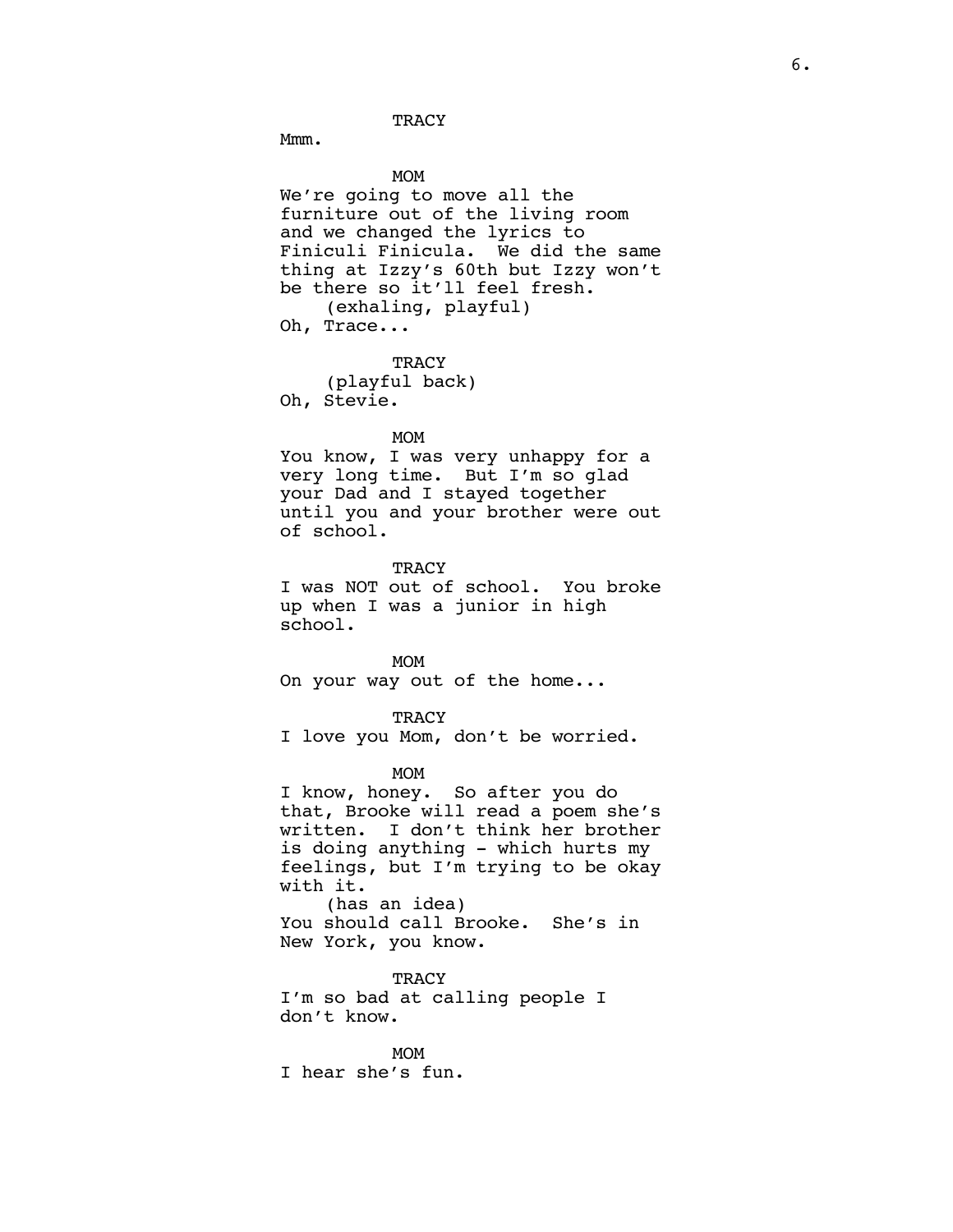She's like thirty living in New York with a life, she doesn't need to hear from an eighteen year old she's tenuously connected to. I'd be like why do I want to hang out with you?

#### MOM

She's going to be your sister, that doesn't sound tenuous to me. And you have plenty to talk about you're both doing readings at our wedding.

#### **TRACY**

Aces.

MOM You aren't sarcastic don't pretend to be.

# **TRACY**

Okay.

INT. CLASSROOM. DAY

We hear a student, Nicolette, making a point:

#### NICOLETTE

Nothing is higher than the law. That's the whole point - Antigone thinks she's above the law but she's not - like a celebrity in a car crash or something.

Tracy is asleep at the seminar table. Her head hangs heavily to one side.

### VOICE

Psst. Hey.

Tracy's head jerks up and she opens her sleepy eyes. A boy, Tony leans over from two chairs away.

> **TONY** You were asleep.

**TRACY** (wiping drool from her chin) Oh...thanks.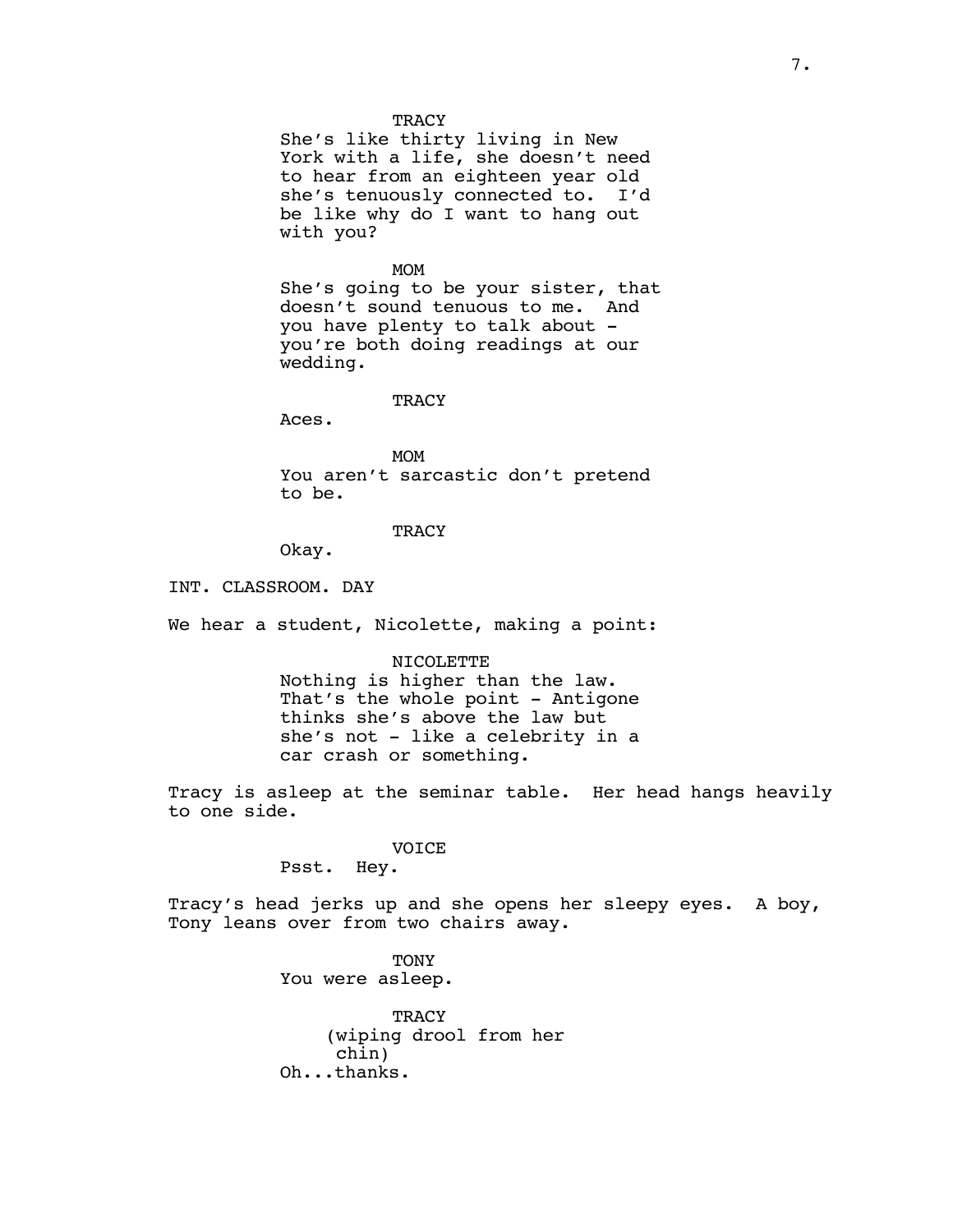Tracy sits up straighter. She tries to focus on the discussion. Her eyes fall heavy and shut. She's asleep again. INT. HALLWAY. AFTER CLASS Tony carries a briefcase. Tracy, deciding to make her fate better, walks up to him. **TRACY** That was really nice of you... waking me up. TONY (smiling) It takes a lot of moxie to fall asleep in a twelve person class. TRACY Thanks. I like moxie. TONY I get it. It's like I'm so grateful to be here, but why are my parents taking out loans for me to listen to that 18-year-old asshole talk? Tracy laughs. **TRACY** Loans everywhere. TONY I was going go get frozen yogurt, want to come? **TRACY** Yes but... well, I have to get somewhere by five. TONY Where? **TRACY** Um, it's embarrassing. TONY What is it? **TRACY** I'm submitting a story to the Mobius Literary Society. I have to print it. (MORE)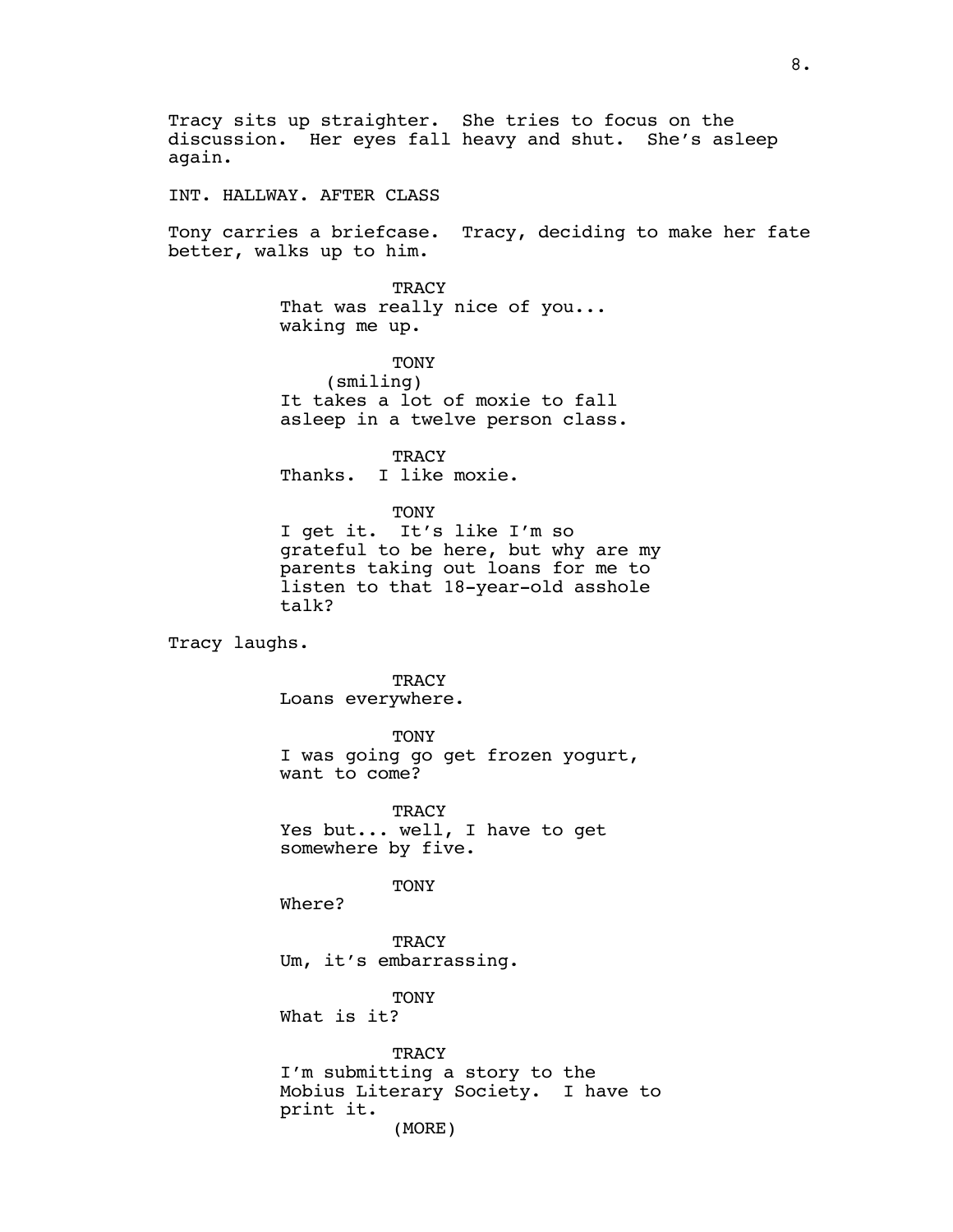They only take hard copies which is a kind of pretension I can get behind. TRACY (CONT'D)

**TONY** GET OUT OF TOWN SISTER! I already gave mine! Do you know how you find out if you're in it?

**TRACY** They said they'd post a list -

TONY

No. The only people who check the list are people who didn't get in they come wake us up at night in our rooms and put pie in our face and then bring us out into the quad and make us sing and stuff.

**TRACY** (smiling at the thought) Yeah.

INT. SOME HALLWAY. DAY

Tracy walks down to a door with Mobius on the glass. There's a box outside with Submissions written underneath it. A guy in a sweater vest sitting cross legged on the ground playing jacks stares at her. She fishes into her messenger bag and puts a story in the box. She hurries away.

INT. TRACY'S DORM ROOM. NIGHT

Tracy lies awake in bed. We hear yelling in the hallway outside her door. Footsteps come close to her door. A shadow underneath. She tenses in great anticipation.

The footsteps and chatter continue down the hall.

Tracy gets up and opens her door.

INT. DORM HALLWAY. NIGHT

The hall is empty. Bits of pie and crust on the floor. Another door opens at the end of the hall. A Tiny Girl looks out.

She and Tracy meet eyes.

TINY GIRL

FUCK.

The Tiny Girl retreats into her room. Tracy does the same.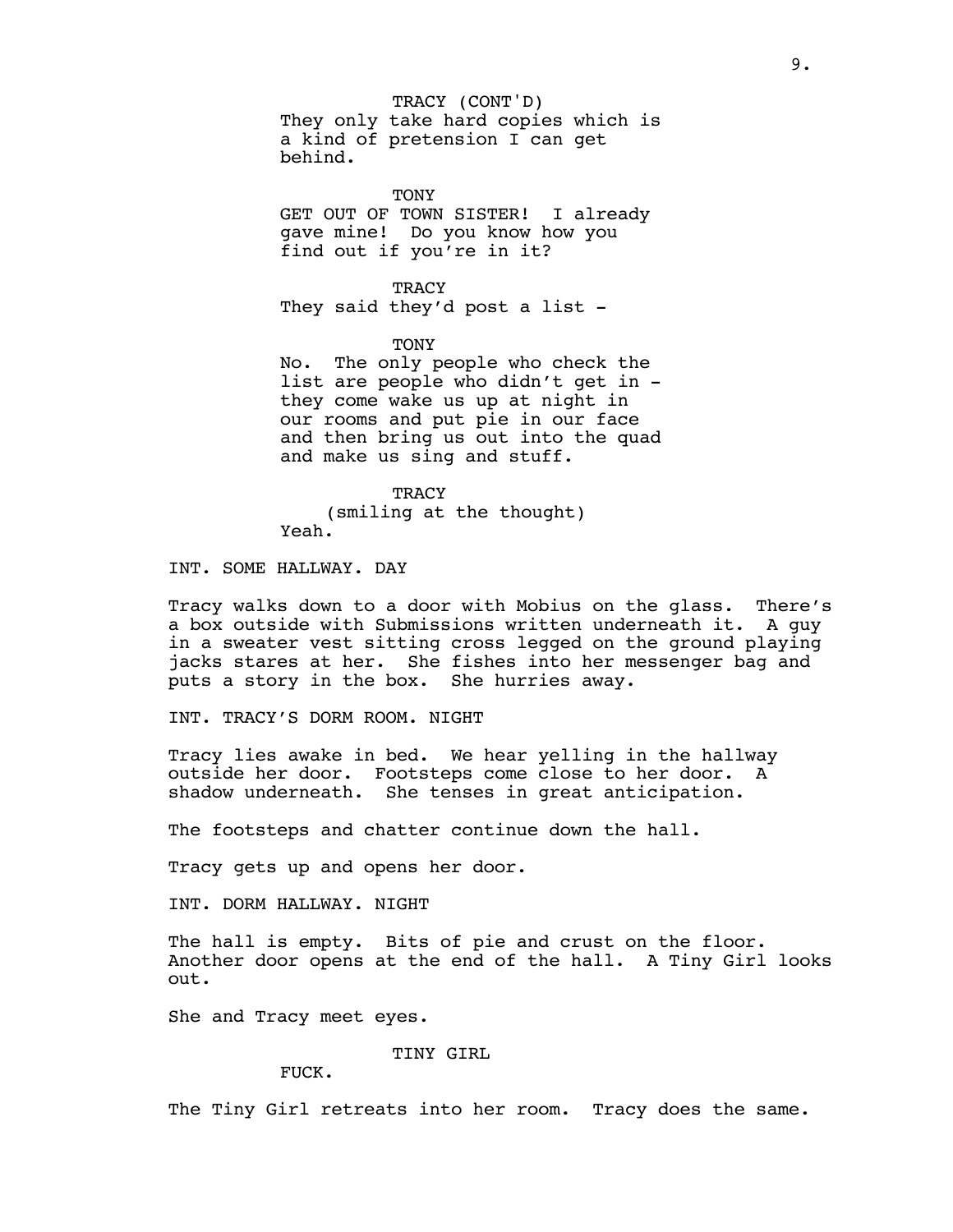Tony sits on his bed and Tracy sits on the floor. They both drink screwdrivers.

> **TONY** They're self-elected douche bags.

> **TRACY** I know, but I wanted to be one of them. I could die then.

TONY Yeah, me too. Both I wanted to be in and I could also then die.

**TRACY** I heard they serve wine and cheese and they all carry breifcases.

TONY I know, when I had my tour here, the guide was one of them and that's why I wanted to come here.

TRACY I heard the pie stuff all night.

TONY They got the guy next door. He doesn't even look like a writer.

Tony indicates a breifcase from the floor. Tracy sees this.

**TRACY** I'm so sorry.

TONY Do you want to trade stories?

**TRACY** 

Sure.

TIME CUT

They both silently read each other's stories. They steal glances at one another.

TIME CUT

**TONY** I liked it!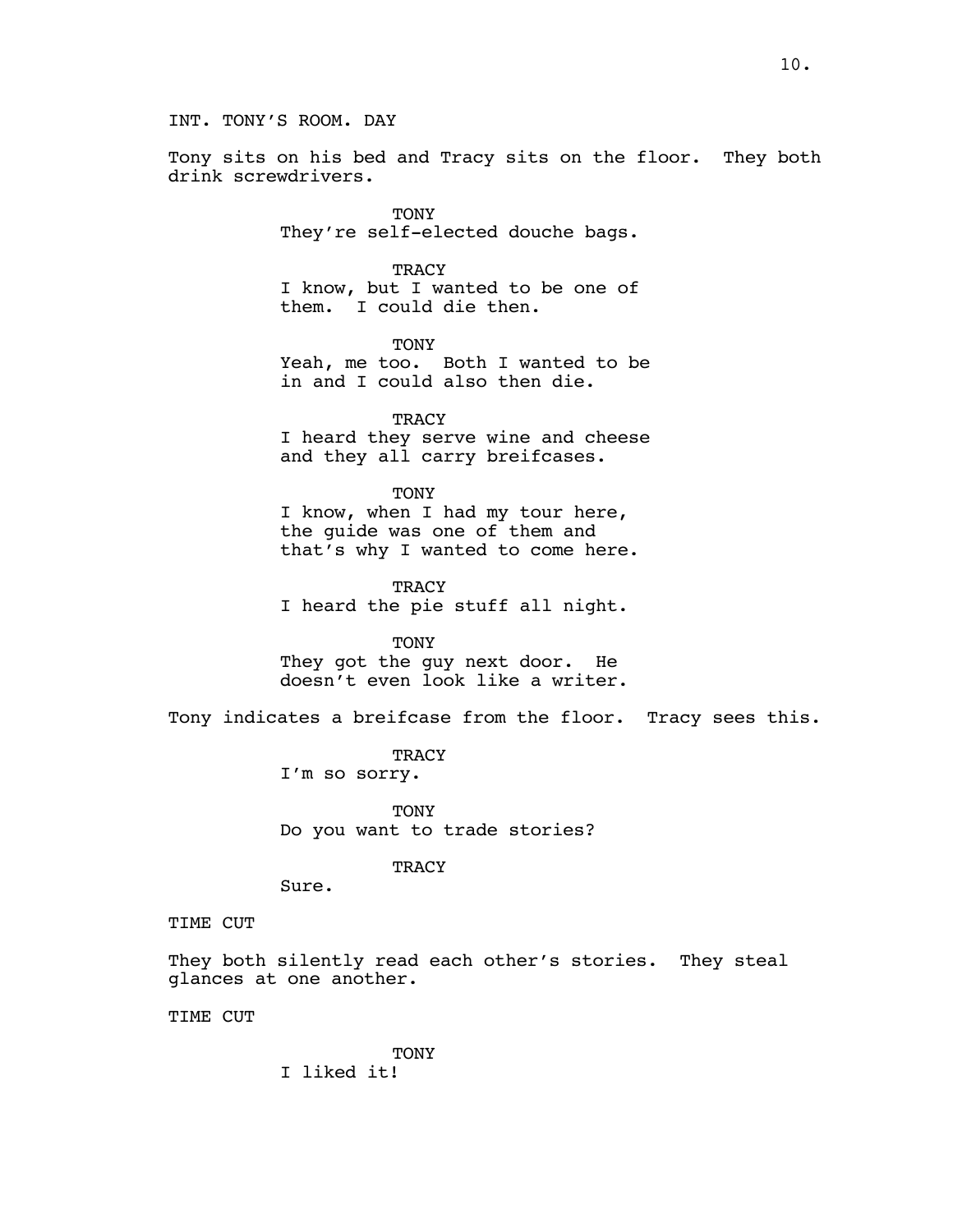**TRACY** Thanks - I liked yours too. TONY So do you want notes? TRACY Oh, are we - sure... TONY Okay, I thought the middle part sounded really fake. **TRACY** Okay. **TONY** It's just my impression. **TRACY** I'll work on that. TONY Do you have any notes for me? **TRACY** Um... no. TONY Great. (thinks for a second) I have a car. INT. CAR. DUSK Tracy and Tony drive in the car. **TRACY** Let's go to the beach. TONY I don't want to leave Manhattan. **TRACY** Oh, why are we in your car then? EXT. UPPER MANHATTAN, BY THE HUSDON RIVER. NIGHT Tracy and Tony try to burn his briefcase but it won't catch They chuck it in the water. They smoke a joint and sit on the roof of a car.

fire.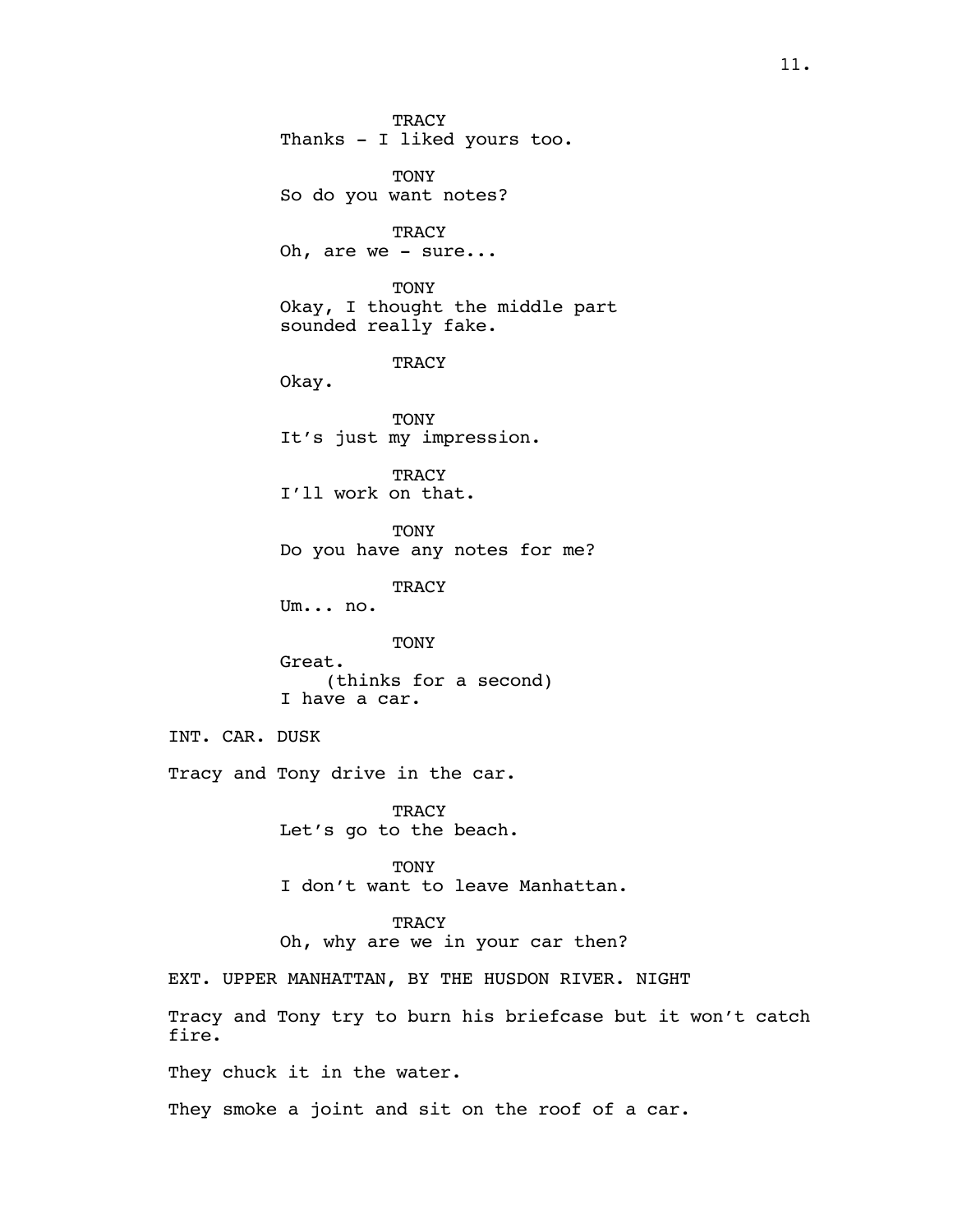We look like we're in a song.

INT. CLASSROOM. DAY

Tracy raises her hand.

**TRACY** 

I think the way Aristotle writes about ethics and morality is much closer to how most people think about it. Less like math, more like a story.

INT. DORM ROOM. DAY

Tracy, feeling better about herself, cleans the room and talks to her roommate.

> **TRACY** I think we should set up a recycling system for our trash. A lot of what we're throwing out can be recycled.

She trips over something on the floor but recovers quickly.

**TRACY** And Ruth, I think that fan can go in the closet now, it's 60 degrees out--

INT. STUDY ABROAD OFFICE. DAY

Tracy is filing with some exuberance.

STUDY ABROAD WOMAN You seem happy today.

**TRACY** I love filing! It's satisfying.

EXT. QUAD. EVE

Tracy is running to get somewhere.

TONY (O.S.) Slow down, T!

Tracy hits the breaks. It's Tony. She laughs. But he's holding Nicolette's hand (She's the girl from their class).

**TRACY** 

Hey.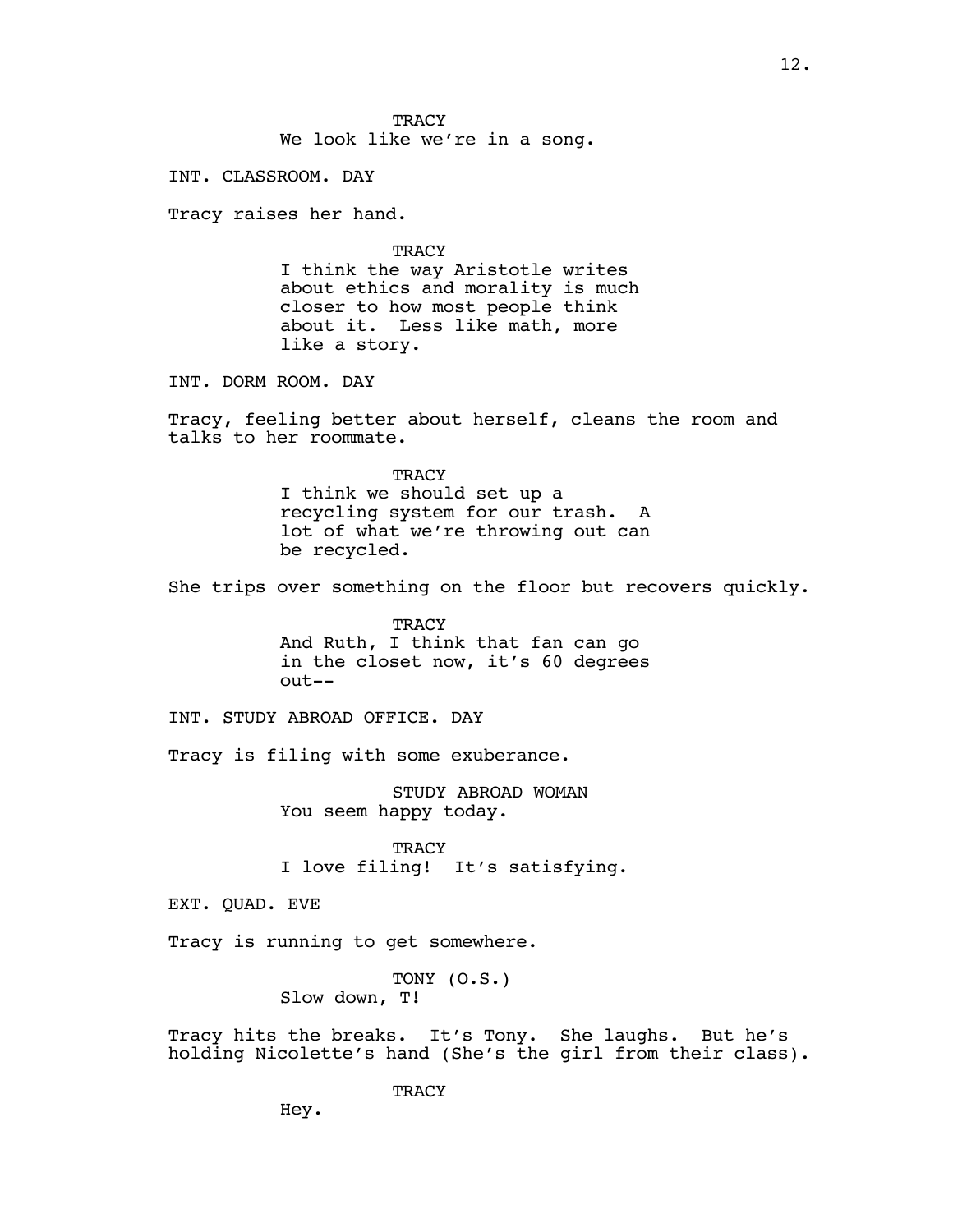TONY

Hey.

NICOLETTE

Hey.

INT. JJ'S DINER. NIGHT

Tracy sits in a booth by herself eating mozzarella sticks. She looks at her phone. Makes a call. Her mother's voice mail. She hangs up.

She scrolls to:

BROOKE CARDINAS

She quickly presses that name...

FEMALE VOICE MESSAGE You've reached Brooke Cardinas. Leave your name and number and I will get back to you at my earliest convenience.

Tracy hangs up on the beep. She dips a mozzarella stick in the red sauce and shoves it into her mouth. Her phone rings. She's startled.

**TRACY** 

Hello?

BROOKE Hi, this Brooke Cardinas. I just got a missed call from this number.

TRACY Oh...sorry. Hi... this is Tracy Fishko, um, my mom is marrying your dad?

BROOKE You're reading the sonnet.

### **TRACY**

Right! We're doing Thanksgiving and then wedding together... Um, I go to college in the city. My mom said I should call you.

BROOKE Have you eaten? Do you want to hang out?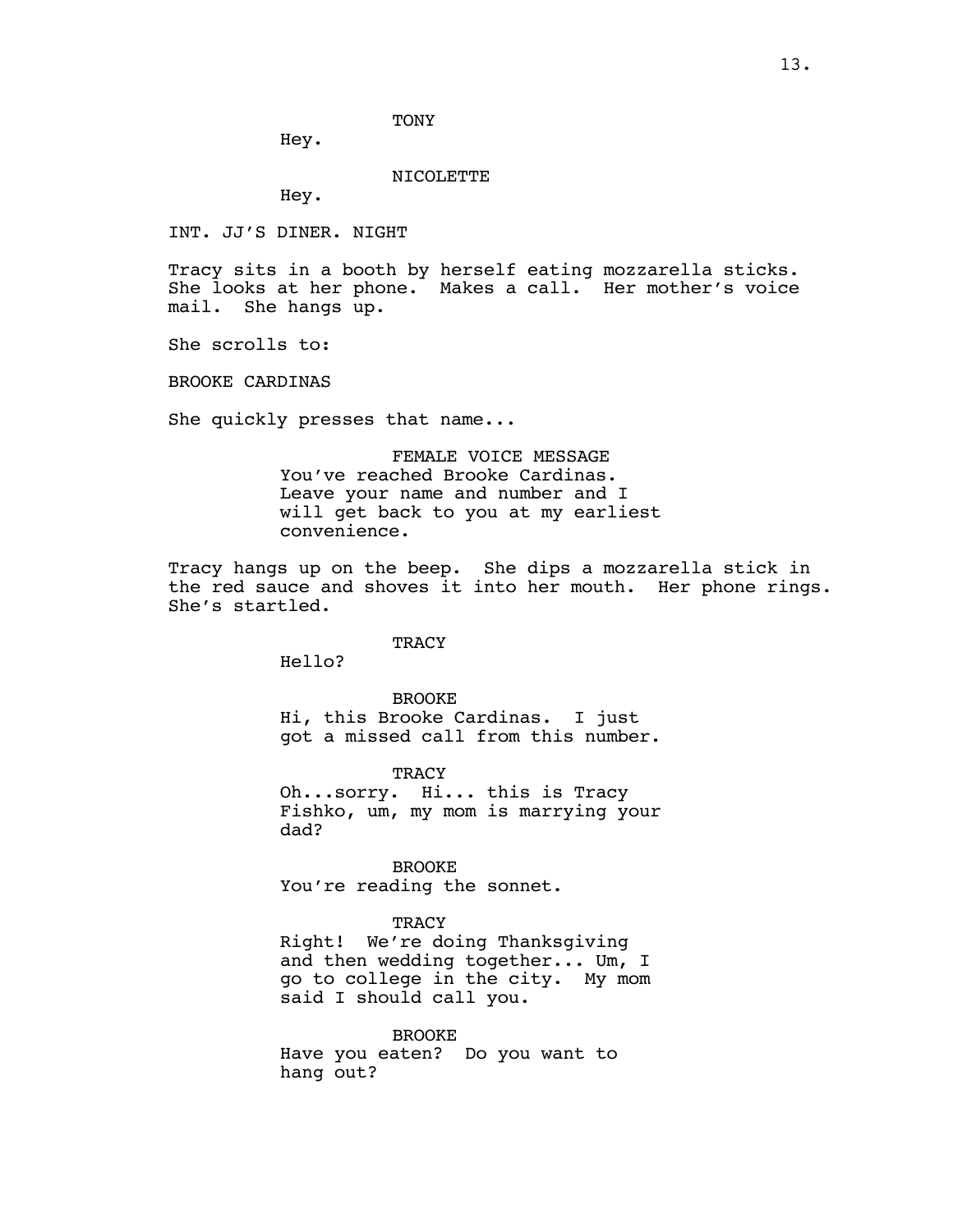BROOKE Well, do you know where Times Square is?

EXT. TIMES SQUARE. NIGHT

Tracy crosses the crowded street.

Brooke is at the top of the TKTS steps. She attempts to walk elegantly down the steps. It's an entrance.

> BROOKE (awkwardly grand) Welcome to the Great White Way.

She still hasn't finished walking the steps. It takes a second. Tracy holds a smile. Finally, Brooke is there:

> **TRACY** Times Square is so crazy.

> > BROOKE

Isn't it?

**TRACY** I don't know anyone who lives here.

BROOKE

Yours truly. I got off the bus from Jersey I thought this was the cool place to live. It's mother fucking Times Square.

INT. TAXI. LATER

Brooke lights a cigarette, takes a long drag, passes it to Tracy.

> BROOKE Why do you live in New York again?

**TRACY** College - I go to Barnard - it's all women uptown - well, "historically" and kind of actually. But there are boys in my classes and stuff. From Columbia.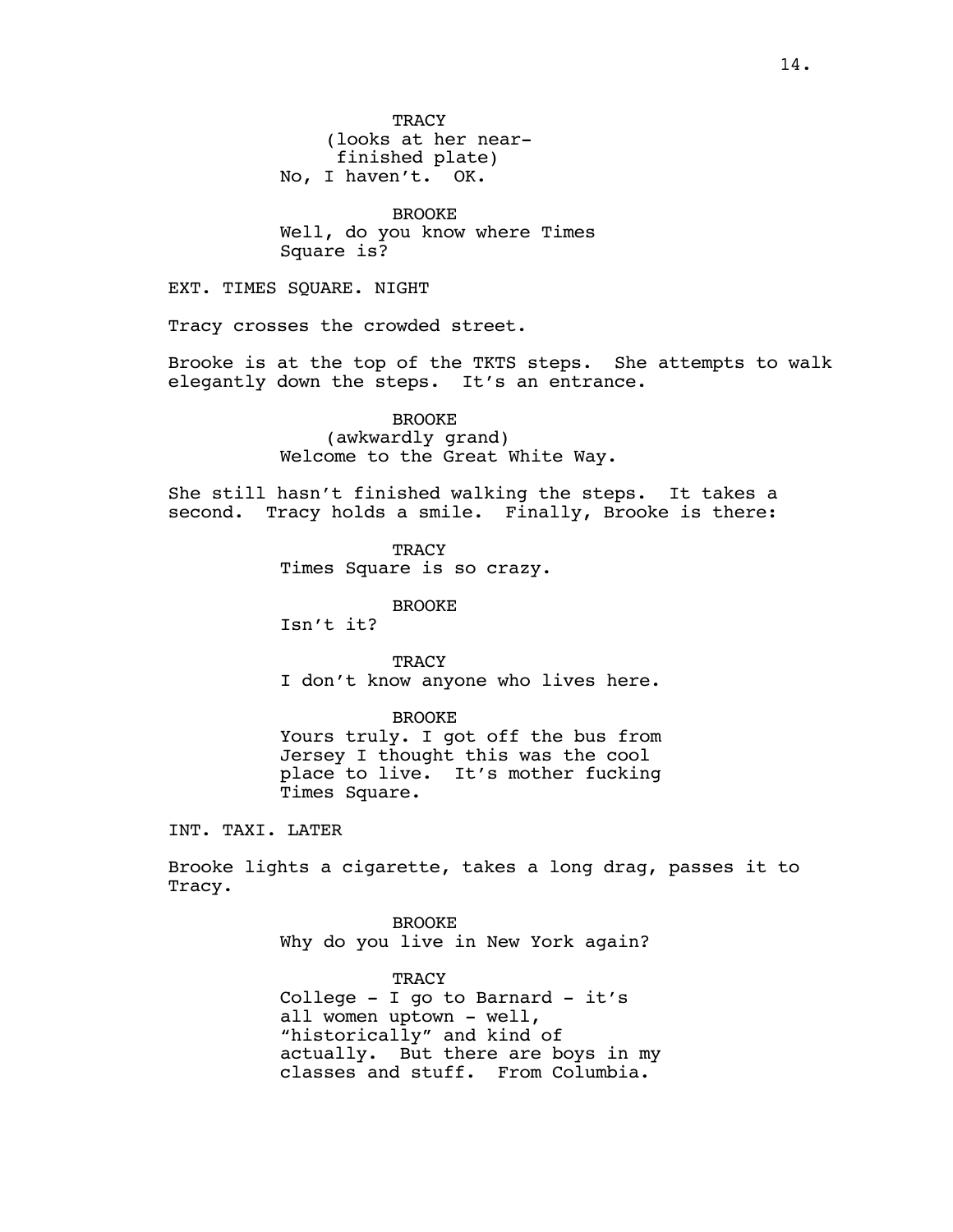BROOKE

You gay?

**TRACY** No. The Columbia girls do their best to make us feel inferior. Which it's like "I already do."

BROOKE That's stupid. Don't feel inferior.

**TRACY** You're right, that is stupid.

It's the best someone has made her feel in a long time or maybe ever.

INT. BACKSTAGE AT A MUSIC CLUB. NIGHT

Brooke, wearing an orange VIP sticker on her suede jacket, affixes an identical sticker to Tracy's shirt.

> BROOKE I didn't go to college.

> > **TRACY**

Oh. OK.

BROOKE I'm an autodidact. Do you know what that means?

**TRACY** 

Yes.

BROOKE That word is one of the things I self-taught myself.

CUT TO: Brooke is pulled up onstage to sing, she tries to act like she doesn't want to and then does it. When she dances while she sings it's a person who is pretending to be free.

EXT. BAR. NIGHT

Brooke, Tracy and members of the band enter one of those secret bars, through the back of a pizza shop.

INT. SECRET BAR. NIGHT

Tracy drinks a fancy cocktail.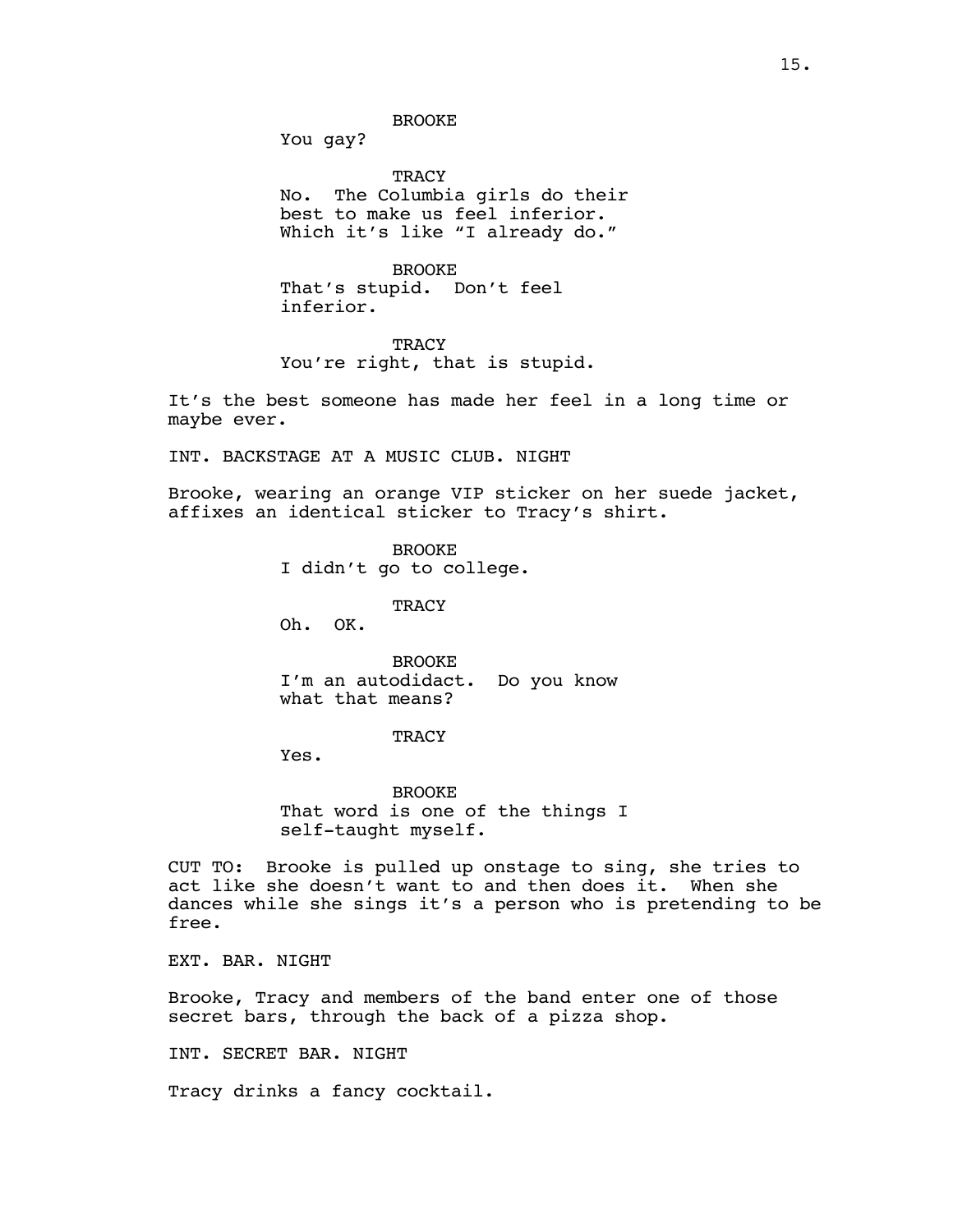It has mint!

CUT TO: Brooke and Tracy dance with the guys.

BROOKE (dancing) What's going on at college?

**TRACY** 

(also dancing) I don't know, everyone's really excited about the frozen yogurt machine in the student center.

BROOKE I watched my mother die.

**TRACY** 

What?

BROOKE I was with my mother while she died.

**TRACY** I don't know any dead people.

BROOKE

That's cool about the frozen yogurt machine. Everyone I love dies.

INT. WILLIAMSBURG PARTY. NIGHT

Brooke and Tracy enter some party in Williamsburg. The hostess hugs Brooke.

> WOMAN I heard you're opening a restaurant!? WTF?!

INT. WILLIAMSBURG BEDROOM. NIGHT

Brooke and Tracy are in a closet - Brooke is going through it while Tracy watches her.

> BROOKE This bitch stole my favorite pants they're in here somewhere - she thinks I don't know but I know everything. They're red.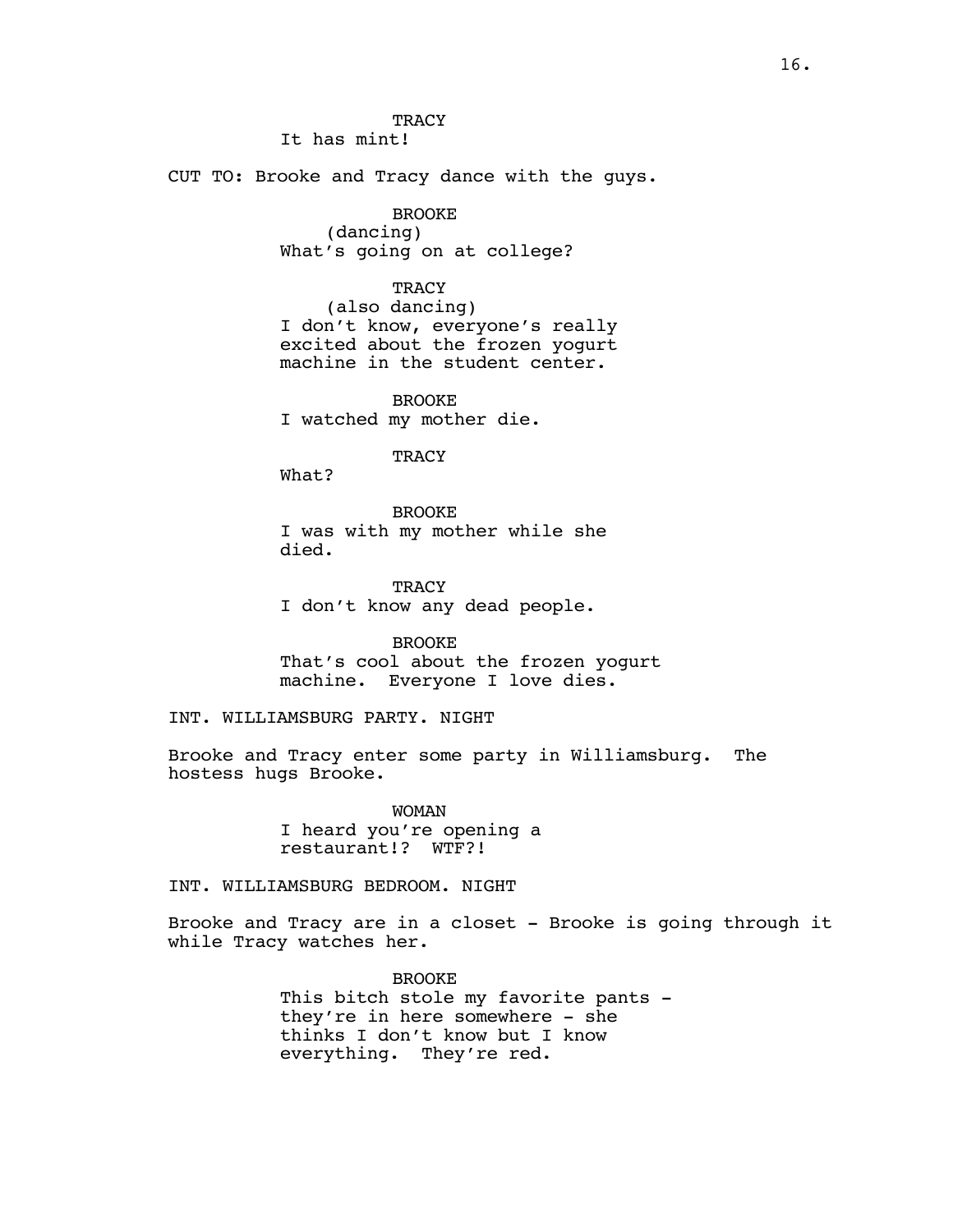(vaguely) I'll look here.

Tracy starts going through the closet.

BROOKE

People are always taking my shit. My ex-friend and nemesis, Mamie-Claire, stole my ideas AND my fiance.

### **TRACY**

Shit.

#### **BROOKE**

She took this T-shirt idea that I had, started a company fucking sold it to J. Crew so there is that. She's one of those people who doesn't have any good ideas for her own life so she just steals all of mine. And then she LITERALLY stole my cats.

TRACY What were the T-shirts?

BROOKE Just really hard looking flowers.

**TRACY** Oh my God! I bought one of those Tshirts!

BROOKE Yeah, flowers with like skulls and shit. Daggers.

TRACY That's a great one.

### BROOKE

My fiance, Dylan, was super sexy. And so rich. But I wasn't going to marry him.

**TRACY** 

So...wait, you broke up with Dylan? I thought she stole him?

BROOKE

And I never looked back. He cried so hard. Like, whiney.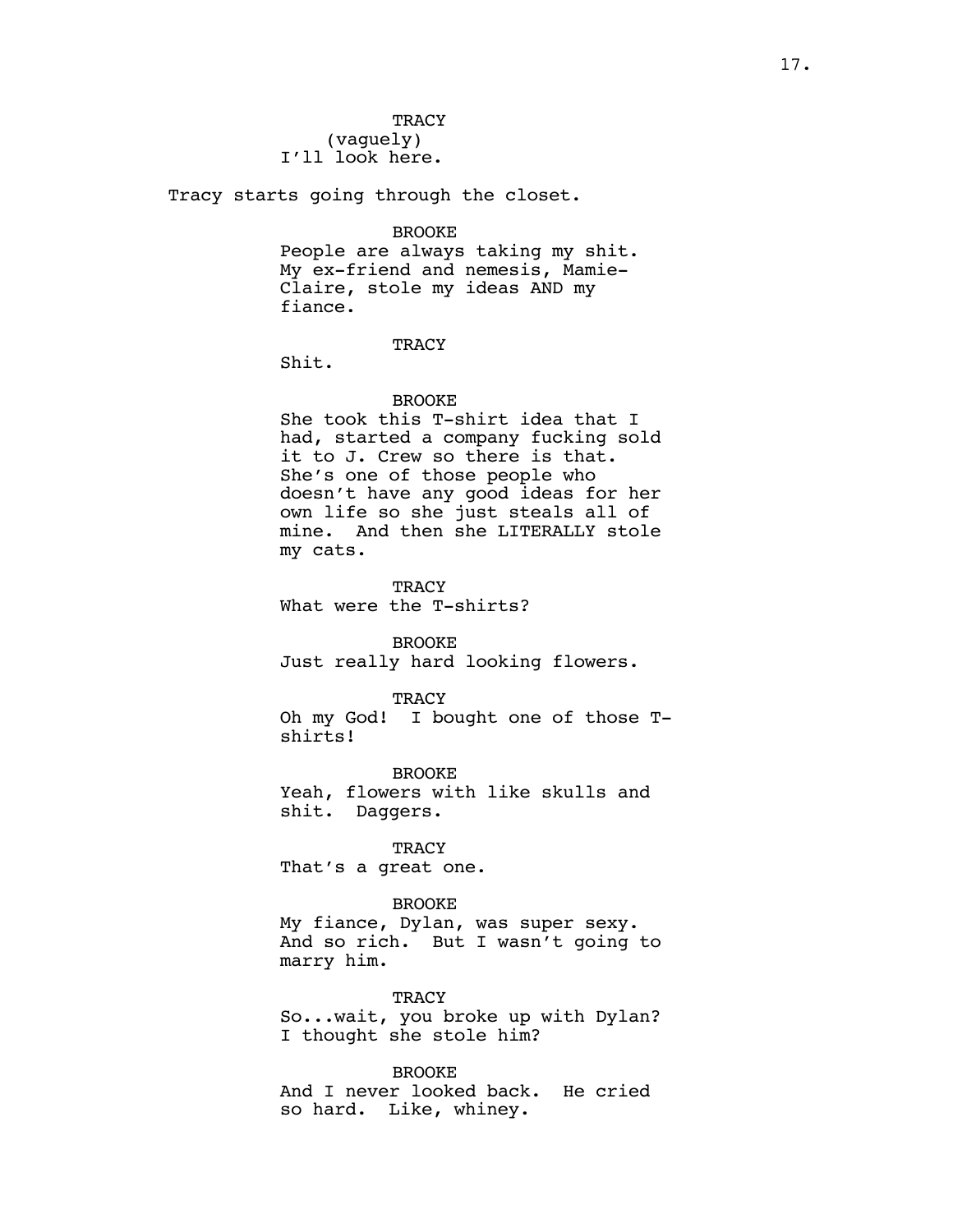BROOKE "Where are you going?" (back to herself) I was being real, but Mamie-Claire then goes and marries him. They live in Greenwich, Connecticut in some big gross house. Do you know that place?

TRACY Yeah, Greenwich, grossville.

BROOKE Right? Living off of his riches and my T-shirt idea.

**TRACY** (instant disciple) I hate them.

BROOKE I actually pity them. They have no more dreams.

Tracy holds up a pair of red pants, triumphant.

**TRACY** 

These?!

**BROOKE** I want to MARRY you!

She grabs the pants, stuffs them in her purse and then gets out of the closet.

INT. WILLIAMSBURG PARTY. NIGHT

Brooke makes out with Nate, the singer. Tracy is trying not to watch. Another band member takes a picture on his iPhone.

> BROOKE Must we all document ourselves all the time? MUST WE?!

INT. VESELKA. LATE NIGHT

Tracy and Brooke eat pierogis in the mostly empty diner.

**TRACY** Is he your boyfriend? The bassist?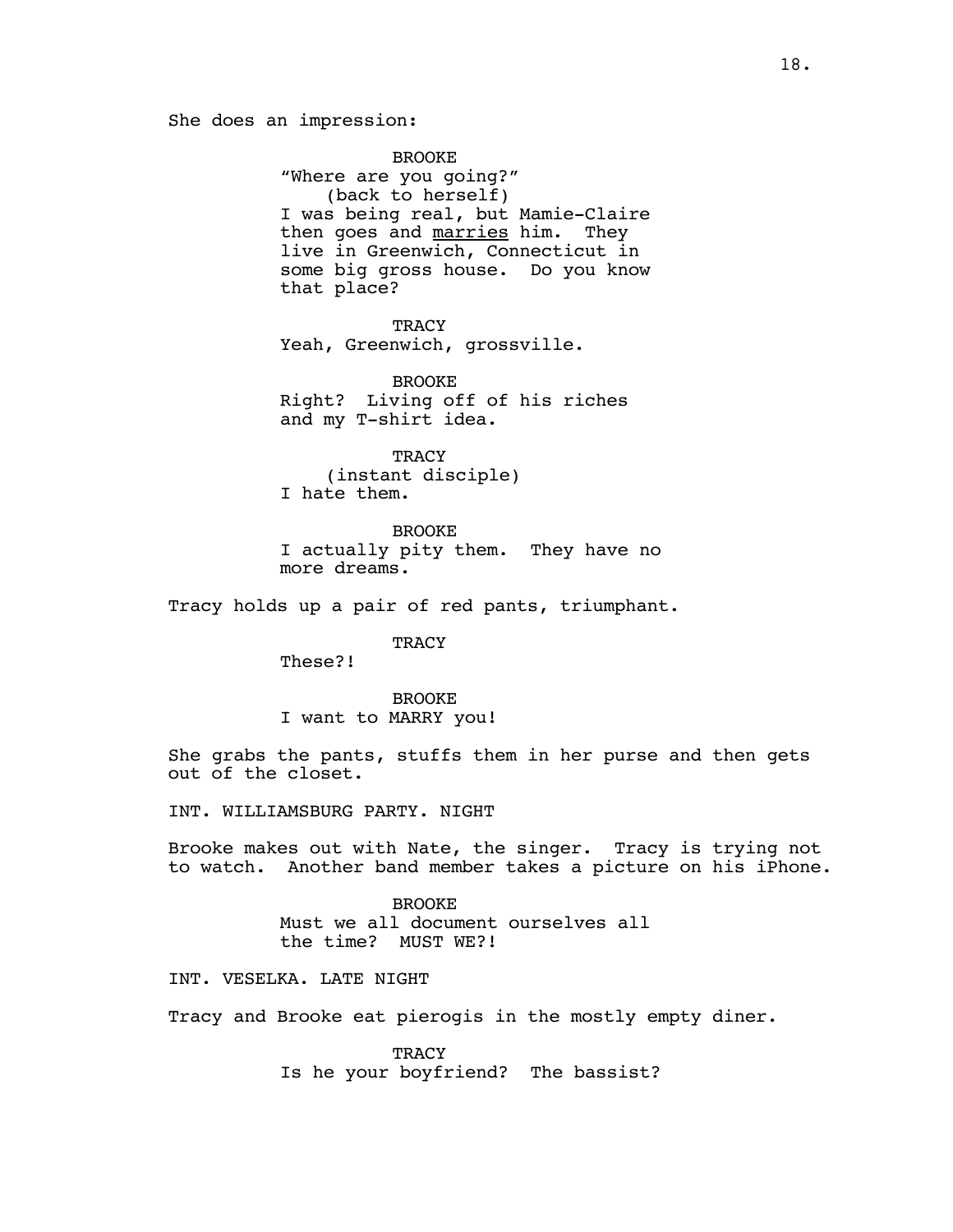#### BROOKE

Nate? No! My beau, Stavros, is in Greece right now. Betting against the country or something gross. Don't tell anyone that.

#### **TRACY**

(dead serious) I won't. I'm good at keeping secrets. You'll learn that about me.

### BROOKE

He's one of those people I hate except I'm in love with him. I've been to a Greek Orthodox Easter and I could totally see myself getting married in that kind of church.

She knocks her head for wood.

BROOKE You got a honey?

**TRACY** 

Nah, there's this one guy, we got rejected together...but he's got a girlfriend.

BROOKE They all have girlfriends.

#### **TRACY**

Actually I think he met me and then he got a girlfriend. (pause) This summer, at my job, one guy just sucked on my boobs all night.

#### BROOKE

(thinking aloud) My restaurant should do a pierogi. Fusion pierogi. You like yours?

**TRACY** (nods, stuffing a pierogi in her mouth) This is my second dinner.

Brooke takes out her phone and types something.

BROOKE (putting her phone back) Just a quick tweet on Twitter. (MORE)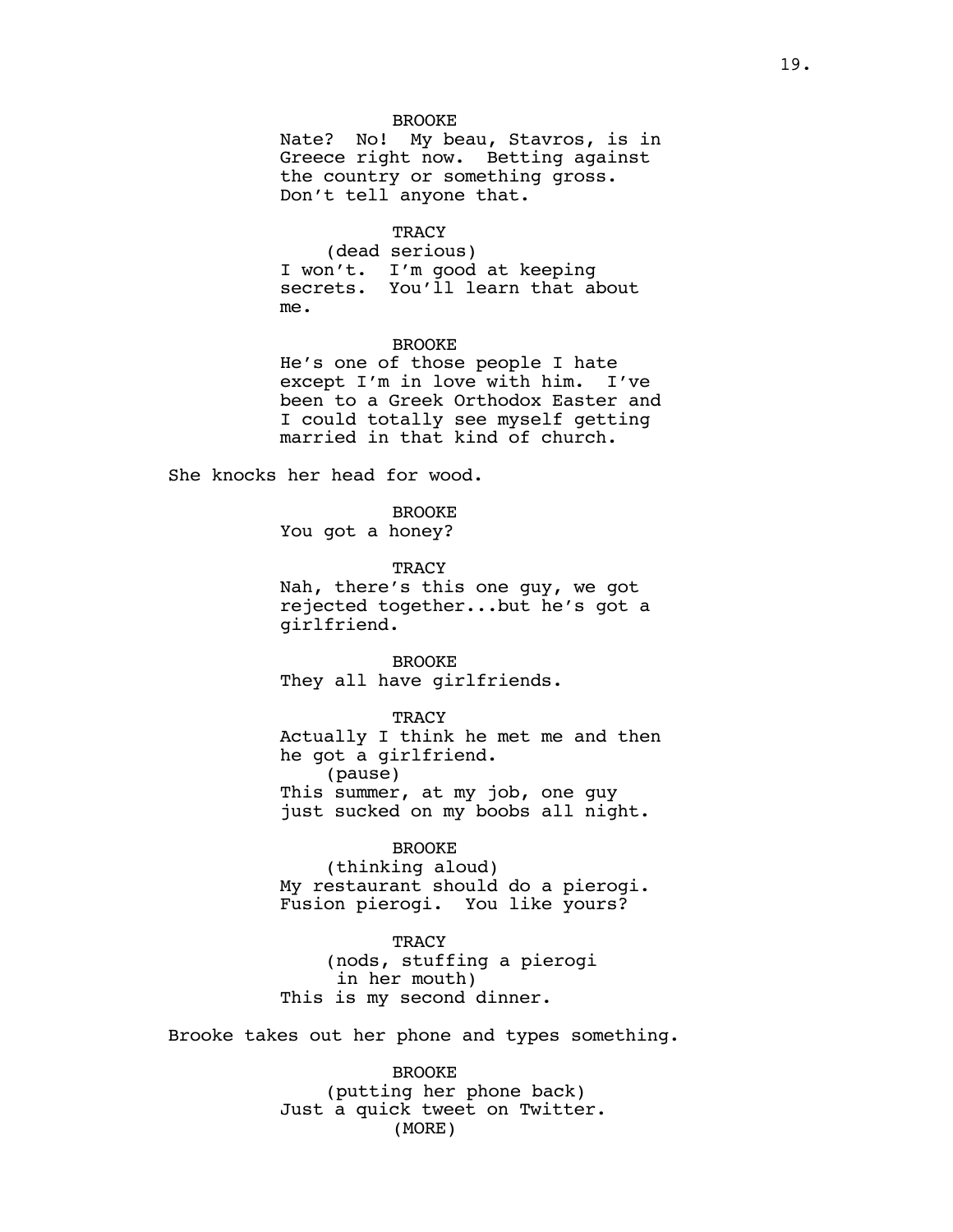### BROOKE (CONT'D)

I am VERY into social media. You have to market yourself. If you don't know what you're selling, no one will know how to buy it.

### **TRACY**

What are you selling?

#### BROOKE

So many things. I don't tweet all of it. Like here are two ideas that are not on the internet. If I did a cabaret, it would be called "High Standards" and I'd sing all the standards.

### **TRACY**

Would you sing them in a higher pitch?

### BROOKE

No, it wouldn't be about - it's about principles, those kinds of high standards - like one of those "string of pearls that's why I'm a single gal" kind of show.

#### **TRACY**

That's clever.

### BROOKE

The second idea is a television show, which I've read is the new novel, about a woman who is a government worker by day and a selfinvented super hero by night, but like the essence of AMERICA. It'll be it's own mythology. I think maybe it'll be called Mistress America.

### **TRACY**

That sounds like she's America's girl on the side.

BROOKE Hey, I don't know, okay, I'm not positive, these are just some ideas.

#### **TRACY**

Me too! I'm sorry, I don't know anything, I was just throwing something out there.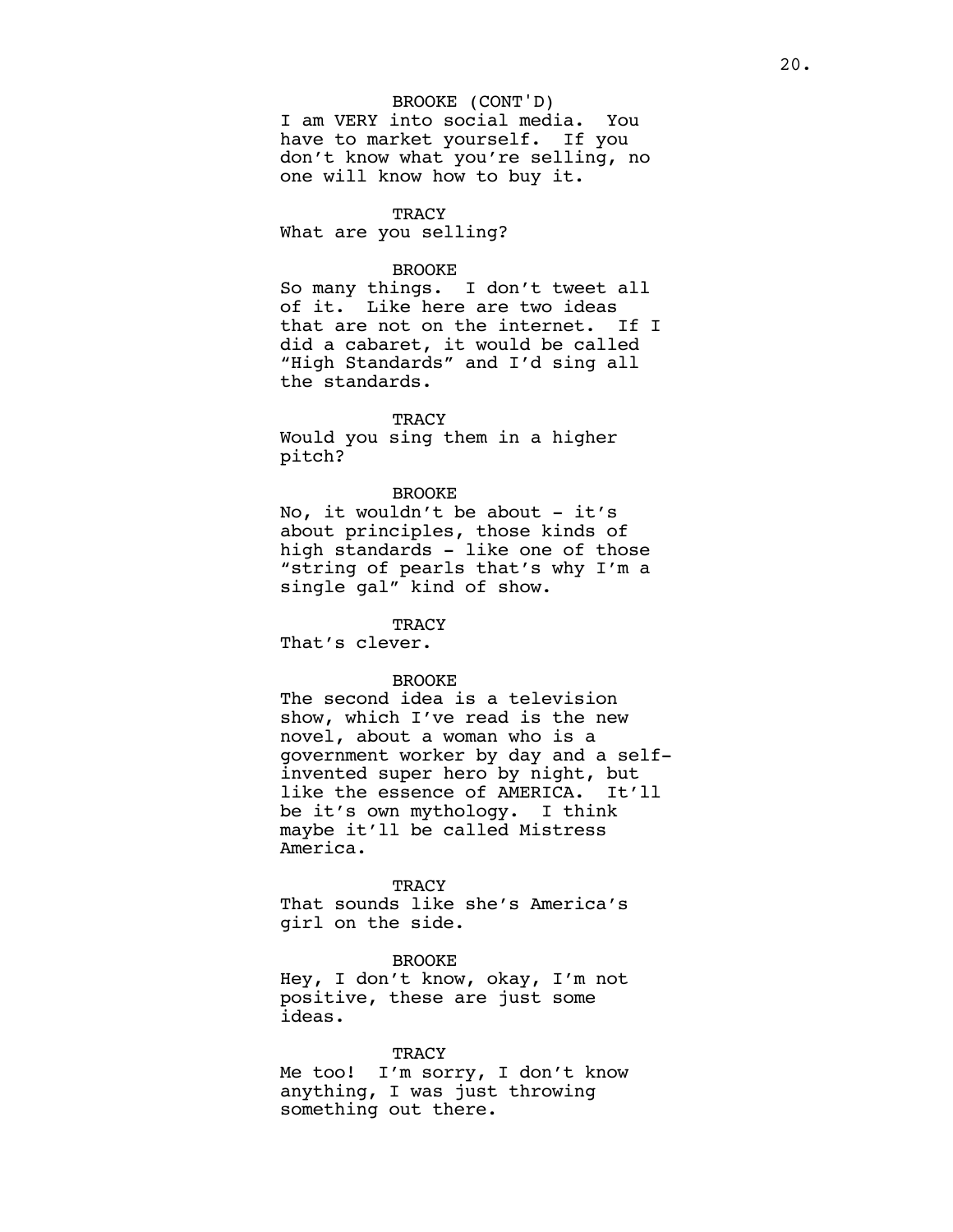They both laugh.

BROOKE (an idea) We need a sleep-over party.

INT. BROOKE'S APARTMENT. NIGHT

Books piled on the floor. Lots of drawings pinned to the wall. One framed piece of real art.

BROOKE

This apartment is technically zoned commercial but that's fake.

**TRACY** 

It's so stylish.

BROOKE

Fuck, I know, I freelance as an interior decorator. You know the Bowery Hotel?

**TRACY** 

Oh my God, yeah.

BROOKE

Well, if you walk about a block south. There's a laser hair removal center that's very hip. I did the waiting room.

**TRACY** 

Cool.

**BROOKE** 

I know.

### BROOKE

I'm leaving here in January anyway, moving to the East side if you can believe it. That's where Stavros lives. I'm going to redo his place too.

Brooke flops on her bed. Tracy lies on the couch.

TRACY I want to write short stories.

BROOKE Oh, me too! Not short stories, though.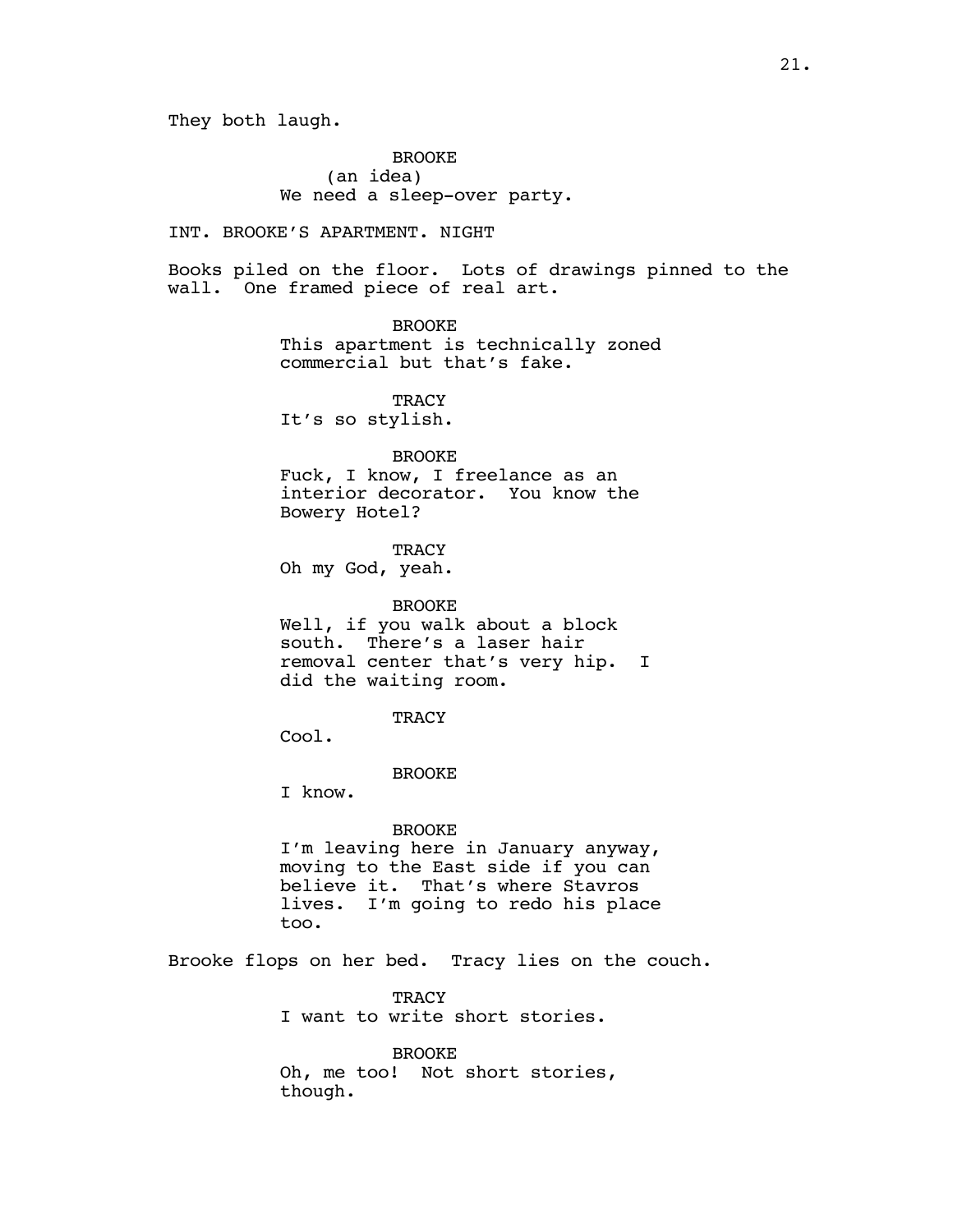But I got rejected by the Lit Society. I'm so suggestible, like because I got rejected I think I can't be a writer.

#### BROOKE

Why don't you make your own Lit Society?

**TRACY** I wish. Mobius is a big deal at school.

BROOKE You've got other stories.

# **TRACY**

(smiling) Maybe I'll write something else and resubmit. (falling asleep, eyes closed) That was really funny when we were doctors.

BROOKE Yeah, I need to cut all the negative people out of my life. I just wasn't brought up that way.

**TRACY** Thank you Brooke.

BROOKE You're welcome Baby Tracy.

INT. BROOKE'S APARTMENT. NEXT MORNING

Brooke is on the phone with Stavros:

#### BROOKE

My sweetheart I miss you so much - I can't wait for you to see the chairs I've picked out - we start renovation Monday! It's so exciting. I've been going there just to sit in the mess I love it so much.

Tracy wakes up a little with the noise.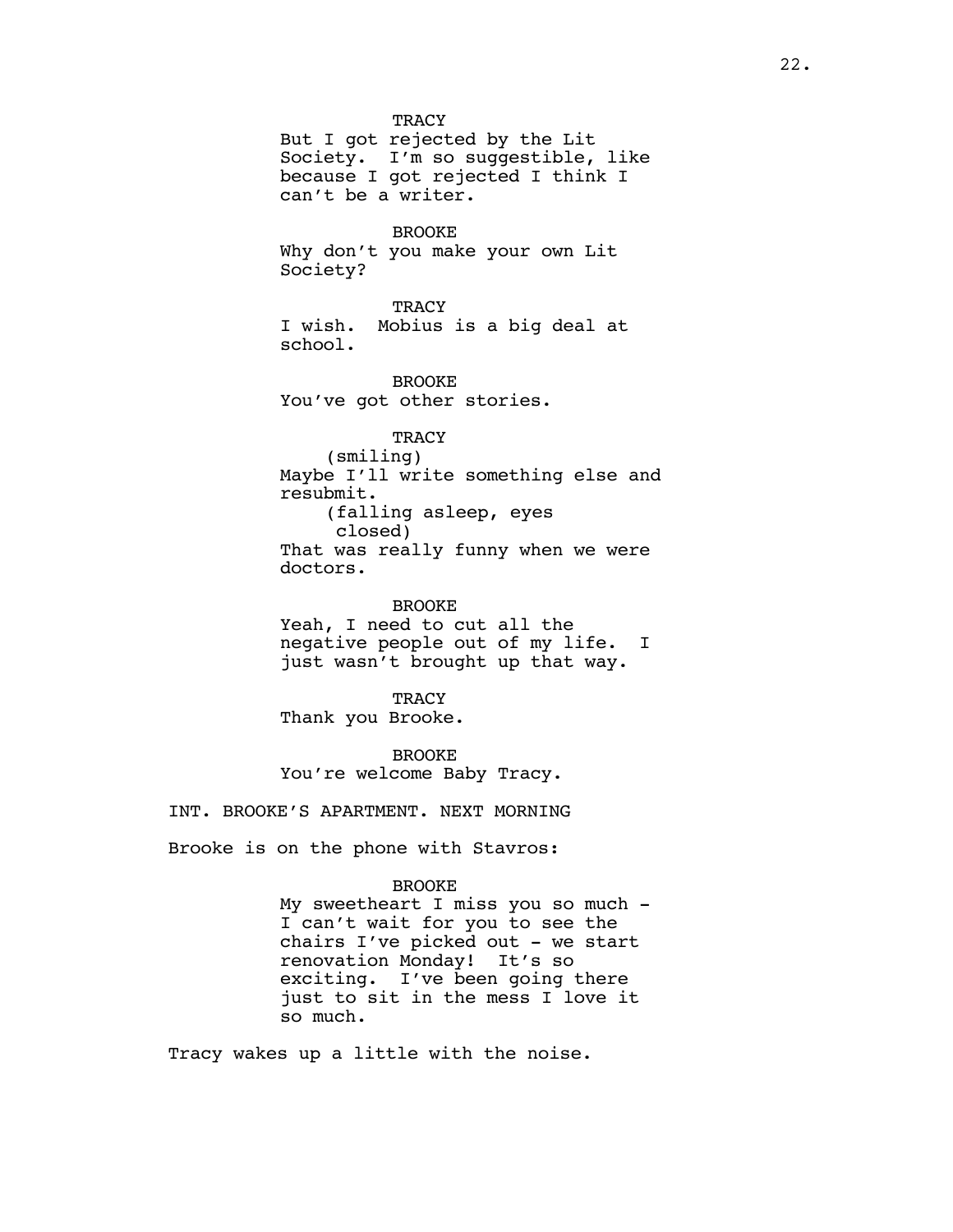BROOKE

Right. Did you see the lease it was 400 pages! I wish you would just come home already so I can suck your dick in our new restaurant!

She pads into the kitchen.

BROOKE (to Tracy) Can you start the coffee, please?

**TRACY** (looking at the coffee maker) I don't know how...

BROOKE

(a little sharply) Yes, you do. Don't be incompetent. If you spent two seconds with a coffee maker you'd figure it out. You just aren't trying hard enough.

Brooke retreats into the hall, still talking to her boyfriend.

> **TRACY** Um, where are you going.

**BROOKE** DUH COMMUNAL BATHROOM DO YOU WANT TO WATCH? (to the phone) Are you still there?

**TRACY** Sorry. Are you... mad at me?

BROOKE (O.S.)

NO!

CUT TO: Tracy and Brooke drink coffee at her table/desk.

BROOKE We have four investors including me. I'm what you call a principal investor. Stavros is putting in my share - but I insisted that it be my assets on the line because I want him to know I have skin in the game. I'll pay him back of course once we start making a profit.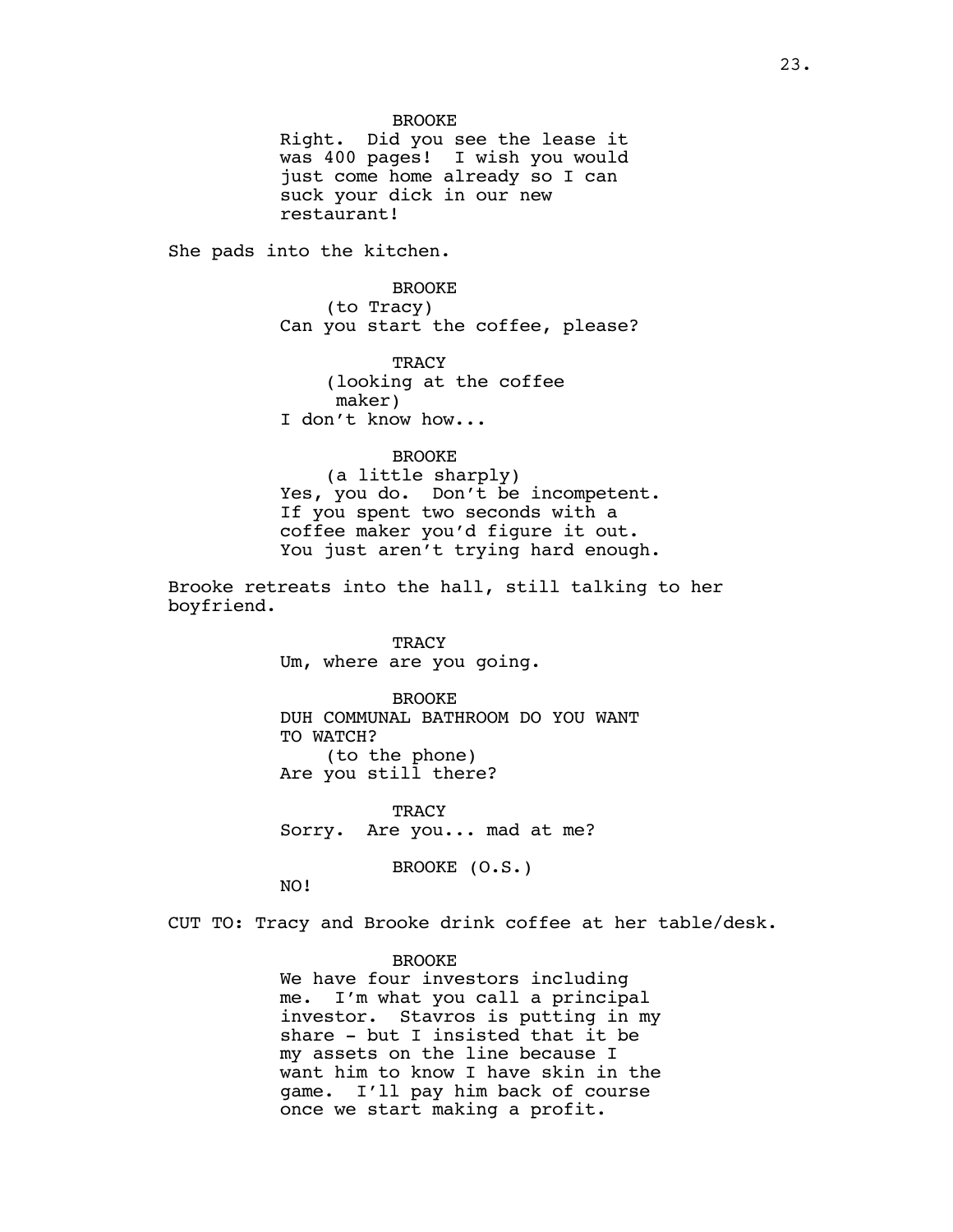TRACY We never went to restaurants growing up - it wasn't part of our lives.

BROOKE (immediately offended) That's a shitty thing to say to me.

**TRACY** 

I didn't mean - I know people will come to yours. (trying to contextualize) It's so weird to think that every restaurant I see is the result of some person going "I think I want to start a restaurant."

BROOKE That's not weird. That's everything.

Tracy starts to write something down in a notebook. Brooke is curious:

> BROOKE What are you doing?

**TRACY** I'm actually... it's embarrassing.

BROOKE

What?

**TRACY** I'm writing down what I said.

BROOKE You are noting yourself?

TRACY

Yeah... I guess so.

### BROOKE

I've noticed something about myself that would make a good character in a story.

TRACY

Oh yeah?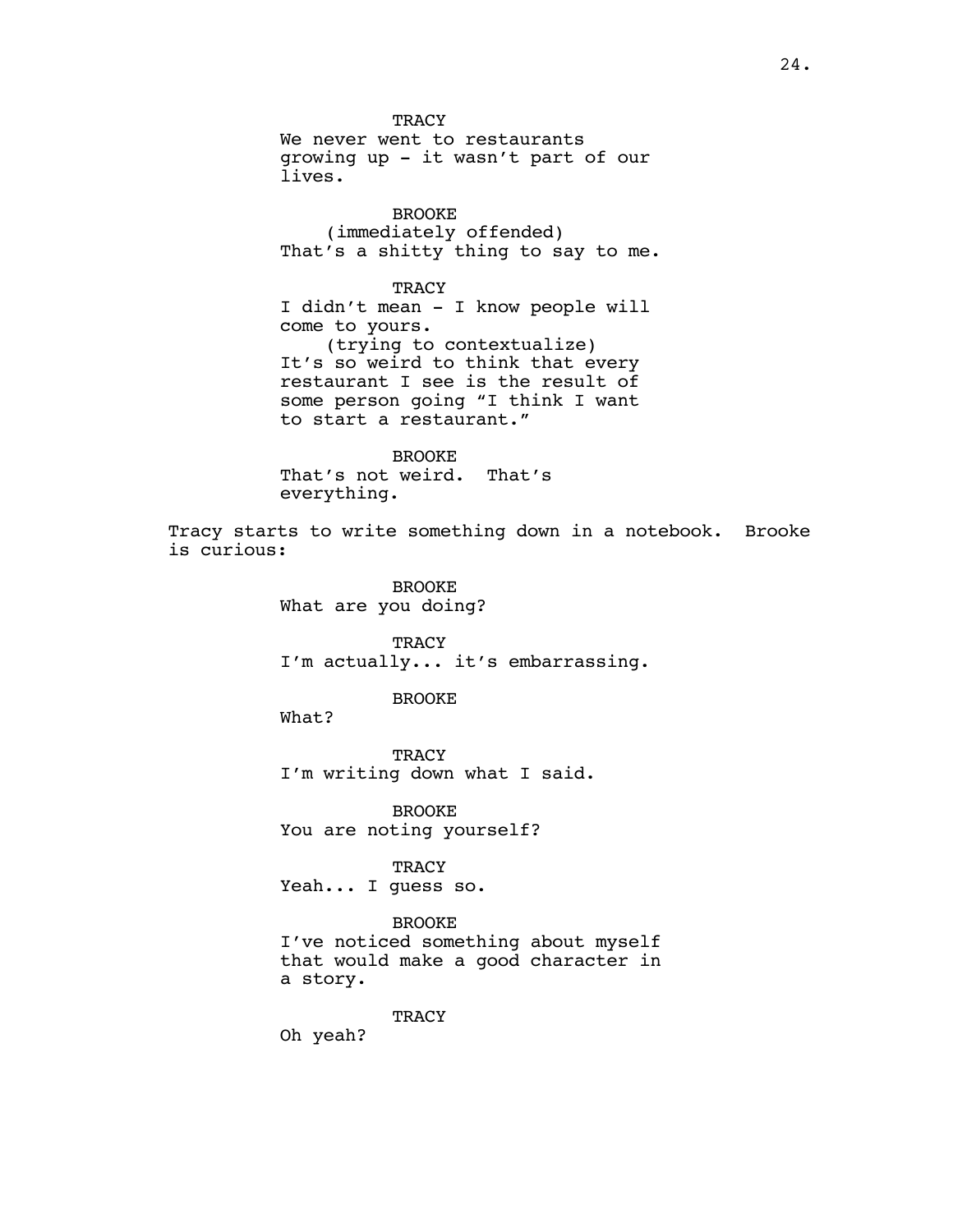BROOKE But I'm going to save it in case I want to use it in something I write.

EXT. TIMES SQUARE. MORNING

The commercial streets have that peculiar weekend morning vibe. Tracy is in her outfit from the night before. Brooke is in full workout clothes.

> BROOKE High five, sister. That was an AMAZING night.

**TRACY** Yeah, it was... (blurts it out) The best of my life.

BROOKE (looking at her phone) I gotta go.

Brooke abruptly hugs her and leaves. Tracy watches her go for one second and then also turns to go. She's disappointed but she doesn't know why.

INT. TRACY'S DORM ROOM. MORNING

Tracy enters and goes right to her computer.

Tracy is typing very quickly, still in her jacket, her bag still on her shoulder.

She hesitates, trying to remember something.

**TRACY** What did she...say?

Talking while she types.

TRACY Right! "He's one of those people that I hate except I'm in love with him."

RUTH (still sleeping) Shut up please.

CUT TO: Brooke Cardinas being typed into a Google search.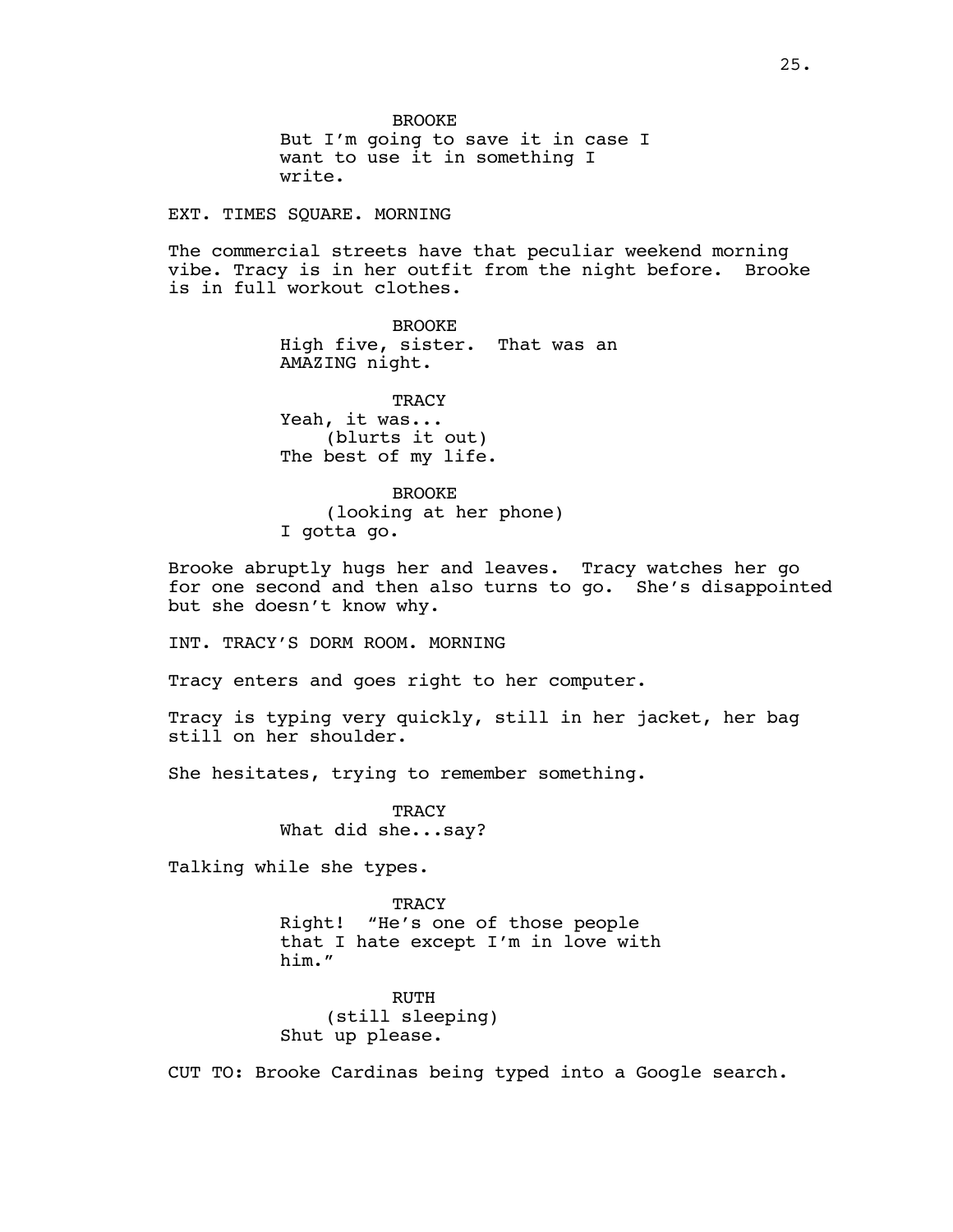TRACY (V.O.) Meadow DeRiggi lived exactly how a young woman should live who wants to spend her youth well.

CUT TO: Brooke's Twitter page.

Random photos of Brooke.

TRACY (V.O.) She did everything and nothing and spent time like I always mean to purposefully.

CLOSE on Tracy's short story.

CLOSE on a Society page photo.

CLOSE on Brooke's Soul Cycle Teacher bio.

EXT./INT. PIZZA PARLOR. NIGHT

Tracy tries to go to the secret bar, can't get in.

TRACY (V.O.) Her beauty was that rare kind that made you want to look more like yourself not like her.

EXT./INT. MUSIC CLUB. NIGHT

Tracy gets in, but it's not a good band and there aren't a lot of people there.

> TRACY (V.O.) She sang with the band and knew everyone and didn't owe anyone anything and couldn't pay up even if she did.

EXT. DOWNTOWN STREET. NIGHT

Tracy sees a blonde in red pants. She brightens. As she gets closer, it's not Brooke.

> TRACY (V.O.) Being around Meadow was like being in New York City - it made you want to find life, not hide from it.

**TRACY** (embarrassed) Sorry.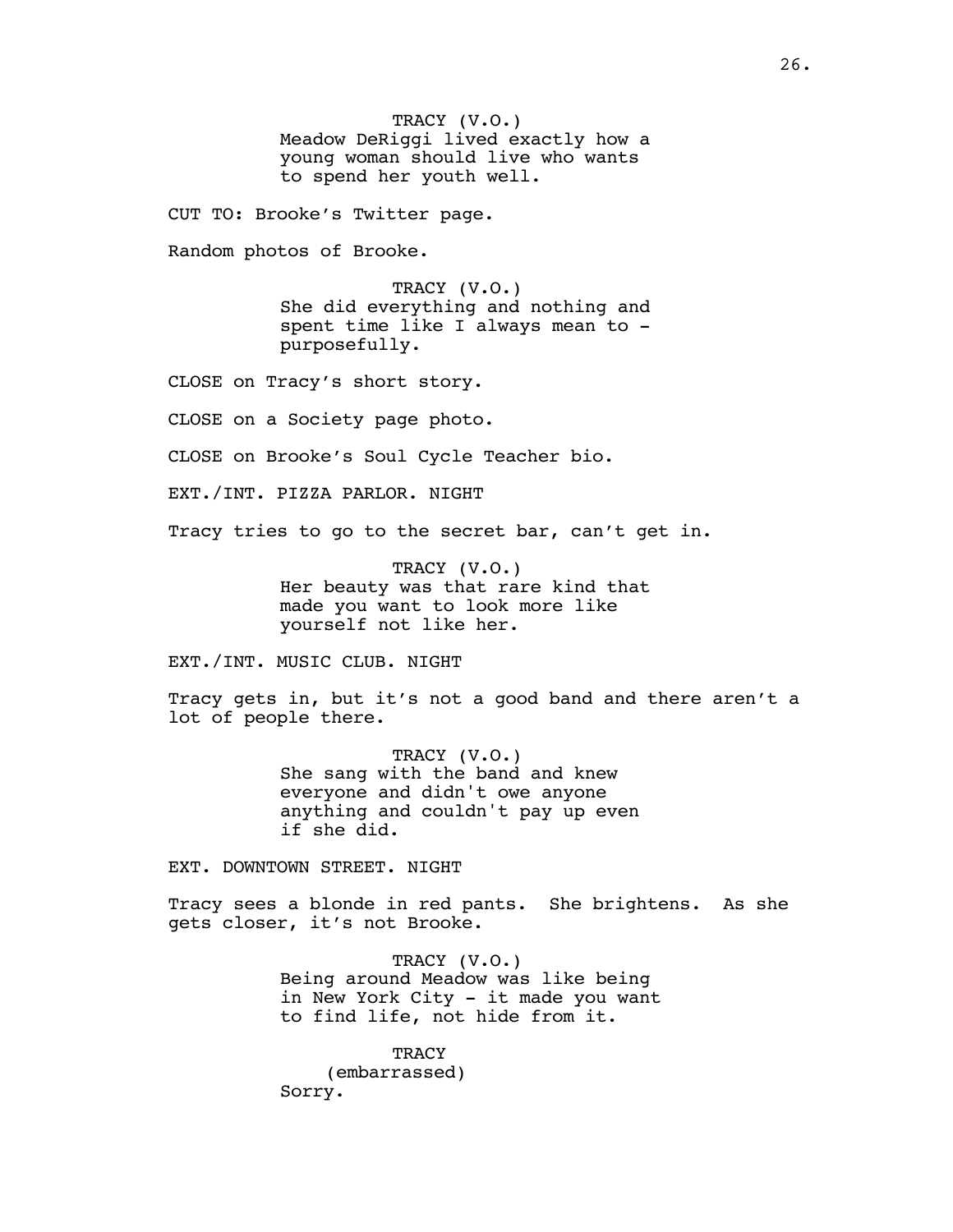INT. COLLEGE LIBRARY. DAY

Tony and Nicolette and Tracy sit at a study table.

TONY Where were you last night, did you get my texts?

NICOLETTE You text her? You texted her?

TONY

About work.

**TRACY** I went to check out this downtown band at this downtown bar.

Two freshmen girls approach.

GIRL #1 Do you guys know how long you'll need this table?

**TRACY** A long time, dude.

GIRL #2 (sighs) Fine.

They leave.

TONY Who were you with?

**TRACY** 

Myself.

NICOLETTE

(to Tony) When you said you were checking the scores, were you texting her? Are you sexting?

TRACY It's a place my sister showed me.

TONY You don't have a sister.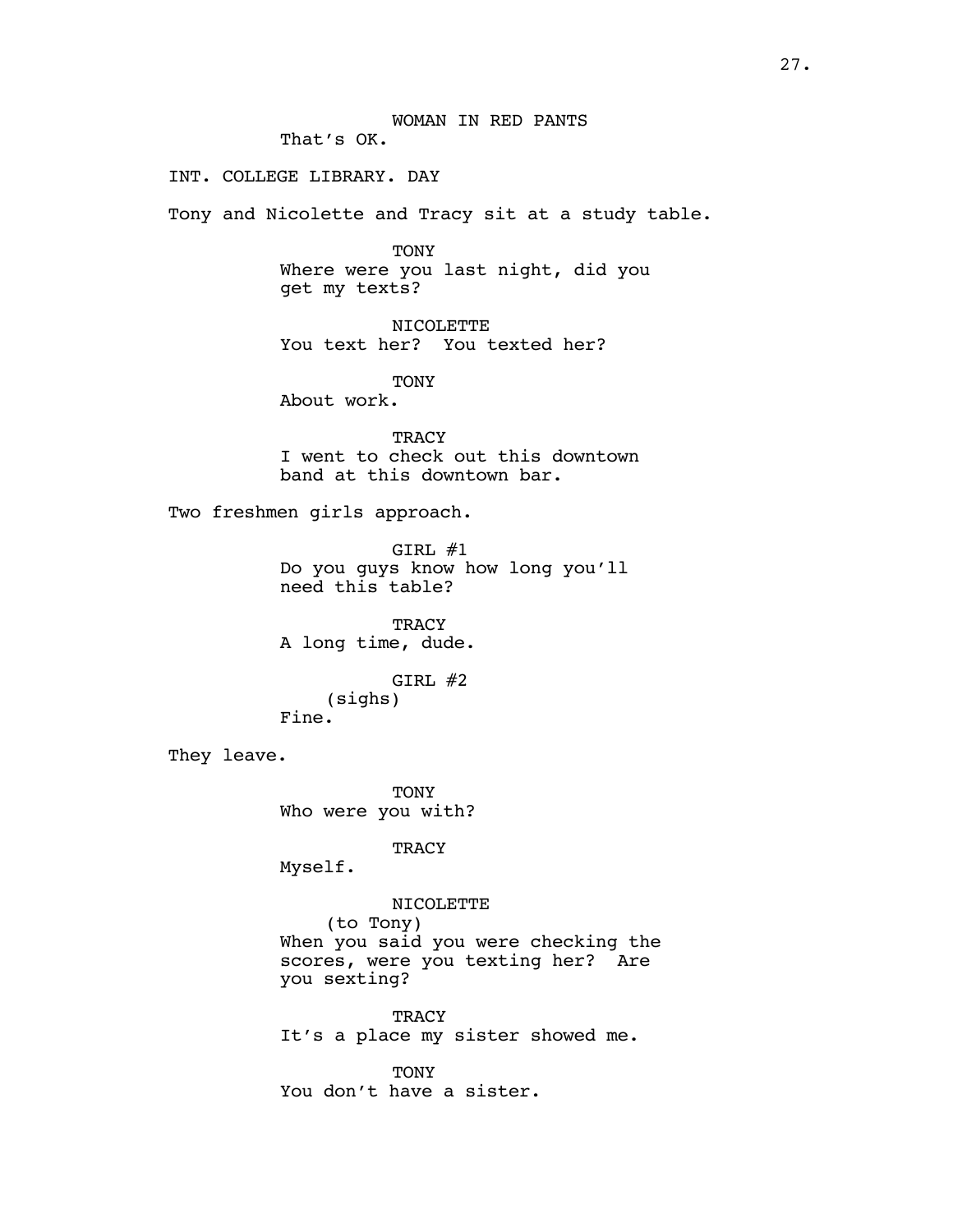I do. Or I will. When my mom gets married at Thanksgiving.

NICOLETTE Why don't you just text her a picture of your balls.

**TONY** 

Nicolette!

Tracy smooths over some stapled pages from her bag. We see the title: Mistress America.

> **TONY** What's that?

TRACY It's a new story I wrote. I'm going to resubmit to the Lit Society.

TONY

Wait, you wrote another one already? You printed it on onion skin?

**TRACY** You can read it if you want. Here--

She hands him a copy - he looks at it.

TONY (to Nicolette) Tracy writes about fighter pilots.

TRACY I'm past that stuff now. This one is more autobiographical documentary.

TONY OK. I'd totally give you notes.

TRACY

No, I don't want notes -- but I thought about it and I actually do have notes for you.

**TONY** 

Oh...sure.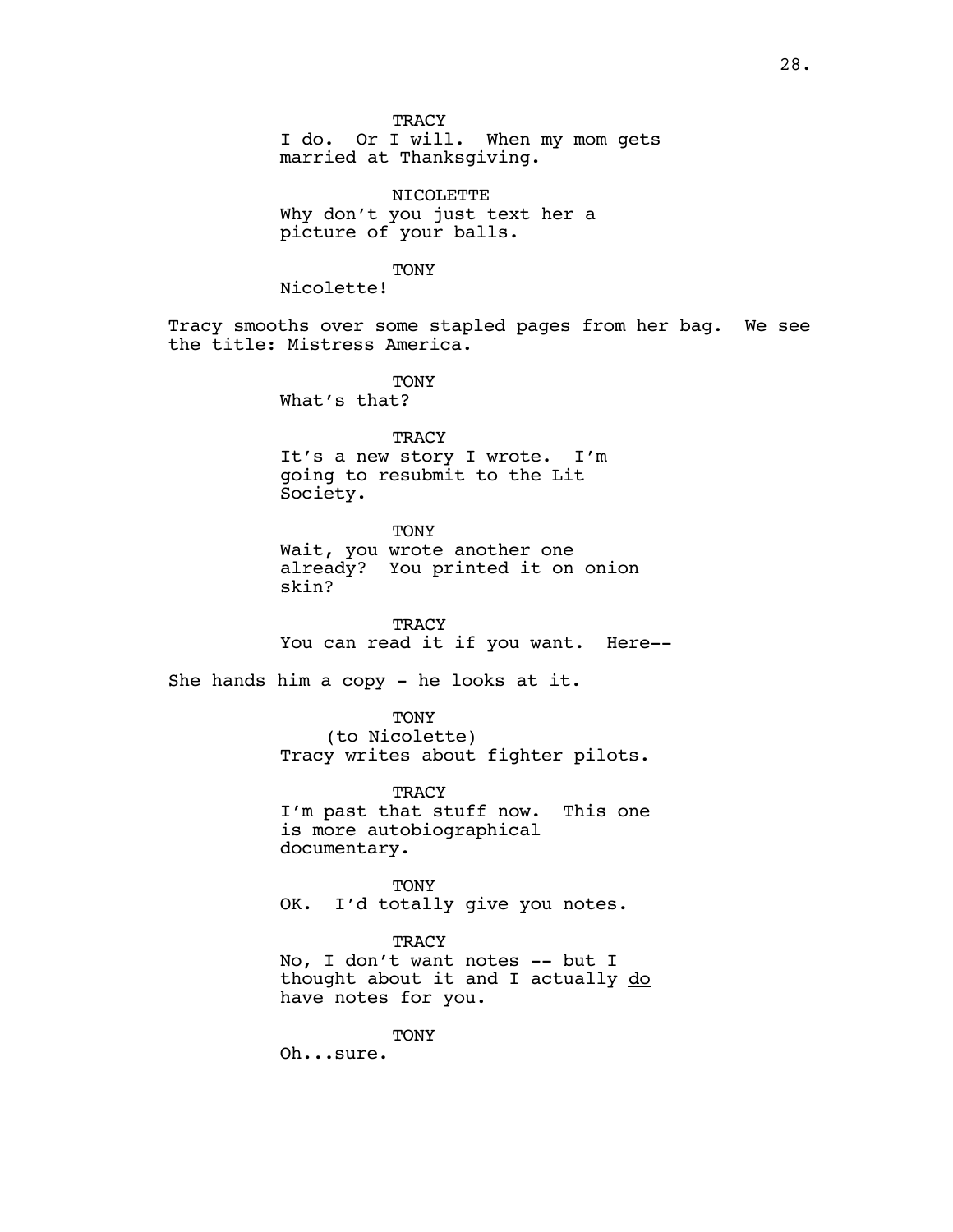You write like you are imitating someone who is free and wild and it is so WEIRD because you aren't at all and it made me uncomfortable and I think it would make EVERYONE uncomfortable. And also, stop trying to be funny because you aren't funny so it just adds to the awkwardness. And it could be 30% shorter, easy.

**TONY** (unsure) OK. Thanks.

Tracy gets up and leaves. Passes the freshmen girls.

TRACY It's open, bitches. They don't need it anymore.

INT. SOME HALLWAY. DAY

Tracy returns to the door with Mobius on the glass. The same guy in a sweater vest is whittling a piece of wood. He blows on it as he whittles. Tracy places her story in the Submissions box. She hurries away.

INT. SOUL CYCLE STUDIO. DAY

Brooke is in the front of the classroom, on a bike with a headphone and a bandana.

Tracy enters, wearing jeans and a button down. Brooke smiles.

> BROOKE (too loudly) Hey Baby Tracy!

Brooke indicates a bike with a nod of her head. Tracy shakes her head emphatically: No. Brooke nods, Yes.

CUT TO: Tracy is on a bike sweating an uncomfortable amount.

BROOKE (to her cycling class) HOW YOU DO ANYTHING IS HOW YOU DO EVERYTHING AM I RIGHT?! (and now in a low voice) I know not enough people have told you that you're amazing. I know that that's true.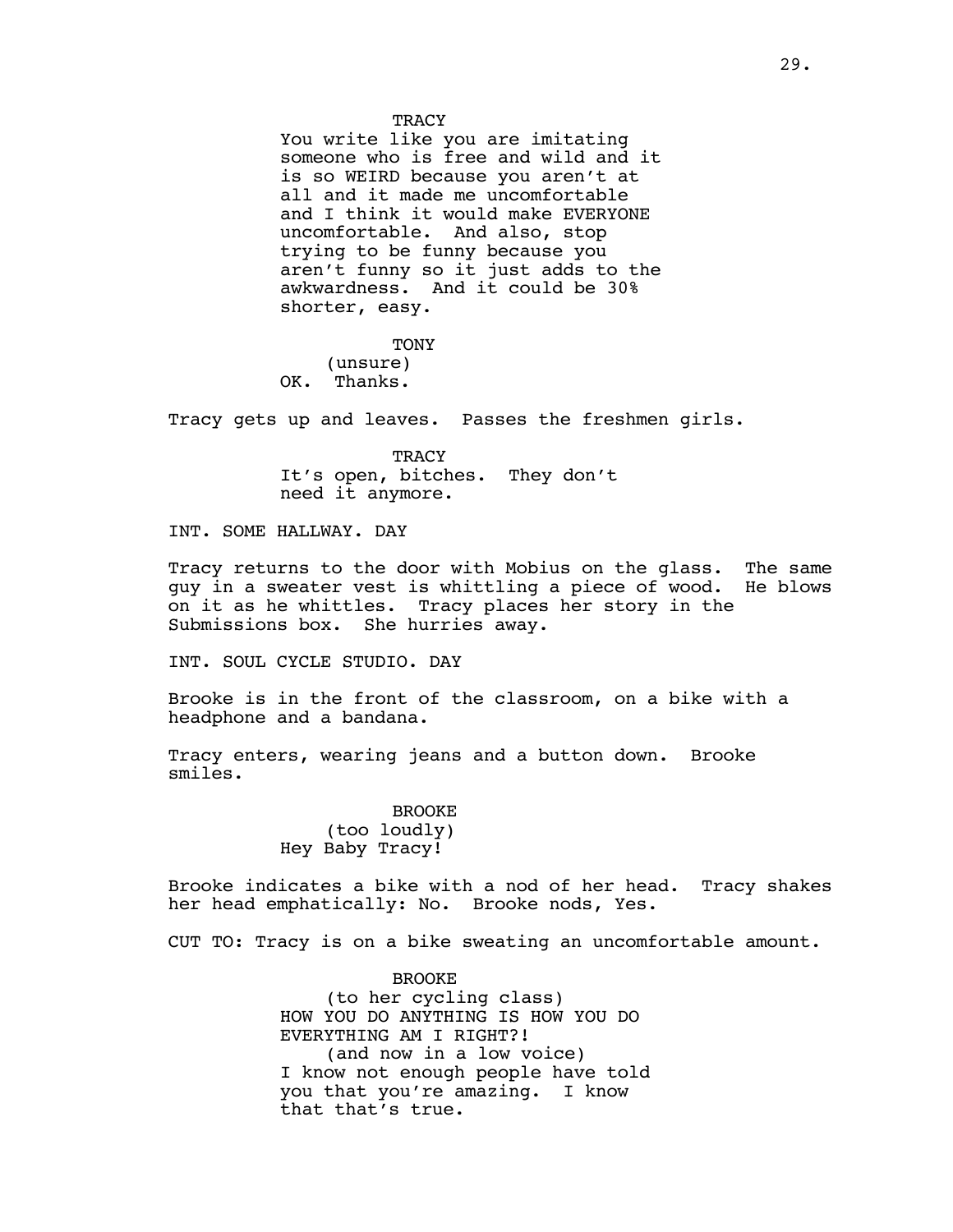Everyone loves her, she's sort of great as a cycling instructor.

INT. CYCLING STUDIO. AFTERWARDS

Tracy is really sweaty, still.

BROOKE

You did great!

**TRACY** I feel like I just went swimming in my clothes.

BROOKE I'm glad you came.

**TRACY** 

You are?!

BROOKE Shit, I have to shower and change, I'm late for an appointment.

INT. SALON. DAY

Brooke gets her hair blown out - Tracy sits beside her and looks at Brooke in the mirror.

> **TRACY** This air conditioning is making me freezing.

EXT. MIDTOWN STREET. DAY

Brooke, in a conservative blouse and suit, pearl earrings, heels, holding a briefcase walks with Tracy in her jeans. She towers over her. (Midnight Cowboy shot.)

EXT/INT. MIDTOWN RESTAURANT. DAY

They stop outside the restaurant. Brooke is suddenly very nervous. She smooths down her blouse, her hair.

> BROOKE (pulling down the sides of her skirt) God, I'm packed into this pencil skirt. How do I look?

**TRACY** You look beautiful.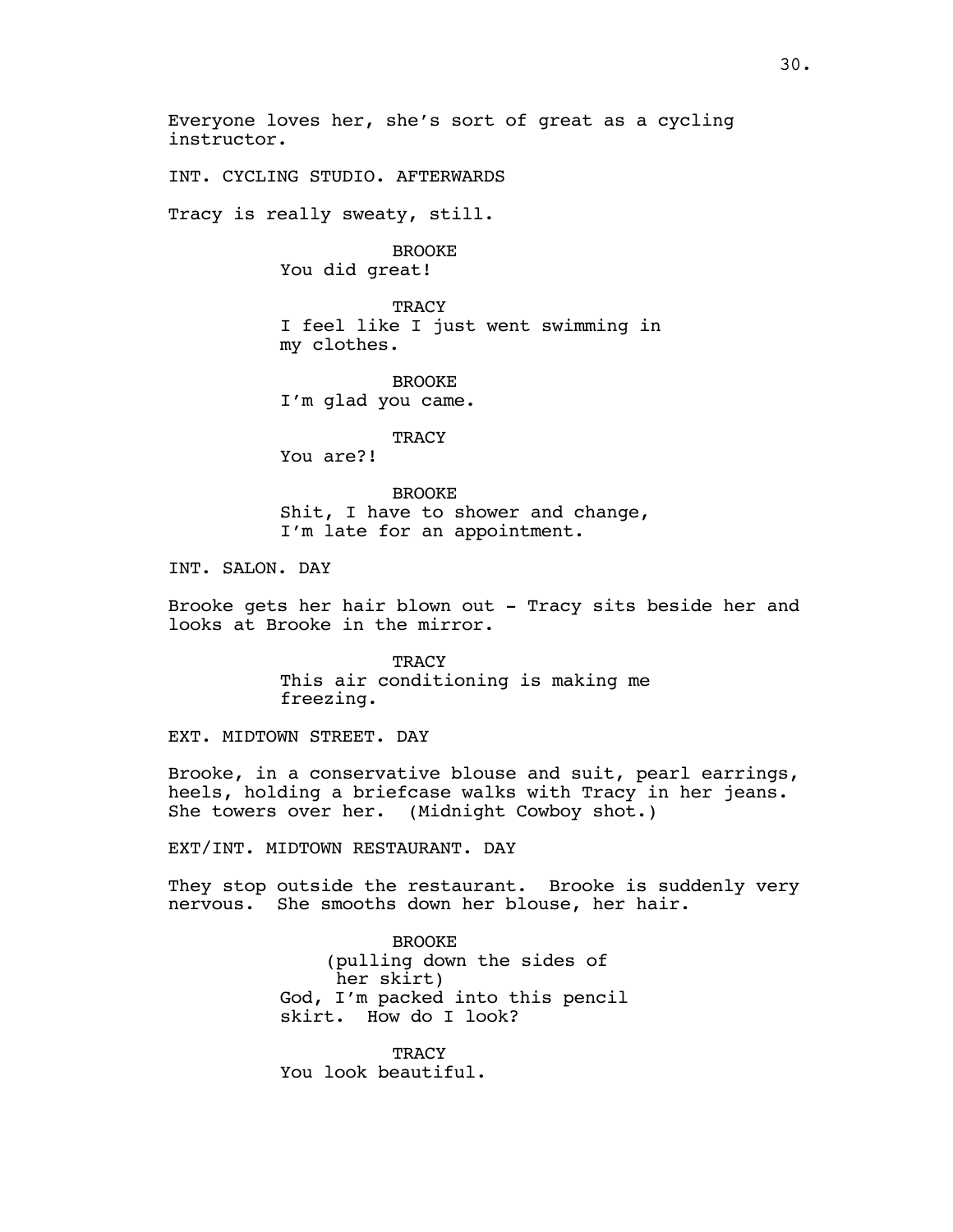No, it's the opposite - they need you and your restaurant.

BROOKE Stavros usually does this stuff. Maybe I shouldn't do it. I'm not good at it.

**TRACY** (sincerely) I think you can do anything. Everything.

Brooke nods.

BROOKE Right. Kind and fearless.

She goes inside.

CUT TO: Tracy watches through the window. Brooke sits amongst three men in suits and another powerful looking woman in a suit. She makes them laugh.

CUT TO: Brooke meets Tracy outside. Brooke looks relieved.

BROOKE It's amazing how much of business is just stating the same things over and over again.

**TRACY** Your body language looked very selfconfident.

BROOKE Thanks. You make me feel really... Smart.

Tracy beams.

BROOKE Wanna see it?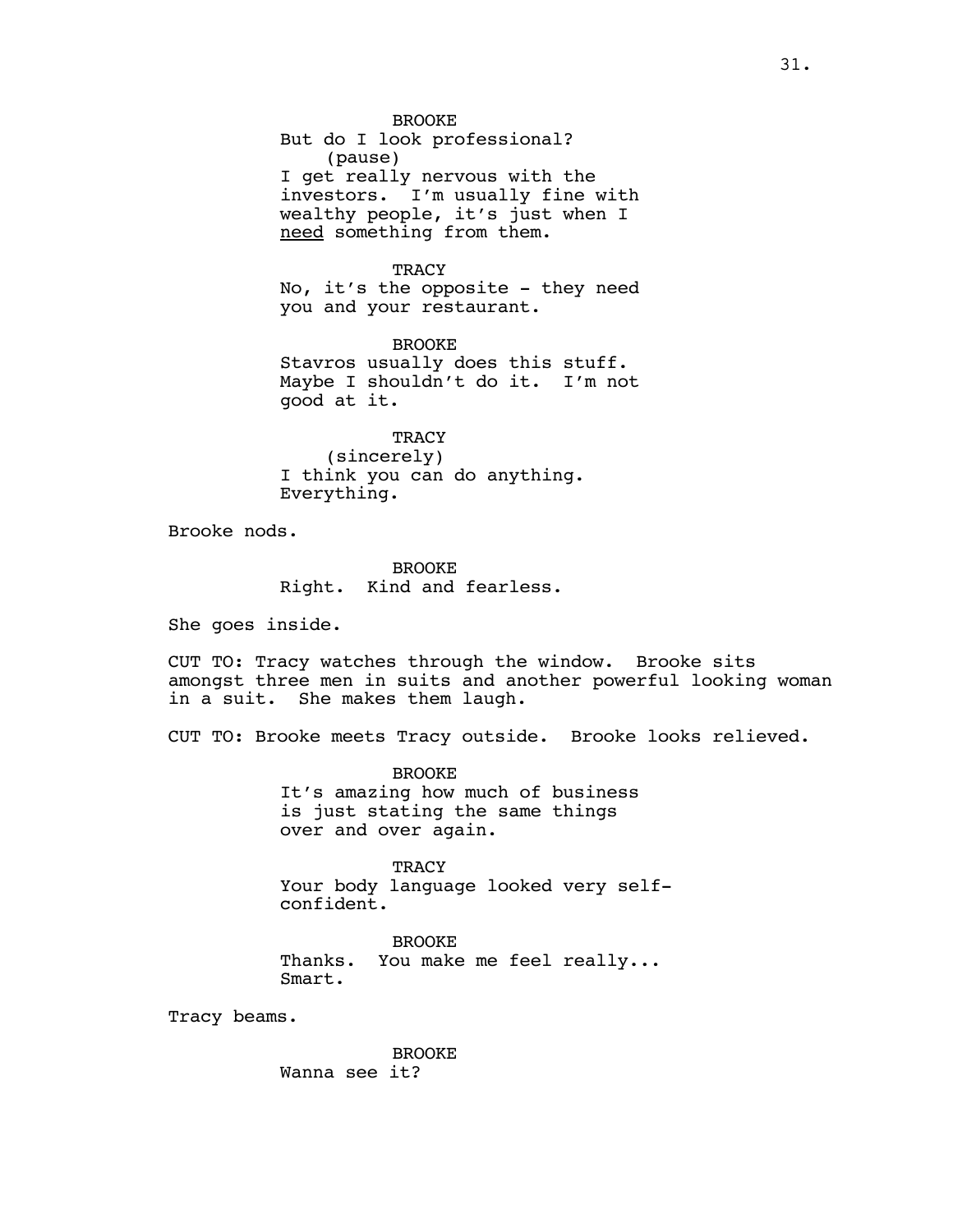# INT. EMPTY RESTAURANT SPACE, BROOKLYN. DAY

Brooke shows Tracy the space. During the scene, Brooke is changing out of her "lawyer outfit" into her "tutoring outfit" - skinny jeans, T-shirt and Converse.

# BROOKE

(gesturing) The front part would be like a shop during the day - like a general store or a really nice bodega candy from Europe - on Monday we start demo and we open in April.

She knocks her head for "wood." She leads Tracy through the back -

#### BROOKE

We'd also have cooking classes. Maybe cut hair. It would be like a community center and restaurant and store all in one. It would be the place that you would, like, LOVE to be. I wish I had something like this when I was growing up.

**TRACY** 

Yeah, suburban New Jersey isn't great with this kind of stuff.

BROOKE

Each plate would be different. Let me show you.

**TRACY** Can I be a waitress here?

Brooke opens a box.

BROOKE See! Look at all these plates!

**TRACY** (taking in the whole thing) Holy shit you have a lot of plates.

BROOKE

I started collecting them so long ago - I didn't know why and now I have a why!

Tracy's been touching all of them.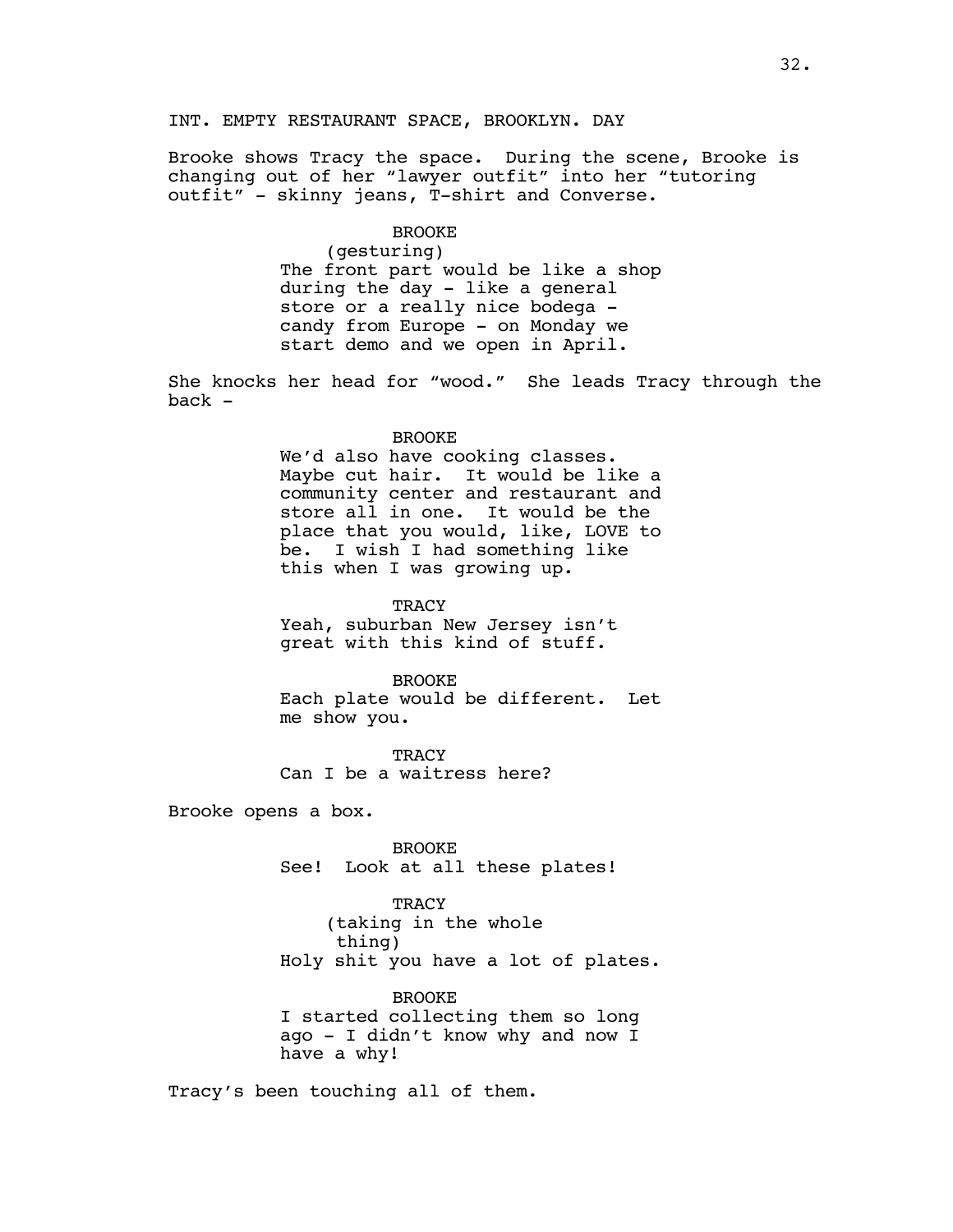This is going to be a great restaurant.

BROOKE

I know!

**TRACY** Are you going to cook, too?

### BROOKE

(shakes her head) I'll help create the menu and pitch in when needed. I'm not trained, but I'm an enthusiastic home cook. I always used to cook with my Mom. That's the name of the restaurant. Mom's. Possessive.

# **TRACY**

(trying it out) "Let's go to Mom's for dinner." Yeah, it totally works. (tries again) Can I be a waitress here?

### BROOKE

I want the whole deal - I want the dead-on-my-feet-wake-up-and-I'mforty. I've spent my whole life chasing after things and knocking at doors and I'm tired of running towards people. I want to be the place that people COME to. I want to make a home for all the knockers and runners - I'm good at that. I'm happy with that. I keep the hearth. That's a word, right? Hearth?

#### EXT. BROOKLYN APARTMENT. LATER

Brooke is going in to tutor. The final thing she does is put on her fake glasses.

> BROOKE Don't I look like a cute smart graduate student?

> > **TRACY**

Yeah!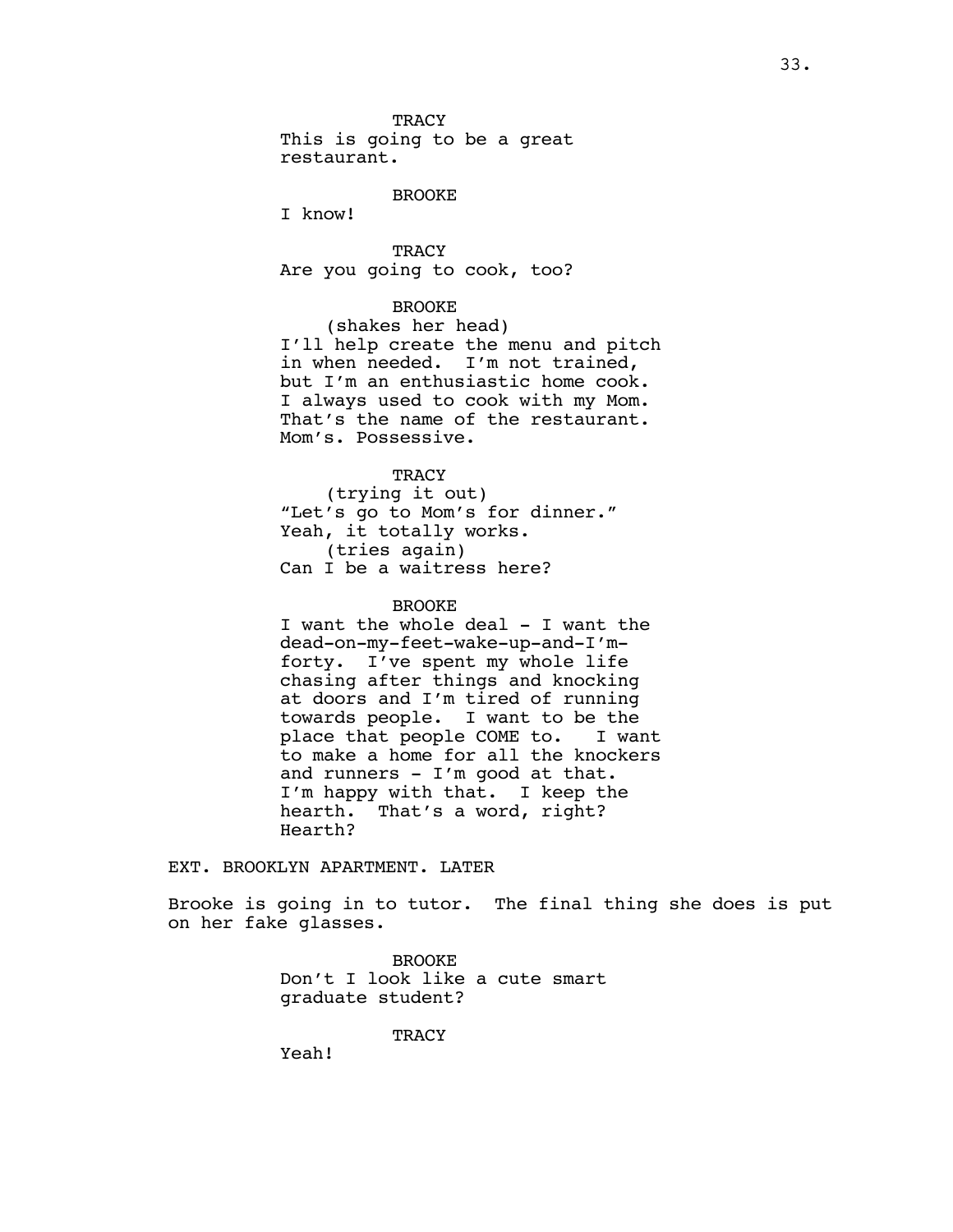### BROOKE

I tutor junior high because I didn't get high enough SAT scores to do SAT tutoring, but you make way more money doing SAT. So, I'm taking the SAT's AGAIN so I can make inroads into that racket.

### **TRACY**

I've always been a good test taker.

### BROOKE

None of this will be necessary when the restaurant is up and running, but I'm good that way, curating my employment.

Brooke is rifling through her purse.

#### **TRACY**

So,  $um$ , should I - just wait here or...

BROOKE Oh! I thought you had to go back to school.

**TRACY** Right. I should....

BROOKE Do you want to stay?

**TRACY** 

I mean, if you don't mind...

### BROOKE

Yeah, I'd invite you in but Peggy's Mom just got institutionalized for bi-polar disorder and shit's pretty real upstairs. Tutoring is like 60% middle school math and 40% I know too much about them.

### **TRACY**

That's okay, then, I'll just go -

Brooke hands her keys, not listening to her.

### BROOKE

You remember where my apartment is, go there.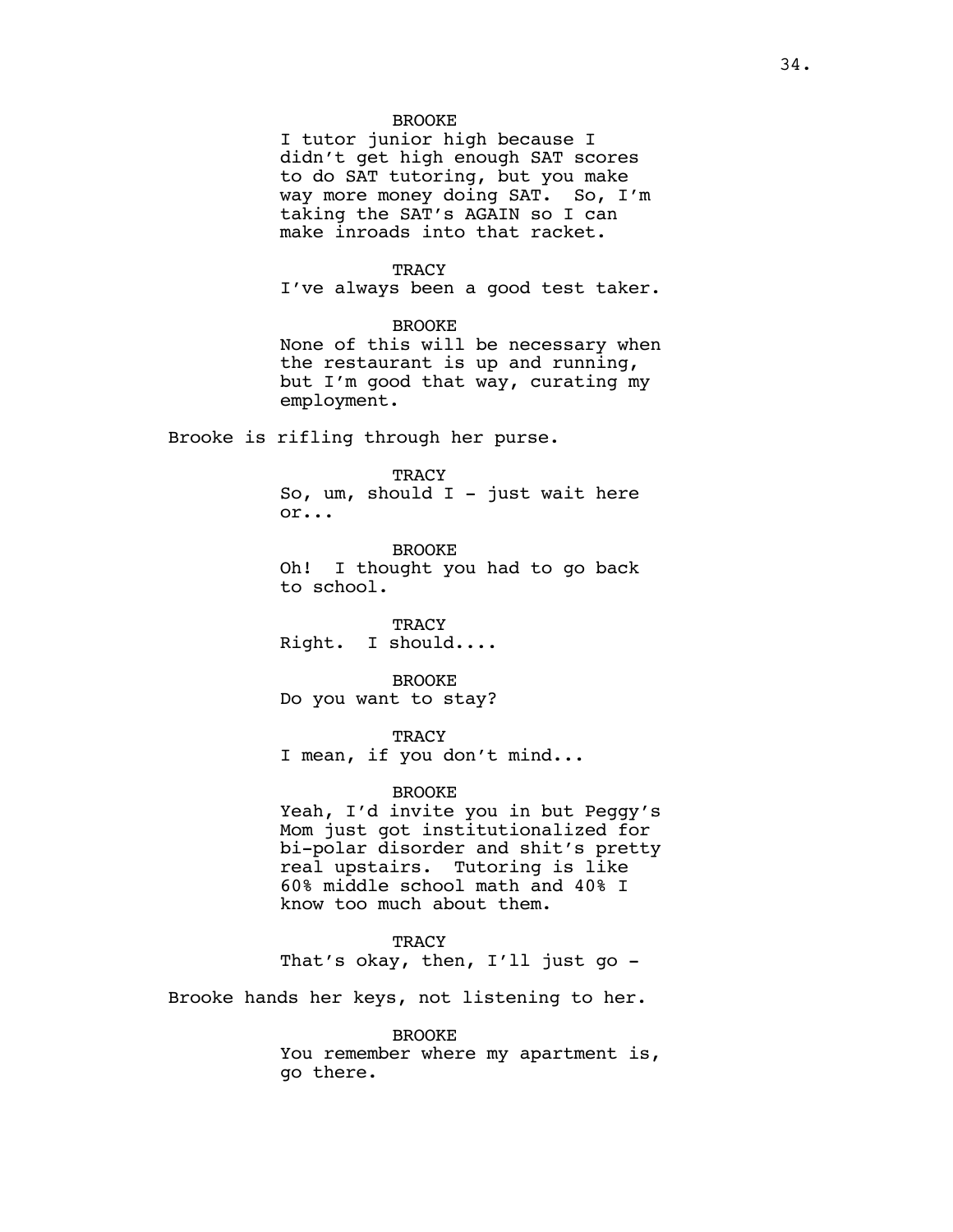**TRACY** (thrilled) Seriously?

BROOKE And pick up some pasta, I'll cook.

**TRACY** What kind of--

But Brooke is ringing the bell.

INT. SUBWAY. DAY

Tracy excitedly looks at the keys in her hand, smiles.

TRACY (V.O.) (into answering machine) Mom - hey - are you there? SHIT.

INT. GROCERY STORE. DAY

Tracy stands in the pasta aisle, looking at all the different brands of pastas. She picks one up and then another. She's on the phone.

> **TRACY** (leaving message) I just wanted to know - what kind of pasta would you buy if you wanted to buy a nice pasta? - Like the brand? If you get this can you call me back right away?

She hangs ups.

CUT TO: Tracy is on the phone with Tony, scanning the brands.

**TRACY** This one is like bowties? Get that?

CUT TO: Tony and Nicolette together in his bed. Nicolette is angry.

> TONY (on the phone) Do they have regular spaghetti?

**TRACY** Is that pasta the same way as the others?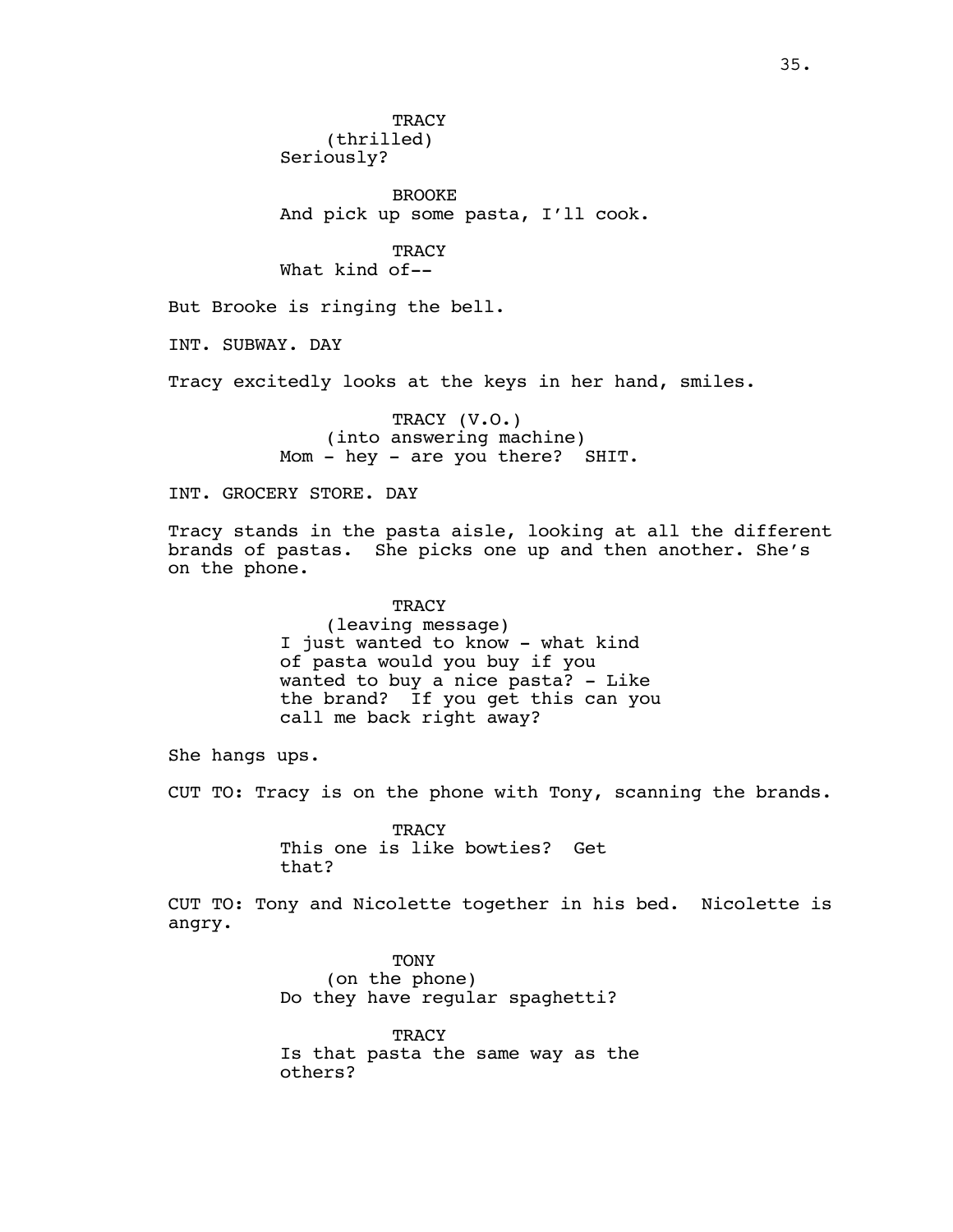(to Tony) Is this some sex game? TONY (covering the phone) No! We're actually talking about pasta. **TRACY** Hello?

NICOLETTE

TONY

Yes.

NICOLETTE (sullen) Why don't you just put pasta up her pussy?

**TONY** Nicolette! Seriously!

CUT TO: Tracy still in the store.

TRACY I'll get that and I'll get the bowties. And there's shells--

INT. BROOKLYN APARTMENT. SAME TIME

Brooke is sitting with a thirteen year old girl, working on a set of pre-algebra problems.

> BROOKE X can be anything, any number, that is what's CRAZY about X.

PEGGY Then why isn't it just a number.

BROOKE

Because X doesn't roll like that, because X can't be pinned down! It can be ANYTHING and we have to figure out what it is - crazy bastard.

Peggy giggles and starts writing.

PEGGY Maybe you could spend the night?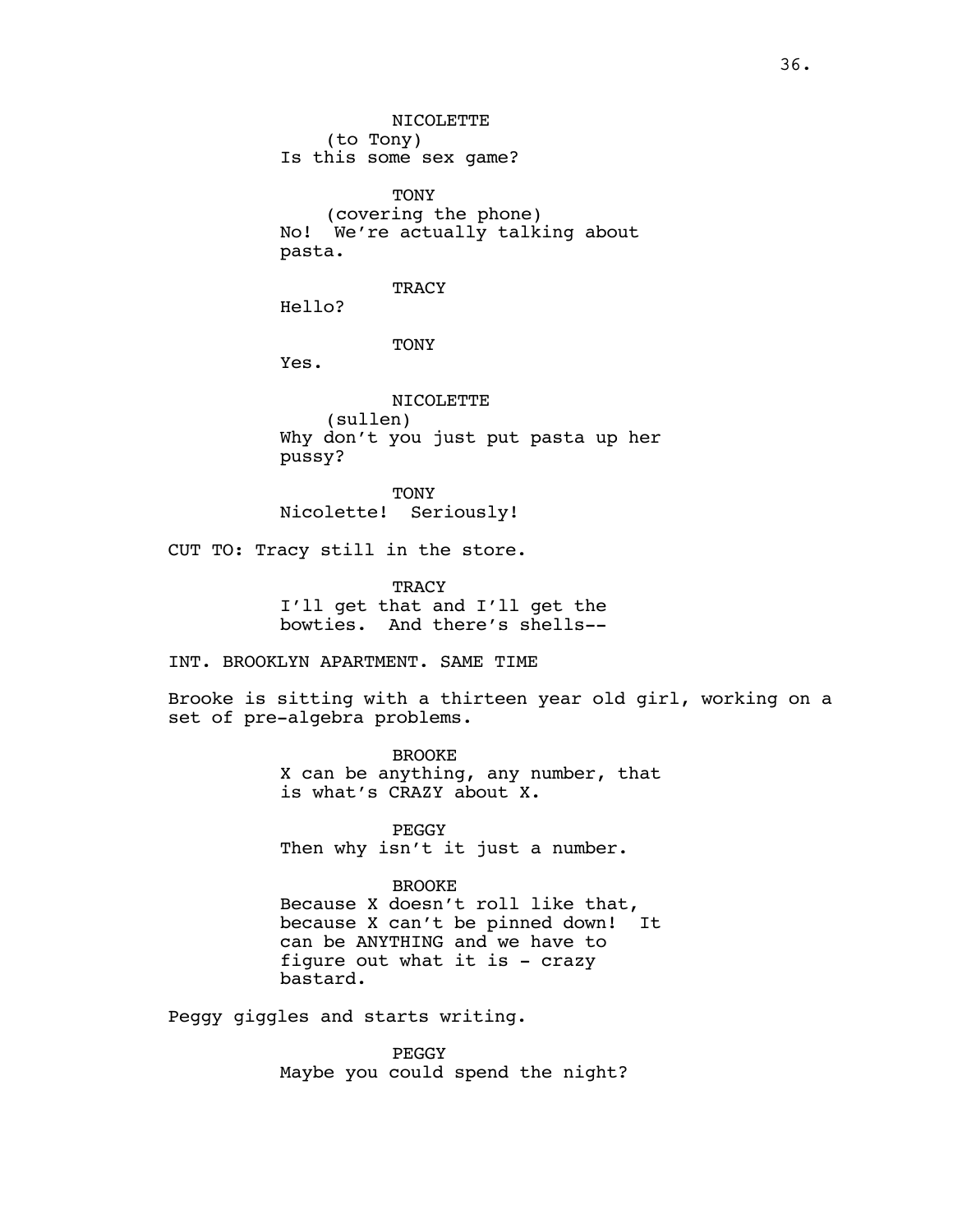BROOKE Oh, honey, I'm sorry. I'm math only.

INT. BROOKE'S APARTMENT. LATE AFTERNOON

Tracy unpacks an enormous amount of pasta onto the counter.

TRACY (V.O.) I remembered looking across the river at the unblinking lights of Manhattan apartments, wondering who lived there.

She touches items, looks at things, takes notes. Takes a tiny airplane and puts it in her pocket. Flips through some SAT prep books.

TRACY (V.O.)

I was part of it now, on the fifth floor, in a temporary commercial apartment. There was our castle. Our fortress. Yes! This is how I imagined it would be: college, New York, my whole entire life.

Brooke cooks while Tracy watches her and hands her things.

TRACY (V.O.) But outside the windows I could hear the hot sound of jackhammers taking the city apart.

Brooke and Tracy eat spaghetti carbonara.

TRACY (V.O.) In New York neighborhoods change as quickly as the weather. Or maybe it's the other way around.

EXT. TIMES SOUARE. NIGHT

Tracy and Brooke walk together arm and arm.

TRACY (V.O.) But I couldn't warn Meadow. By the time I noticed it, it was already too late.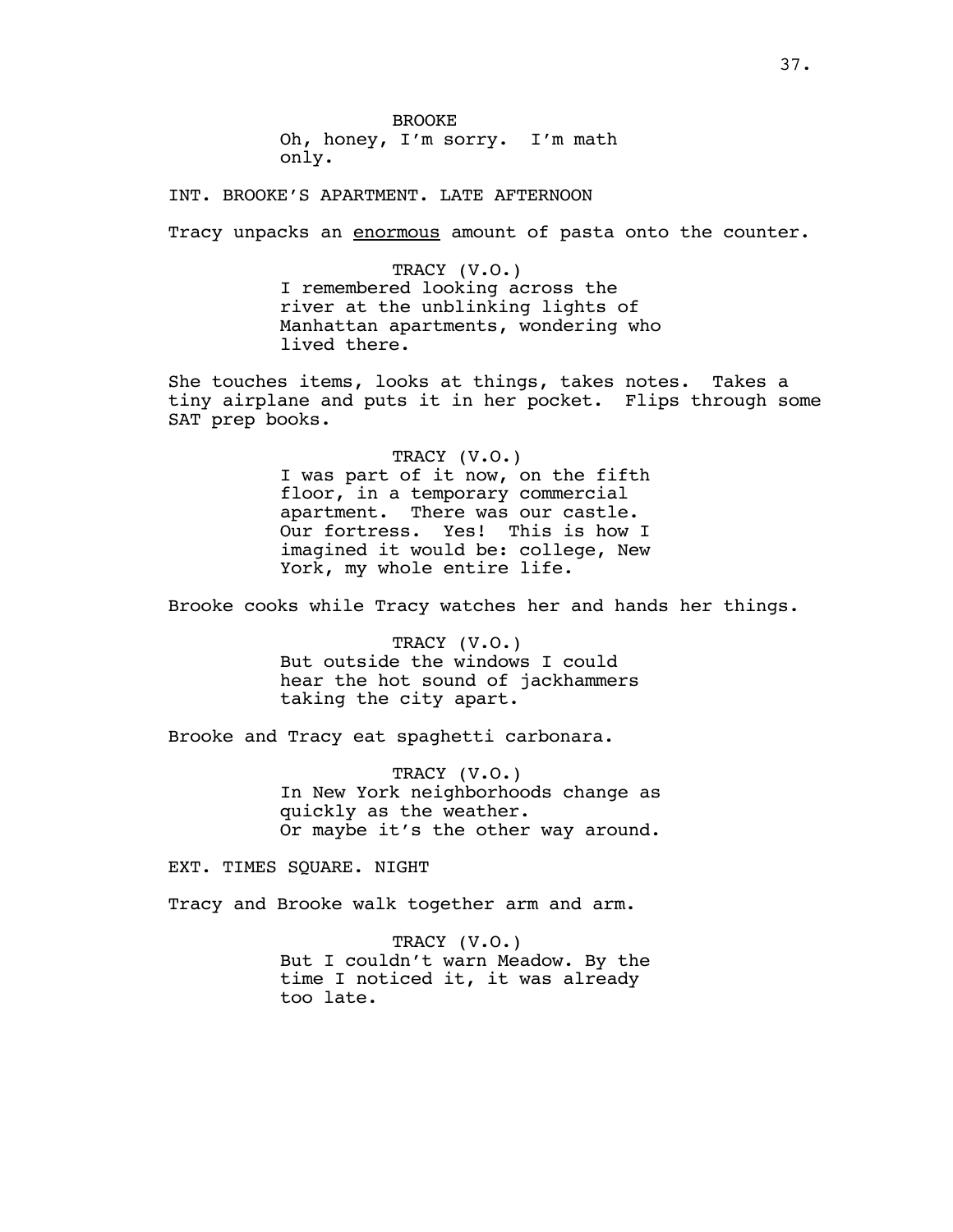INT. BAR. NIGHT

It's a bar bar, they're there to get drunk. Or at least Brooke is. Brooke looks at something on her phone. Laughs. Holds it out for Tracy.

> BROOKE Nate dropped a gram on Instagram. That means a picture.

Tracy smiles but less assuredly.

**TRACY** It's you guys kissing.

BROOKE It's already got eighty likes. All his other recent pictures have like fifty likes. The extra thirty must be because of me.

**TRACY** It looks like a really stylish breathmint ad.

BROOKE I know! Bob's a real shutterbug. He made his own app. (to the bartender) Put it on... (very considered) ...this card.

**TRACY** (to the bartender) Did these two drinks earn me another free hot dog?

The Bartender nods, hands her a hotdog.

BROOKE

(re: the drinks) Drop it in the glass and chug it. I'd love to get into the app business. I think my Dad met your Mom on the internet.

TRACY Yeah, on a free dating website. They didn't even pay.

BROOKE Gross. But also I guess it's pro forma now? (MORE)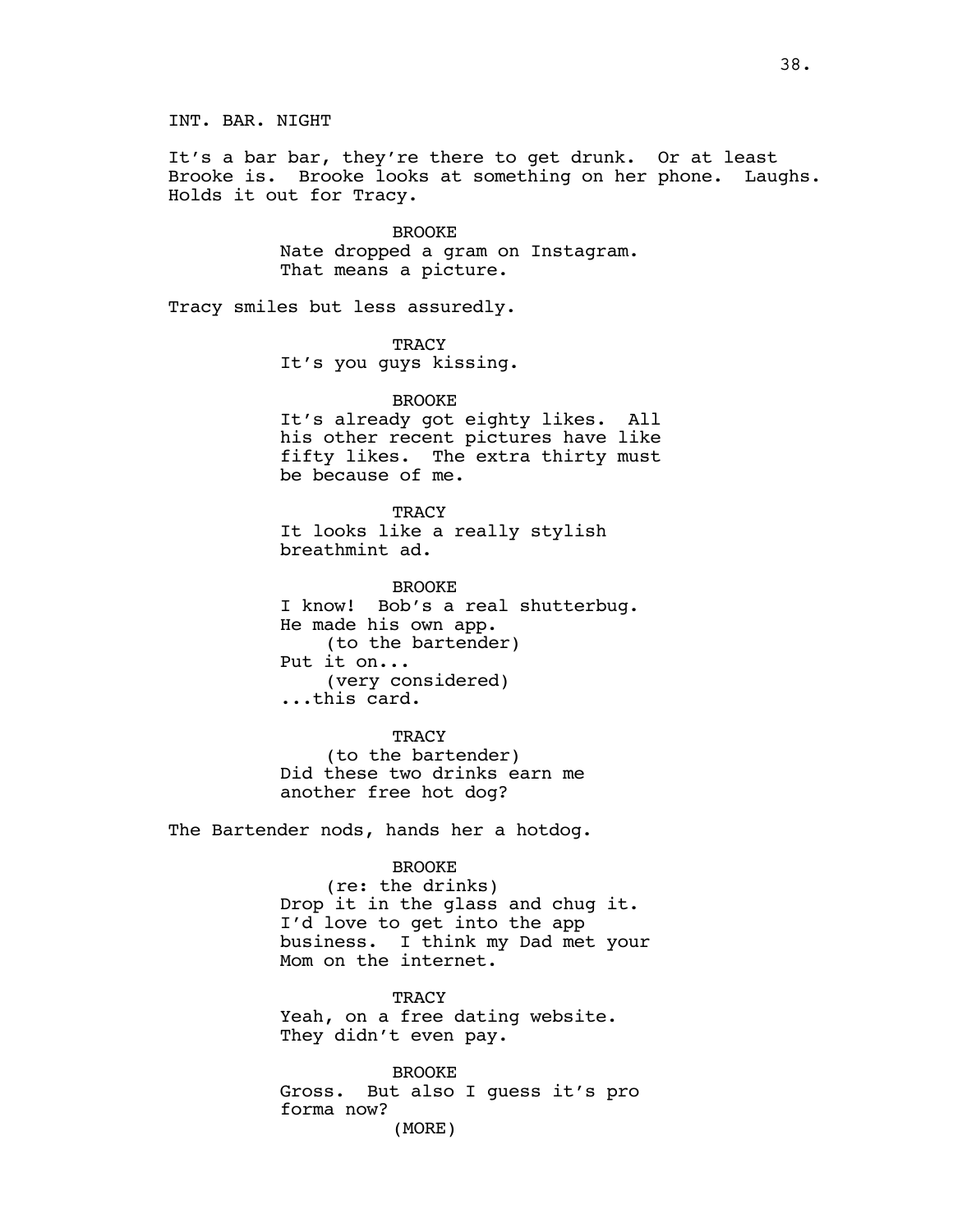(Tracy nods) My Dad's so strange. I'm sure he's making her convert to Catholicism, right? BROOKE (CONT'D)

**TRACY** Yeah! What's that about?

# BROOKE

He's real Catholic now. It's so boring, but it happened when my mom got sick. She was never that into it. He's a geologist.

# **TRACY**

I know. I had never met a geologist before.

#### BROOKE

It's weird that someone who studies rocks can be really into Jesus.

**TRACY** What did your Mom do?

BROOKE She was a special education teacher.

**TRACY** That's so nice.

## BROOKE

She was really good at it. I still don't like retarded jokes. Wanna see a picture of her?

She hands Tracy her phone. Tracy smiles.

# **TRACY**

She doesn't look like you but she has your expression, you know?

A woman around Brooke's age approaches:

ANNA

 $Hi -$ 

BROOKE (looking up) Hello.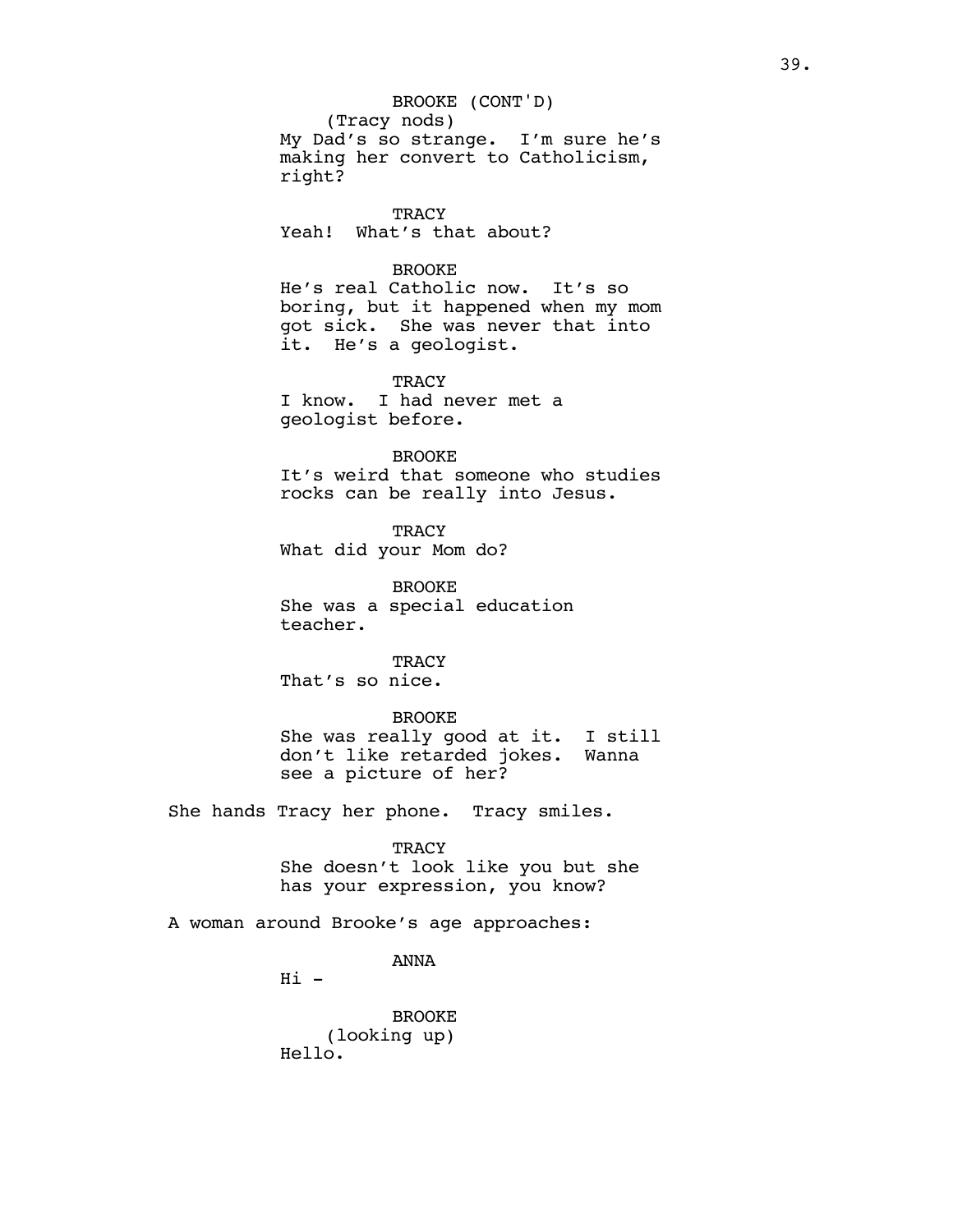ANNA

Hi, I don't know if you remember me, we went to high school together? Anna Wheeler.

# BROOKE

Oh YEAH!

# ANNA

I was in the chorus of Anything Goes.

BROOKE Holy SHIT! Yeah! What are you doing in the city? You live here?

ANNA No, I'm in Tenafly. My fiance and I went to go see a show.

## BROOKE

Which one?

ANNA Other Desert Cities.

BROOKE Oh, that's a piece of shit. And the girl who replaced the lead is AWFUL. (to Tracy) I used to run around with her. Well, she was older, is older.

ANNA

We loved it.

BROOKE Let me buy you guys a drink what are you drinking?

#### ANNA

You know, that's okay -(gathering herself) I just wanted to tell you because I never had the courage to do it when I was actually in high school - you really hurt my feelings.

BROOKE (laughs) What?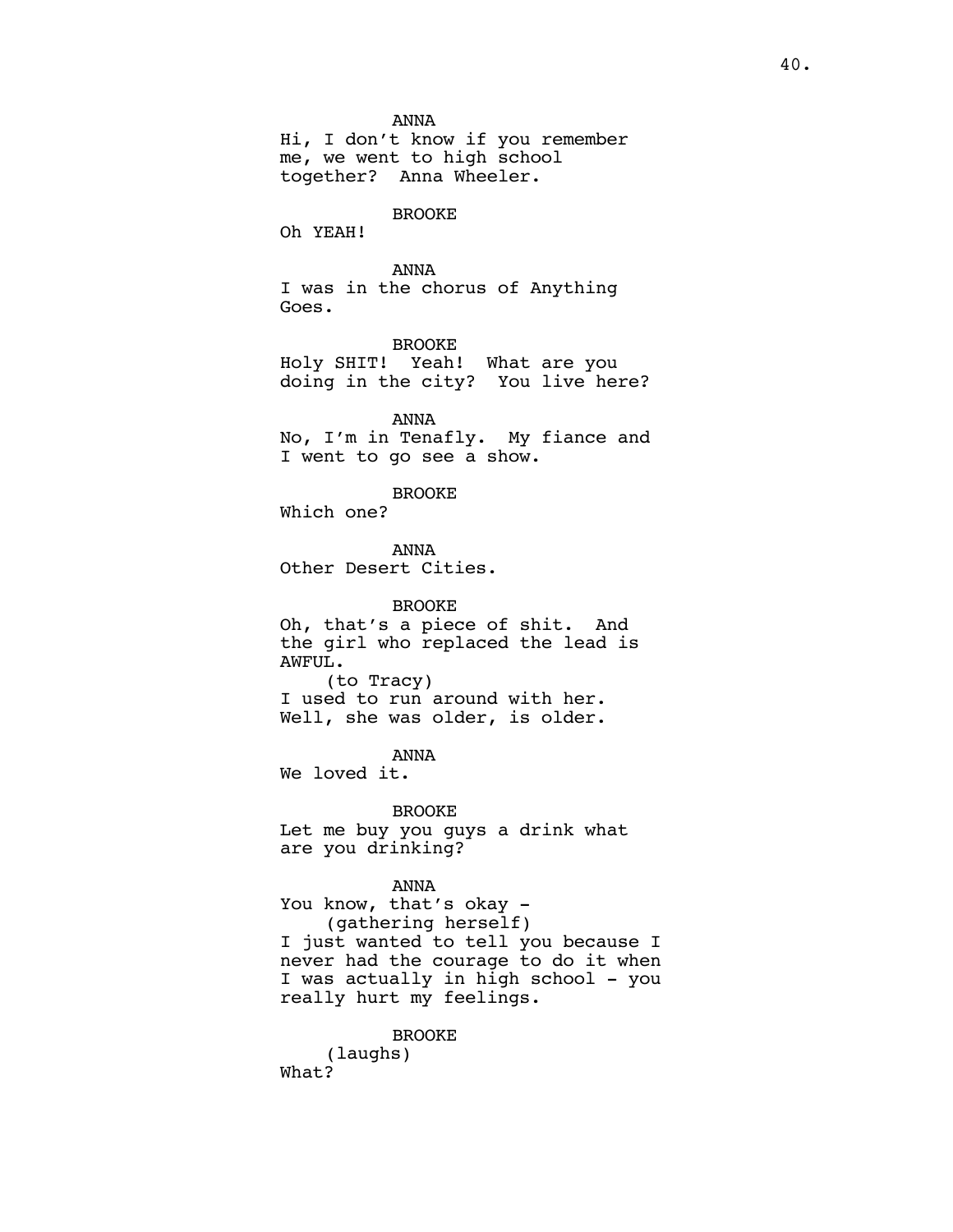ANNA You don't remember?

BROOKE No! What did I do?

ANNA That thing: "yep, bitter"?

BROOKE (still genial) I don't know what the FUCK you're talking about! I always liked you.

ANNA You and your friend Abe -

BROOKE

ABE!

Tracy horks her hot dog.

ANNA

You guys used to do this thing where you'd walk up to me and touch my skin and then like taste it and think for a minute and then say "yep, bitter." And then laugh.

BROOKE

Right! We did do that, didn't we? We were weird.

ANNA

I was standing right there, every single time you did it. It was really mean, and I just wanted to say - fuck you.

BROOKE

Whoa. WHOA.

ANNA The way you treated me really messed me up for a long time.

BROOKE Everyone is an asshole in high school!

ANNA You made a lot of people feel bad. Not just me.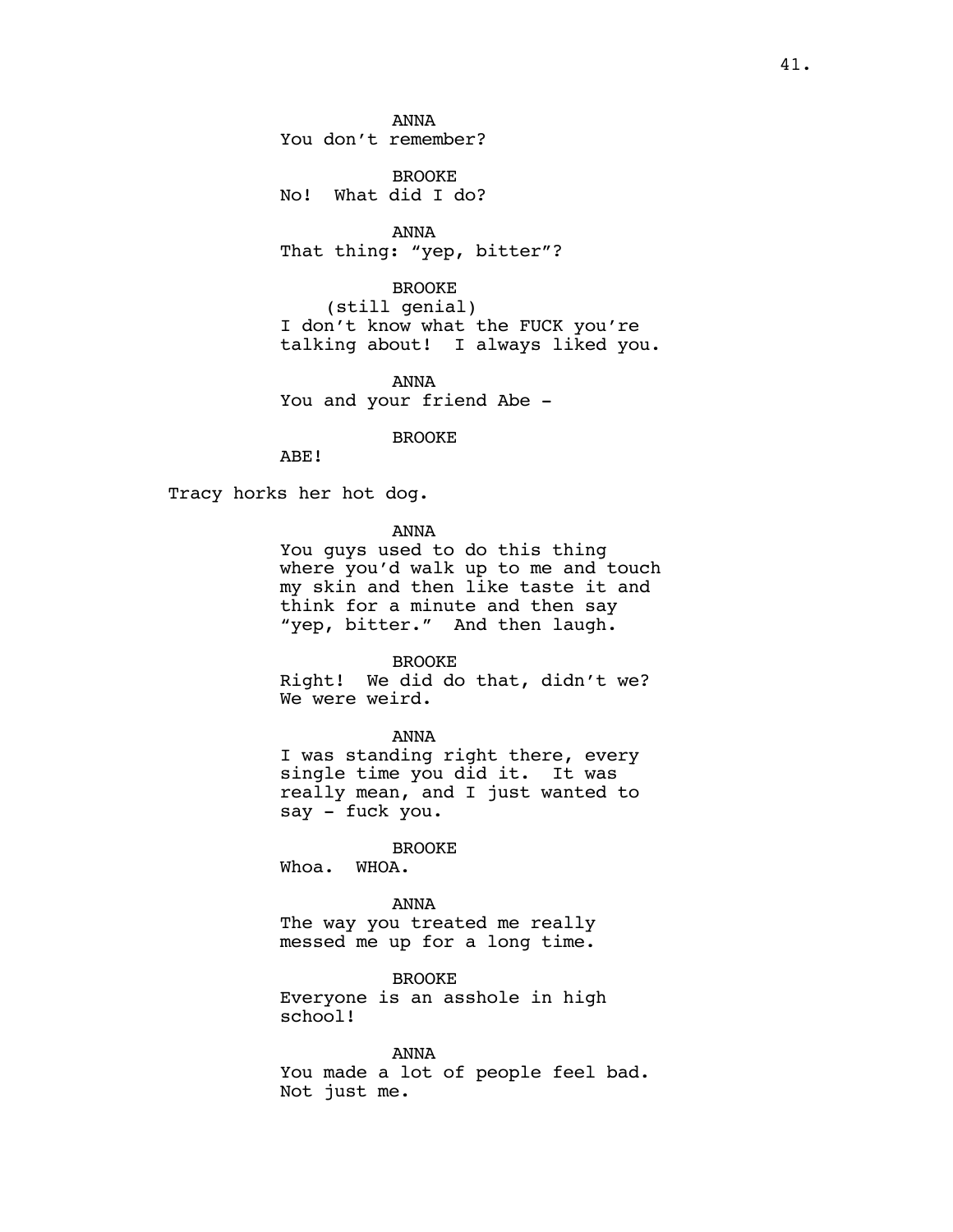BROOKE

I feel sorry for the thirteen year old girl that was you but I'm not sorry for you now.

ANNA We were seventeen.

## BROOKE

If I was thirteen I'd apologize to you but seeing as both of us are...in our twenties. I don't see the need.

ANNA I just turned thirty.

BROOKE Happy birthday.

ANNA

Thank you.

BROOKE You're welcome.

ANNA You're a bitch.

#### BROOKE

Why?! You're the one who hung onto a grudge for this fucking long! Do you know I didn't even recognize you? I don't say that to be mean, that's the way it should be.

ANNA (tearing up) You are the same. Malevolent.

#### BROOKE

You WERE bitter. That's probably why it hurt you so much. Because it was true.

ANNA (now crying) I wish all bad things on you.

# BROOKE

(calling after) I don't on you because I don't CARE! And neither should you!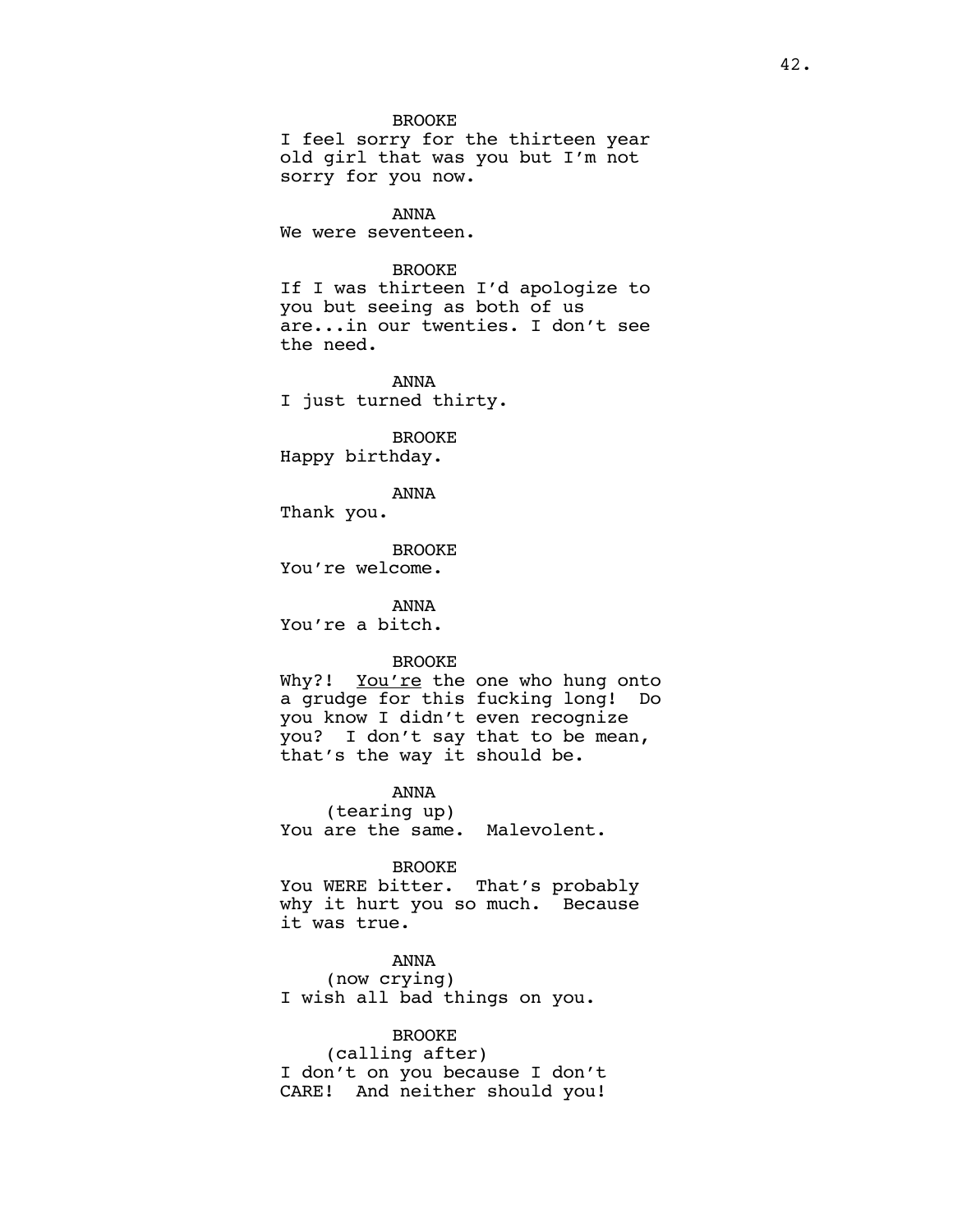Brooke and Tracy are wandering home. Tracy looks really drunk. Brooke is still furious at the woman. It has turned cold - in the time they were in the bar their coats suddenly became not enough.

> BROOKE That's so dramatic! What a drama queen. (scoffs) I can't believe she lives in fucking Tenafly. What is she rich now? How dare she talk to me that way and be rich?

#### **TRACY**

When I was in junior high, this girl Tara Podwoski used to pull my hair and call me a cunt hunter.

#### BROOKE

I didn't do what that girl said. I just wasn't brought up that way. I should call Abe and see if he remembers.

Brooke pulls out her phone.

**TRACY** 

Maybe do it later?

#### BROOKE

(nods, puts the phone away)

Yeah. I was so popular in high school but I didn't try AT ALL. People just wanted to be friends with me. I didn't even care about that stuff. When someone told me I was popular I was like "Really? Weird."

#### **TRACY**

That's why you were popular. The popular kids never care. I cared too much. Like if you want to know all the popular kids' business, ask an unpopular kid. They always know everything. Because they are the ones who really pay attention.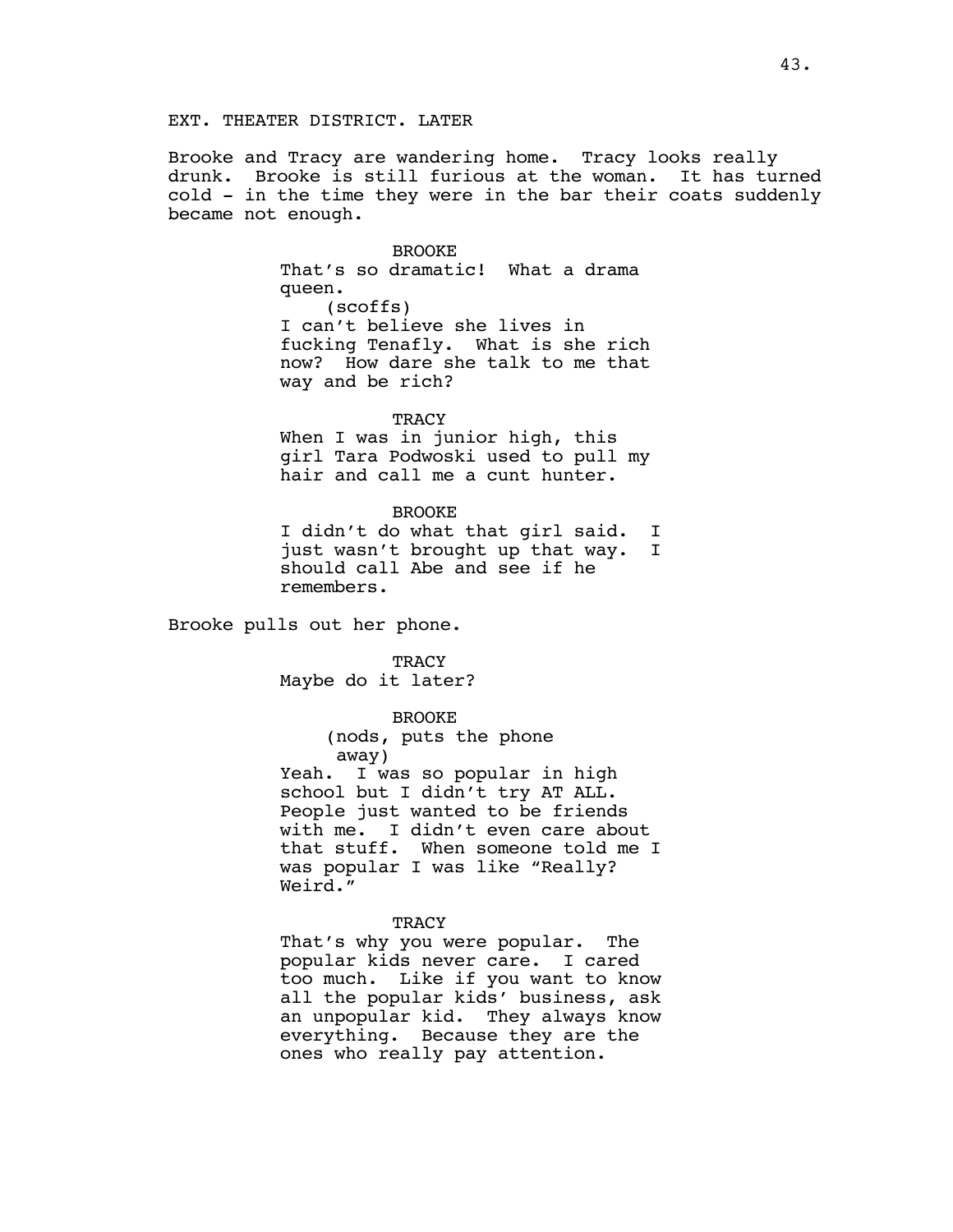BROOKE I'm going to shorten that, punch it up, and turn it into a tweet.

Tracy throws up. Brooke immediately holds her hair back and comforts her.

> BROOKE Oh no! Did I feed you too much liquor?

**TRACY** I'll be okay.

BROOKE We should get you a cab.

**TRACY** Can I...would it be OK if I slept over again?

INT. APARTMENT HALLWAY. LATER

Tracy leans against the door-jam while Brooke tries to open the apartment door.

> **TRACY** I'm pretty sure college is supposed to be more fun than I'm having.

> > BROOKE

Damn it...

**TRACY** I'm kind of attractive.

BROOKE

Argh...

**TRACY** I might be up for another drink. Is that crazy?

BROOKE Fuck ME!

**TRACY** 

What?

BROOKE GOD DAMN IT.

**TRACY** What's happening?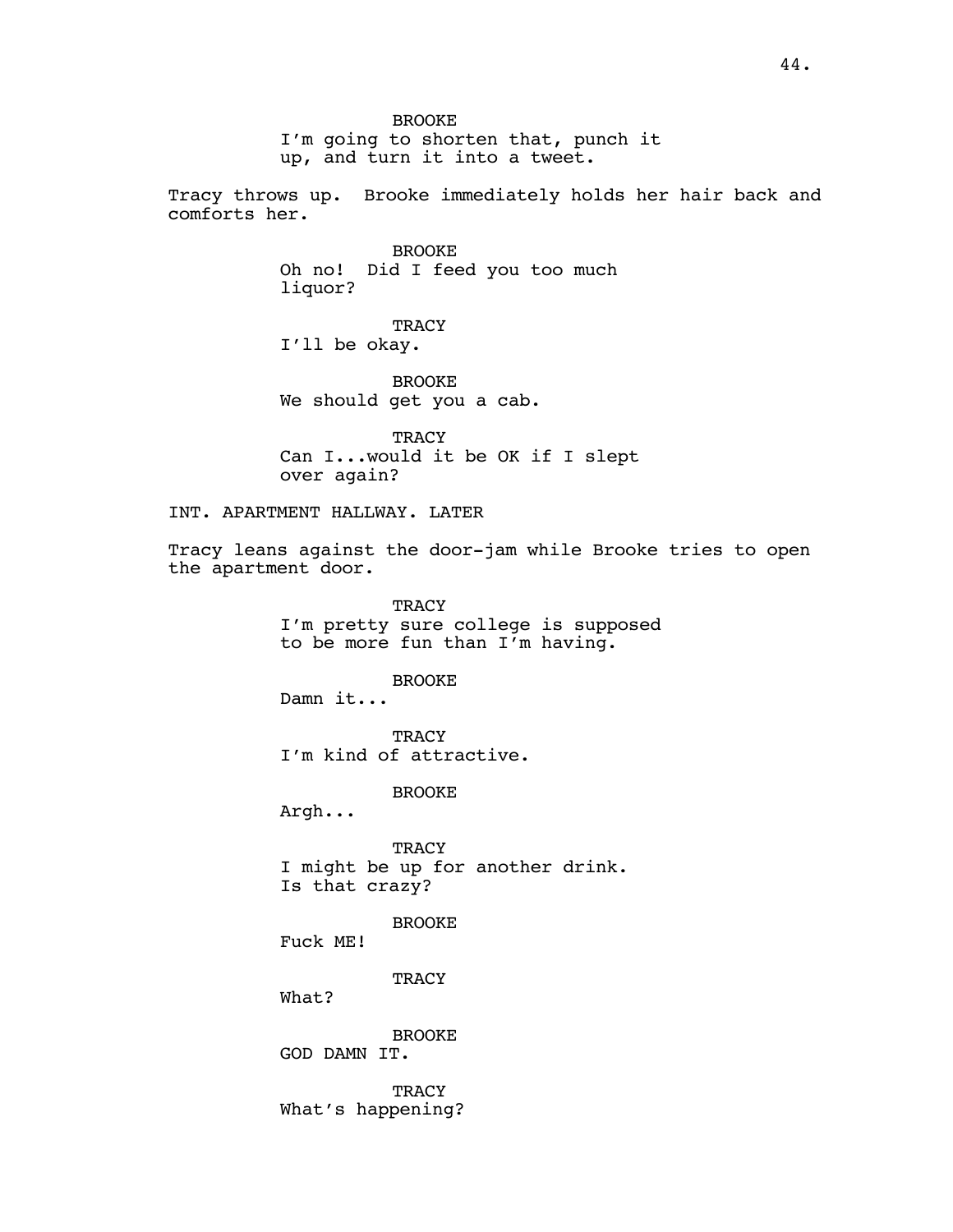She kicks the door and screams.

# BROOKE

# THE GODDAMN LOCKS ARE CHANGED!

CUT TO: Brooke and Tracy head down a flight of stairs.

CUT TO: Brooke rings a buzzer.

A handsome African American answers. Nods hello.

BROOKE Hey, Kareem, can we use your fire escape?

# EXT. FIRE ESCAPE. NIGHT

Brooke climbs up to her apartment window in bare-feet. Tracy looks up from below, holding Brooke's shoes.

> BROOKE Shit. I thought I left this window open.

**TRACY** I might have closed it.

#### BROOKE

Why?!

**TRACY** I didn't want you to get robbed.

INT. KAREEM'S APARTMENT. NIGHT

Tracy and Kareem sit on a couch waiting. Outside on the fire escape Brooke is yelling on her phone.

> **TRACY** Stavros saw a picture of her kissing a musician. (pause) Stavros is her boyfriend. He told the super that Brooke was living in a commercial space. Is your place zoned commercial?

> > KAREEM

Yeah.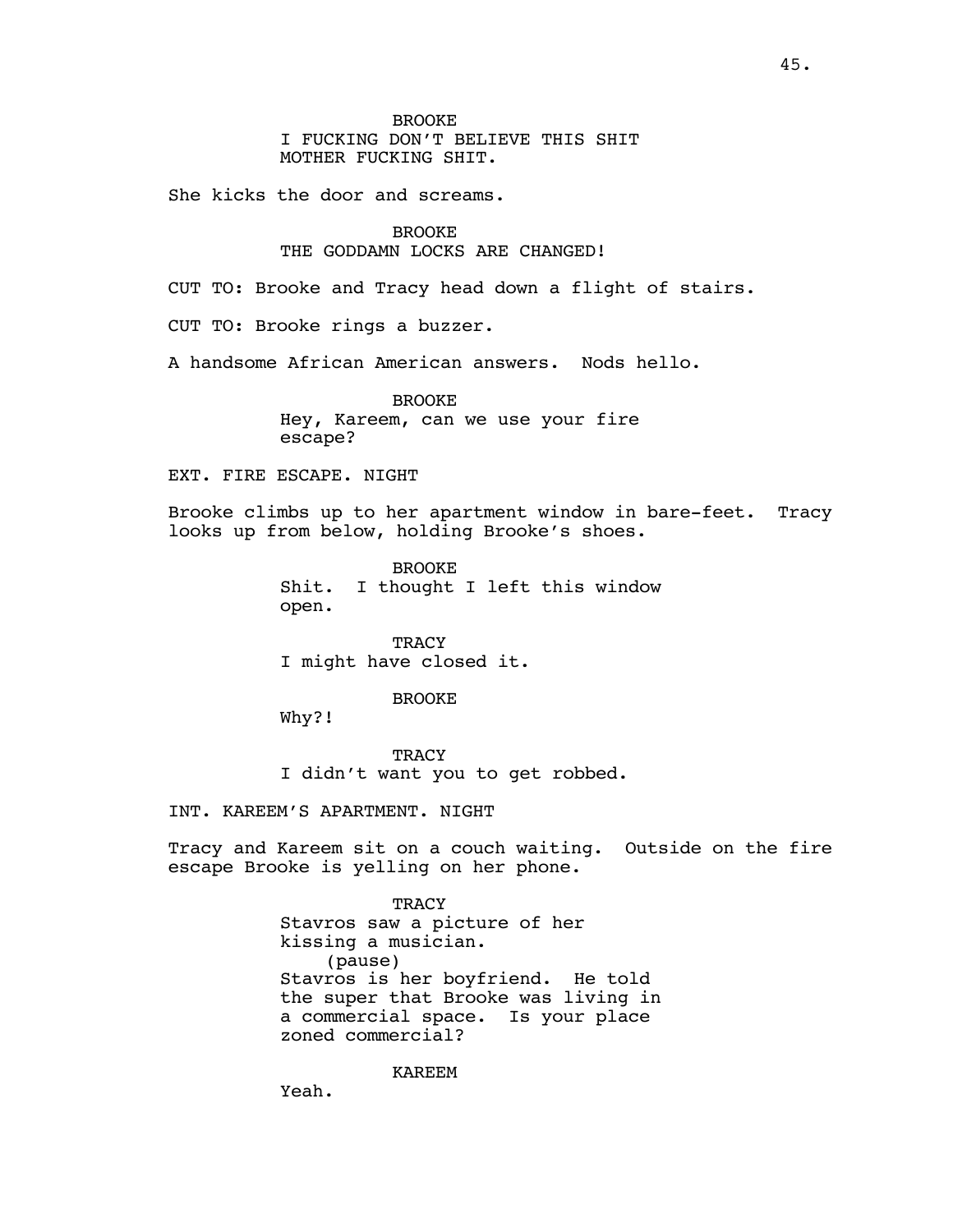# **TRACY**

I hope he doesn't rat on you.

They hear louder shouting from the fire escape. The window opens. Brooke steps inside. Her make up is smeared. She's been crying.

> BROOKE He's pulling out of the restaurant.

INT. TRACY'S DORM ROOM. NIGHT

Tracy is on the bed, Brooke is on the floor in a makeshift bed. Tracy's roommate, Ruth, looks annoyed and impressed. It's dark.

## **TRACY**

I hope Stavros doesn't rat out Kareem.

# BROOKE

If I don't have this money...my partners will bail, they're in because Stavros was in. And they can go after my savings, everything... Rich people will take any excuse not to spend money you can just see it in their eyes that they don't really want to share life with you.

**TRACY** Rich people always give out bad Halloween candy.

BROOKE

The contractors need 20 thousand on Monday. And then there's the key fee, that's fifty - and then there are all these industrial refrigerators coming for another fifteen... I need whatever that equals by Monday. He was in for 200 thousand. Oh my fucking god.

**TRACY** 

Isn't there someone else you can ask to invest?

## BROOKE

I already hit up every rich person I knew the first time around. This was well thought through, Tracy.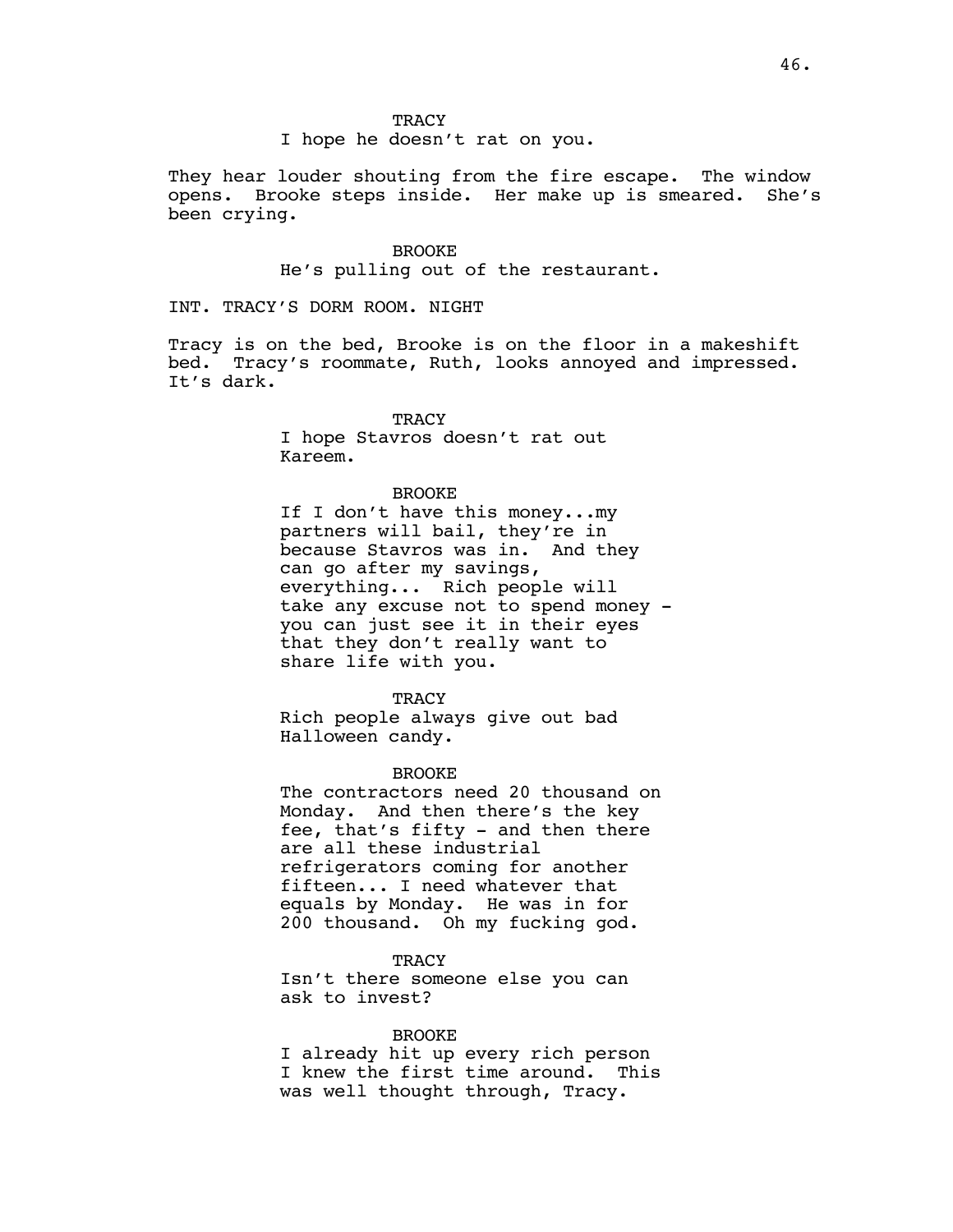**TRACY** I don't know, it's such a good investment. I'd put money in if I had it.

BROOKE (suspicious) Do you secretly have money?

**TRACY** 

No. My mom never worked and I think my Dad was always kind of mad at her for that... but my parents divorce was way easier than this.

BROOKE

(viciously) That's because they stopped caring about life just entirely, it's not the same thing. My Mom died so don't even fucking start with me about your pain.

Ruth pipes up:

RUTH My uncle died.

BROOKE Shut up, RUTH.

Brooke sits up.

BROOKE I need some answers.

TRACY (immediately) I'm coming.

INT. WAITING AREA. NIGHT

Brooke and Tracy are waiting on a couch in an apartment.

BROOKE I'm going to be worse off now than I was before I started trying to achieve stuff.

**TRACY** I know what it is to want things.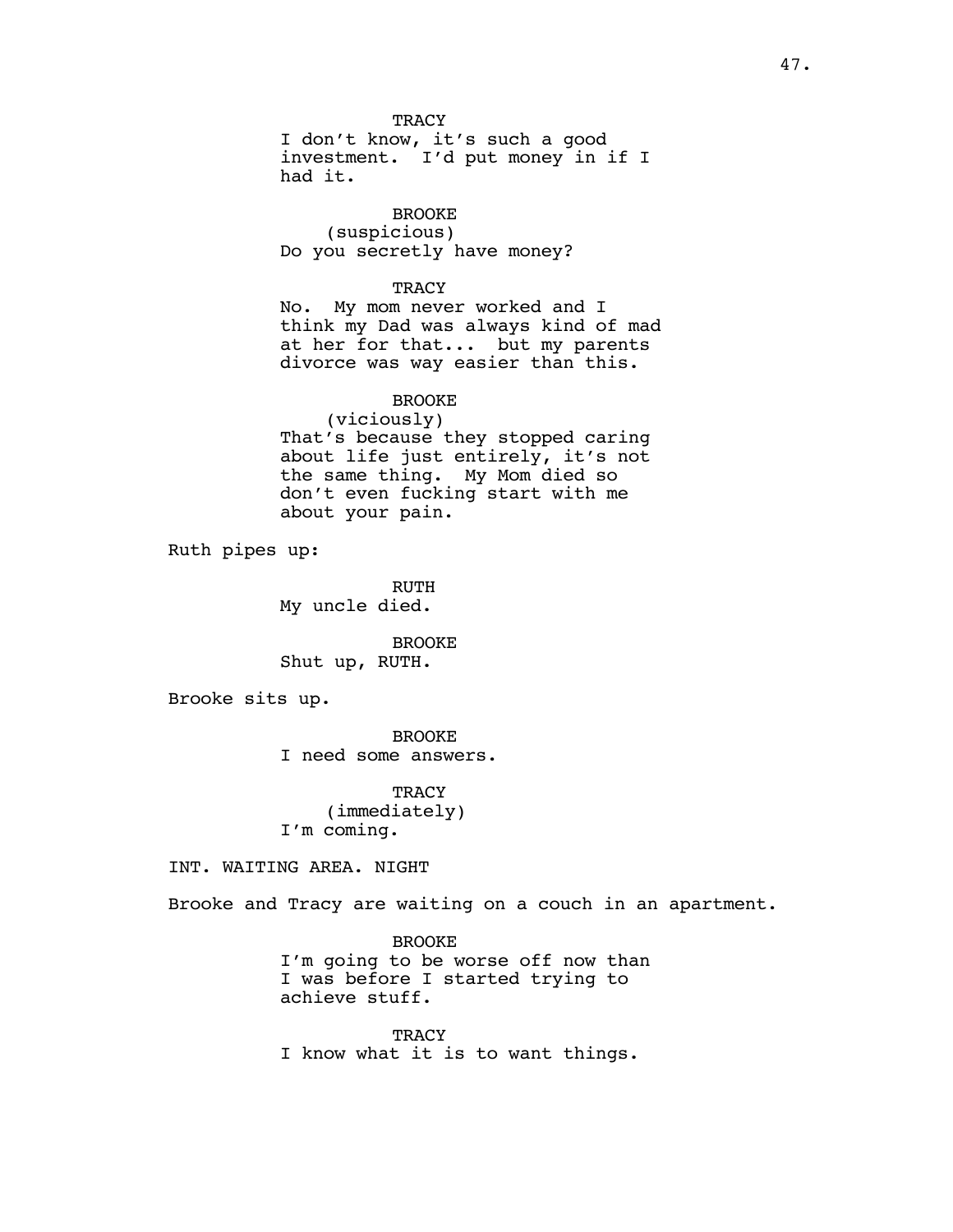#### BROOKE

No, you don't. You can't really know what it is to want things until you're at least thirty. And then with each passing year it gets more because the want is bigger and the possibility is less. Like how each passing year of your life feels faster because it is a smaller portion of your total life. Like that but in reverse. Everything becomes pure want.

PSYCHIC (O.S.) OK, Brooke, I'm ready...

CUT TO: Brooke sits in front of a man, 40's, in his apartment. Tracy is next to Brooke looking at a chart.

> PSYCHIC Spirit says seek out an old friend.

> > BROOKE

Who?

PSYCHIC Someone who hurt you.

BROOKE Just tell me exactly what to do.

PSYCHIC Spirit says something about fabric.

**TRACY** (suddenly) It's your friend - Mamie-Claire? The fabric is the T-shirts!

Brooke shoots Tracy a look.

PSYCHIC And, I see flowers.

**TRACY** Hard looking flowers!

BROOKE Please, Tracy. (to the psychic) Mamie-Claire is my enemy.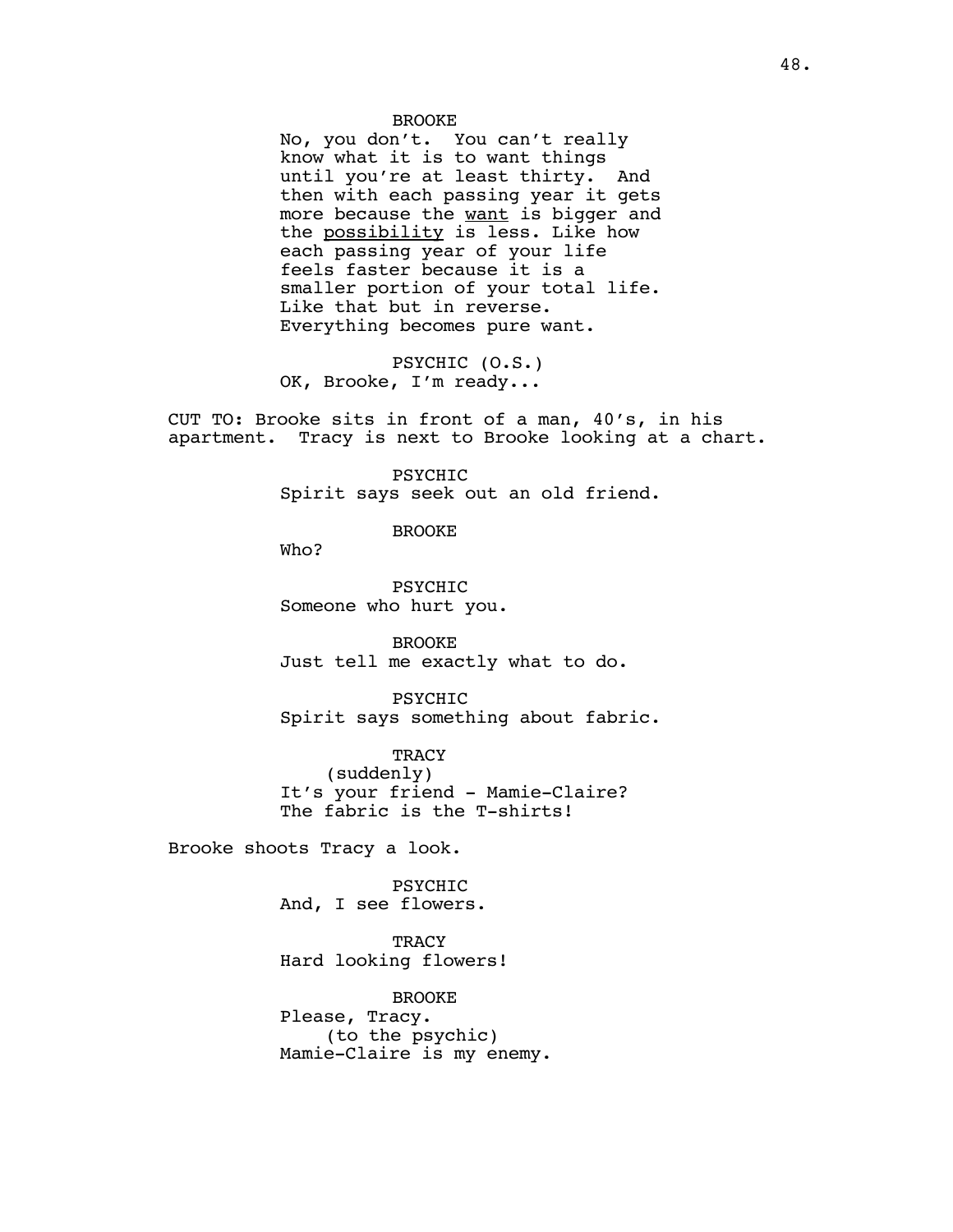PSYCHIC Yes, Spirit says you have unfinished business with this woman.

BROOKE No, no, it's finished. Tell Spirit it's finished.

PSYCHIC What happened with Mamie-Claire?

**TRACY** She totally screwed Brooke over. She married her fiance and stole her idea.

# BROOKE

TRACY! Shut up. (to the Psychic) I never looked back.

PSYCHIC

I am seeing this, yes. I am seeing... trees...

**TRACY** You said she lives in Connecticut! There are trees in Connecticut.

The Psychic looks at Brooke for affirmation.

BROOKE

Well, to be fair, there are trees pretty much everywhere.

TRACY You have to listen to Spirit! Mamie-Claire can give you the money! Hi-ho Greenwich!

BROOKE

(to the Psychic) Really? Can we get confirmation? Is Spirit sure of this?

PSYCHIC The young one is right.

# BROOKE

(re: Tracy) She's not that young. Ten...ten to twelve years younger, we are contemporaries, okay?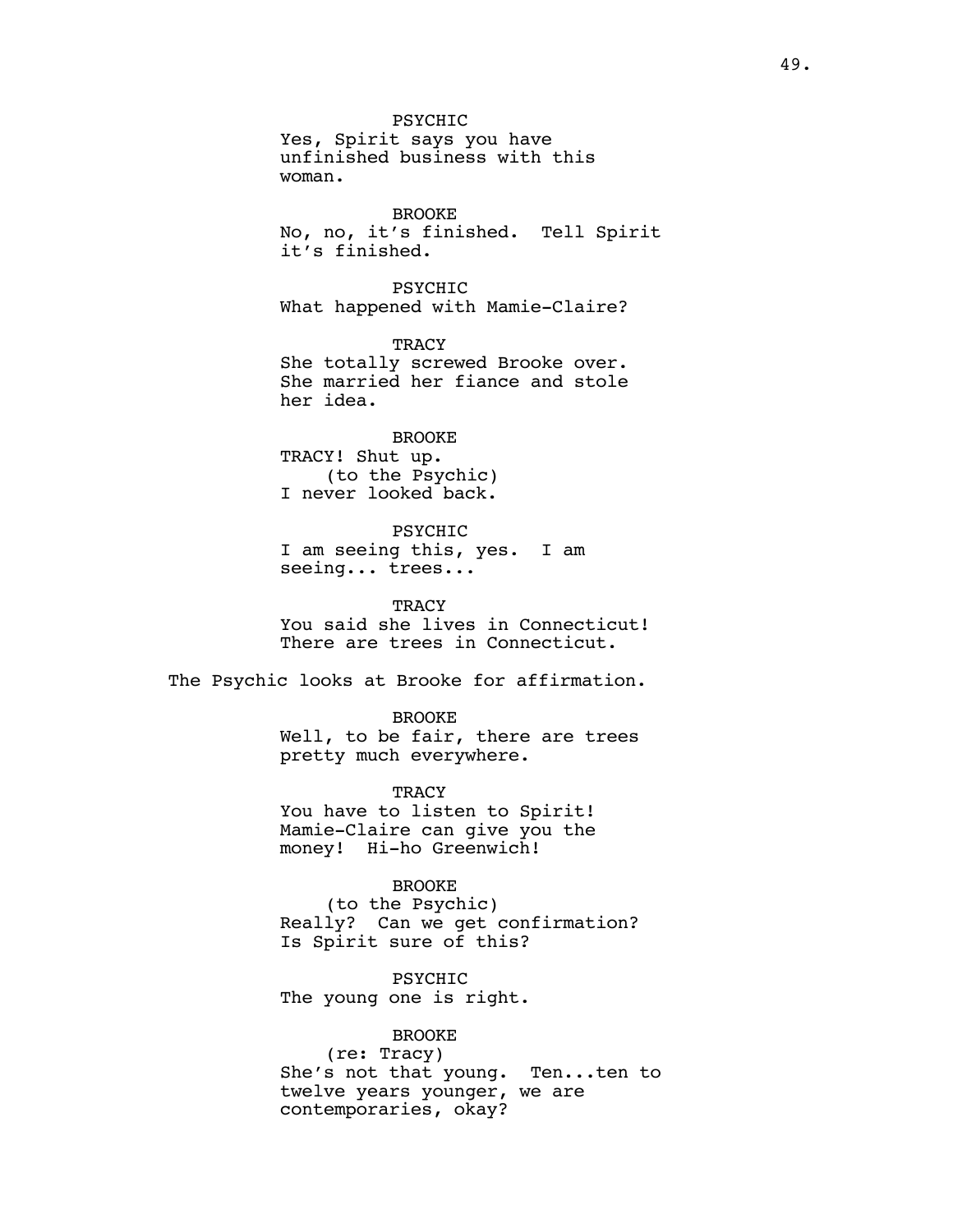PSYCHIC You must seek out Mamie-Claire.

BROOKE I'm so annoyed with Spirit.

PSYCHIC The path isn't against you it's just the path.

## BROOKE

Right. I don't want to be petty... I just wasn't brought up that way. She's my nemesis, but she does owe me.

# PSYCHIC

This has been a heavy weight on you. Sometimes you have to go back to go front.

BROOKE Fuck this parade. I'm going to Greenwich.

TRACY We're going.

BROOKE You ready for this, squirt? It's going to get ugly.

**TRACY** (smiling) I'm ready.

BROOKE Great. How are we going to get there?

INT. TONY'S CAR. DAY

Brooke sits in the back seat with Nicolette. Tracy looks at her phone and gives directions to Tony in the front.

> **TONY** I really don't like to leave Manhattan.

**TRACY** (to Tony) You're going to want to take the Merrit Parkway.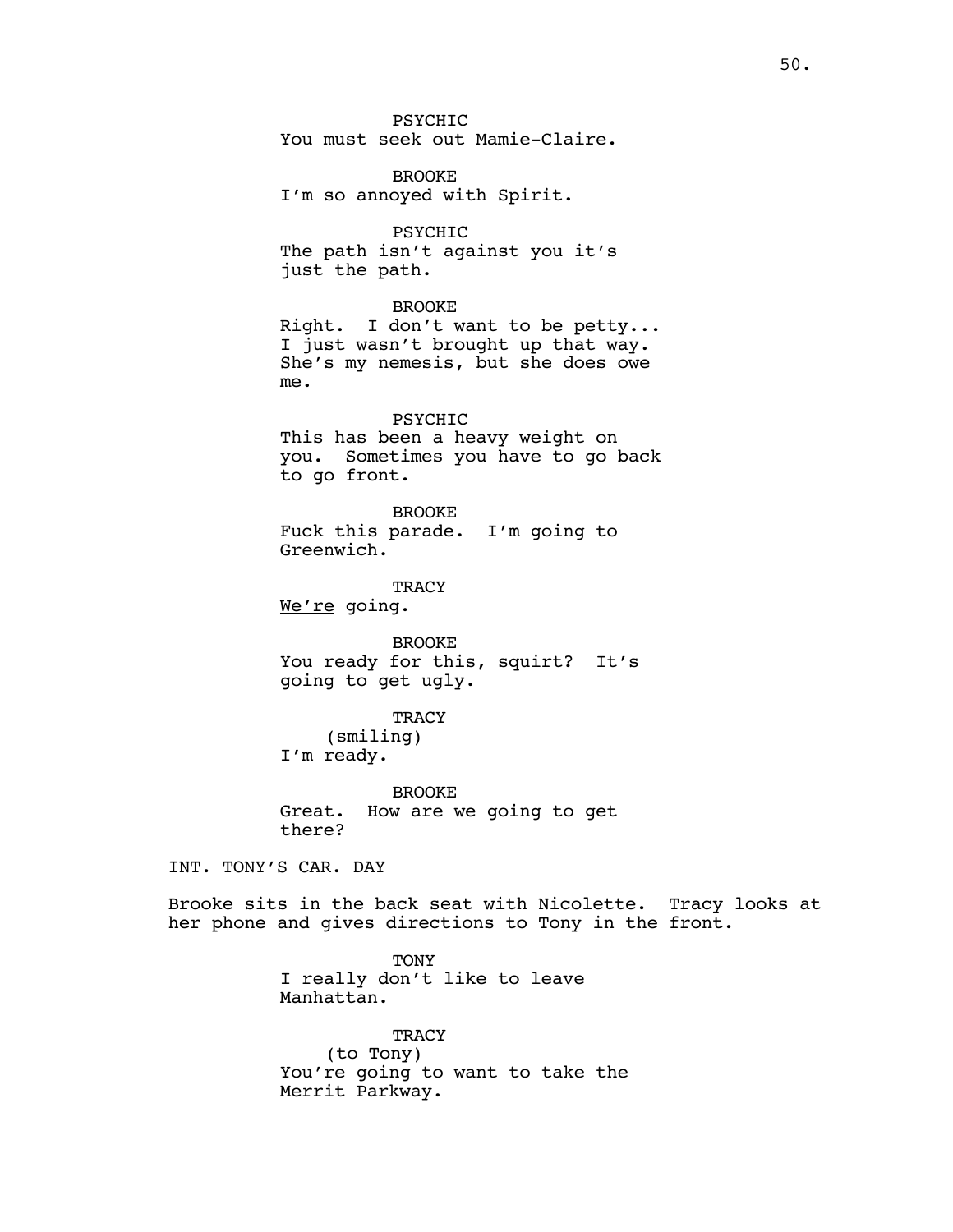BROOKE

I'll bet Dylan is still in love with me. Marrying Mamie-Claire is like buying a cashmere sweater from Old Navy.

Tony looks confused.

#### **TRACY**

Even if he's not, this is a great investment. And don't forget she still owes you.

## BROOKE

It's win win. Because I'm sure he still loves me.

# **TONY**

(annoyed) I'm not driving you to Connecticut to break up a marriage. I should be in my room reading Nichomachean Ethics.

BROOKE Calm down rich boy.

TONY

I'm not rich.

## BROOKE

Yes you are you have a car.

TONY

No, I'm not - my dad is a mechanic. He and my uncle have a body shop. I have this car because it was something that he could give me.

# BROOKE

(to Tracy) Sorry, I think I offended your boyfriend.

NICOLETTE He's not her boyfriend, he's mine.`

BROOKE (to Nicolette) Why are you here?

NICOLETTE Because Tracy made Tony drive you.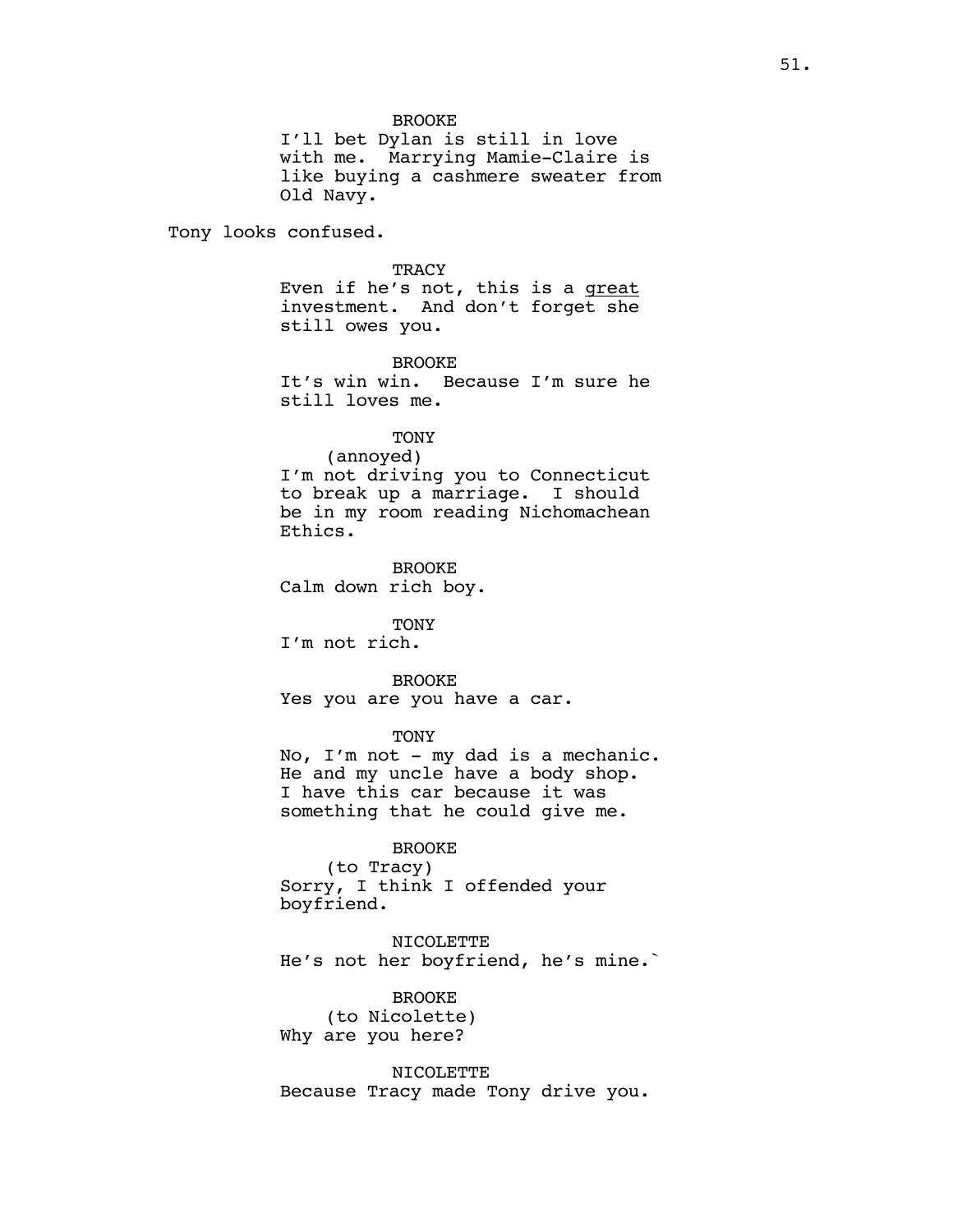But why did you come?

#### NICOLETTE

I... I had a bad experience with adultery before. My last boyfriend committed adultery while we were together and I just don't like to let my boyfriends get too far.

#### BROOKE

ADULTERY? Why the fuck does it matter? You are all eighteen! Where is this old-person morality coming from? There is no "cheating" when you're eighteen. You should all be touching each other all the time.

CUT TO: Tracy zones out.

**TRACY** Do you ever get that feeling when you are on a car trip that you never want to get where you're going. That you never want it to end.

Everyone is silent, thinking about it. Nicolette reaches out to playfully touch Tony's hair. Tony freaks.

> **TONY** Nicolette! You SCARED THE FUCKING SHIT OUT OF ME!

Nicolette sits back, pissed.

**TONY** (trying to make it up) Sweety, it's...nice, it's just I'm driving.

EXT. GAS STATION. DAY

Tony fills the tank while Nicolette gives him a back rub. Tracy stretches her legs. Brooke comes out of the store eating a Slim Jim.

> BROOKE (passing Tracy) You should be with him, not that goth housewife.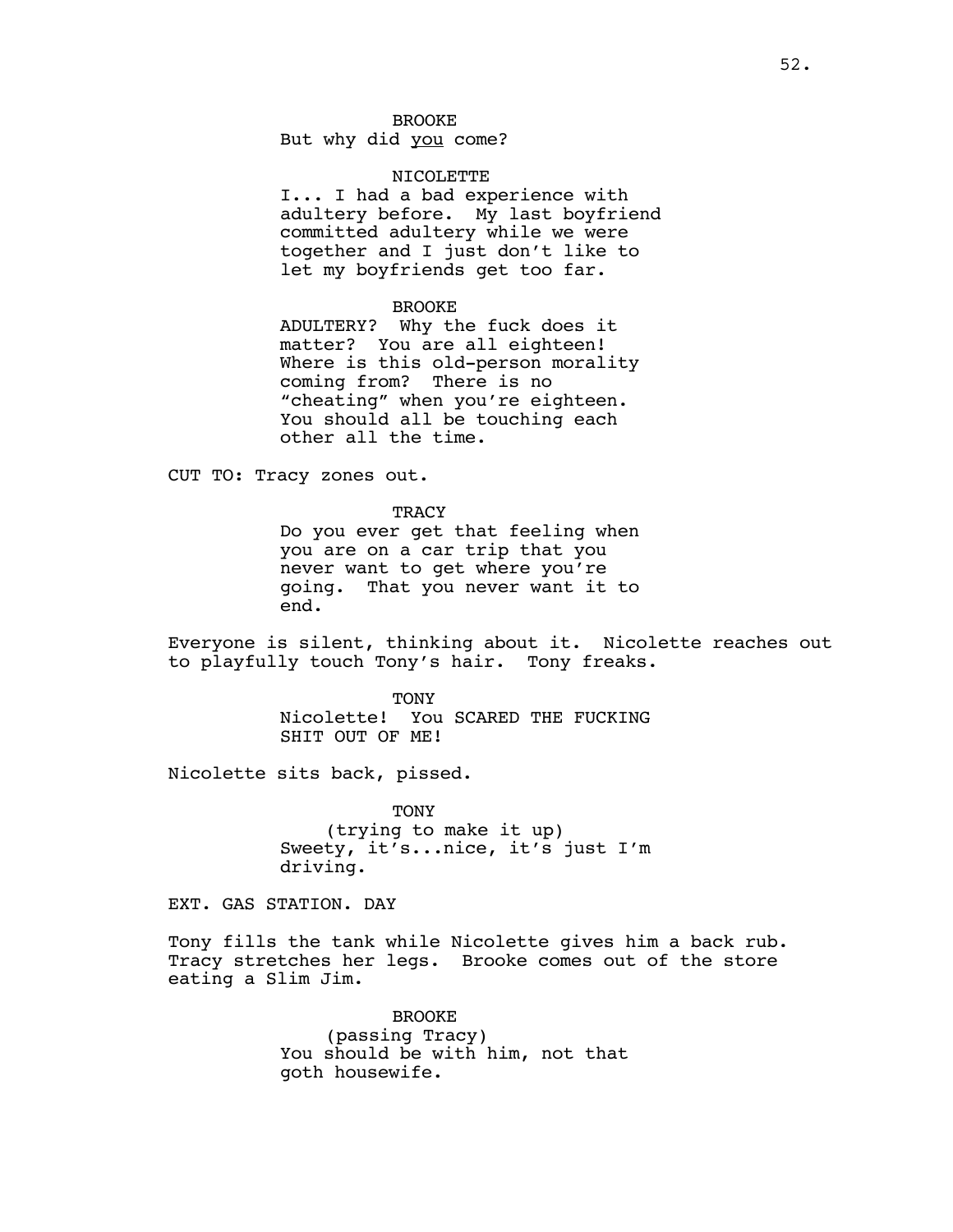**TRACY** No, he knew me, he chose her.

**BROOKE** Only because you let him. You have to chase down the things you want.

**TRACY** (shrugs) I was just going to let it go.

BROOKE (considering her) Sometimes I don't know if you are a zen master or a sociopath.

**TRACY** I'm just normal! (taking the bait) I'll give him a back rub he won't soon forget.

Brooke gives her a half hug/squeeze, jokingly.

**BROOKE** You don't give shit, do you? I'm so glad you're on my team.

Brooke wanders from the car and stretches. Tracy watches.

Tracy watches Brooke, bent over, brushing out her hair from the bottom, fixing her makeup.

> TRACY (V.O.) But the very things that had worked so well for Meadow up until then had started turning and fading. She had no other skills, no other way of dealing with the world. In one instant her behaviors turned from charming to borderline hysteric. People could feel her failure coming. She smelled of something rotten. Her youth had died and she was dragging around the decaying carcass.

CUT TO: Entering Greenwich, Connecticut. The houses flying by become bigger and bigger. More elegant. This is the wealthy.

> TRACY (V.O.) I had somehow become the pallbearer.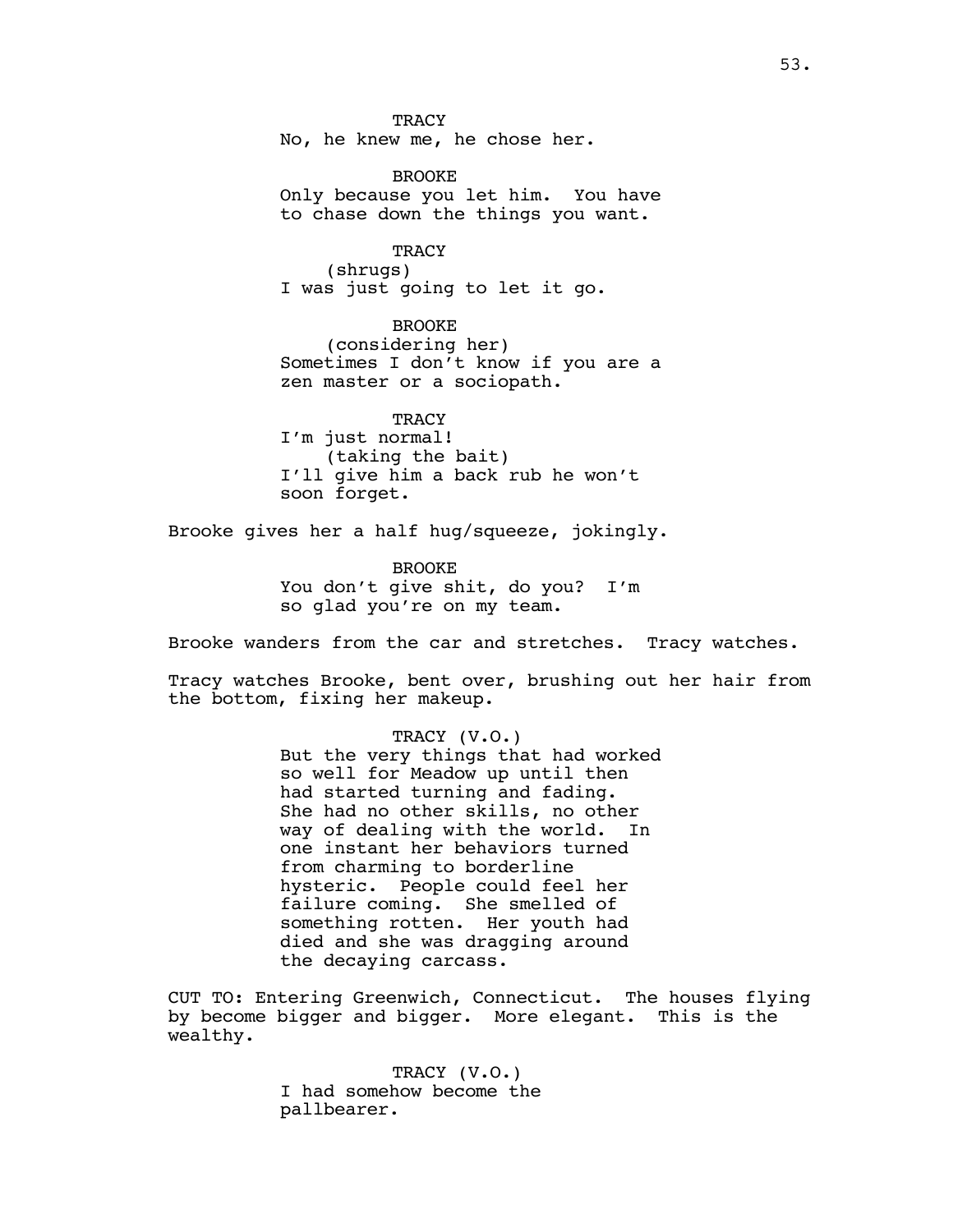TRACY I'm trying to find Mamie-Claire's address. Does she have a different last name?

BROOKE I have a visual memory of it. It's kind of photographic.

**TRACY** Oh you've been here?

BROOKE Well, I kind of stalked them once. I was so pissed.

EXT. GREENWICH, CT. DAY

They all get out of the car. Brooke squints.

BROOKE Yep, this is it.

She starts to walk up to the house. Everyone follows her.

BROOKE Oh we're all going? Okay, we look crazy, but maybe that's good.

The four of them walk up to the house and ring the doorbell. Wait. A man answers, forties.

> 40'S MAN Can I help you?

BROOKE Hi, yes, I was wondering - is Mamie-Claire or Dylan in... I'm an old friend.

40'S MAN Wrong house.

BROOKE Oh, which is their house? I never come here! I live in New York.

40'S MAN I'll take you there.

The 40's Man leading the way, the four of them troop over to another house, across the big lawn and through some bushes and trees.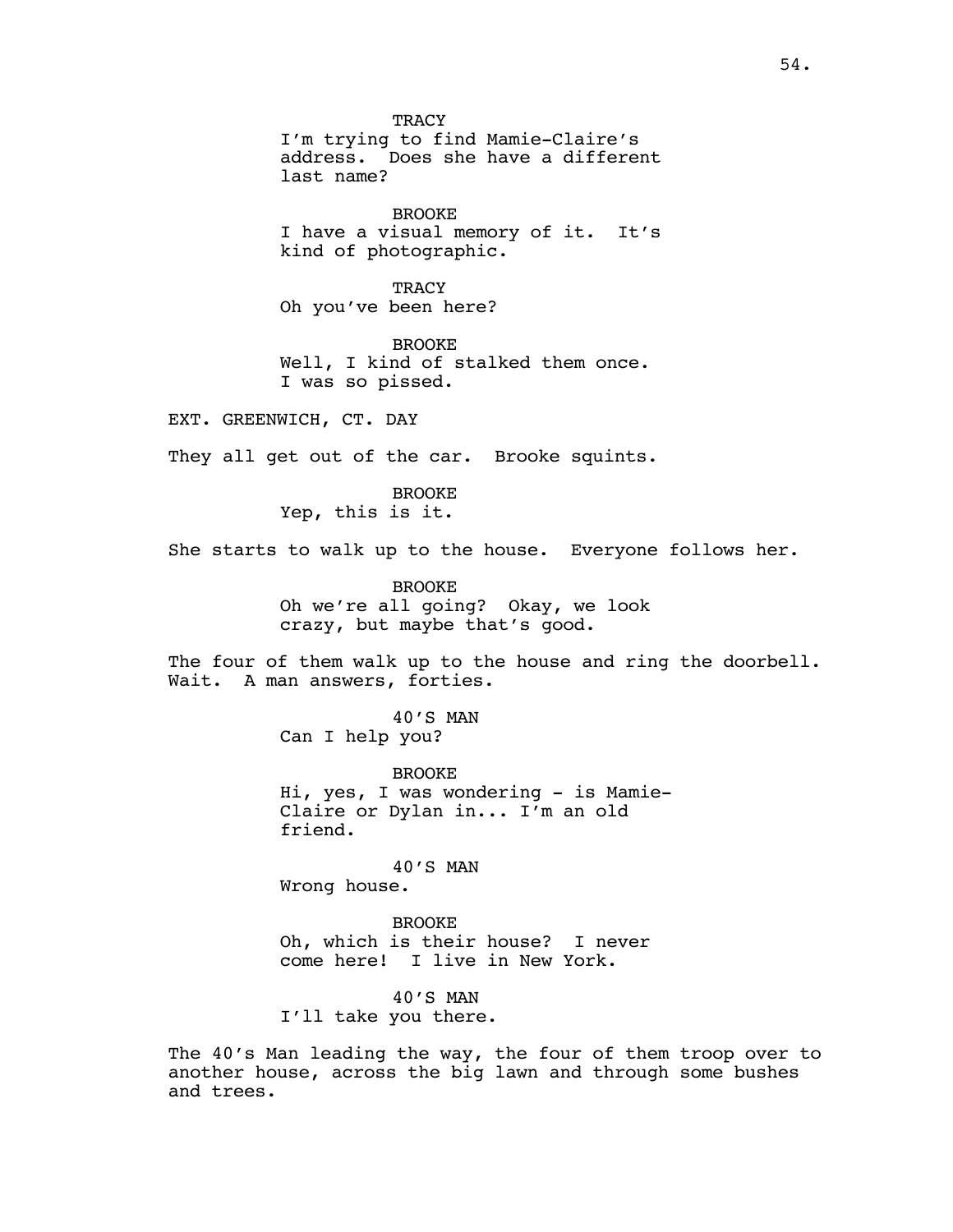He walks up to the door, rings the bell.

Brooke, Tracy, Tony and Nicolette stand just behind him, out of sight.

A woman opens the door. It's Mamie-Claire.

MAMIE-CLAIRE

Harold.

40'S MAN What do you think I was doing last night?

MAMIE-CLAIRE I don't know Harold, watching kiddie porn?

40'S MAN NO! Listening to you and your husband shouting and not sleeping.

MAMIE-CLAIRE So sorry we interfered with your kiddie-porn.

40'S MAN I am a PEDIATRICIAN.

MAMIE-CLAIRE Obviously!

40'S MAN Next time I hear decibel levels like I did I'm calling the cops. That is a promise.

He stalks off.

40'S MAN (annoyed, to Brooke) This is the house.

Brooke jumps out.

BROOKE

Hello!

MAMIE-CLAIRE What - what are you doing here? Who are these people?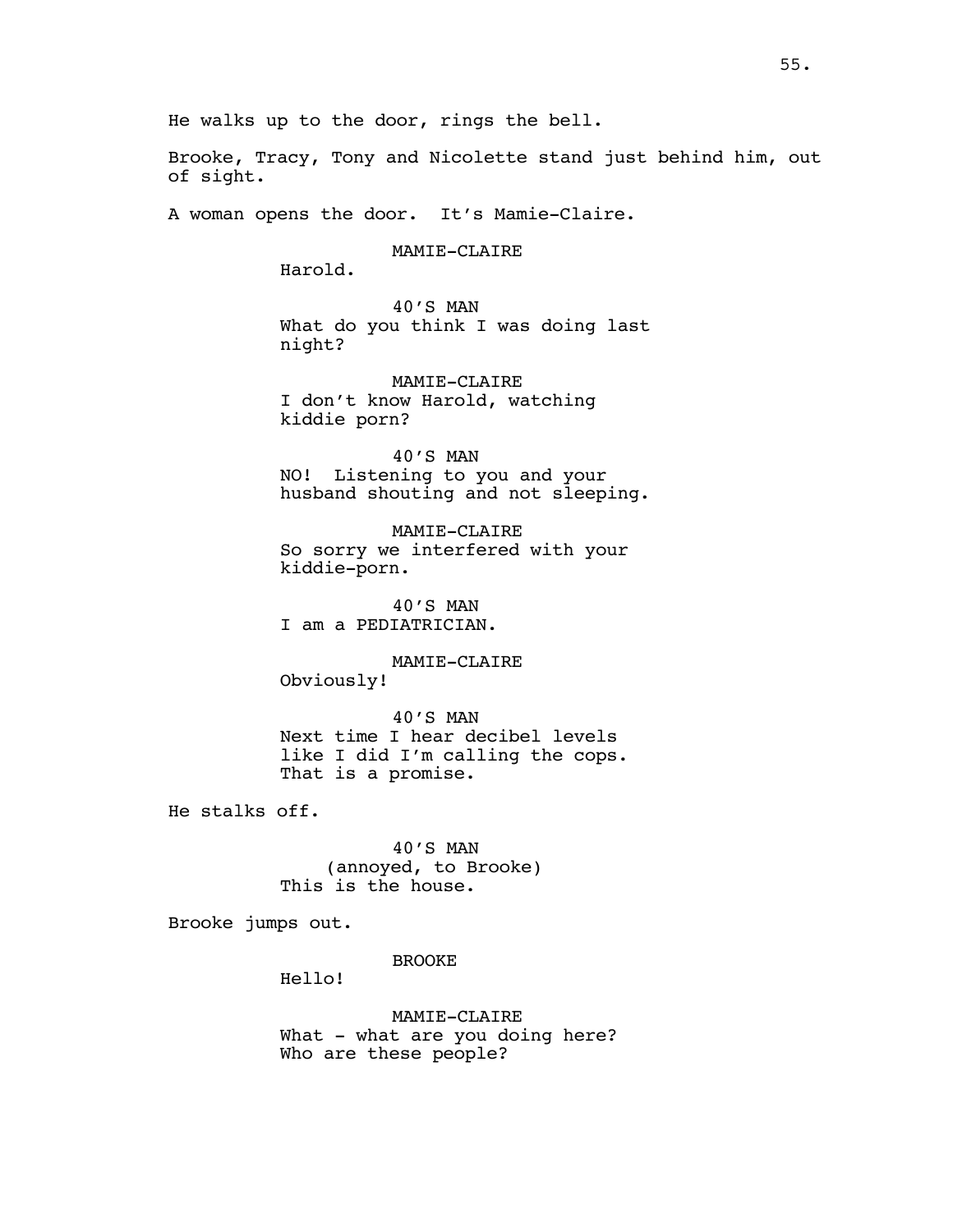BROOKE (presenting everyone one by one) Tracy's Mom is marrying my Dad. Tony drove. Nicolette is jealous.

Then a lot of unnecessary hand shaking takes place.

# **TRACY**

Hi, I'm Tracy.

MAMIE-CLAIRE I'm Mamie-Claire.

They shake.

NICOLETTE Nicolette.

MAMIE-CLAIRE Mamie-Claire.

They shake.

**TONY** Tony - and wait, no don't tell me - Mamie-Claire?

Mamie-Claire ignores the joke, turns back to Brooke.

MAMIE-CLAIRE I thought we weren't speaking.

BROOKE

Right, I want to change that... And I have something I really need to talk to you and Dylan about...

MAMIE-CLAIRE Dylan isn't here.

BROOKE Where is he?

MAMIE-CLAIRE (hesitates) He volunteers at a retirement community. I'm in the middle of... (hesitates again) It's a thing we do. It's like a party.

BROOKE That's okay.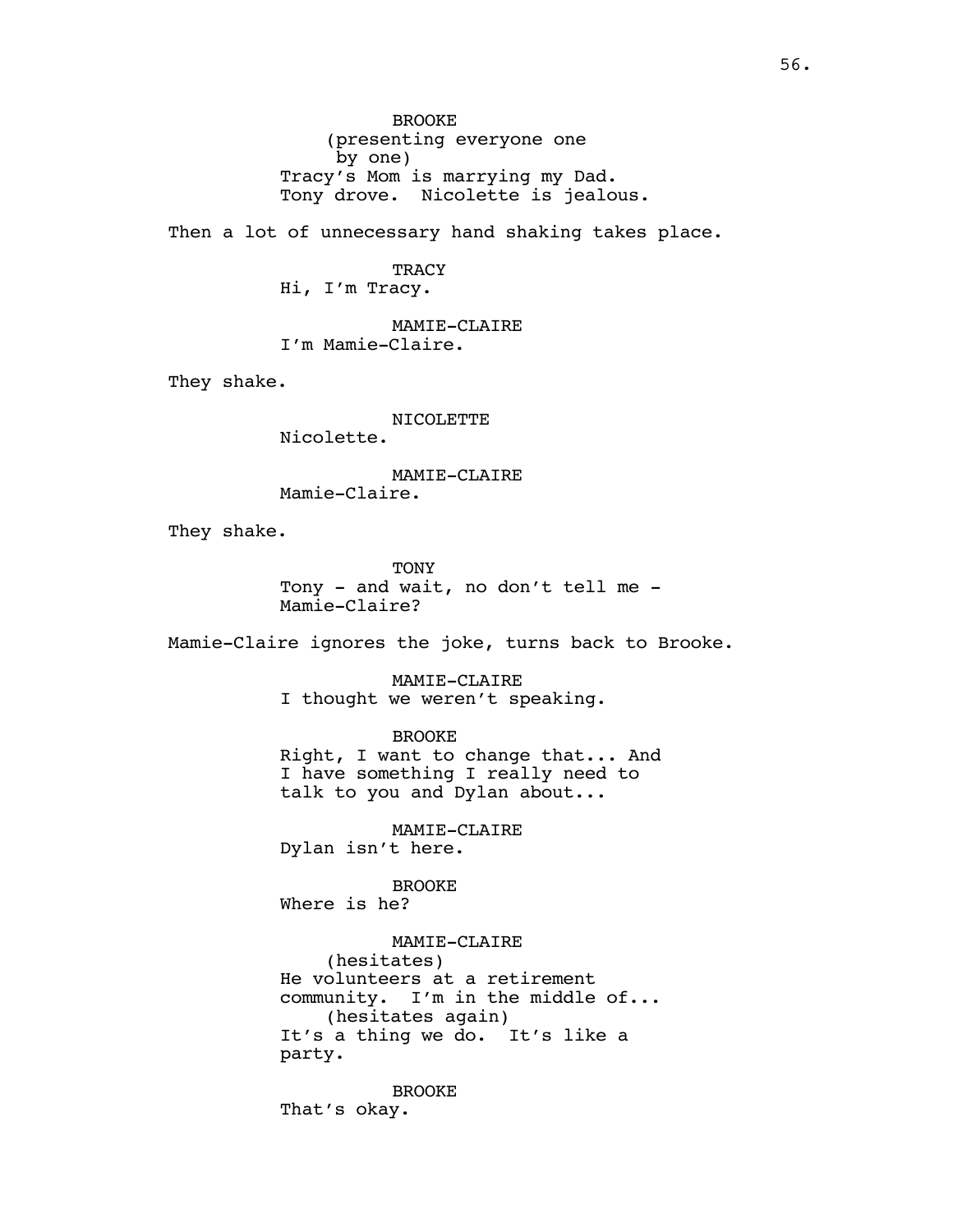MAMIE-CLAIRE No... it's not... (getting flustered, then clarifying firmly) It's not for you to say okay, it's for me to say okay.

BROOKE We'll wait in the car.

MAMIE-CLAIRE No, that's weird.

BROOKE People wait in cars.

MAMIE-CLAIRE (sighs) You and your... "posse" can hang out in the kitchen.

INT. LIVING ROOM. DAY

Mamie-Claire leads them past pregnant and just-pregnant women who discuss Faulkner's "The Hamlet.

> PREGNANT WOMAN #1 I think the way Faulkner uses language is akin to the way the modernist painters were using paint - exploring the reality of words or paint itself -

> PREGNANT WOMAN #2 Only Faulkner was interested in how that happens while characters are ACTUALLY trying to communicate, not just drawing attention to the constructedness of the novel.

> > TONY

(to himself) Holy shit those pregnant women are super-smart.

Everyone is impressed.

INT. MAMIE-CLAIRE'S KITCHEN. DAY

Mamie-Claire puts down snacks for the "posse."

MAMIE-CLAIRE I don't know if you're hungry, but this is for if you're hungry.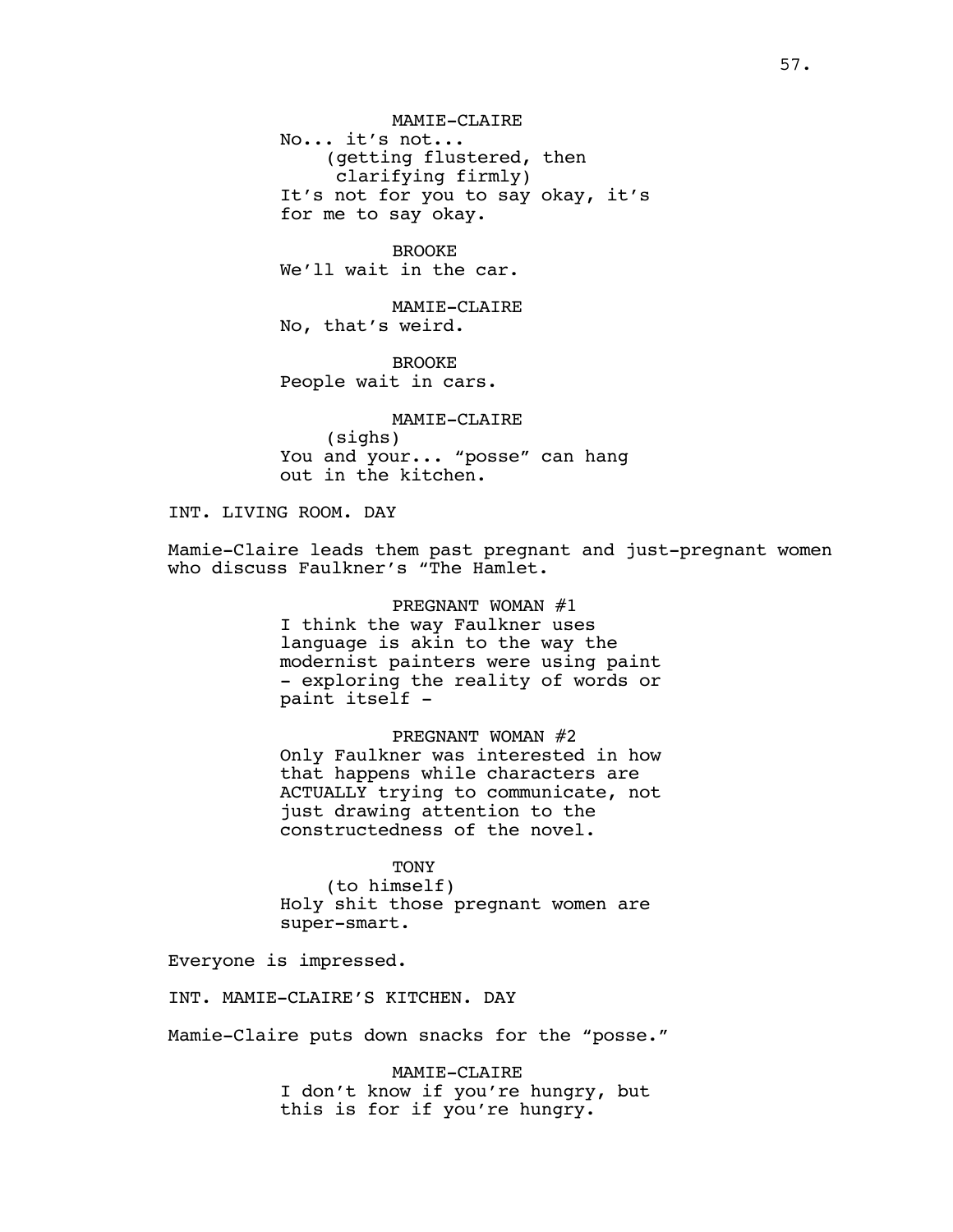This place is amazing.

MAMIE-CLAIRE

Thank you.

Brooke frowns, looking around.

BROOKE It's really fucking nice.

MAMIE-CLAIRE

Thank you.

TONY Would it be OK if we sat in on your discussion?

#### MAMIE-CLAIRE

(confused) Yeah, I guess. This week's book is Faulkner's "The Hamlet." Followed by a kind of junky biography of Derrida, but it's fun.

TONY

Tight.

He and Nicolette follow Mamie-Claire back into the living room.

Tracy looks at a picture of Mamie-Claire on a boat, Brooke leans down and whispers to her:

> BROOKE Apparently, she got recruited by Tufts for crew and went but then NEVER did it. I mean, that's the kind of person she is, just sly and shitty.

**TRACY** I would do that if I could. I wasn't good at sports.

BROOKE Yeah, I would too, but it wouldn't be like my CHARACTER. It would just be something I did.

**TRACY** When does that become the same thing?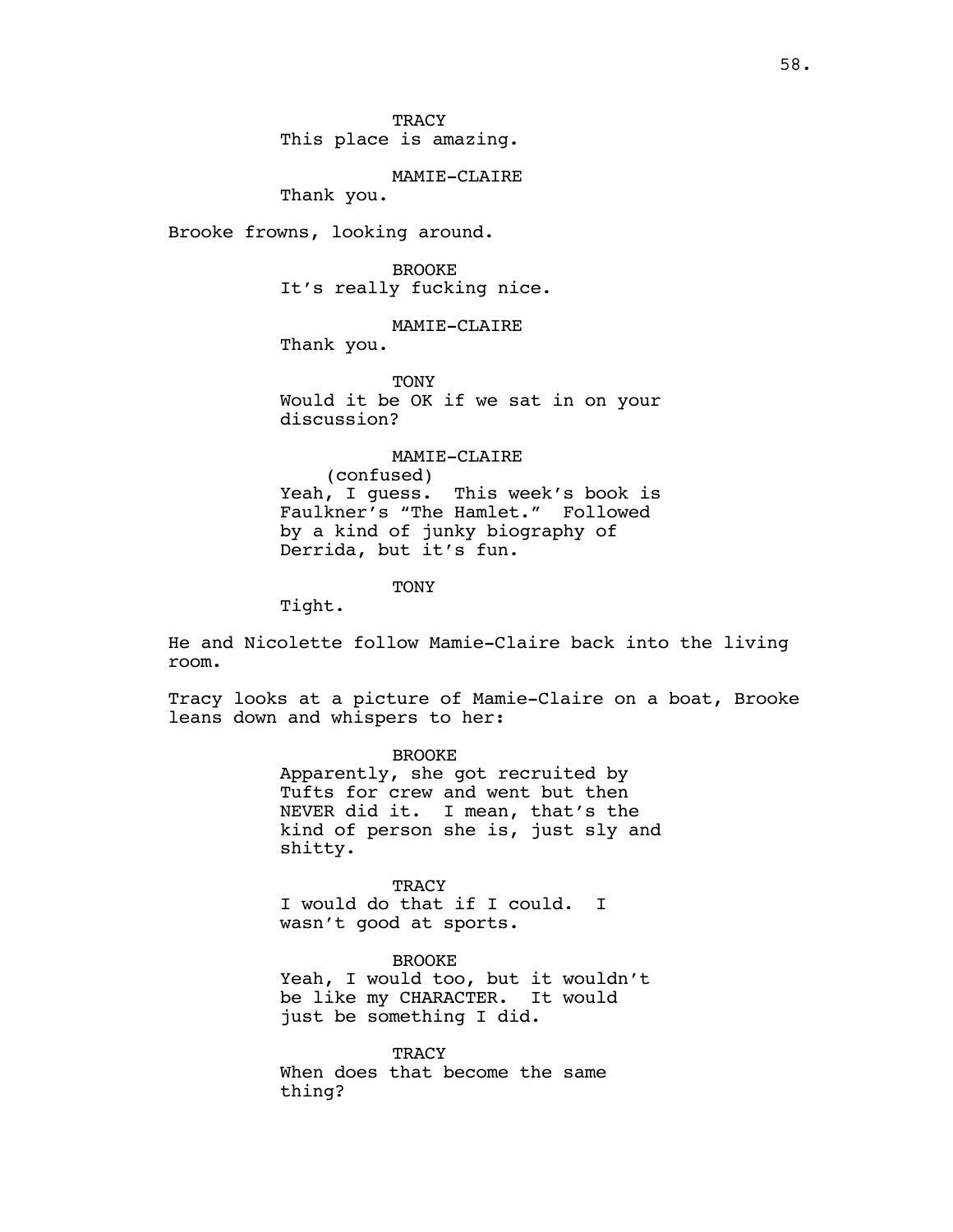# BROOKE

I don't know!

CUT TO: Brooke and Tracy wait in the kitchen. They've eaten all the snacks. They're bored. Brooke looks at her phone.

#### BROOKE

I didn't know you could change the font setting - I hate Helvetica.

Mamie-Claire enters and places plates in the sink. Brooke stands immediately.

> BROOKE You look amazing.

MAMIE-CLAIRE Why are all these kids with you?

#### BROOKE

They aren't "kids." If they're kids, we are.

**TRACY** (piping up, to Mamie-Claire) I'm an associate and her almostsister.

BROOKE I really need to talk to you...

#### MAMIE-CLAIRE

Okay, how long do you think you'll need with me, because -

#### BROOKE

How long will Dylan be "giving back" at the old folks home? I'd also like to talk to him.

#### MAMIE-CLAIRE

We're both very busy, I have an appointment after this...

## BROOKE

Oh, come on, Mamie-Claire, that's stupid, you aren't REALLY busy.

## MAMIE-CLAIRE

Yes! I am!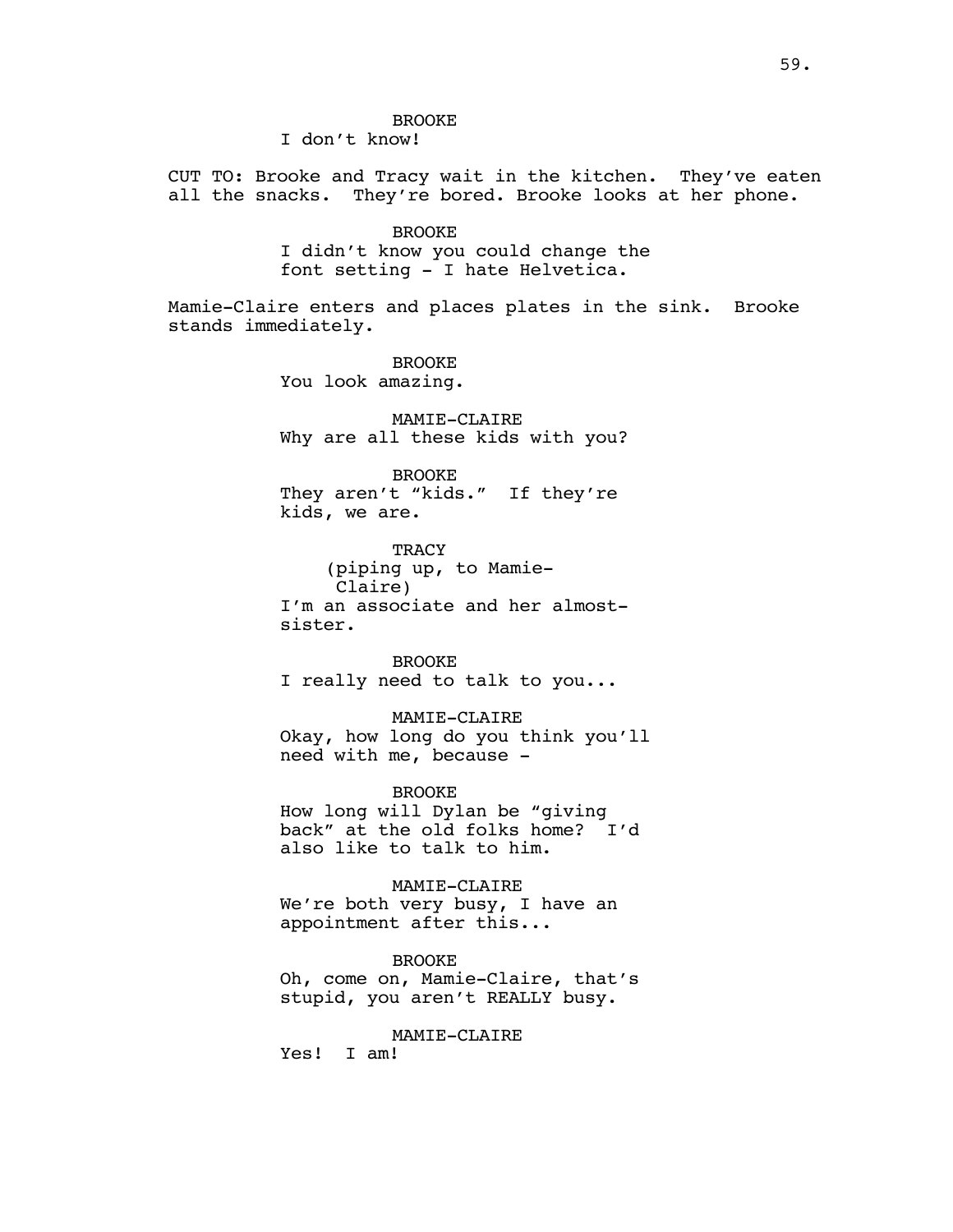# BROOKE

(to Tracy) Remember this truth: It's only people who don't have jobs and don't have anything to do that are always fucking BUSY. Like what are you DOING?!

MAMIE-CLAIRE We started a community farm. We have goats.

NICOLETTE (wandering in) Goats are more sustainable. They're smaller.

Tony behind her.

### BROOKE

Than what?

**TONY** 

Cows.

PREGNANT WOMAN #2 (pokes her head into the kitchen) Um, Mamie-Claire?

MAMIE-CLAIRE Excuse me, I have to see my guests out.

Tony and Nicolette follow Mamie-Claire to the kitchen door:

TONY I want to say goodbye to Karen.

NICOLETTE Do you have a crush on Karen now?

**TONY** She's seven months pregnant!

NICOLETTE Why do you know that?

# LIVING ROOM

Nicolette and Tony are looking at a chess set. Pregnant women are leaving. Mamie-Claire is seeing her guests out.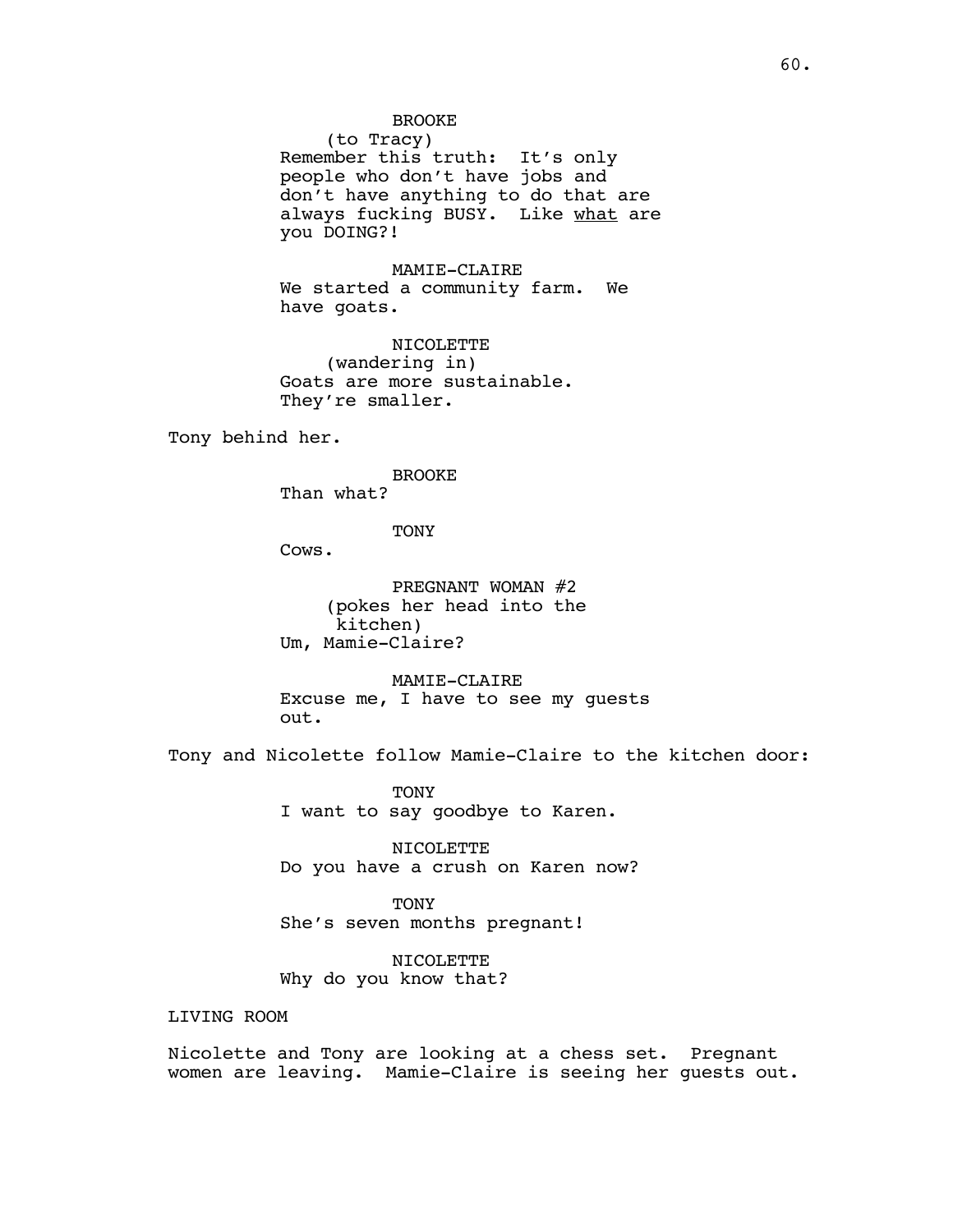**TONY** (to Mamie-Claire) Mamie-Claire, can me and Nicolette play with your chess set?

MAMIE-CLAIRE (confused by who he even is) Yes.

A pregnant woman sits by the door with her bag in her lap.

**TONY** Everything OK, Karen?

KAREN Yes, I'm just waiting for my husband. He's late to pick me up.

TONY You want to play chess with us?

NICOLETTE (to Tony, wanting attention) You have to teach me.

KAREN No, he'll be here any minute.

She checks her phone. Clearly nothing.

KITCHEN

Mamie-Claire comes back into the kitchen cleaning up.

BROOKE Sorry, I got started on the wrong foot there - I meant to say, I've been missing you as a friend and...

MAMIE-CLAIRE

And?

**TRACY** She has a very exciting business opportunity for you.

BROOKE And I wanted to bring it to you and Dylan as a peace offering. I really think you're going to want to hear about this...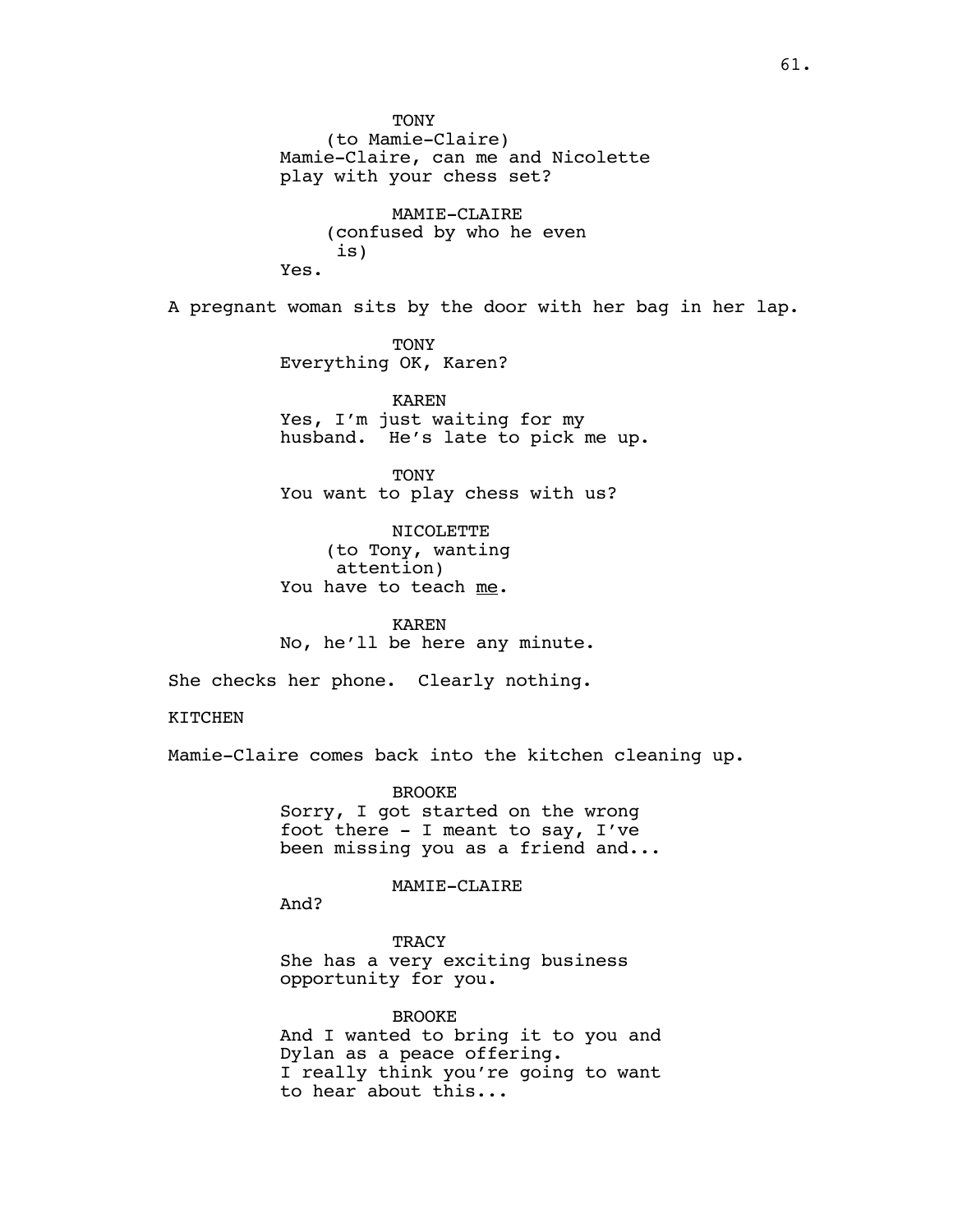# MAMIE-CLAIRE

The last time I saw you you were hiding in the bushes and then you started incoherently yelling at me and my husband about how we had ruined your life and the time before that you were throwing up at my wedding.

#### BROOKE

Which is why I am bringing you this exciting business opportunity!

Mamie-Claire goes into the dining room. Tracy nods at her, like "keep going!" They follow Mamie-Claire.

# BROOKE

I would like to offer you a share in a restaurant I'm starting.

## MAMIE-CLAIRE

Why?

# BROOKE

Because it is all set up and ready to go and I already have the ability to draw a crowd and it'll just be... perfect. You'll love it. So will Dylan.

**TRACY** There are lots of other investors.

# BROOKE

But not so many that it would dilute your investment.

#### MAMIE-CLAIRE

So why are you here?

#### BROOKE

Well, there was a slight snafu with one of our people which allowed a very coveted spot to open up, which I am offering only to you guys...

Mamie-Claire considers.

## MAMIE-CLAIRE

It's not really a good time for me to get involved with a business...

#### BROOKE

Why?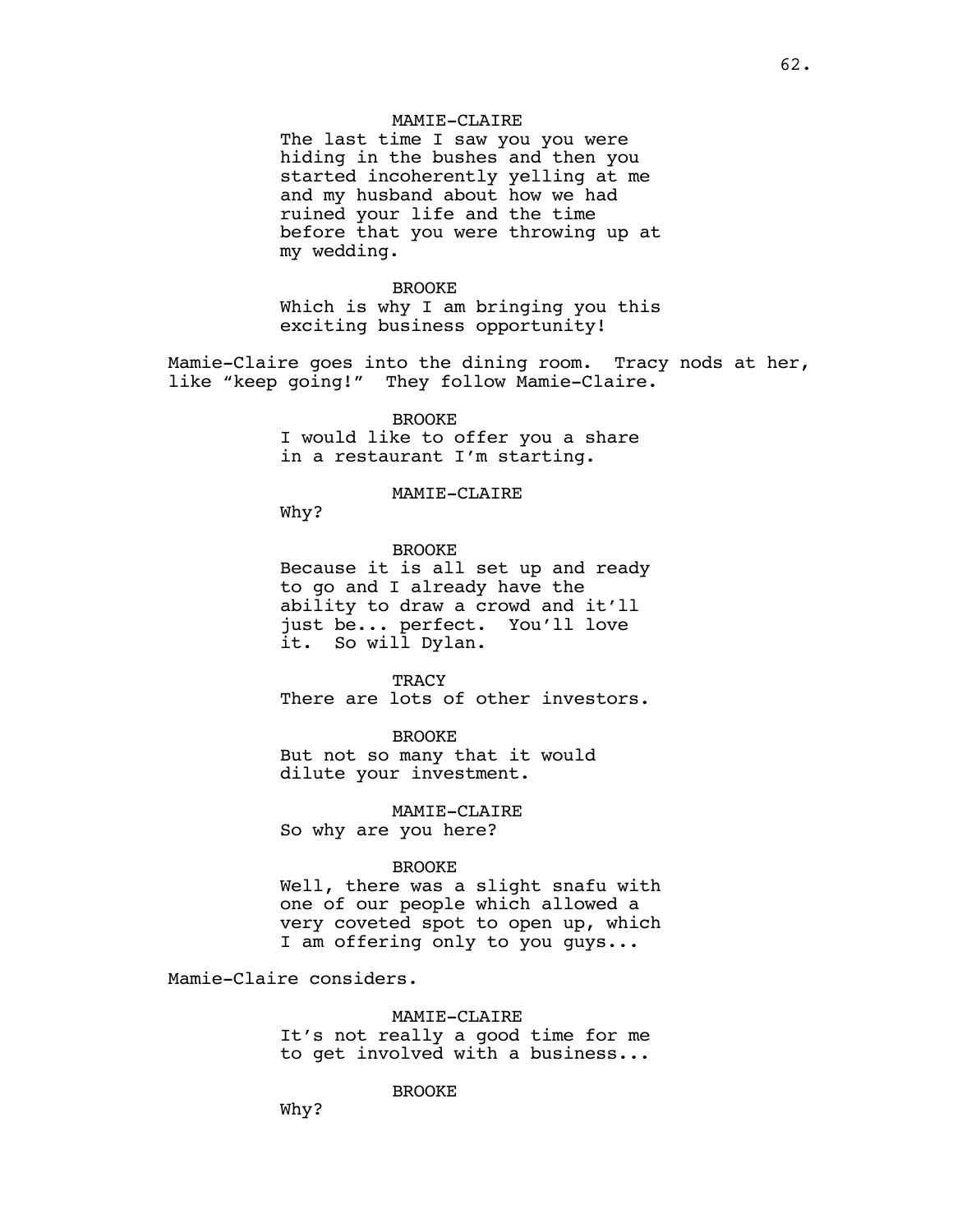MAMIE-CLAIRE We're trying to have a baby...

KAREN You'll never regret it.

MAMIE-CLAIRE Thanks, Karen.

## BROOKE

It's just money, you don't have to do any of the work, you just get the glory and the profit and the satisfaction of being involved with something awesome.

## MAMIE-CLAIRE

I don't think Dylan would buy into it. We recently lost money purchasing taxi cab medallions.

#### BROOKE

I don't want to overstep my bounds here but I think you might be wrong - when is he coming back?

#### MAMIE-CLAIRE

I really need to focus on having children - this isn't part of what I need to focus on. No, just... Can I just say no?

Brooke gets furious.

BROOKE No, you cannot "just say no." Why not?

# MAMIE-CLAIRE

I don't need a why.

## BROOKE

The money means NOTHING to you! Look at all this shit, this house that patio furniture. You can spare it, you wouldn't even miss it!

# **TRACY**

And it really would make a profit!

MAMIE-CLAIRE

No. You can't make me.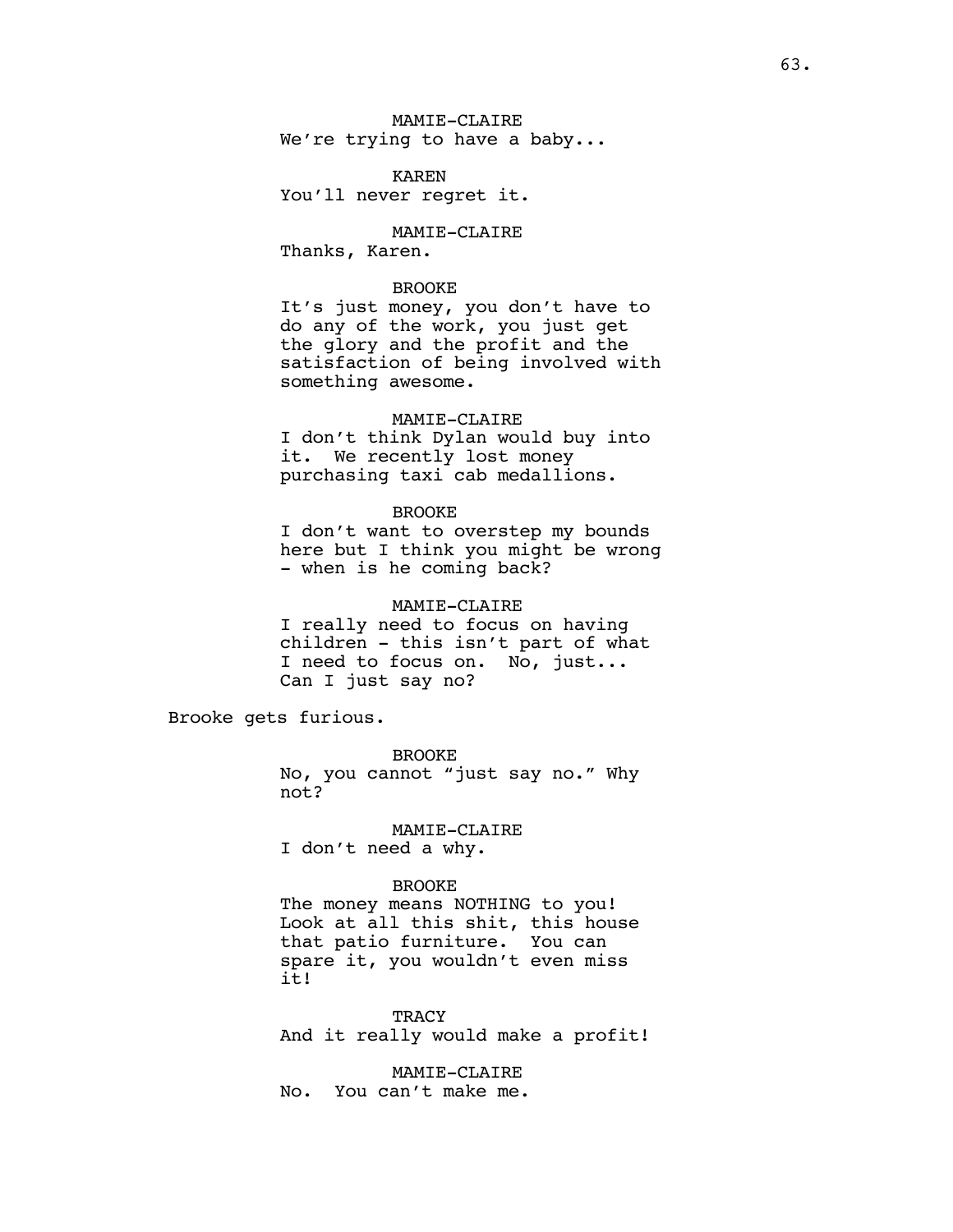TRACY (trying to stop her) Um, Brooke...

MAMIE-CLAIRE (evenly) I don't owe you.

## BROOKE

For Dylan because that was just skanky but really for the T-shirts you stole my T-shirt idea and you know it.

# MAMIE-CLAIRE

I did not steal your idea. It was my idea and you were there when I had it.

# BROOKE

No! That's so wrong - I remember like the minute I said "what if this flower was, like, TOUGH." And then we started riffing but I SAID IT FIRST.

MAMIE-CLAIRE (calmly) No, you didn't.

Brooke screams.

BROOKE You are so annoying when you get calm voice!

Brooke storms off into the backyard. Stops short when she sees two cats.

> BROOKE Are these my fucking cats?!

MAMIE-CLAIRE They're mine. I paid for their cat surgery so they're mine.

BROOKE Did my cats die and you didn't tell me? Are these replacement cats?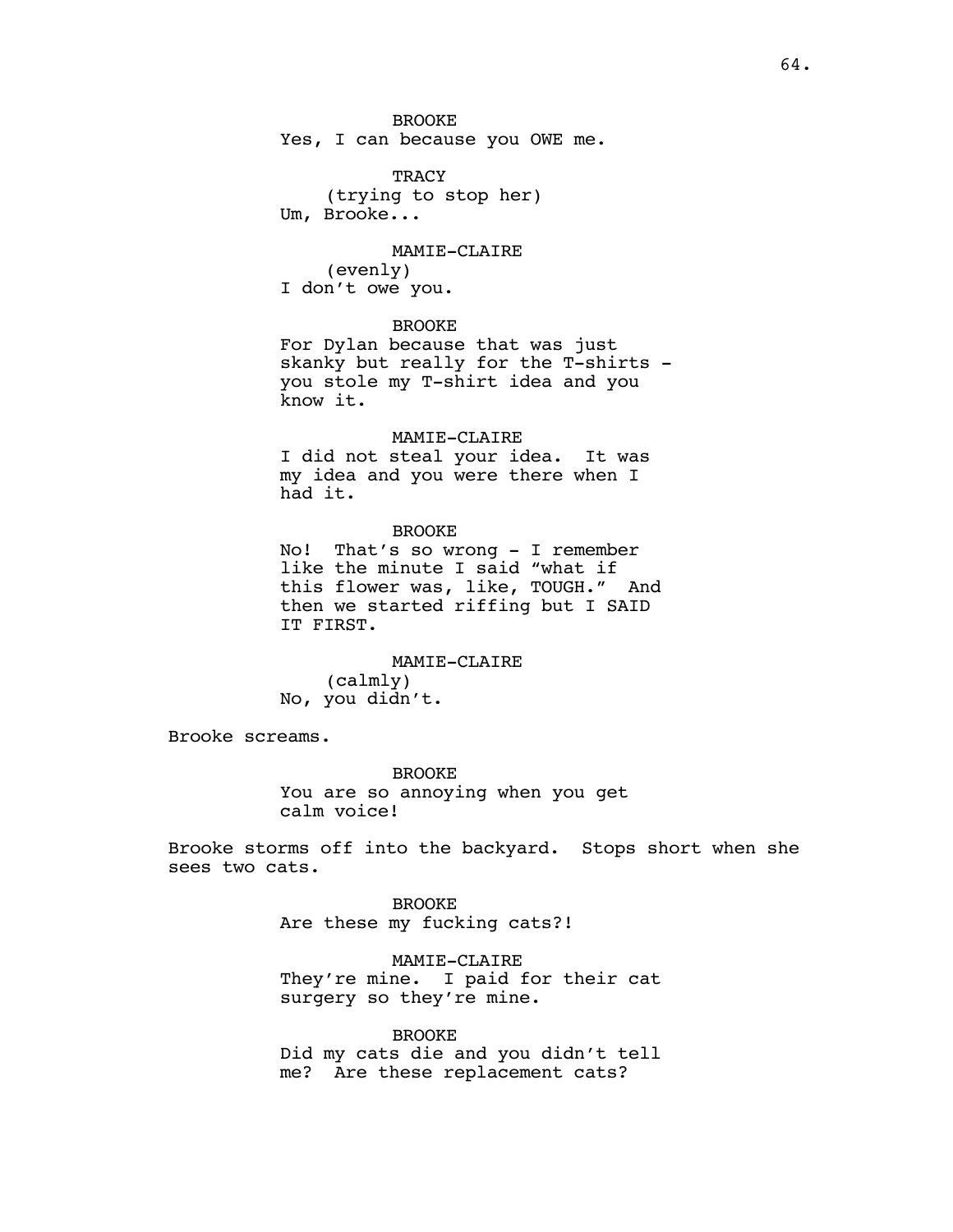MAMIE-CLAIRE No! They are the same goddamn cats!

Brooke stares at the cats hard and then stomps outside. Tracy wants to go after her but follows Mamie-Claire into the living room.

Tony and Nicolette play chess. The pregnant woman still sits by the door checking her phone periodically. Tony thinks hard before a move. He moves his rook--

> KAREN If you do that, your knight is vulnerable.

**TONY** What? Oh...thanks.

NICOLETTE You took your finger off it, you made the move.

Mamie-Claire enters. Tracy behind her.

TONY "I took my finger off it?" Who am I playing here Deep Blue?

He looks at Karen for a laugh. Doesn't get it.

MAMIE-CLAIRE Karen, come inside, have a glass of wine.

KAREN Oh, no, I'm fine. He'll be here.

**TRACY** (indignant to Mamie-Claire) So you deny it? That you profited from her idea that you stole?

MAMIE-CLAIRE No, I don't deny it. She's right. The T-shirts were her idea.

**TRACY** Then why did you just say that?!

MAMIE-CLAIRE I like making her mad. It's so easy.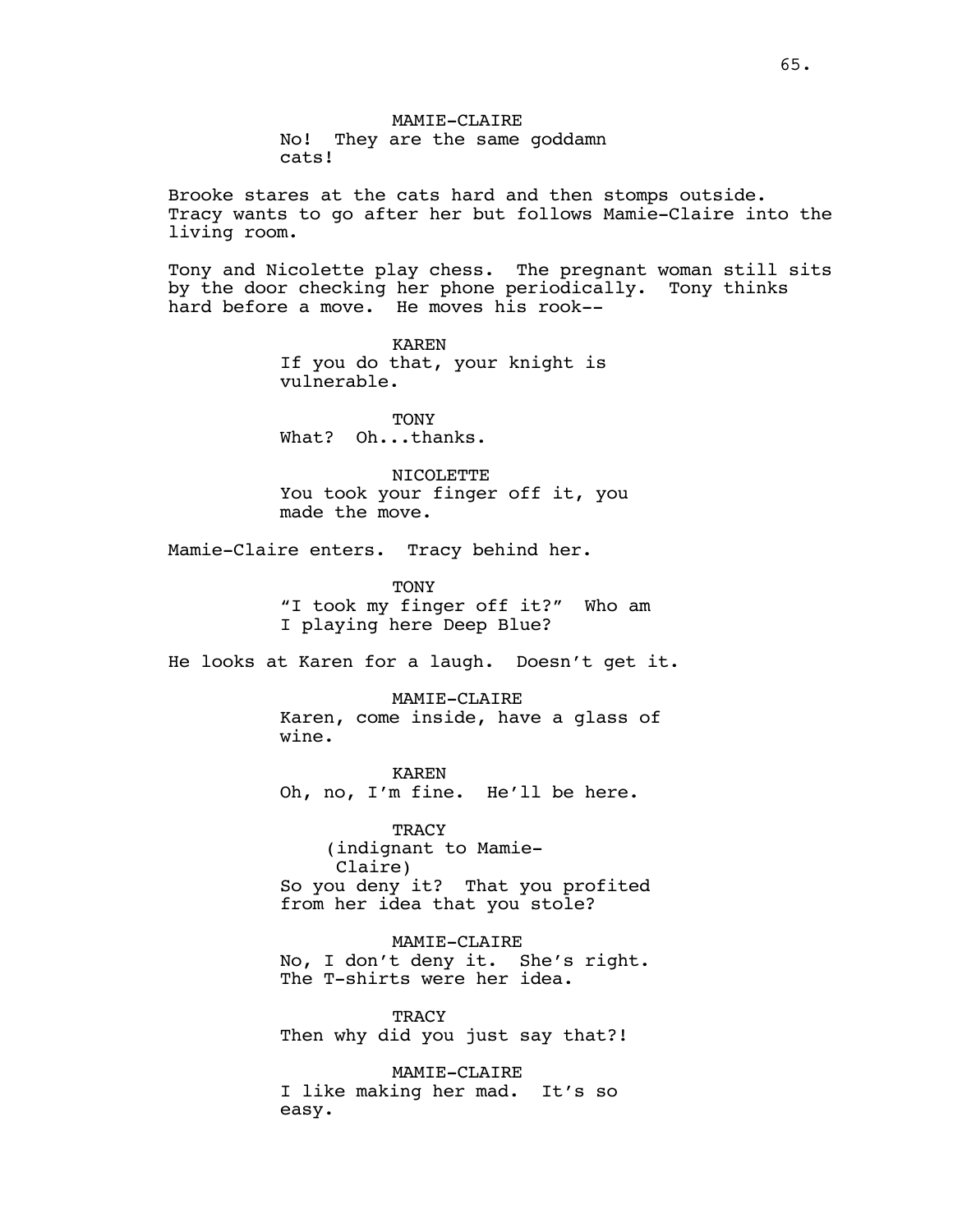**TRACY** 

You took her idea. That's not just, Mamie-Claire.

#### MAMIE-CLAIRE

No, I tried to include her. I set up a meeting with people and she never showed up. And then she stopped speaking to me when me and Dylan got married so I figured I could just go do it.

#### **TRACY**

So it's her fault.

# MAMIE-CLAIRE

No... She is right that I stole a lot of her life ideas. I really am not as creative as she is. But she never would have used them. She has no follow through.

**TRACY** 

So it's... no one's fault.

MAMIE-CLAIRE Obviously. That's always true.

#### **TRACY**

You know the restaurant is going to be really great. She's following through with that. If she's allowed to.

Tracy leaves to go find Brooke. At the chess table:

NICOLETTE

Check.

TONY Wait, what? No it isn't.

# NICOLETTE (smiling) Check.

Tony stands, pretends he's being rational.

TONY I don't want to play anymore.

NICOLETTE

Oh come on!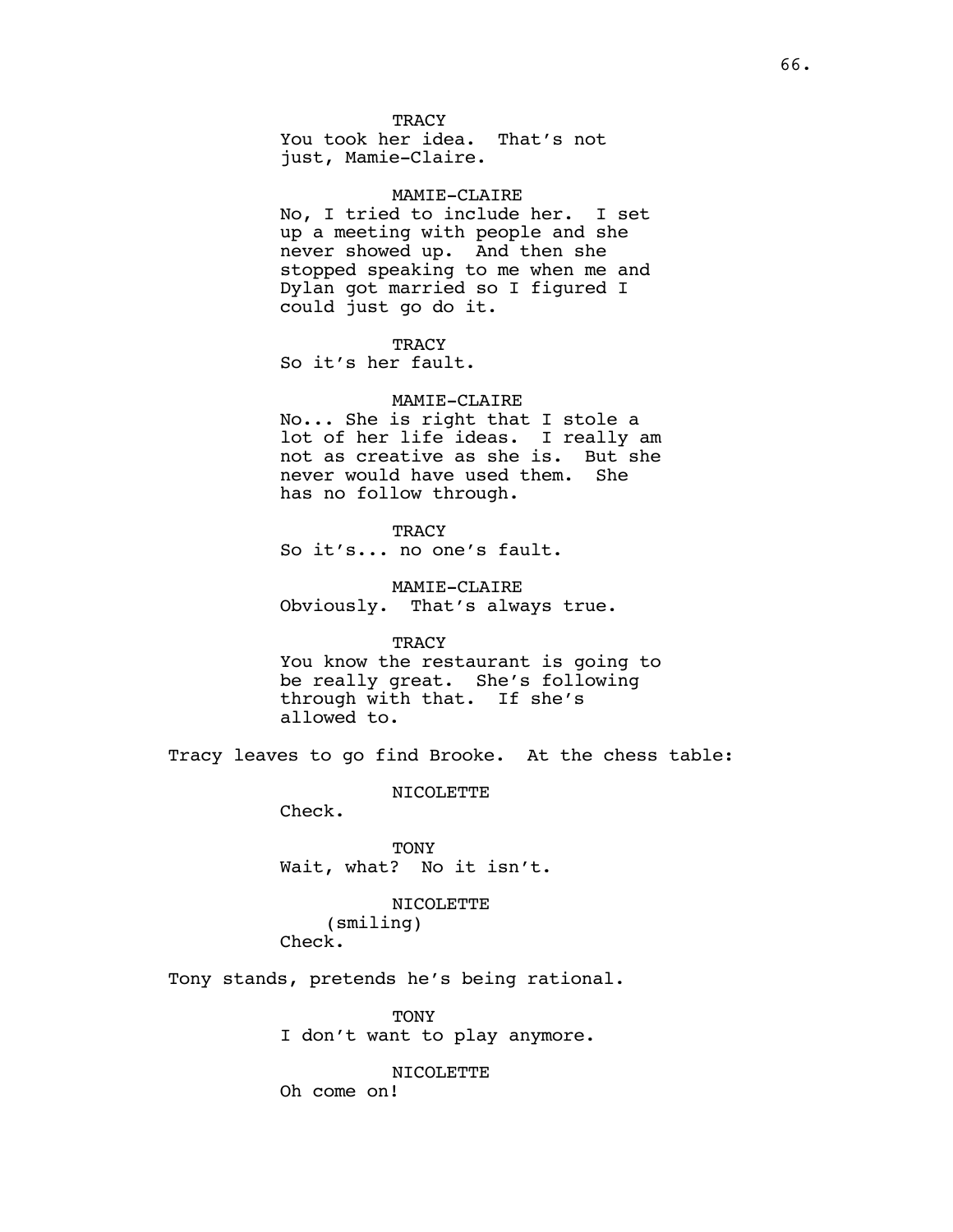**TONY** I don't feel like playing right now.

NICOLETTE You can't quit right before I'm going to win--

TONY I'm just not in the mood. People can be not in the mood.

Mamie-Claire stares at them.

MAMIE-CLAIRE I couldn't be your mother, thank god.

TONY What are you, thirty? We're eighteen. You could. Twelve year olds can have kids.

MAMIE-CLAIRE

Fuck you.

KAREN Mamie-Claire!

MAMIE-CLAIRE Sorry, Karen.

EXT. BACKYARD. DAY

Brooke, still worked up, marches across the lawn. Her phone vibrates.

> BROOKE Hey Dad - what's up? I can't really talk right now.

DAD Brooke...

BROOKE I'll call you tomorrow, I'm in the middle of something.

DAD I know you probably don't care --

BROOKE -- I care about things!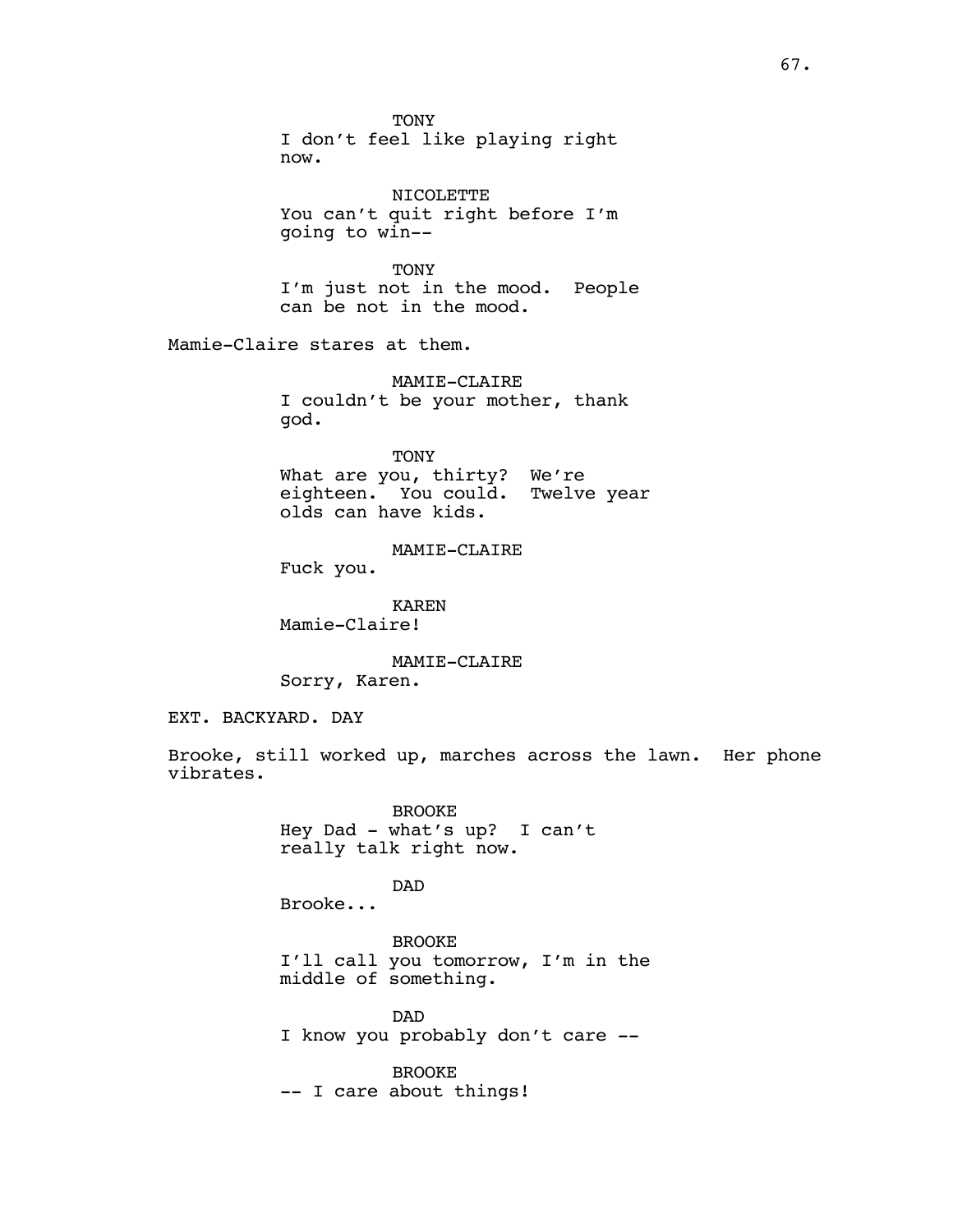# BROOKE

Oh, really?

DAD No... We called it off last night. It's for the best. I don't really know her.

# BROOKE

Yeah.

DAD She wasn't committed to the church, either. I think that was all forced.

#### BROOKE

Sure, sure.

DAD

Are you okay?

#### BROOKE

Yes, I just... You're really not doing it? I thought you guys were really symbiotic. Wasn't it a web algorithm that got you together? She seems amazing.

#### DAD

You never even met Stevie.

#### BROOKE

Through you, I met her. I don't know, Dad. Come on...

Tears run down Brooke's face.

#### BROOKE

Don't just bail. That's what the Cardinases always do, move on to something else. Hang in there.

DAD Frankly I'm surprised you're so invested in this. Believe me, it's for the best.

BROOKE (wiping her face) I have to go. (MORE)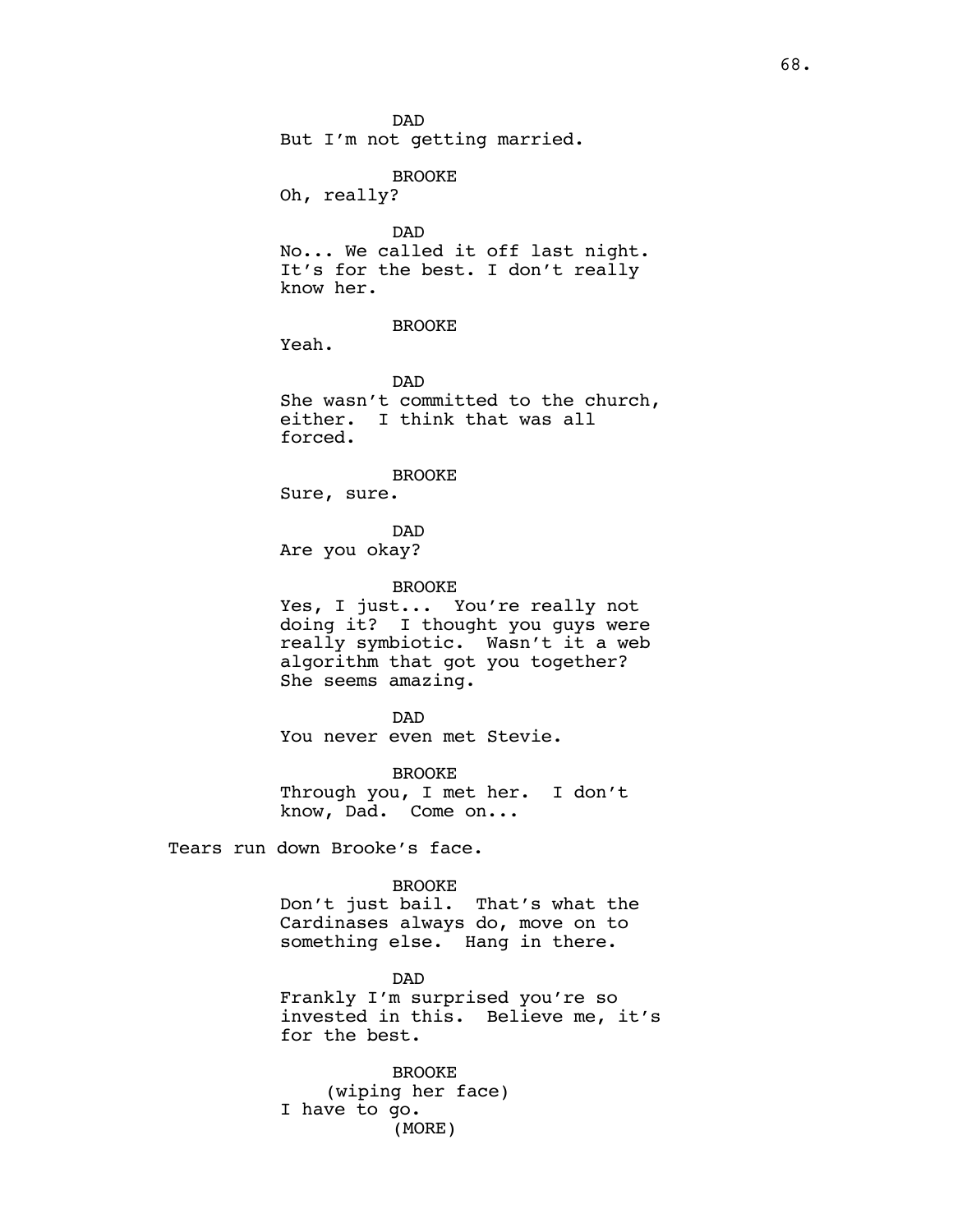I have a really important business meeting. I love you. BROOKE (CONT'D)

DAD We can do Thanksgiving at my house if you want - since there won't be a wedding.

# BROOKE

Nah, I'll probably just end up doing something depressing but young.

DAD Home is only a bus ride away.

BROOKE Is it? Just kidding, it is.

There is a silence between them for a second.

BROOKE So what does this make me and Tracy?

DAD Who's Tracy?

BROOKE Never mind.

DAD Oh, oh, right, her daughter nothing, I guess.

INT. MAMIE-CLAIRE'S DEN. DAY

Tracy is looking through an old datebook in the den. She picks up a 1970's subway token and puts in her pocket.

> **TRACY** (startles) Hello.

TONY Sorry, I didn't mean to sneak.

**TRACY** (saucily) Are you stalking me?

**TONY** I left my backpack in here. I need my migrane pills.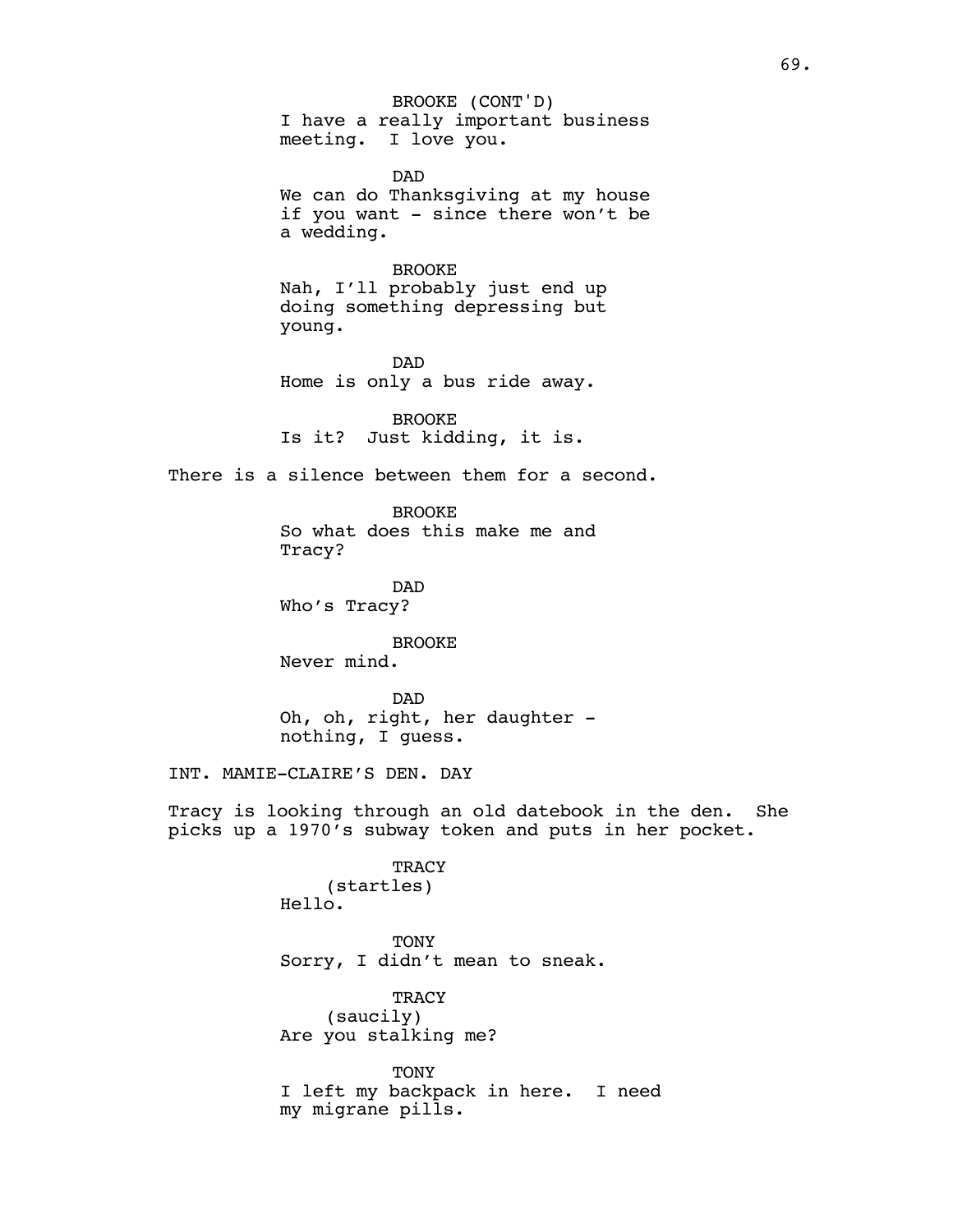He goes to his backpack and gets out an pill bottle. He fixes himself a scotch and then downs a pill.

TRACY

Let me have a sip.

She takes the glass from him. He looks at her.

TONY

How much longer do you think we'll be here?

**TRACY** I don't know, however long it takes. After Dylan comes home maybe.

TONY

What are you really trying to accomplish here?

### **TRACY**

(looking around the room) I'm enjoying this really stylish house. When you live in suburbia you have to really like being in your house.

TONY

That's not what  $I$  - what are you doing with this whole thing?

Nicolette appears in the doorway for a second and then retreats, listening.

> TRACY I want Brooke to get her restaurant. I'm helping out.

Tony goes to his backpack, which was thrown on the couch. Opens it and retrieves the pages she had given him.

> **TONY** I read your story, by the way. (he holds up the pages) Brooke is the woman in your piece. You're collecting material.

> > **TRACY**

Did you like it?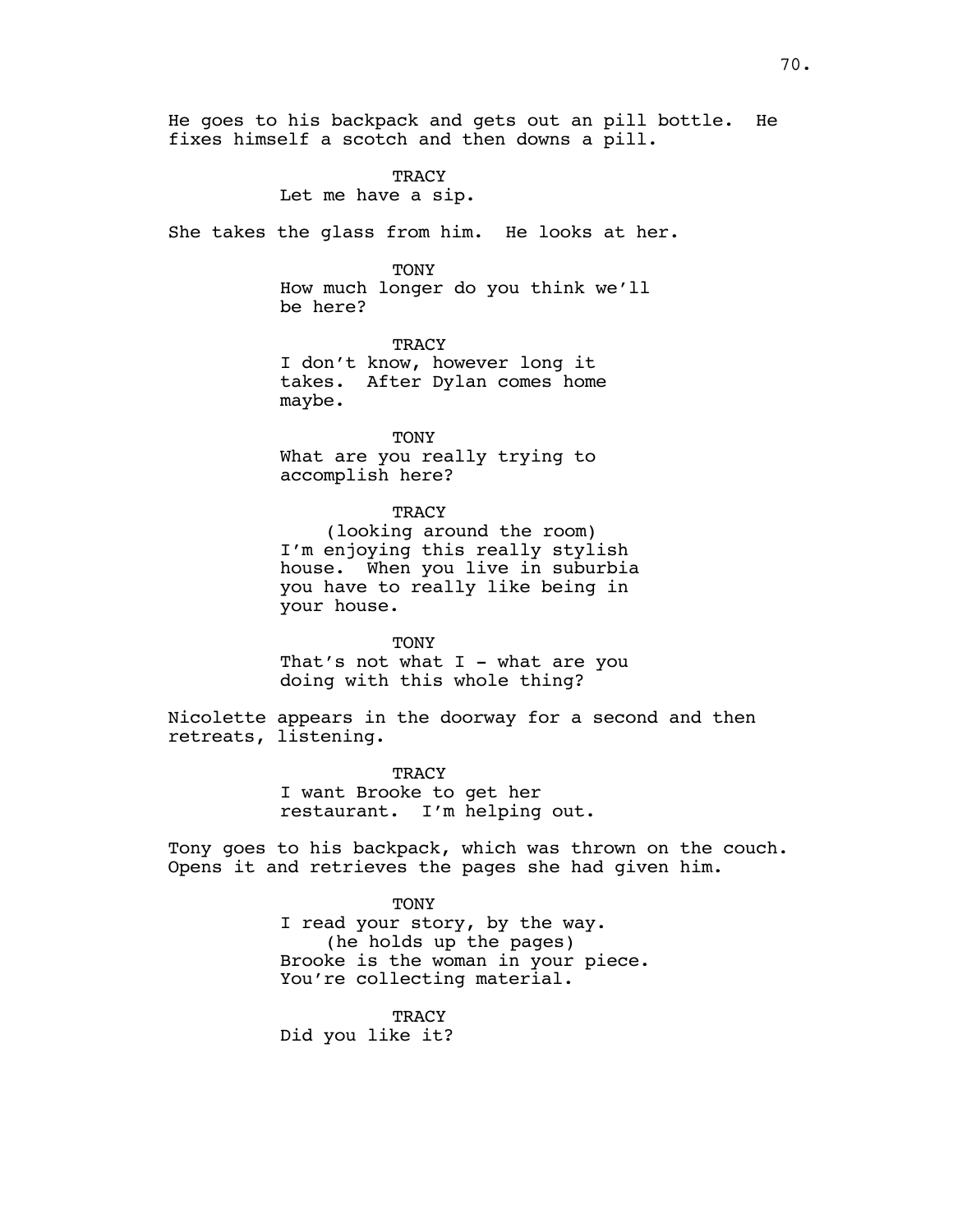**TONY** (evasive) That's not what we're talking about.

**TRACY** Why are you here?

TONY (vaguely) You needed a ride. You forced me.

Tracy quickly walks over to Tony.

TRACY How does it feel to be forced?

TONY It feels...uncomfortable.

Tracy puts her face close to his. She removes his glasses.

**TRACY** And how do you feel now?

TONY Still uncomfortable.

Tracy kisses Tony passionately on the mouth. Nicolette reacts.

> TONY (pushing her off) That's not what I want!

**TRACY** It is what you want, but it makes you feel like a bad person to want it.

TONY (wiping his mouth) You're acting really crazy. I don't like this.

He puts the story back into his backpack.

TRACY Why can't you say you liked my story?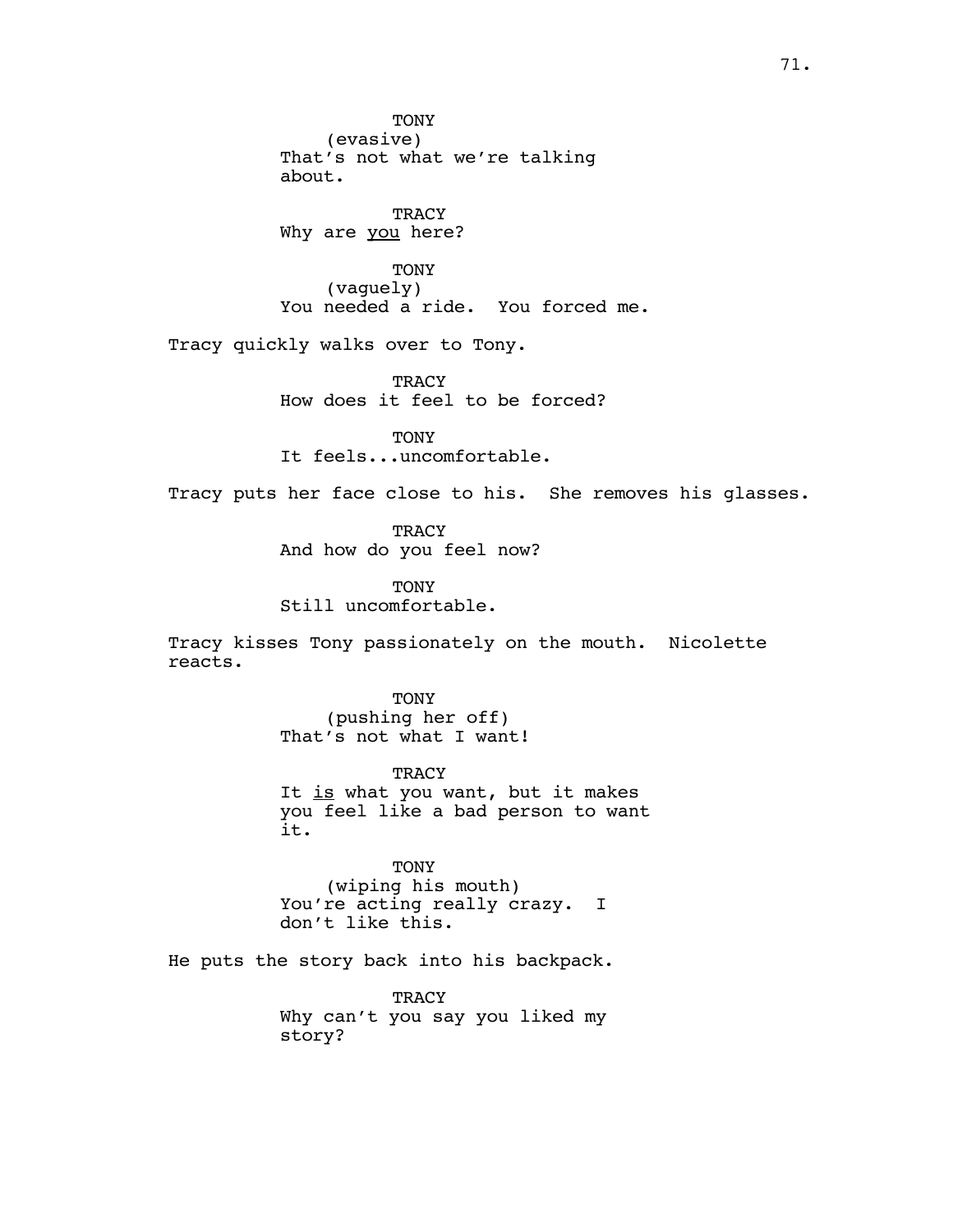**TONY** 

(upset) I don't know! I'm jealous! It's better than mine! Sheesh!

**TRACY** You want other people to do the things that you can't so you can blame them.

**TONY** You used to be so nice.

**TRACY** I'm the same. I'm just the same in another direction now.

Tony and Tracy leave. Nicolette enters, goes to Tony's backpack and takes out the story.

> MAMIE-CLAIRE (O.S.) YOU'RE HOME!

INT. MAMIE-CLAIRE'S HOUSE. DAY

Dylan, a round annoyed-looking blonde man, is fixing a drink and doing dishes and Mamie Claire is trying to really hug him with her face in his neck.

> DYLAN I don't like it when you try to force affection onto me.

MAMIE-CLAIRE I'm just trying to hug you.

DYLAN Do you have to put your face so close to mine?

MAMIE-CLAIRE

It's nice....

DYLAN You know how upset I get when I visit the home...

MAMIE-CLAIRE I want you to share it with me.

DYLAN Rosella and Lorene may not even be ALIVE next time I'm there, okay? (MORE)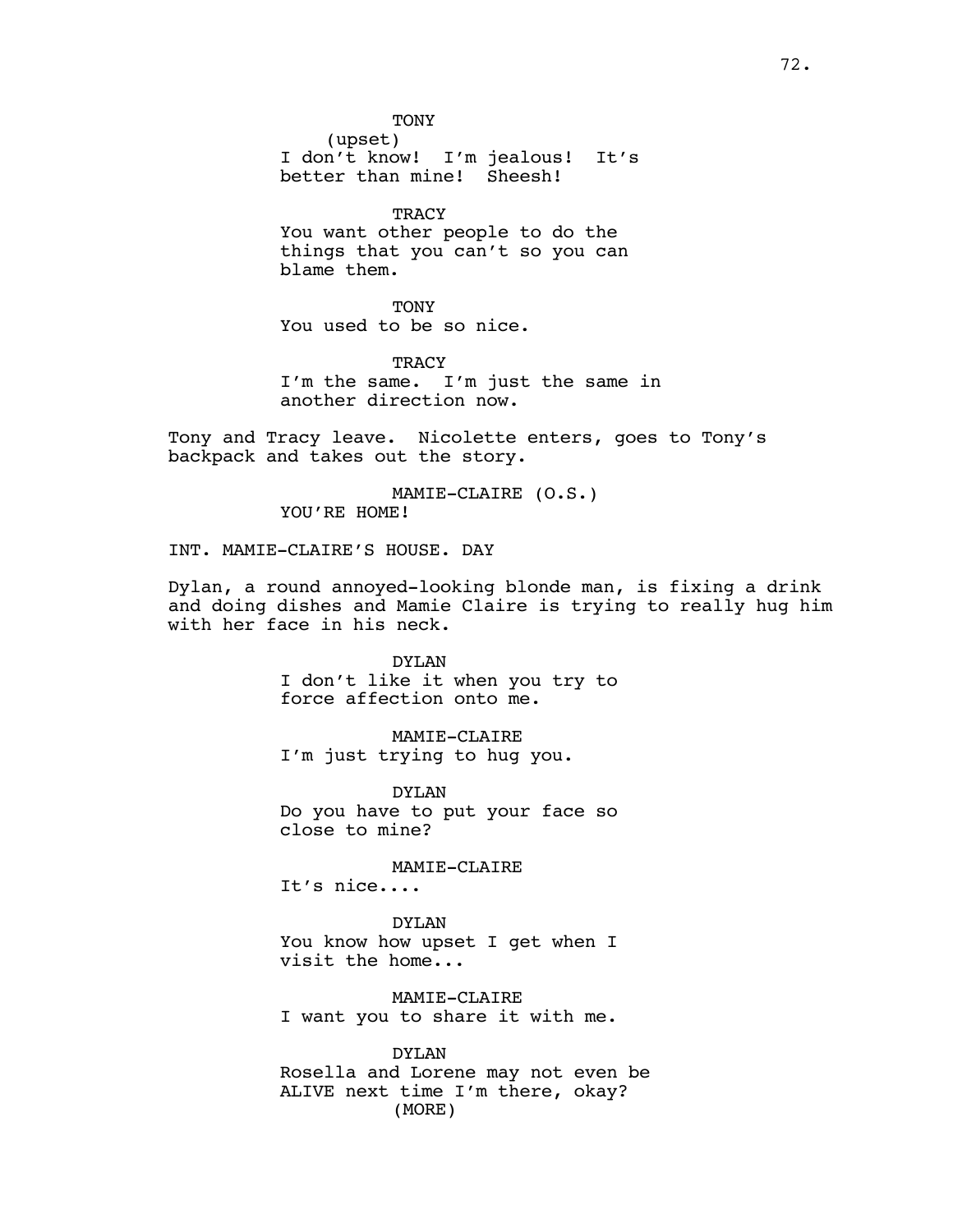Just keep your face a little away while I process that. DYLAN (CONT'D)

MAMIE-CLAIRE (pouting) Fine.

Dylan looks up -- he clocks Tony, Tracy and Karen, the abandoned Pregnant Woman, at the top of the stairs.

> DYLAN Who are all these people?! MC, why do you never tell me who is in the house?

KAREN I wondered if I could have some water.

MAMIE-CLAIRE Of course, Karen.

She goes to retrieve a glass.

DYLAN Oh, hi Karen, I don't mean you.

TONY (reaching out his hand) Tony, nice to meet you. Beautiful house sir.

DYLAN (confused) Thank you.

TONY Have you seen a girl about this high - (demonstrates with his hand) - that's my girlfriend.

DYLAN No, uh, there's more of you?

Tracy steps in a little:

**TRACY** 

I'm Tracy.

DYLAN (pointing at himself) Dylan. Tracy is a tight name. (MORE)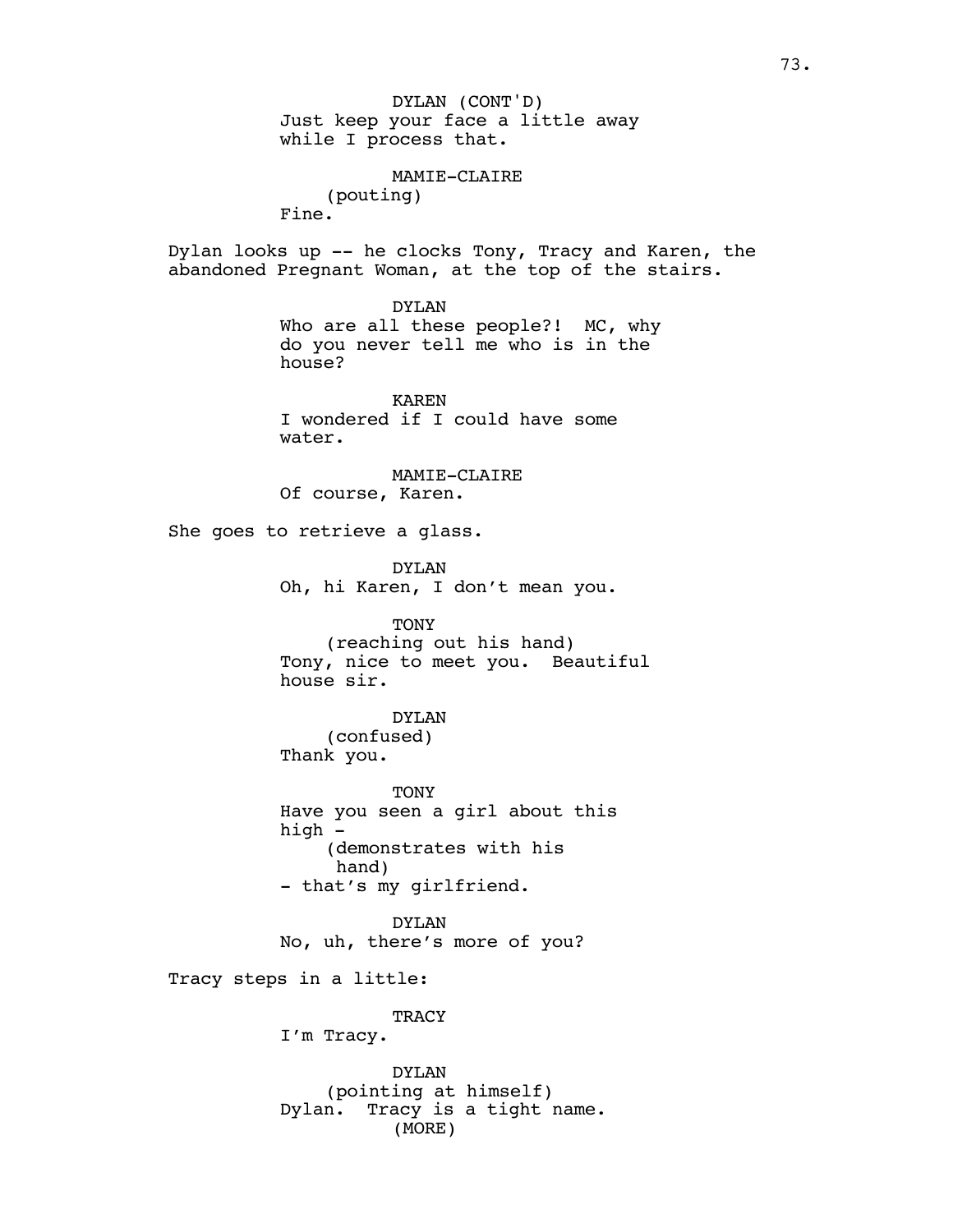It's a name that totally is a name but I don't know anyone actually named Tracy, you know? **TRACY** I am actually named Tracy. BROOKE (O.S.) Tracy-- **TRACY** (turning) Yeah? Brooke enters. Dylan sees Brooke. DYLAN Brooke. Brooke now notices Dylan. BROOKE Hey Dylan. They stand apart almost shyly. MAMIE-CLAIRE Brooke's here with some kindergartners. **TRACY** (to Brooke) What were you going to say? BROOKE (smiling at Dylan) In a minute. TONY Has anyone seen Nicolette? **TRACY** Forget about Nicolette for a second. **TONY** Stop trying to seduce me! Mamie-Claire hands Karen her water. DYLAN (CONT'D)

> KAREN Thanks, I got a little parched. I think I'm sitting by a heating duct.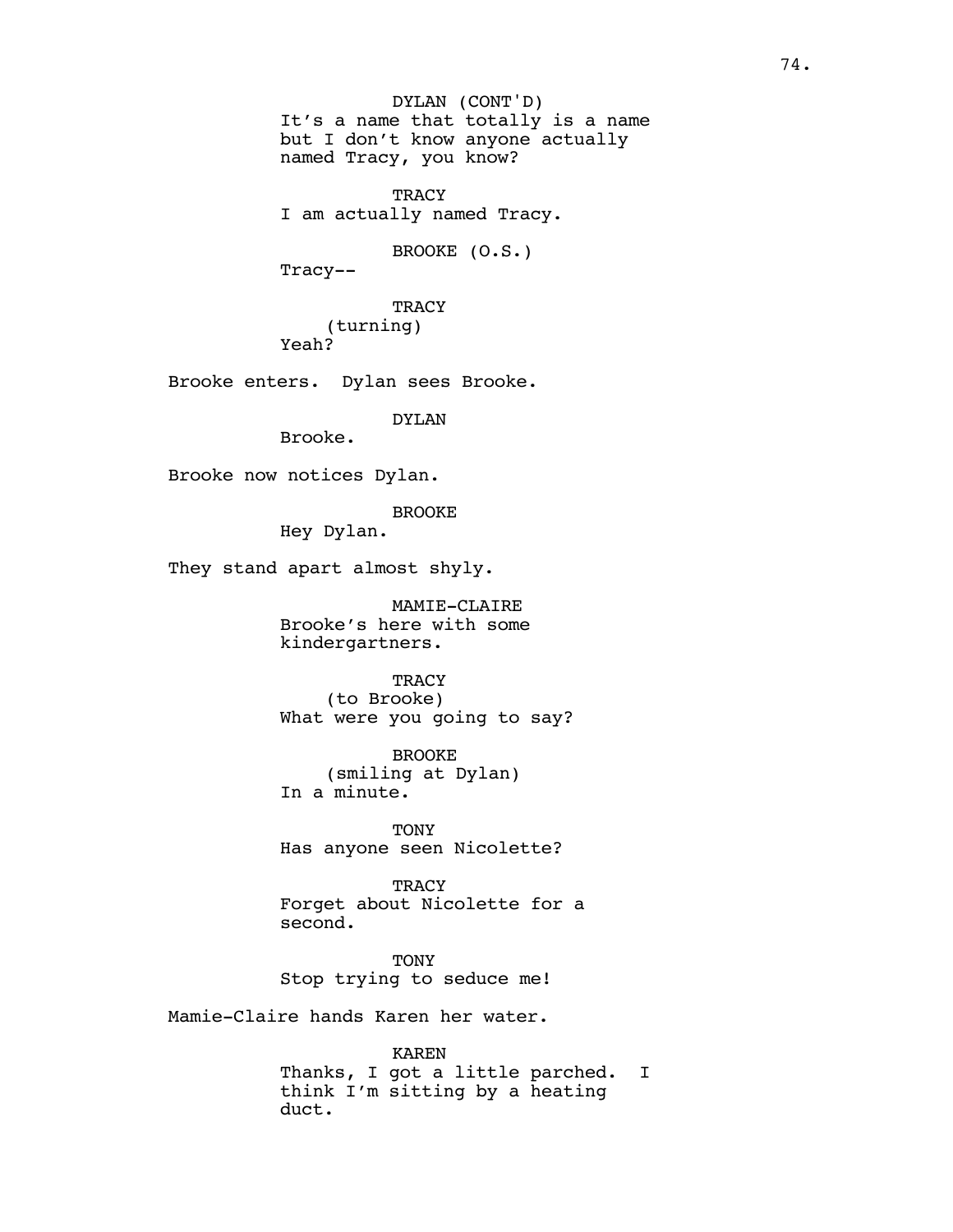MAMIE-CLAIRE (shoves a stool in her direction) Stay here. Have a glass of wine.

KAREN No. Ted really should be here soon.

## MAMIE-CLAIRE

Karen!

Karen sits on the stool. Tony looks distraught.

TONY Can I have a snack? Stress makes me hungry.

Mamie-Claire gestures to the refrigerator. Tony opens the freezer and fridge stands in front of it. Dylan considers Brooke. Mamie-Claire watches.

> DYLAN Brooke -- I haven't seen you in a second.

BROOKE I know, right?

DYLAN What brings you to the burbs?

BROOKE

We were--

MAMIE-CLAIRE Brooke needs money.

BROOKE No, I don't "need money" - I come to you with an opportunity.

MAMIE-CLAIRE I told her about the taxi medallions.

DYLAN Let me make you a drink. What's the opportunity?

BROOKE (coyly) It's a good one.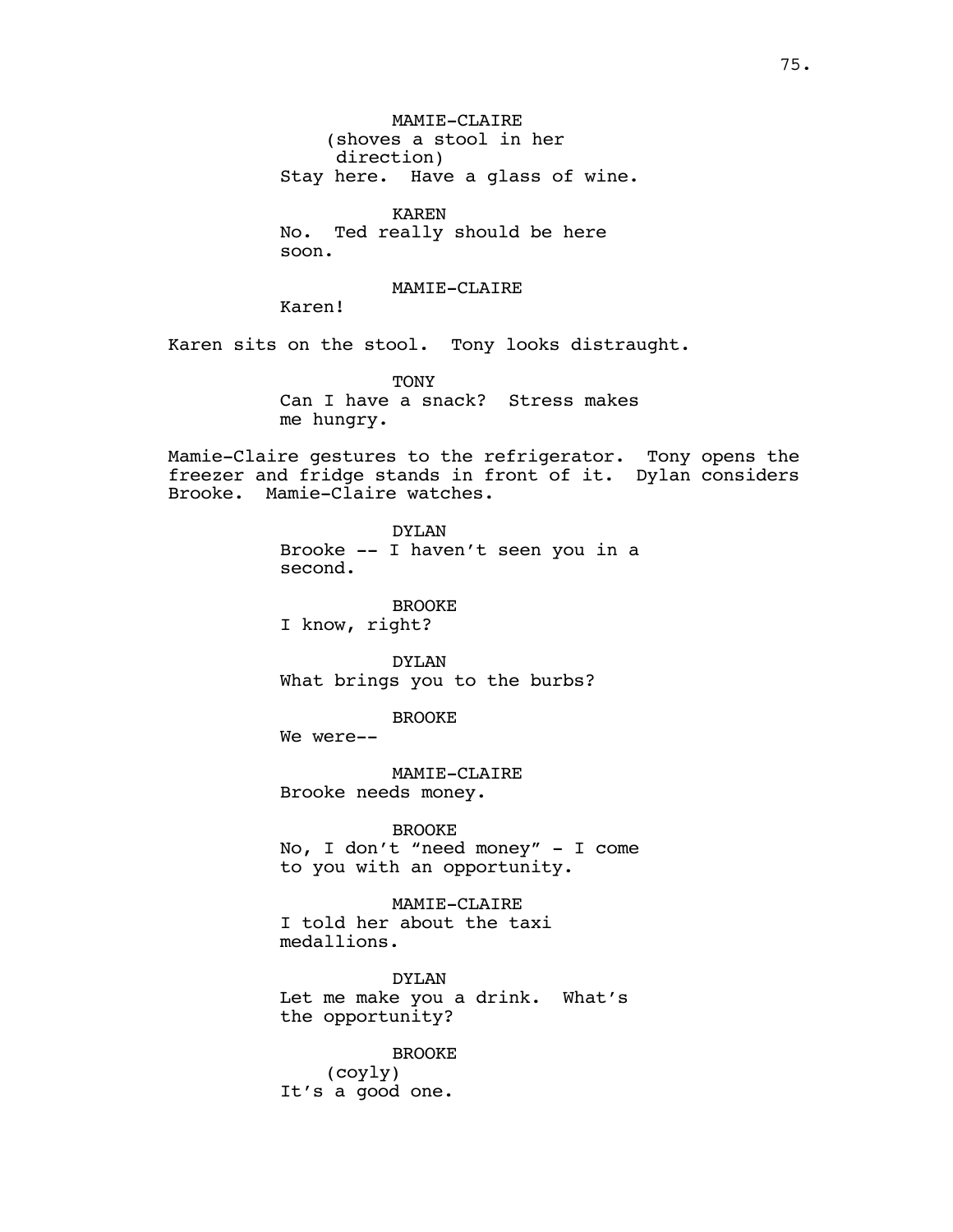MAMIE-CLAIRE We're having dinner at the Baskins. I'm sorry to say it but you guys will have to leave now.

Tony holds up a Chipwich.

TONY Can I have this?

MAMIE-CLAIRE

YES!

He leaves, eating the Chipwich.

DYLAN Marty and Jiselle can wait.

MAMIE-CLAIRE Didn't you guys park over at Harold's?

DYLAN (confused) You guys know Harold? How do you know Harold?

## MAMIE-CLAIRE

They don't!

DYLAN

She's an old friend, she can stay over if she wants. We have the room for her and her students.

MAMIE-CLAIRE They're not her students. It's much weirder than that. (definitively) I'll walk you out.

Mamie-Claire leaves through the door toward the living room. No one follows.

> BROOKE They're my friends.

DYLAN Always running with a young crowd.

TRACY She's starting a restaurant.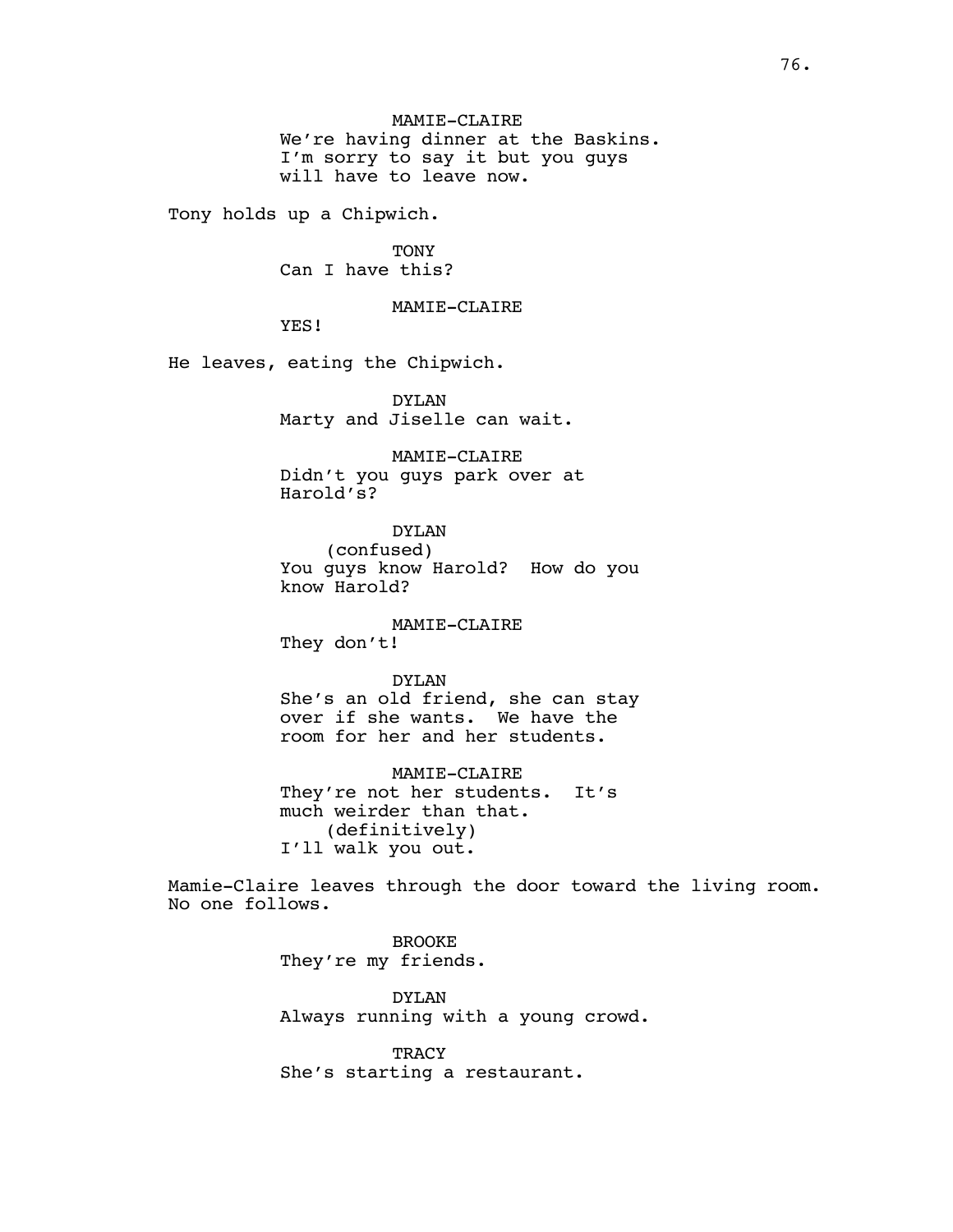Mamie-Claire reenters, realizing no one followed.

MAMIE-CLAIRE Dylan, let's not do this. She already lost her shit once.

DYLAN What's the restaurant?

Dylan starts doing the dishes/loading the dishwasher.

MAMIE-CLAIRE Brooke, this is uncomfortable. Dylan doesn't want to do this.

## DYLAN

(to Mamie-Claire) You don't know what I want. I know you see me a certain way, but I'm not just some square. I saw Nirvana live and this was way before Nevermind.

**TRACY** (piping in) You seem really cool to me.

#### DYLAN

I DJed at my college radio station, the 2AM slot. We played Mudhoney, Superchunk, Trip Shakespeare, I mean...

MAMIE-CLAIRE

No one wants to hear about your glory days in college radio, Dylan, OK.

TRACY/BROOKE

I do./I do.

## DYLAN

(back to Mamie-Claire) I play this part for you. I play this guy wearing a fleece, but I'm not just some asshole bankrolling your fitness goals.

MAMIE-CLAIRE I've gotten really into triathalons.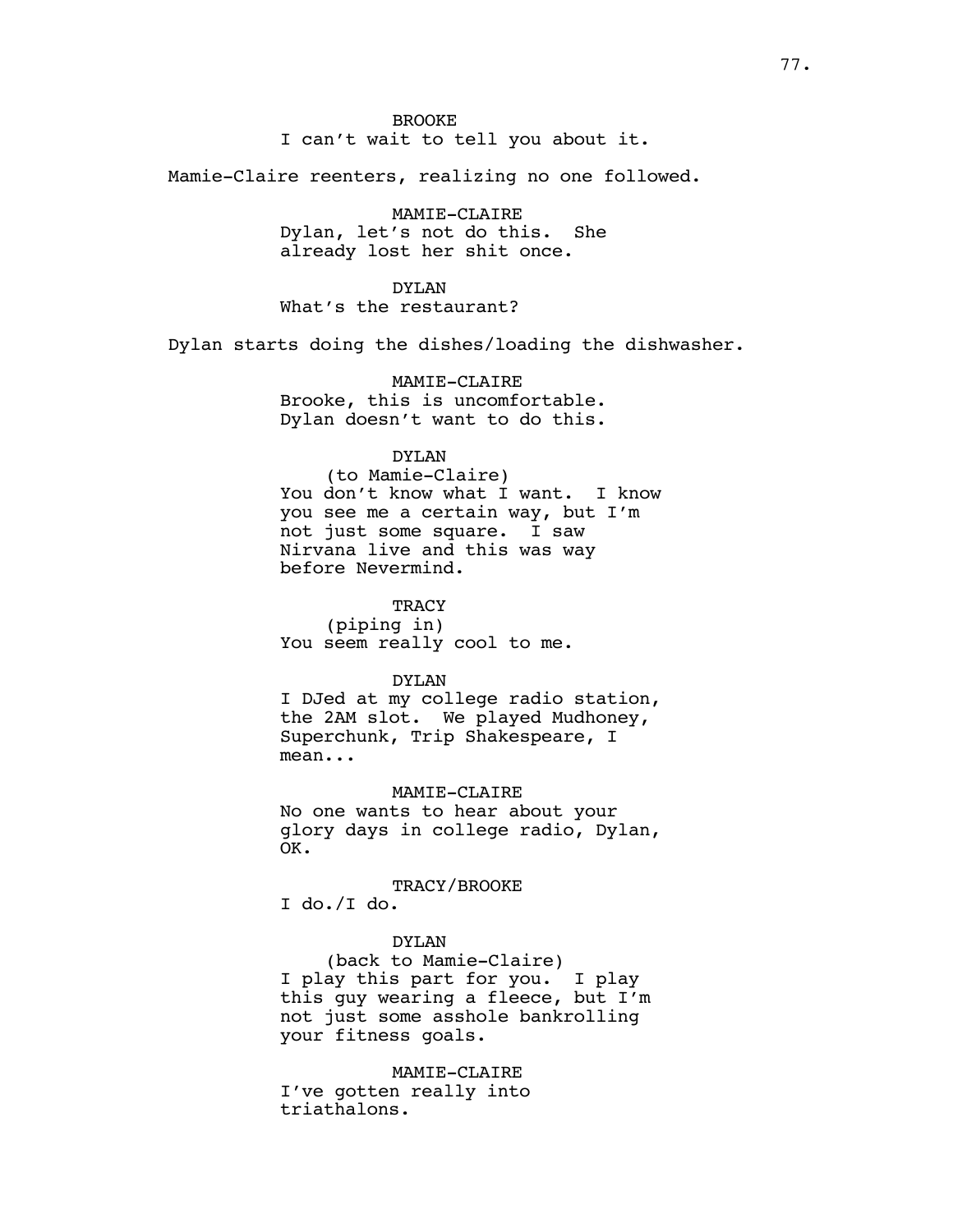**TRACY** Brooke teaches cycling.

DYLAN

So cool.

MAMIE-CLAIRE No, I only like cycling when it's combined with running and swimming.

DYLAN (to Brooke) Why did you think of us?

MAMIE-CLAIRE Because we "owe" her!

BROOKE Because you're into cool things.

DYLAN We are! You guys want to smoke some weed?

He opens the freezer.

DYLAN I have some frozen weed. MC, where's that weed Jason gave us?

MAMIE-CLAIRE You've just said "weed" like fifteen times.

DYLAN (head in the freezer) MC??? Did that kid take my weed!?

MAMIE-CLAIRE NO! No one has touched it. It should be next to the Chipwiches.

CUT TO: Tony knocks on the upstairs bathroom door. He's eating a Chipwich.

> **TONY** Are you sick?

NICOLETTE (O.S.) No, I'm healthy.

TONY Don't shut me out! You know how hard that is for me!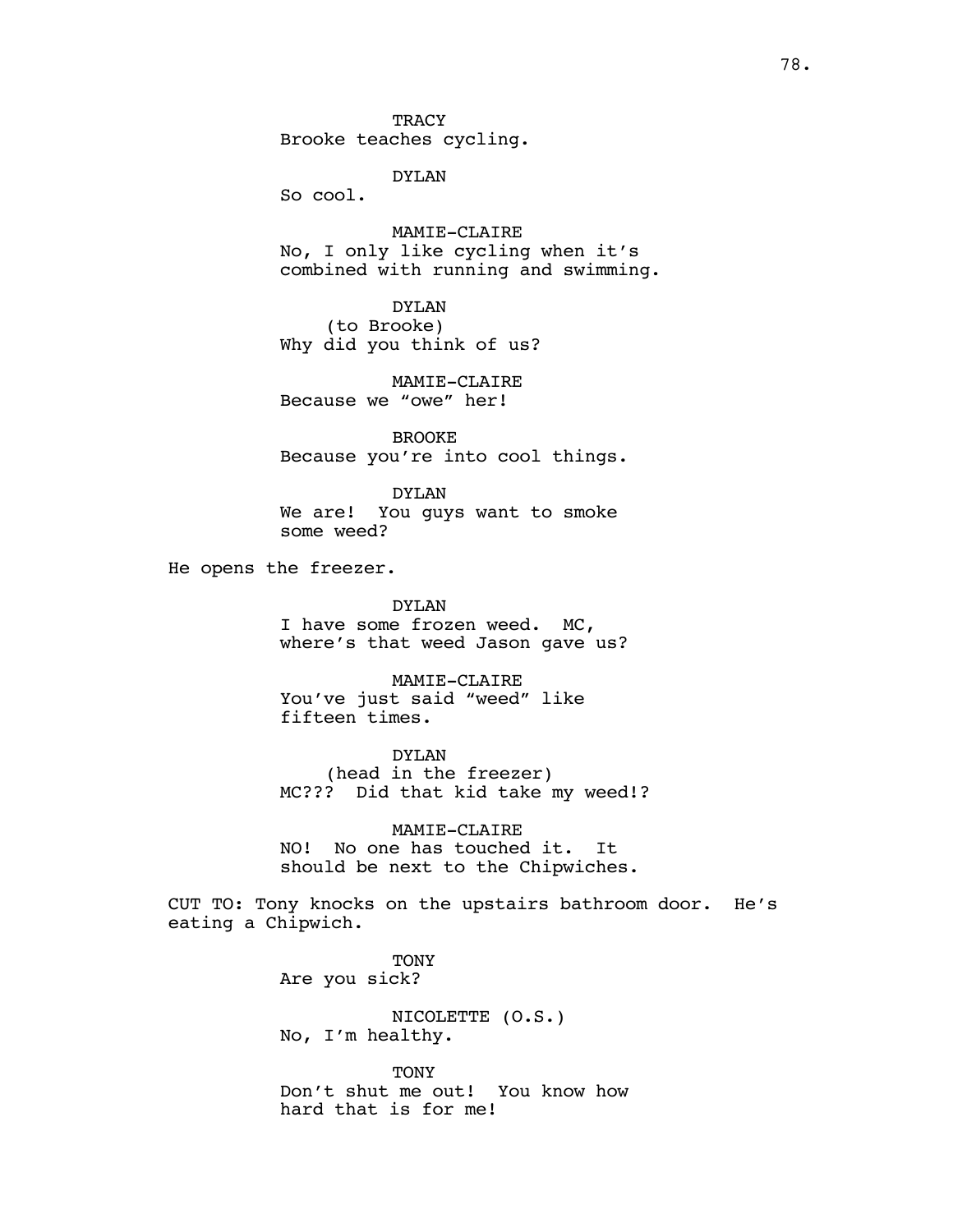NICOLETTE (O.S.) You sound like you're eating something.

**TONY** I have a Chipwich for you.

NICOLETTE (O.S.) (softening) You brought me a Chipwich?

TONY I can get you another one.

BATHROOM

NICOLETTE LEAVE ME ALONE!

Nicolette reads the story on the sink counter.

TRACY (V.O.) It was clear that the thing that Meadow wanted most in the world the thing that she wanted to define her, to absolve her from the struggle of explaining herself, to give her a place to put her time and talents - her everything - the restaurant.

Tony pounds on the door.

TRACY (V.O.) It was clear that it would never happen. The most surprising thing was that Meadow was actually surprised by it. She could see the whole world with painful accuracy but couldn't see herself or her fate.

TONY (O.S.) Baby, come out!

KITCHEN

Brooke finds herself standing next to Karen.

TRACY (V.O.) The most surprising thing was that Meadow was actually surprised by it.

(MORE)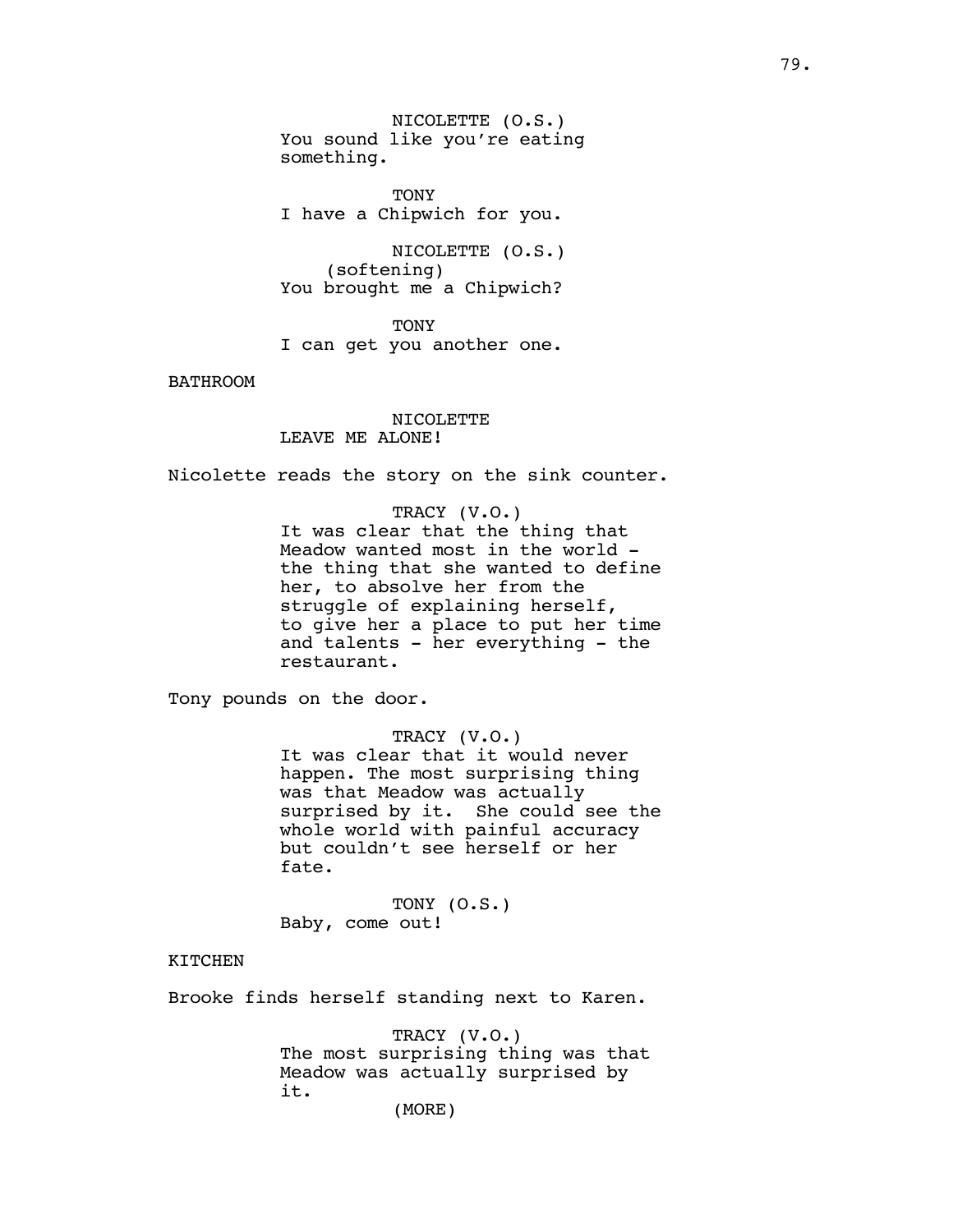And because I was in love with her, I decided I couldn't see it either. TRACY (V.O.) (CONT'D)

The conversations overlap.

BROOKE I'm starting a restaurant.

KAREN Oh...I'm an attorney.

BROOKE That's awesome for you. I never went to college.

KAREN That doesn't have to be a permanent state. You aren't an amputee.

BROOKE

I know that.

KAREN You can still go to college.

DYLAN (head still in the freezer) We'll get lifted and you'll tell us about this venture.

Dylan reemerges holding a Chipwich.

DYLAN Do any of you kids know how to make an apple bong?

MAMIE-CLAIRE (nearly apoplectic) Nobody knows how to make an apple bong!

Tony comes back:

**TONY** 

I do.

DYLAN (suspicious) Did you take my herb?

TONY

No.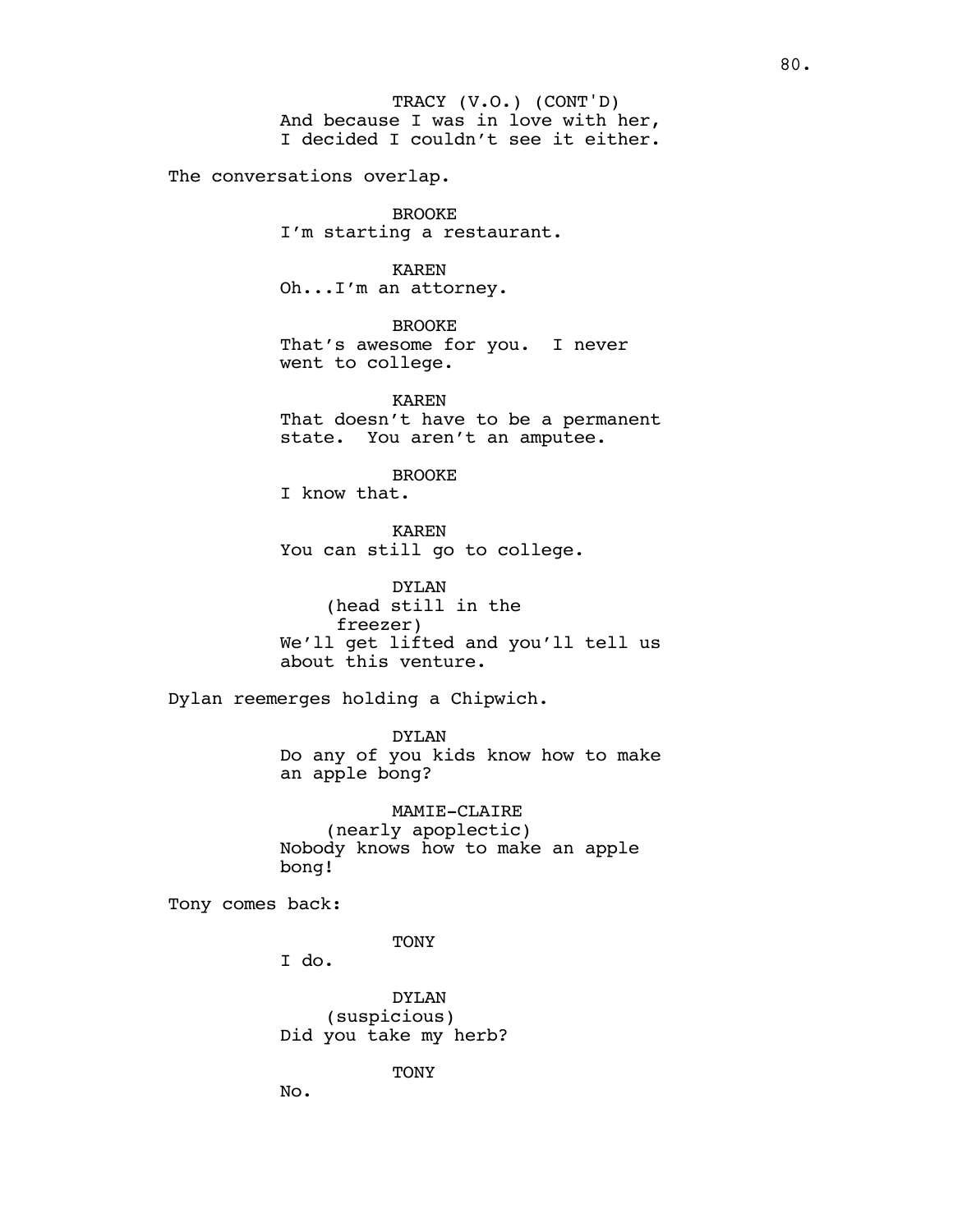TRACY Why don't we all sit down somewhere comfortable and listen to what Brooke has to say...

DYLAN Yes. You'll pitch us.

## BROOKE

What?

# DYLAN

That's what you do. If someone wants something. They pitch. Come pitch us on our media stage!

Dylan, Tracy, Tony and Brooke all troupe down the hall. Mamie-Claire hurries behind:

DYLAN

We just ran Apocalypto on Blu Ray. Stunning. Stunning. I've gotten very into vinyl.

**TRACY** I'm into compressed MP3's. Just joking.

DYLAN I have a great early Mother Love Bone EP that would be perfect for this occasion.

**BROOKE** Records are so warm.

Brooke is suddenly yanked out of the line of people, by Mamie-Claire who stands in the dark in the guest bathroom:

> MAMIE-CLAIRE (intense whisper) I want you to know that I really love Dylan. I love his blonde hair and his beard. I know you only loved him for his money but I love him as a person and I also love him for his money but not in that order. I'm committed to being a happier person. Do you understand?

She releases Brooke back out into the hallway.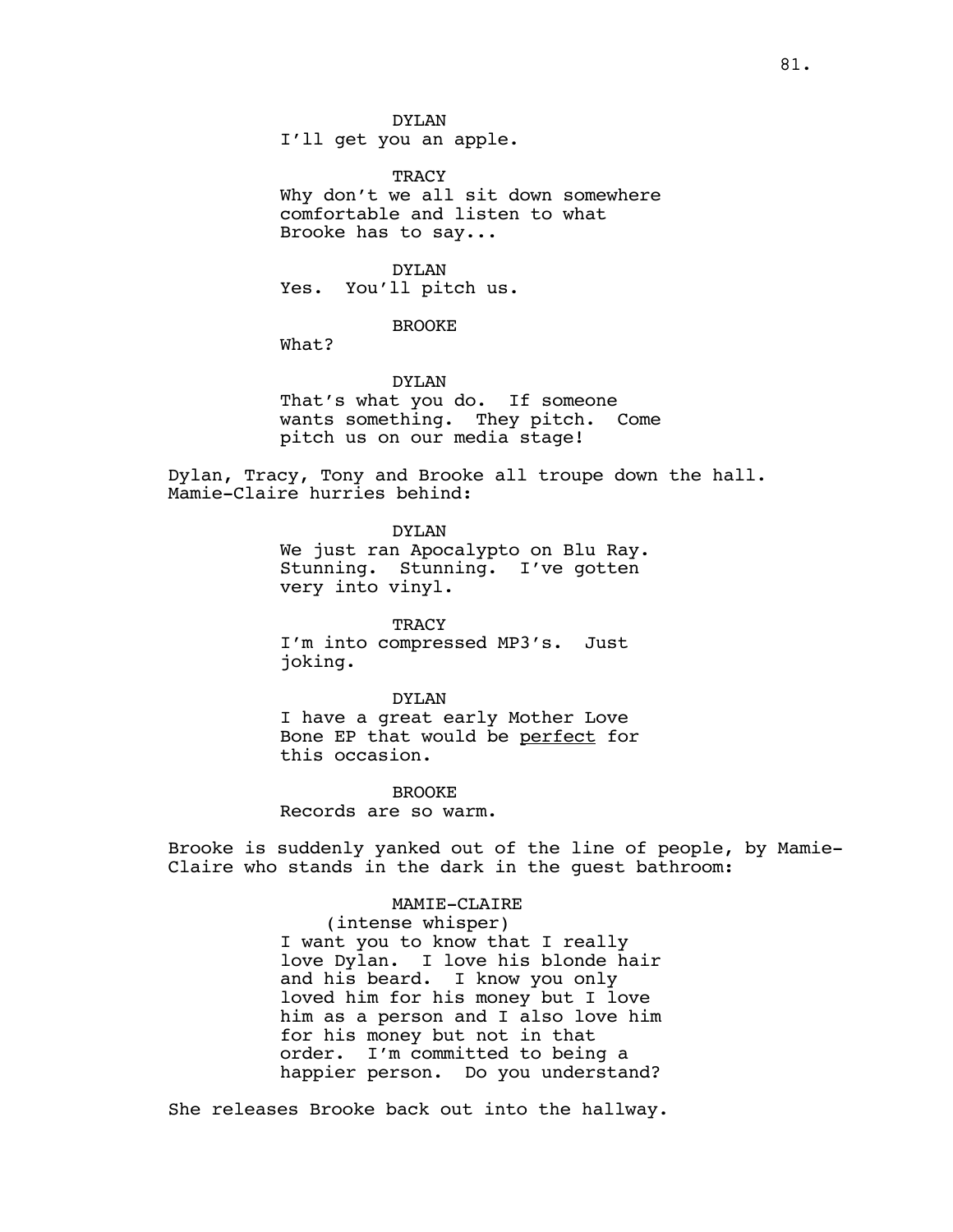LIVING ROOM

Dylan, Mamie-Claire, Tony, Karen and Tracy sit on the couch in front of an elevated stage which is usually used to project movies.

Brooke stands behind a curtain. Tracy presses a button and the curtain slowly opens.

Brooke appears before them. Brooke backs up and kind of gets a little presentational about the whole thing.

> BROOKE Umm, well...it's a restaurant, but also like where you cut hair... (hesitates) Can I start over?

DYLAN Of course. We're old friends.

Murmurs of "yes, of course."

BROOKE

Okay, great.

She does a weird "rewinding" type action. Everyone stares.

BROOKE I was, that was pretend rewind. Like...

Then she does it again.

BROOKE (breath) So...it would have big heavy wooden tables and chairs and...

Suddenly a projection of the red FBI warning from a DVD appears across Brooke's body. She hesitates.

Dylan pulls the remote control from under his body.

DYLAN

Sorry.

He shuts off the image.

BROOKE Umm... It would feel like the home everyone wishes they had been raised in. It...it...it...it.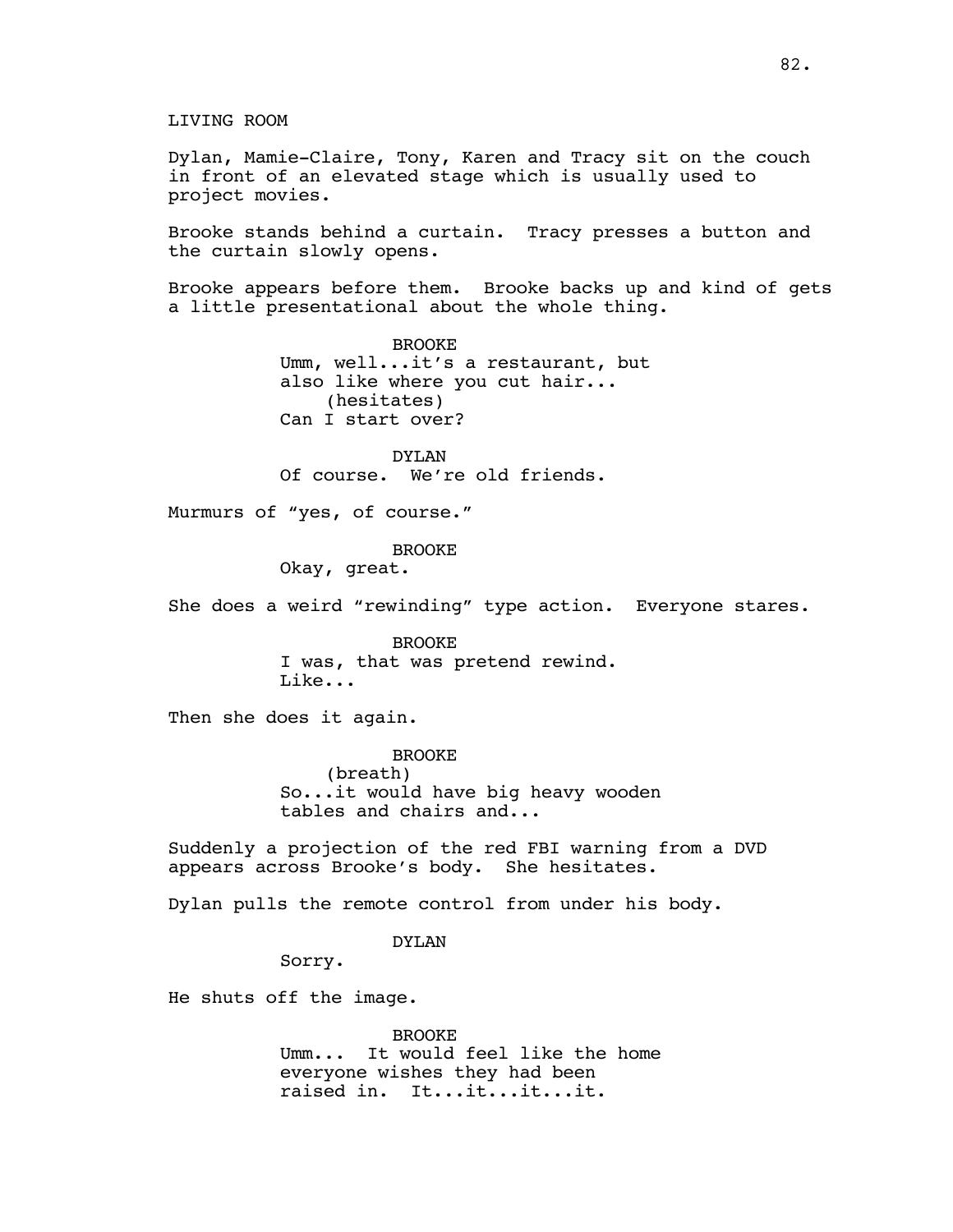Brooke is struggling. Tracy can't help but pipe in from the couch.

#### **TRACY**

No one who comes there will want to take out their cell phones because it won't feel that way. It would be like taking out your cell phone in the woods - totally wrong.

#### DYLAN

It's so rude. I concur.

## TRACY

Yeah. It will always feel like fall inside - even on hot summer nights with all the windows open.

#### BROOKE

Loaves of bread that people tear off pieces. It would be the kind of place where at 2AM the chef and the wait-staff would come out and eat something simple they fixed themselves with the remaining guests and open a bottle of good wine.

## **TRACY**

#### (standing up)

It would be the best of capitalism. What politicians pretend they mean when they say "small business."

#### BROOKE

We would resist doing too many pieces in the Times and stuff because we'd want it to stay honest. They would want us to expand and open another one and maybe we eventually would but we wouldn't try to re-create the first one, it would be a totally new thing. And if I ever had kids they would walk there after school and do their homework in a corner table. They'd grow up around all these wonderful adults -

#### **TRACY**

Chefs and actors who are waiters it would be a big funny family and they'd never be lonely.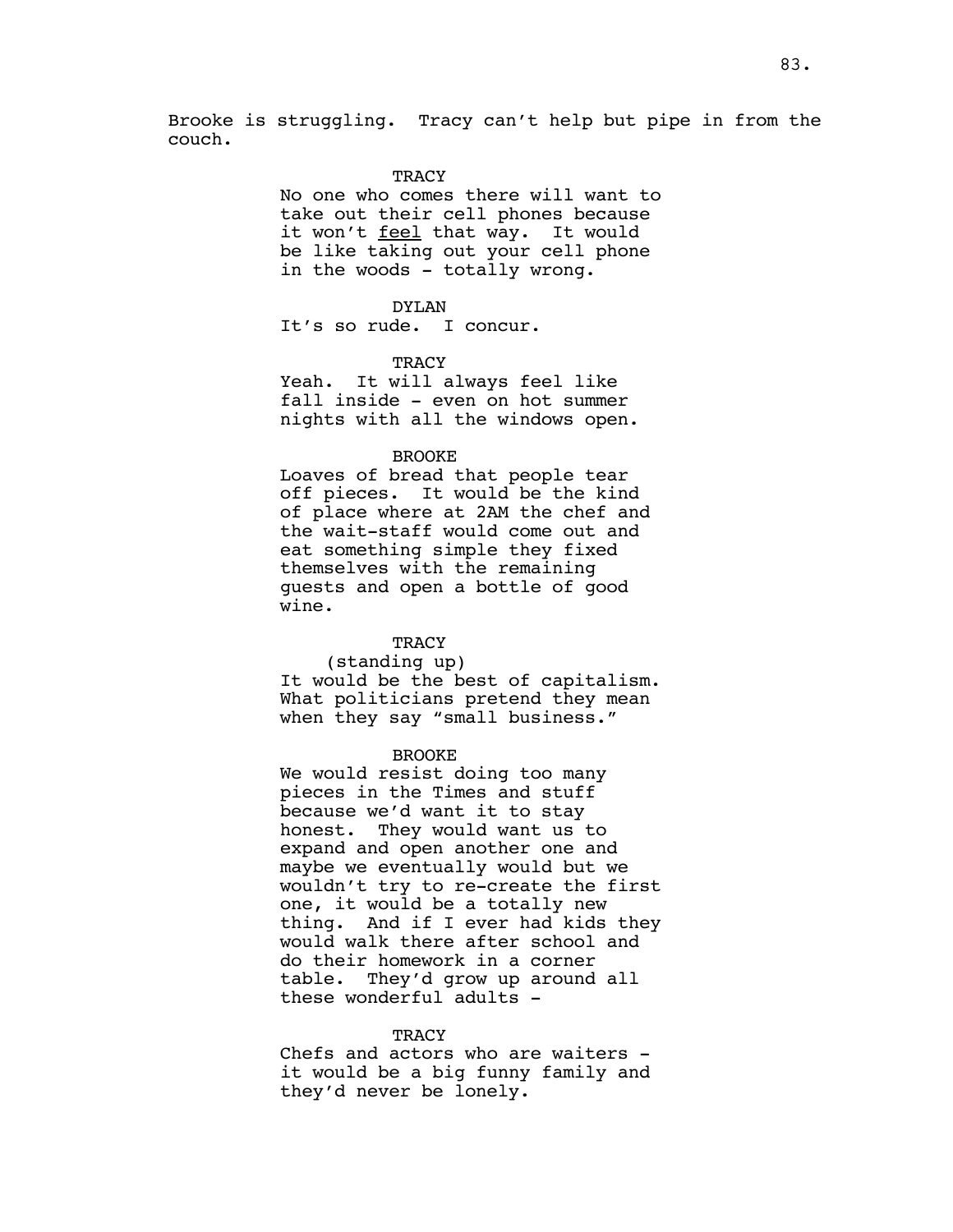## BROOKE

This could all be something you guys share in - you'd be their auntie and uncle - part of the life and food. And eventually I'd train someone younger than myself to run the day to day so I could go up to Maine with my family in the summers and have the kids dive for lobsters and everyone would be so warm and happy inside knowing that in their life they had participated in something that was only good.

Silence. Tracy is kind of emotional. Everyone applauds. Karen is sobbing.

**TONY** 

Wow.

Dylan walks up to Brooke, kissing her on each cheek, pretending to be speechless.

DYLAN

(to the group) You know, I lived in the City for many years. Before I started at Goldman, I was teaching at Baruch and I lived in an East Village walkup. I was the people people make television shows about. (to Tracy) I was quite beautiful.

He takes Brooke's hand. Mamie-Claire reacts. Takes his other hand. They are all holding hands.

> DYLAN This is very fucking interesting.

#### BROOKE

Really?

DYLAN (re: Tracy and Brooke) So, are you both doing it?

**TRACY** No, but we're sisters and I'm--

BROOKE Tracy is spiritual guidance and waitress.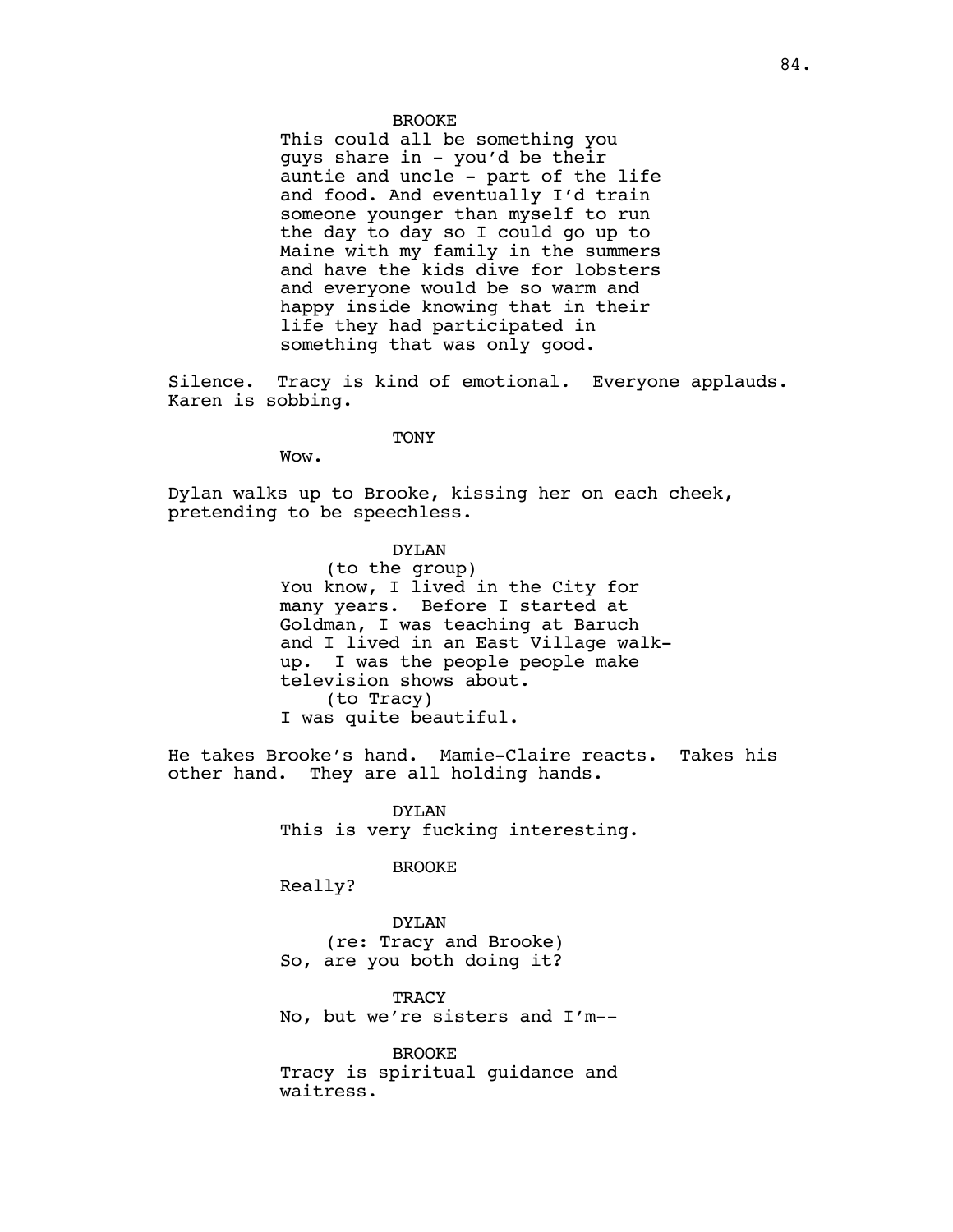**TRACY** (thrilled) Really? I wasn't sure you had heard me those times. BROOKE I hear everything. DYLAN How much do you need? BROOKE It's 200 total but I calculated we need forty-two point five on Monday. **TRACY** For refrigeration. DYLAN Forty-two point five stacks, huh? **TONY** What are stacks? KAREN A thousand? MAMIE-CLAIRE I thought "stacks" meant a hundred. DYLAN I'm pretty sure a stack is a thousand. BROOKE I think a dime is a thousand. (cutting to the chase) Nevermind, you'd do that? DYLAN I want to help you. The door bell rings. Karen springs off her stool. KAREN That's Ted! Bye everyone. EVERYONE Bye. KAREN (to Brooke)

Good luck with your restaurant!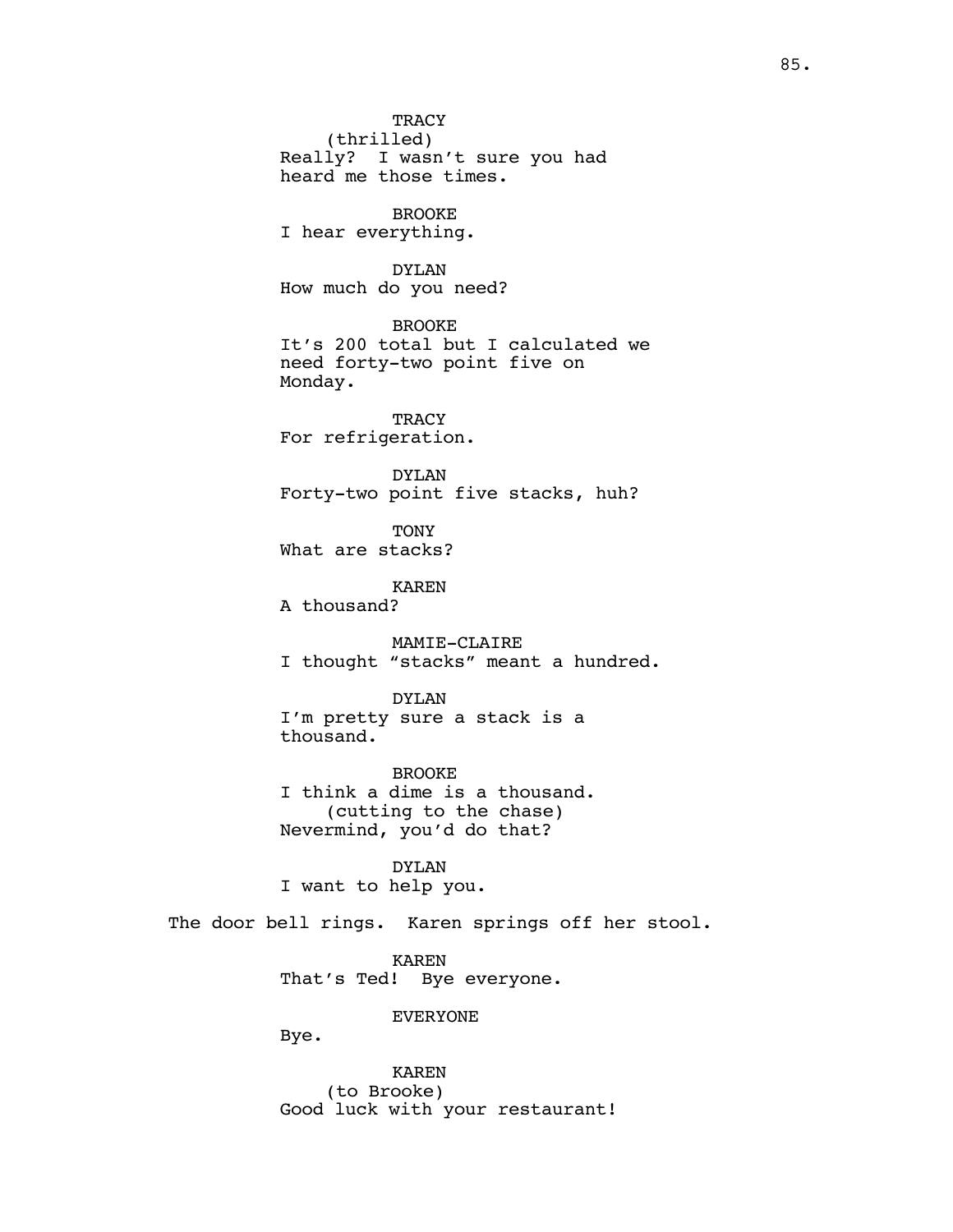She hurries out.

MAMIE-CLAIRE Dylan, this is really something for us to talk about privately.

DYLAN We need fresh drinks.

He starts for the kitchen. Brooke follows.

KAREN (O.S.) Umm, Mamie-Claire! Can you come here please?

MAMIE-CLAIRE Can it wait, Karen?

KAREN (O.S.)

No!

Mamie-Claire hesitates, torn between keeping and eye of Dylan and going to Karen, and then runs to Karen.

CUT TO: Harold is at the door. Karen stands there, confused.

KAREN It's not Ted.

MAMIE-CLAIRE

Harold--

HAROLD I am calling the cops. You were warned.

DYLAN (O.S.) Could the weed be in the garage freezer?

MAMIE-CLAIRE

I don't know!

DYLAN (O.S.) Can you check?

MAMIE-CLAIRE

(yelling) I'm blowing Harold so he doesn't call the cops. JK. I'm probably just going to have to go look at his boat collection.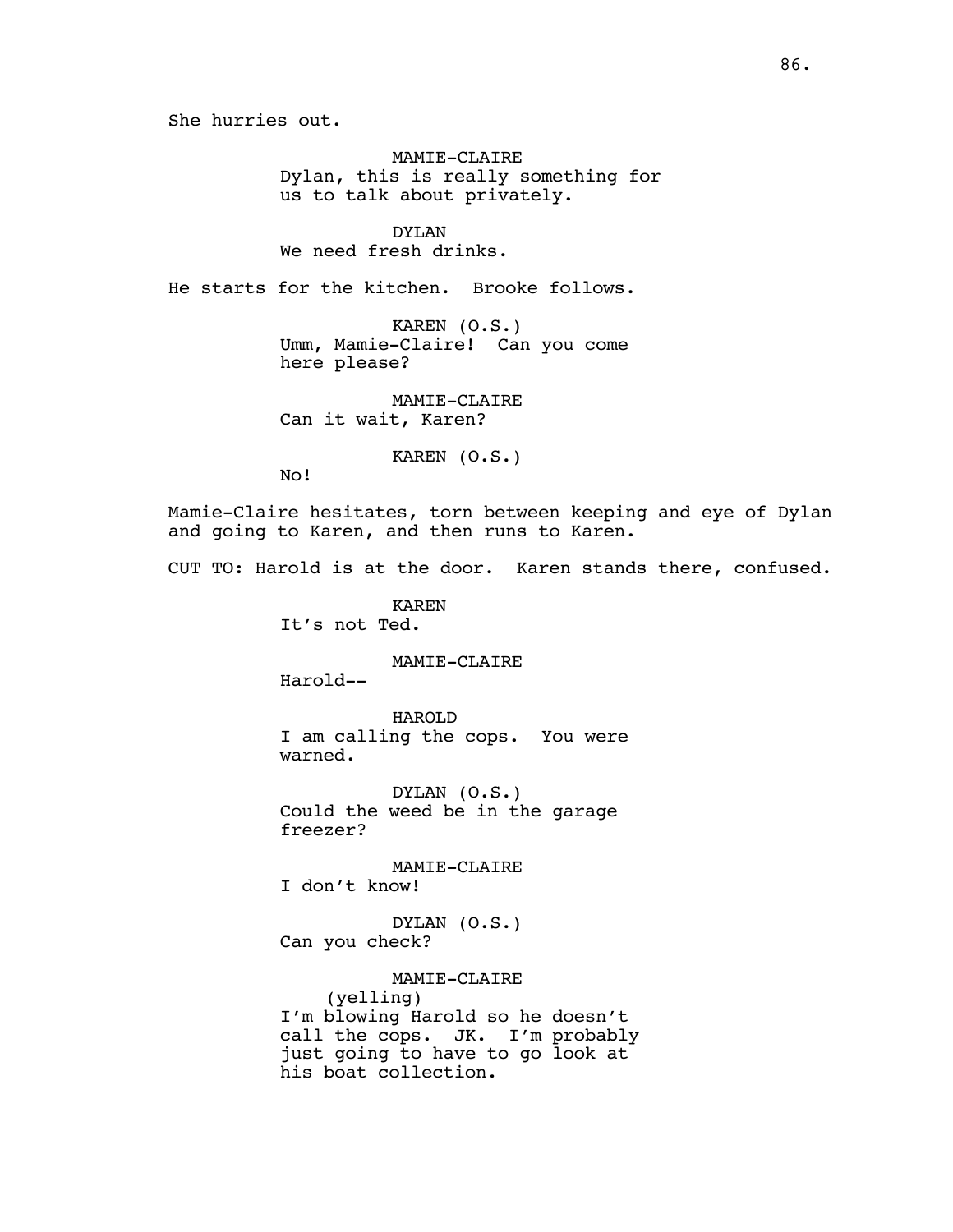(stepping inside) I can't remember the last time I was over here.

MAMIE-CLAIRE I don't think you've ever been over here, Harold.

HAROLD No, when you first moved here, I came for a stilted barbecue.

MAMIE-CLAIRE That's when we made an effort.

HAROLD Well, invite me in now. I want a house tour.

## LIVING ROOM

Tony is working on the apple bong with his all-purpose tool, Tracy watches him.

> TRACY You are such a Swiss Army knife kind of guy.

> **TONY** I have to be a better loser. I really love Nicolette.

**TRACY** She's angry about the chess game?

TONY

Yeah, I think so. I'm mostly in touch with my feminine side but then I guess not though because I don't understand her right now.

**TRACY** Did you... did you want to be with me ever?

TONY I don't want to get into this...

**TRACY** No, I'm not going to kiss you. Just a question.

Tony considers: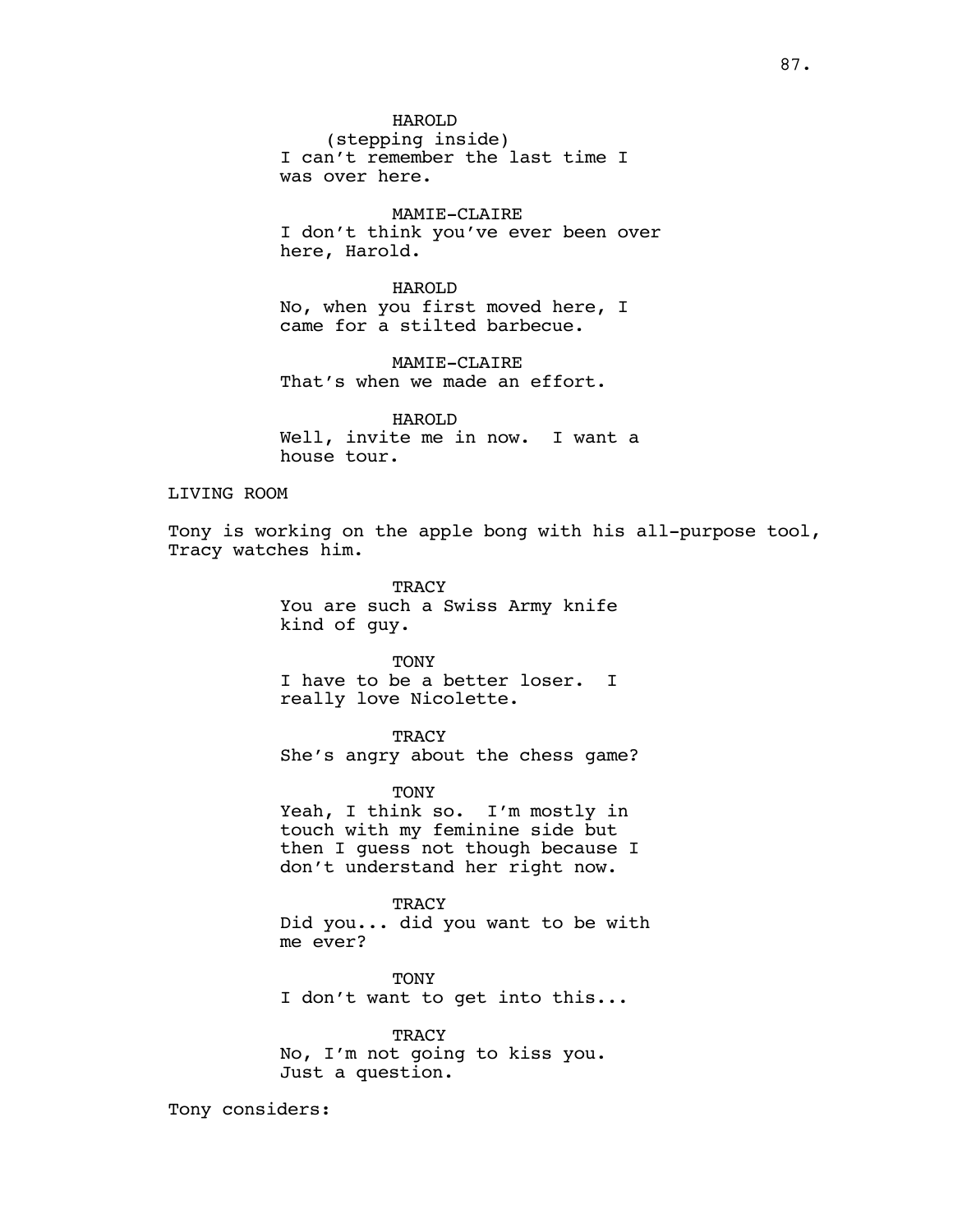**TONY** 

Yeah, I liked you, but I love Nicolette and honestly... I just never saw you that way.

**TRACY** 

Why?

**TONY** You seemed... I need someone I can love, not keep up with.

## **TRACY**

(nodding) Sometimes I really think I'm just smarter and better than everyone else. Not necessarily with math or science or whether something is east or west but pretty much with everything else. And if I could just figure out my look I'd be the most beautiful woman in the world too.

**TONY** Sometimes I think I'm a genius and I wish I could just fast-forward my life to the part where everyone knows it.

Tony holds up the completed apple bong. It's beautiful.

#### KITCHEN

Brooke has followed Dylan into the kitchen, he's fixing a drink.

> DYLAN I have to say, I'm impressed Brooke. It takes a lot of moxie to start a restaurant.

### **BROOKE**

Thanks.

DYLAN You're doing it, babe. You're out there, doing something besides amassing and hoarding money.

#### BROOKE

If I could figure out how to amass and hoard money, I'd do it.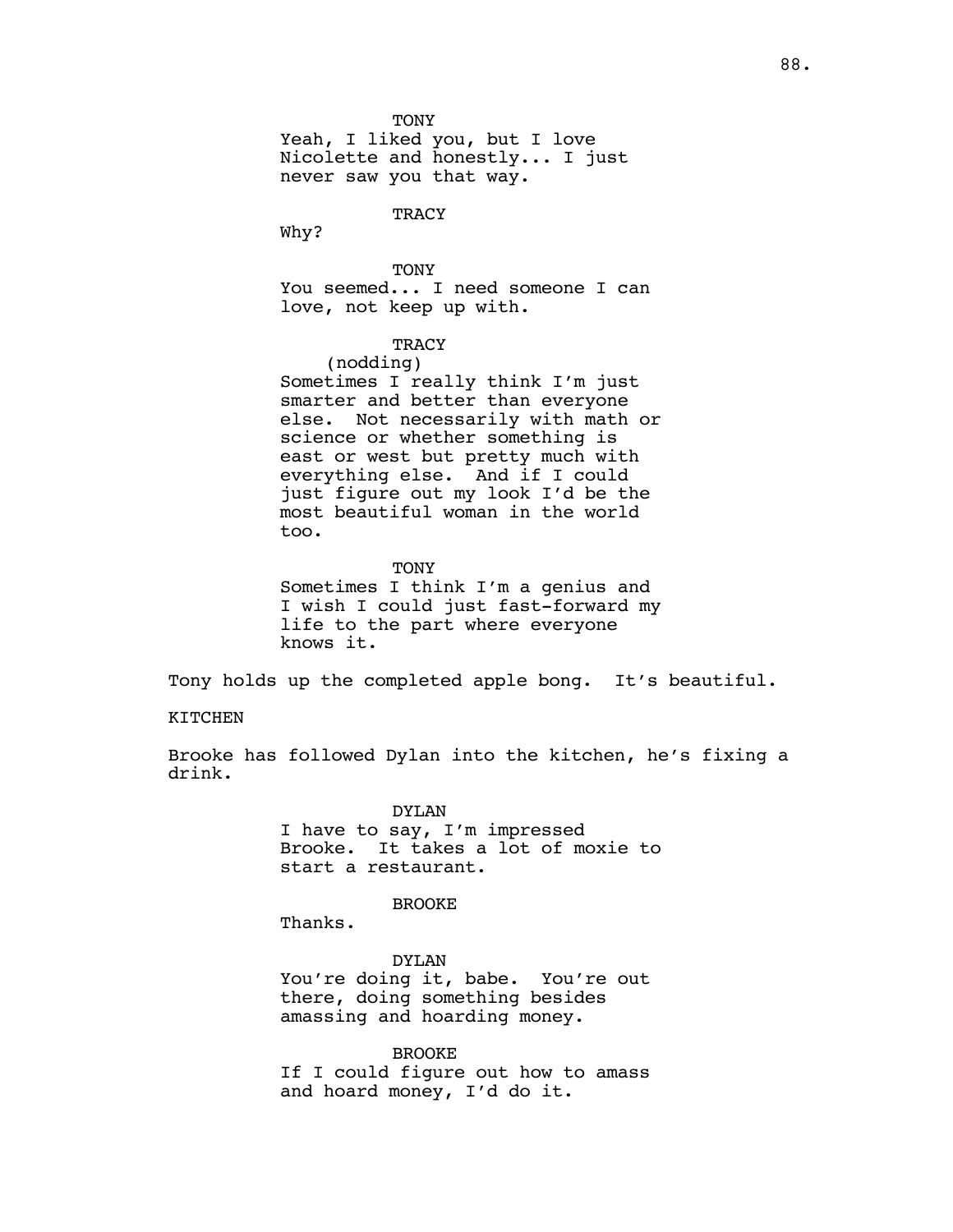DYLAN

You could have married me or a dozen other guys but you wanted to be your own person.

BROOKE Yeah, no, I'm over that now.

Dylan laughs. He moves toward her. She moves in.

#### DYLAN

You're funny because you don't know you're funny.

## BROOKE

I know I'm funny. There's nothing I don't know about myself. That's why I can't do therapy.

They're close now. He pushes a strand out of her face and behind her ear. Brooke is going with it.

DYLAN

MC and I see a woman in New Haven.

BROOKE Oh...you guys see a therapist? Like a tune up?

## DYLAN

More like a death watch. She's totally on my side. She basically thinks Mamie-Claire is holding me back and I should just leave her.

BROOKE Your couple's therapist said that?

DYLAN In so many words. Yeah, we're done.

## BROOKE

(sadly) Mamie-Claire said you were trying to have kids.

DYLAN We've talked about it but we've also talked about breaking up.

BROOKE Oh no, I'm sorry--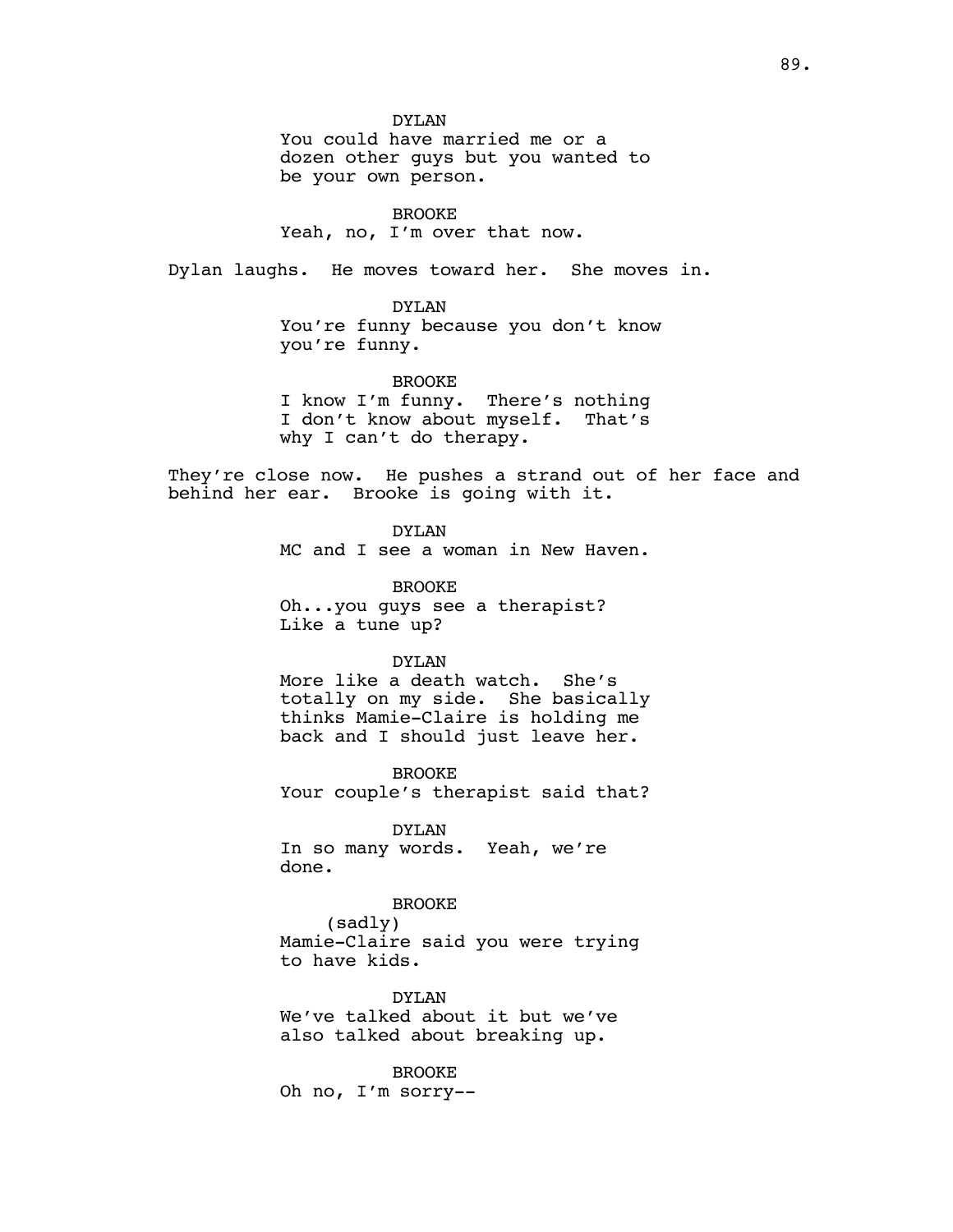DYLAN No, it's liberating. I feel great.

BROOKE (freaked out) Yay...

## DYLAN

I miss New York, man. I miss you. I look you up periodically on the internet. You look hot as hell in those party pictures.

Brooke takes a step back.

BROOKE Oh...do I? Which party? Sometimes I look like I have fat arms.

He takes another step forward.

DYLAN I like fat arms. I'm going to help you.

BROOKE (tearful) Thank you.

She hugs him. He holds the hug too long. She has to yank herself free.

> DYLAN Here's what I'm going to do for you. We'll take my forty-three stacks or dimes and pay back the other investors, whatever they're in for thus far. You got a space already? A lease?

Brooke, realizing, nods.

DYLAN We'll put it up for rent immediately, cool neighborhood?

BROOKE (almost inaudible) Williamsburg.

DYLAN Oh, come on! The coolest. Yeah, we'll turn it over no problem. (MORE)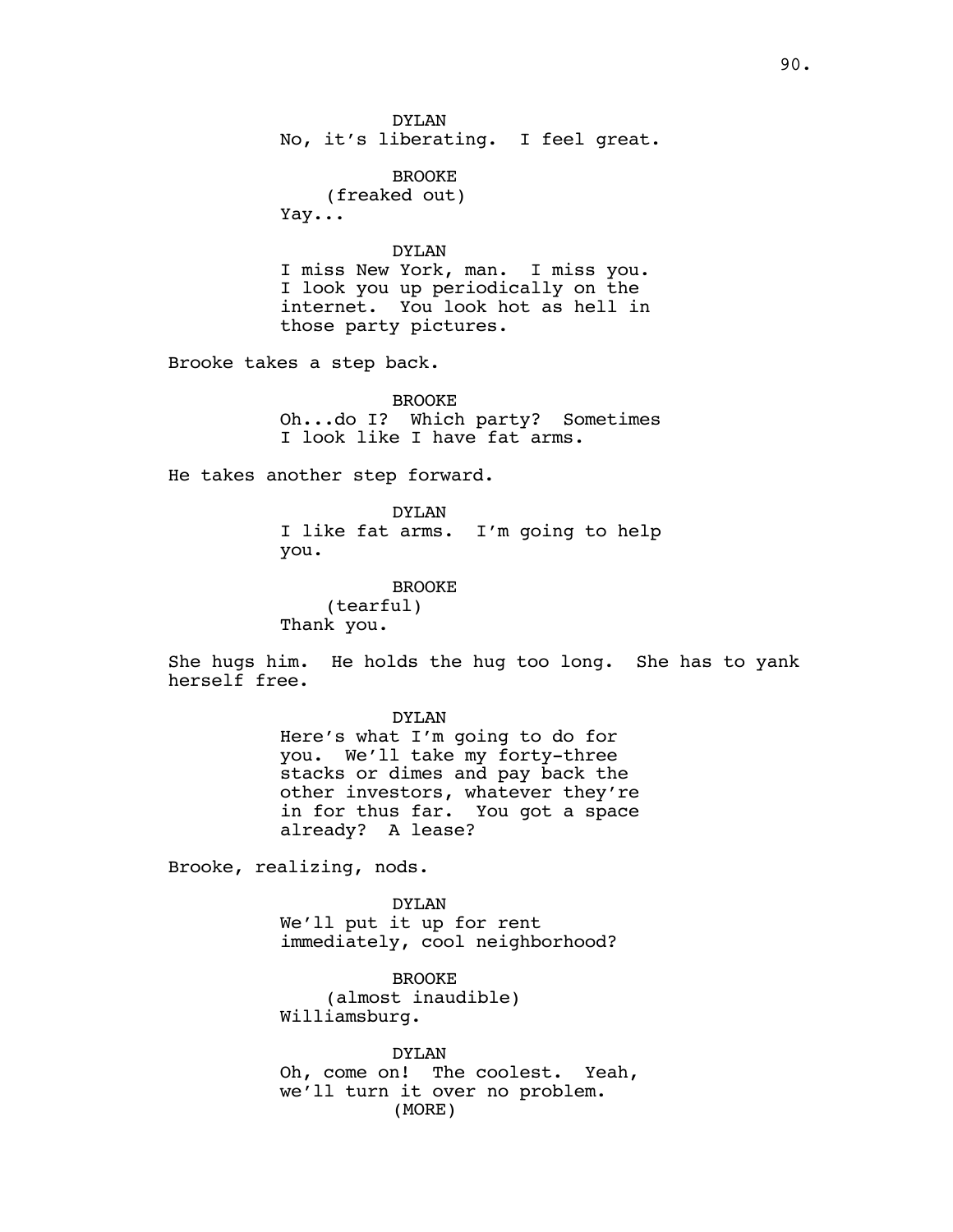Because let's face it having a restaurant is like having a kid with a drug problem. It's...just...it's really draining. DYLAN (CONT'D)

BROOKE (crushed) You're giving me money to not start a restaurant?

DYLAN First of all - I'm saving you. If you started the restaurant, you'd be back here in a year asking for five times this.

BROOKE Not if it was successful --

DYLAN What are the odds?

He pushes a hair away from her face. He's close to her now.

DYLAN You're as beautiful as ever. Whatever you're doing it's working.

BROOKE No. No, it isn't.

Brooke hesitates. Dylan grins.

Tracy enters.

**TRACY** Did you ever find the pot? Tony just made a beautiful apple bong.

DYLAN We'll have to, because some celebrating is in order. (putting his arm around Brooke) I think we may have reached a deal.

BROOKE (shaking off her disappointment) Yes... Dylan made a proposition.

DYLAN I'm going to give her money immediately.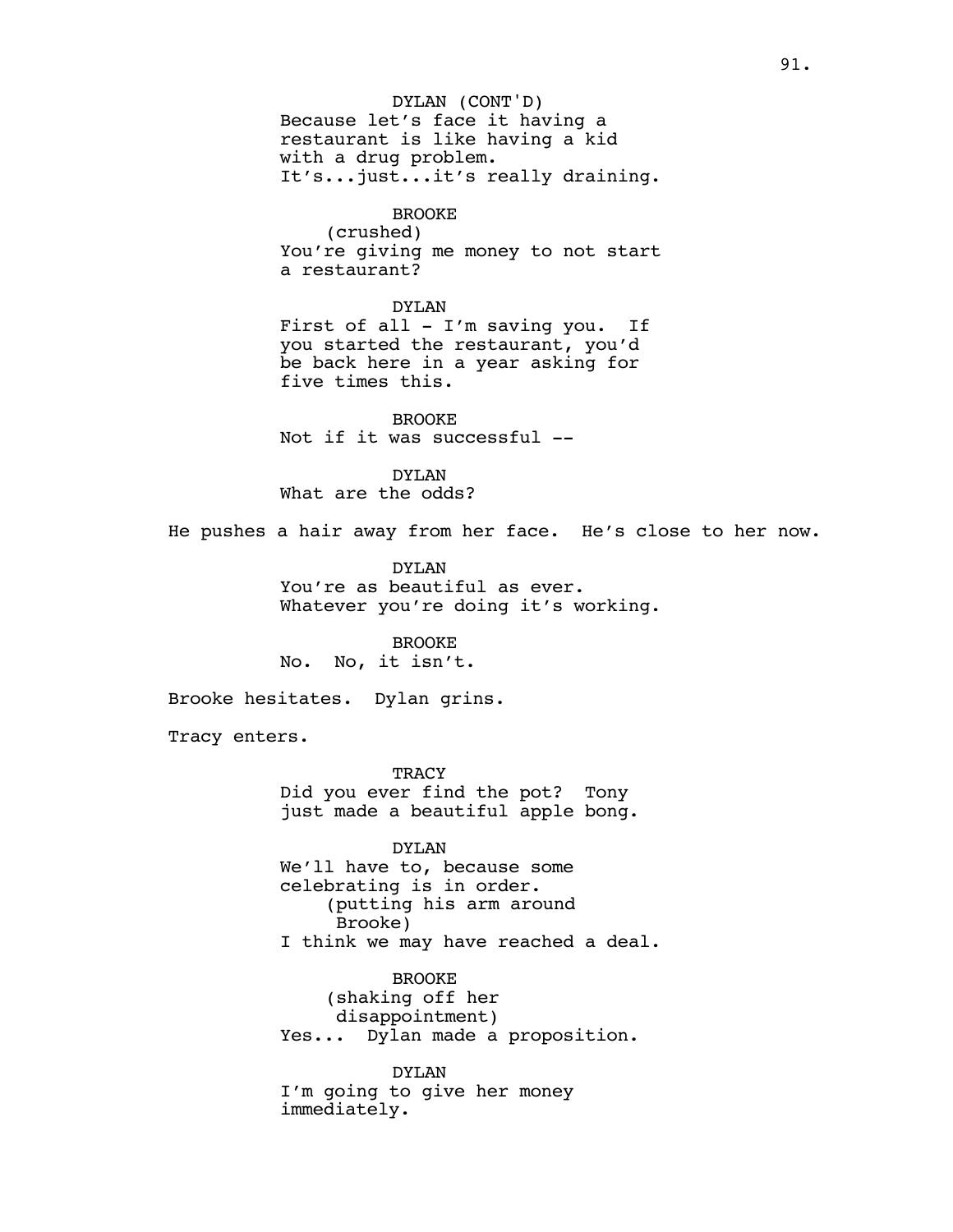## **TRACY**

Yay!

## MAMIE-CLAIRE (O.S.) You're giving her money?

Mamie-Claire enters. Dylan takes his arm off of Brooke.

DYLAN Who was at the door?

MAMIE-CLAIRE Harold. He's giving himself a tour of the house.

DYLAN

Where's Karen?

#### MAMIE-CLAIRE

I don't fucking know. You're giving her money??? This is our decision. Not yours.

DYLAN I'm not giving her 200 grand, don't worry, I'm just bailing her out of her current situation.

Tracy looks at Brooke.

**TRACY** And then for the whole restaurant?

BROOKE (trying to be brave) No... I won't do the restaurant now. It's just gotten too crazy.

**TRACY** 

Oh.

DYLAN (to Tracy) You believe in her, don't you?

Tracy nods. Brooke watches her.

## DYLAN

This is a good result, this is even better than getting the restaurant. Less financial uncertainty.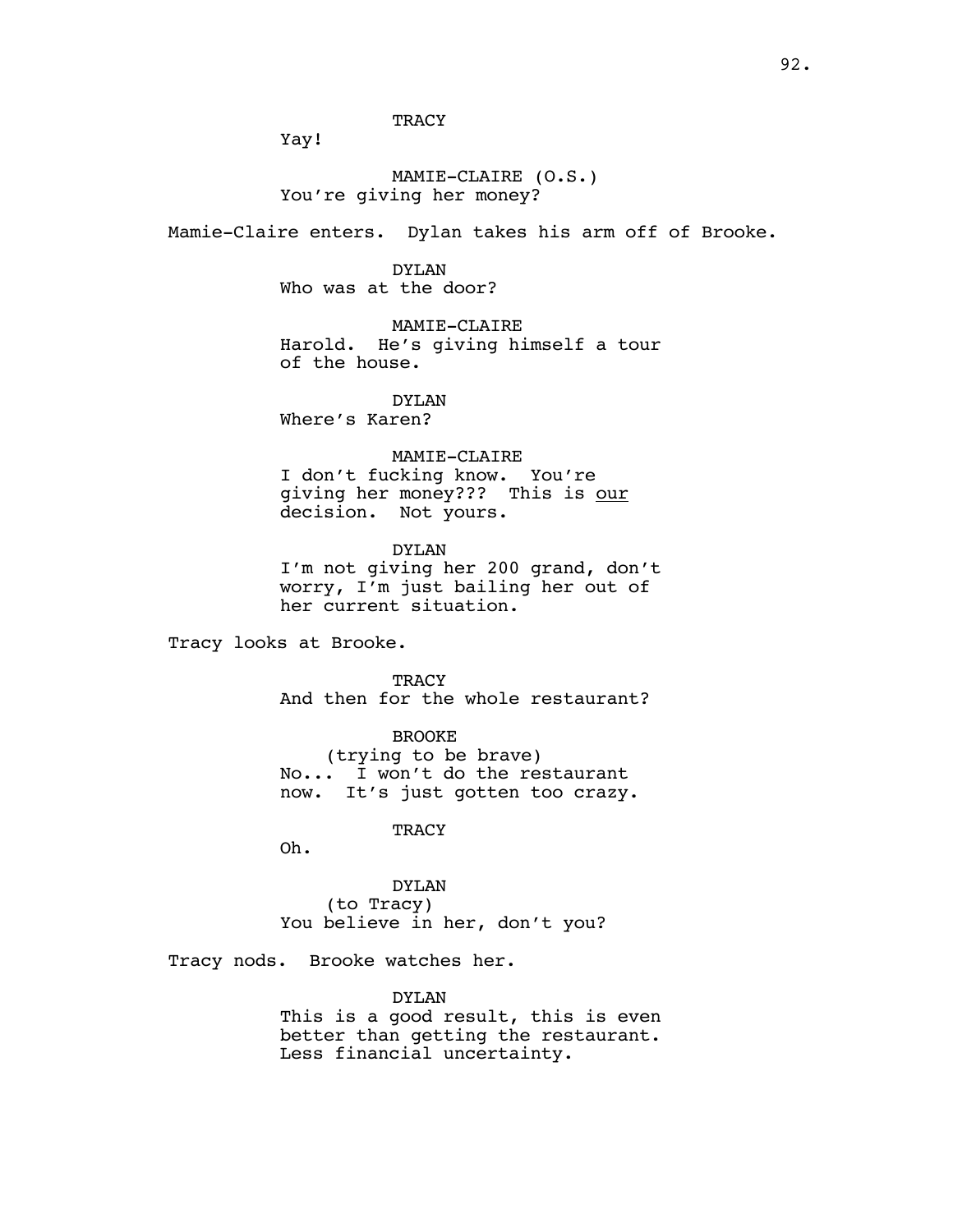BROOKE

He's right. I think I even feel a little relieved.

TRACY "Mom's" wasn't about money.

DYLAN

Well, I don't think anyone starts anything with the dream of NOT making money.

**TRACY** 

Do they not?

MAMIE-CLAIRE Why would you give her money?

#### DYLAN

It's my money. I make it. I can do what I want with it. Just like, you have your T-shirt money, you can do what you want with that.

MAMIE-CLAIRE But I... we're married. This is our life.

Brooke looks at Tracy.

#### BROOKE

You know what, I appreciate it, Dylan, Mamie-Claire, but I'm not going to take the money. I'll figure something else out.

#### DYLAN

Why?

Brooke looks at Mamie-Claire.

BROOKE

I just wasn't brought up that way.

Mamie-Claire smiles at her. An unspoken "Thanks." Tracy comes over to Brooke.

> TRACY What will you do?

BROOKE I'll figure it out. I always do.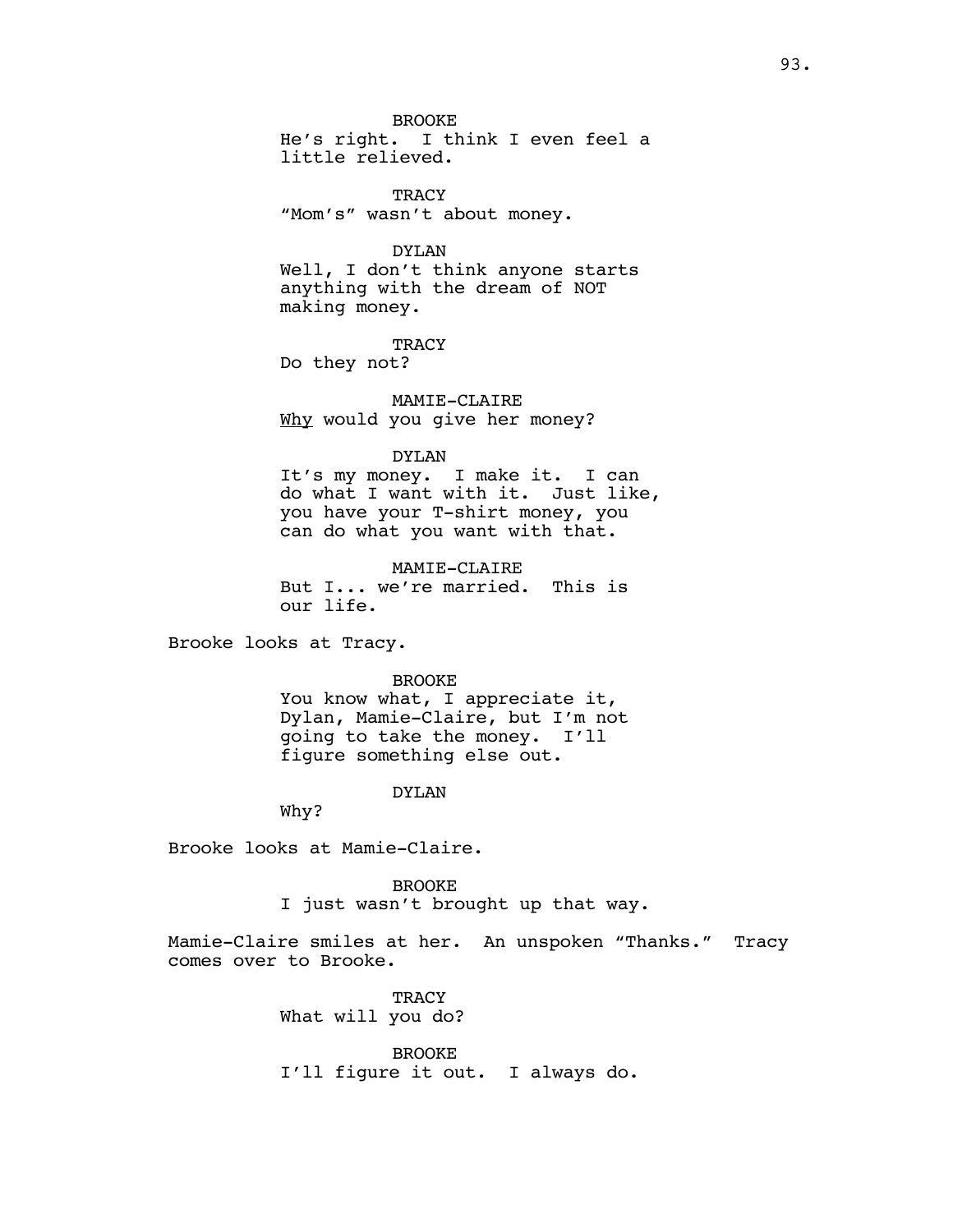I'm so impressed by you and worried for you at the same time.

She hugs Brooke.

## **TRACY** I'm so glad you're my sister.

Brooke is about to say something when they HEAR SHOUTING.

INT. MAMIE-CLAIRE'S LIVING ROOM. IMMEDIATELY FOLLOWING

Dylan, Mamie-Claire, Brooke and Tracy enter. Nicolette and Tony are arguing.

# **TONY**

I love YOU!

NICOLETTE Don't lie to my face and stab me in the back butter boy!

TONY Hey, that's mean...

She sees Tracy.

NICOLETTE You're stealing my boyfriend! You're cuckholding me!

She starts hitting Tracy. Harold and Karen enter.

NICOLETTE You bitch whore!

BROOKE

Guys!

TONY (to Brooke) She just started attacking her!

HAROLD (walking in) What IS it about this house? Everyone screams.

MAMIE-CLAIRE Please stop it!

Brooke helps Mamie-Claire pull Nicolette off Tracy.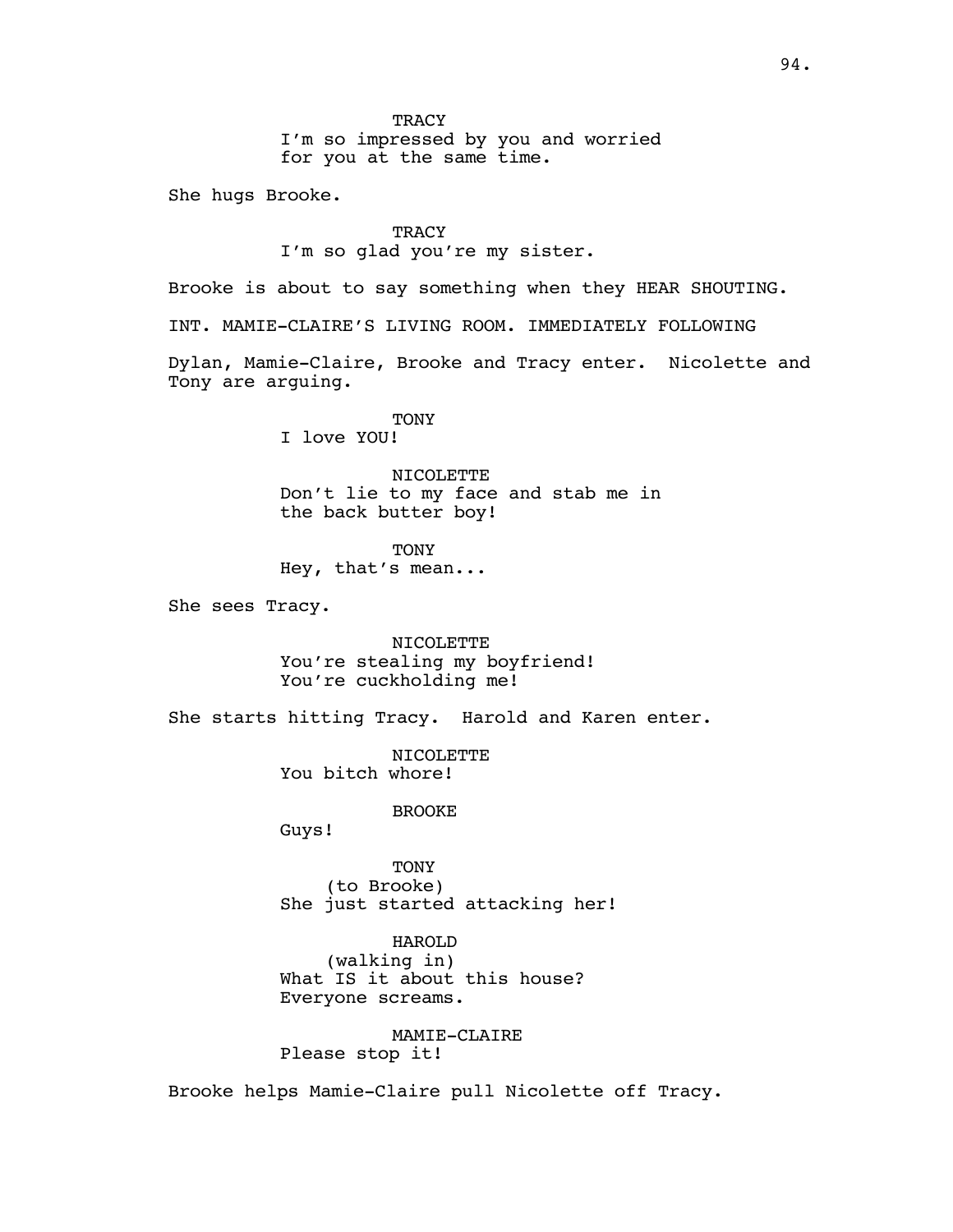NICOLETTE (still struggling) She's stealing my boyfriend! TRACY I am not! TONY I resisted! I resisted! BROOKE Chill the fuck out. DYLAN Ladies, ladies. KAREN (re: her stomach) I don't like shouting around the baby. MAMIE-CLAIRE (to Karen) Is that a real thing? TONY I'm right here, she's not stealing anything... NICOLETTE It's NOT just that! There's also THIS!

The pulls a wrinkled stack of papers out of her pants.

BROOKE What the fuck is that?

KAREN

Or cursing.

NICOLETTE Tracy knows what it is. I'll give you a hint: it's onion skin.

CLOSE on Tracy. Nicolette points at her.

NICOLETTE (pointing her finger) She's a HOMEWRECKER and a bad person.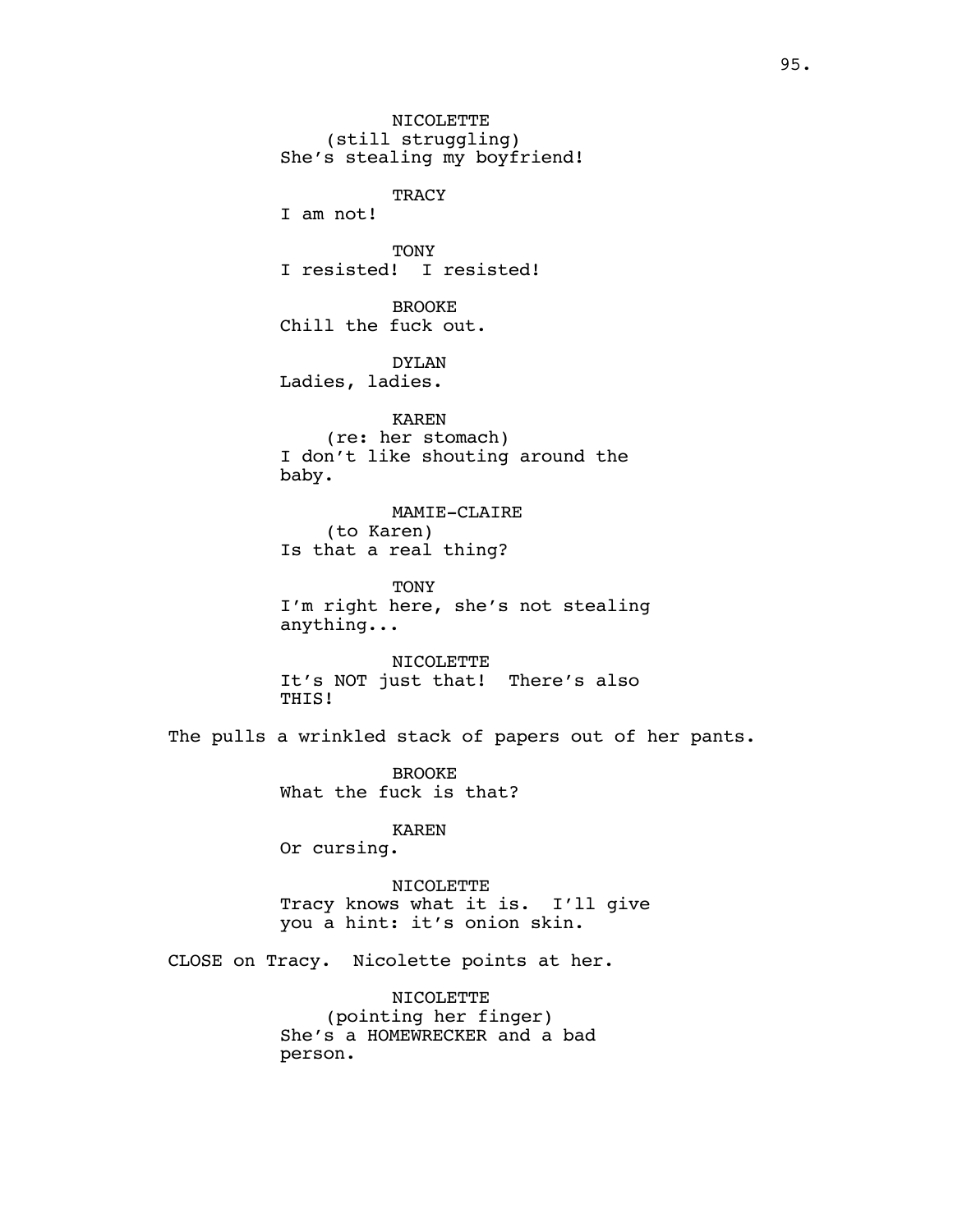**TRACY** (to Brooke) It's not you... It's just inspired. You make me want to write. MAMIE-CLAIRE This is so nerdy. DYLAN Who wouldn't want to write a story about Brooke? MAMIE-CLAIRE (raising her hand) Me. I wouldn't. **TONY** (to Nicolette) Baby, I resisted. HAROLD (settling in, taking a seat) Can I get a drink? PREGNANT WOMAN #3 Here, have mine. (giving him her wine) They keep handing me alcohol. BROOKE (to Tracy) You wrote a story about me? NICOLETTE (to Brooke) She hates you - she wrote mean things about you. **TRACY** No I didn't! BROOKE I'd like to read it. If it's about me. DYLAN I'd like to, too. MAMIE-CLAIRE (to Dylan) You don't read fiction.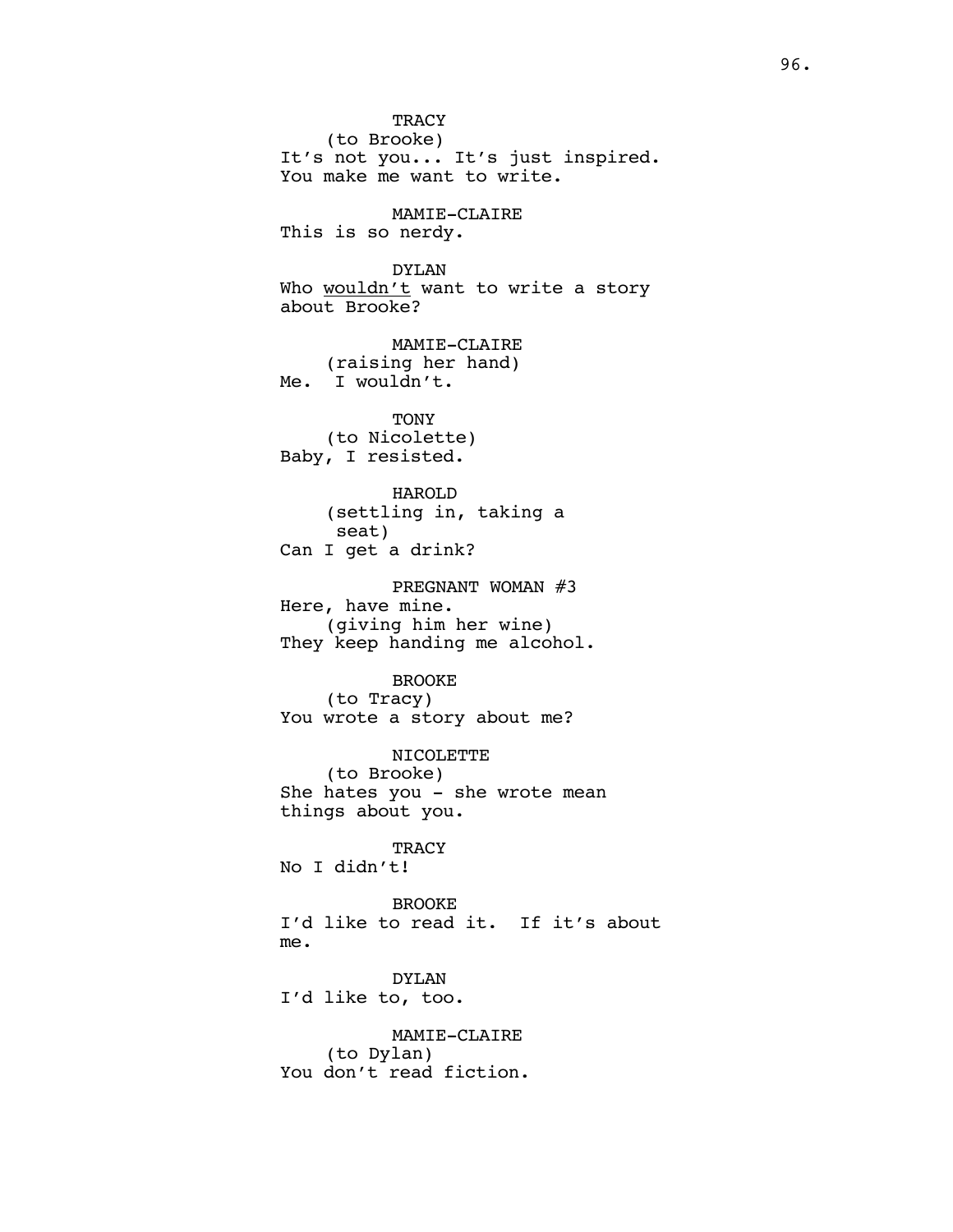DYLAN When it's about my friends I do.

TRACY (to Brooke) Oh, it's not really you, but it's very funny, the character that Nicolette and Tony misconstrued as you is a very funny character.

BROOKE (not thrilled with this) Funny? What does it say?

TRACY It's not funny. It's just...it's not you.

NICOLETTE

(to Brooke) Do you live in an apartment that's zoned commercial?

Brooke hesitates.

BROOKE Gimme that story.

She snatches it out of Nicolette's hands.

CUT TO: Brooke reads with Mamie-Claire, Karen, Harold and Dylan all reading over her shoulder. Tony and Nicolette also hover in the background, reading here and there. Tracy watches nervously from across the room.

Brooke starts to turn the page. Everyone indicates they're not finished with that page yet.

CUT TO: Brooke turns the final page. She looks at Tracy. She is FURIOUS.

> TRACY It wasn't meant to be hurtful - I didn't mean to hurt you, Brooke.

BROOKE (shaking with fury) You don't get to decide what's hurtful and not hurtful.

**TRACY** I can only tell you my intention.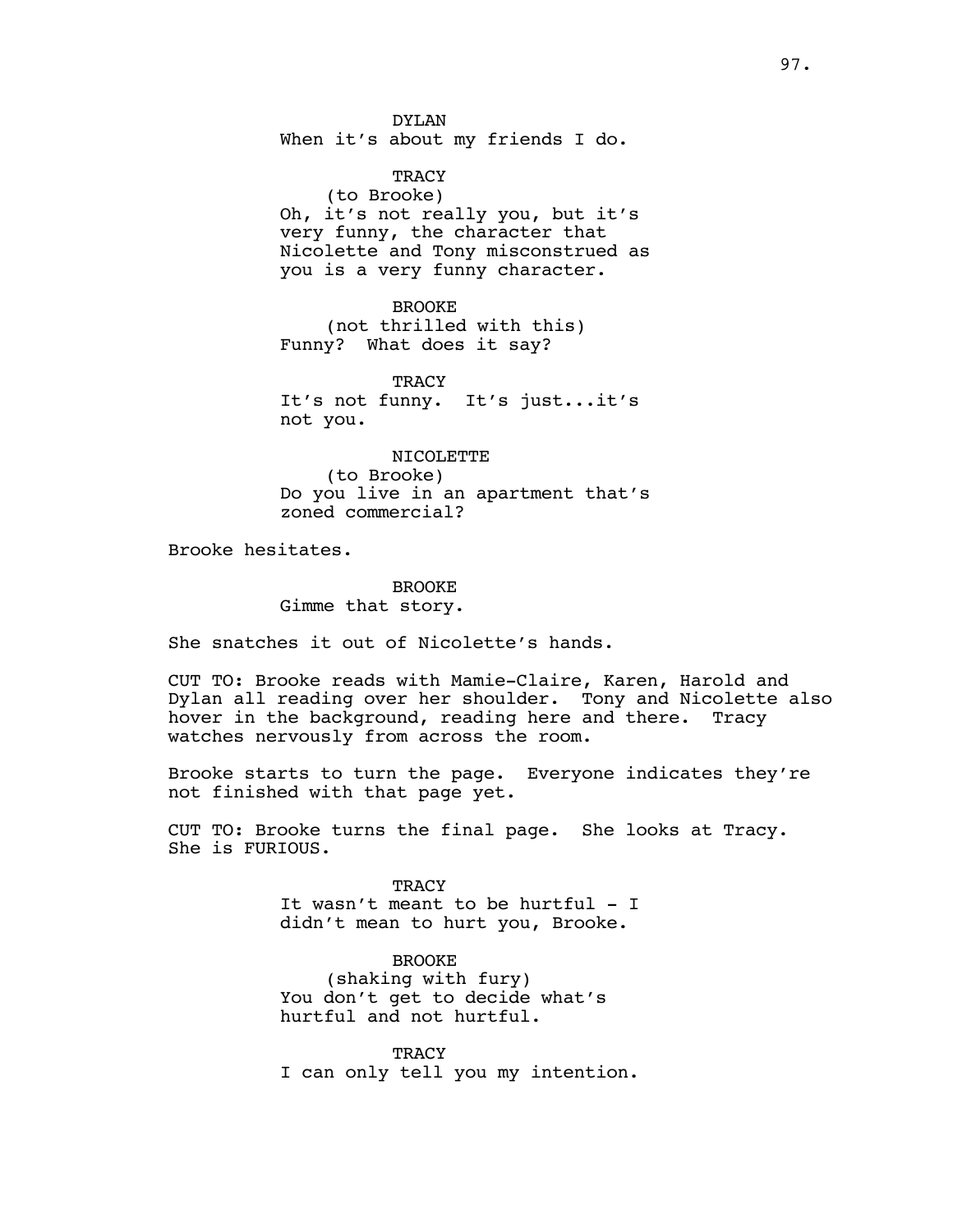BROOKE You wrote this after ONE night with me? ONE?!

**TRACY** I guess so, yeah, it felt longer.

BROOKE You think I'm a rotting carcass? That I'm doomed to failure???

**TRACY** No! It's fiction that's why it's fiction...

BROOKE So much of this "fiction" did NOT happen this way. Karen, you're a lawyer. I'm going to sue you until you have NOTHING.

**TRACY** I'm just writing from my life...

BROOKE No, this isn't your life!

**TRACY** But I was there that night.

BROOKE NO! I was going to have that night

**TRACY** 

But I did have it though.

anyway, you never were!

BROOKE

You joined my life - you needed a place to go and I invited you in and then you stole my life. You're a LEECH. A BLOODSUCKER.

**TRACY** 

You loved being admired by me, you loved it, you loved having lessons to impart...

BROOKE I DIDN'T ASK FOR YOU.

Tracy looks for support from Tony and Nicolette.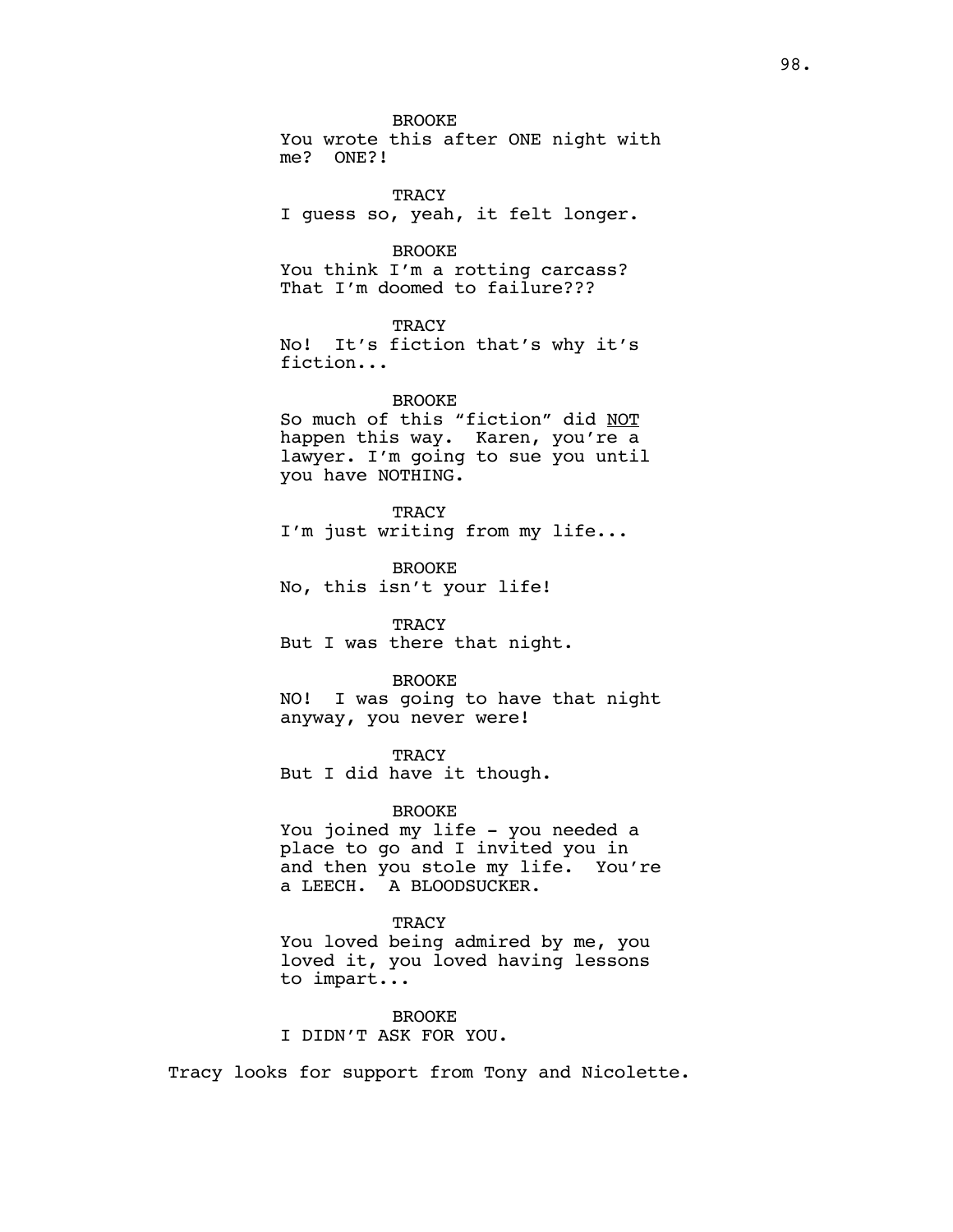## **TRACY**

Brooke, you know great plays, right? - how would it have been if Tennessee Williams hadn't used people he knew, there wouldn't be any plays, there wouldn't -

## BROOKE

I DON'T GIVE A SHIT BECAUSE I AM NOT A FRIEND OF TENNESSEE WILLIAMS.

## **TRACY**

You took something I said and made a tweet about it! What about that?

## BROOKE

That's different! You were right there! You knew I was Twittering, it wasn't some sneaky shitty thing do you want me to credit you? Or no I'll just delete it.

## **TRACY**

That's not the point I'm asking you to empathize.

BROOKE It's my least popular tweet anyway!

#### **TRACY**

Stop talking about Twitter, it's so awkward!

BROOKE

You are much more of an asshole than you initially appear.

## NICOLETTE

I agree.

BROOKE (looking again at the story) And...you think I haven't dealt with the pain of my mother's death? I deal with it all the time, I talk about it all the time.

# **TRACY**

You talk about it all the time, but you never talk about HER. You just throw out that she died and that shuts everyone up. (MORE)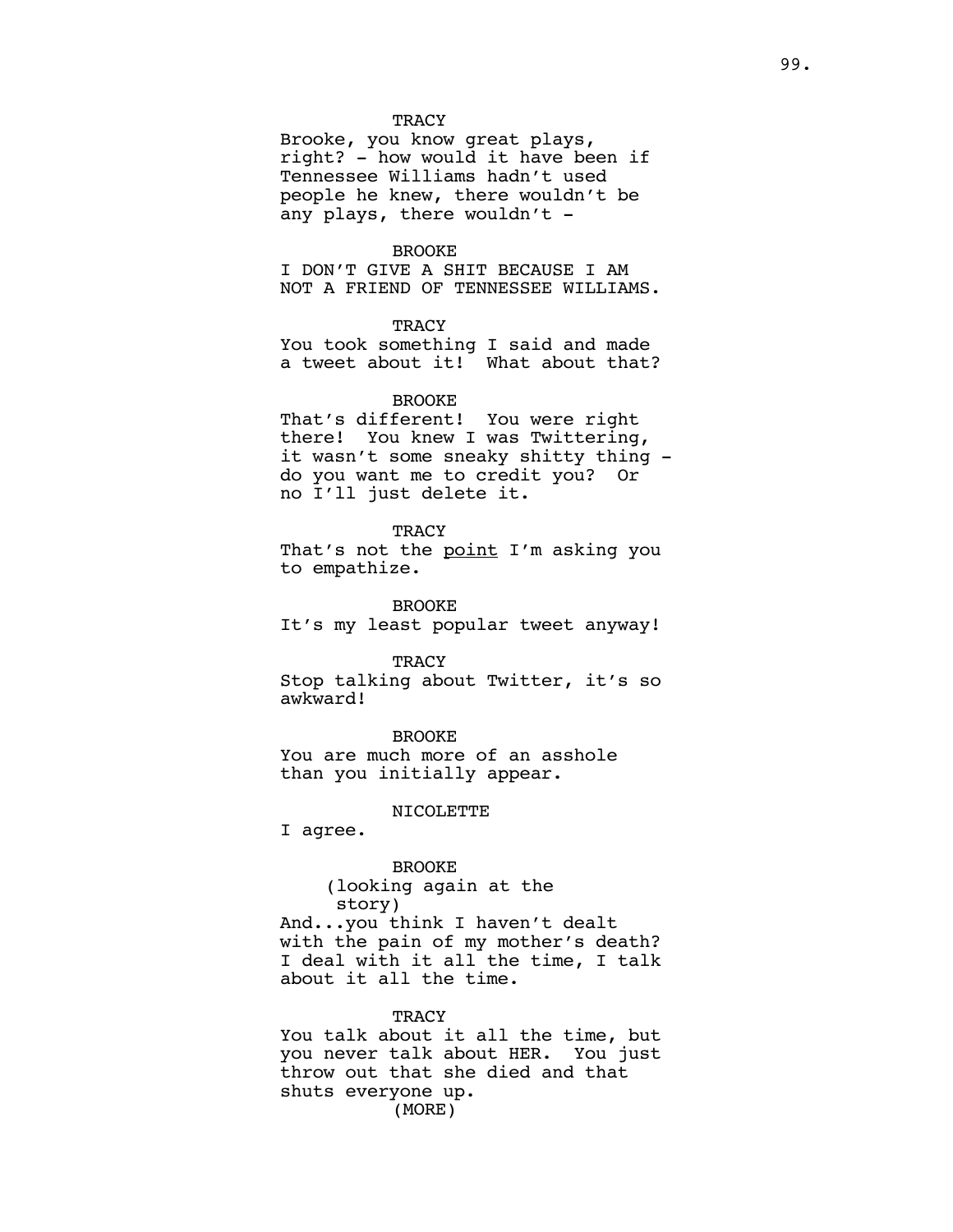Your tragedy is your armor in which nothing is ever your fault. TRACY (CONT'D)

Brooke looks around, desperately wild eyed, looking for support.

BROOKE

PLEASE! PLEASE FRIENDS! SOMEONE DEFEND ME AGAINST THIS MONSTER!

Everyone jumps on Tracy, agreeing with Brooke, says she's a dick.

> KAREN It's like your whole generation, it's all pastiche.

Mamie-Claire has been writing. She finishes and calmly joins the discussion.

> MAMIE-CLAIRE The emotional betrayal I can't speak to -

TRACY I didn't "betray" her -

MAMIE-CLAIRE But I can say that you portray women terribly. And because of that.

Mamie-Claire refers to her piece of neatly folded paper.

MAMIE-CLAIRE I've prepared some questions I'd like you to think about.

**TRACY** Are you fucking kidding me?

MAMIE-CLAIRE

And I want you to answer these questions, not for our satisfaction, but for your own. (gazing at her paper) One: Do you believe in the women's right to choose?

**TRACY** Yes, what does that -

MAMIE-CLAIRE Excuse me, I'm not done.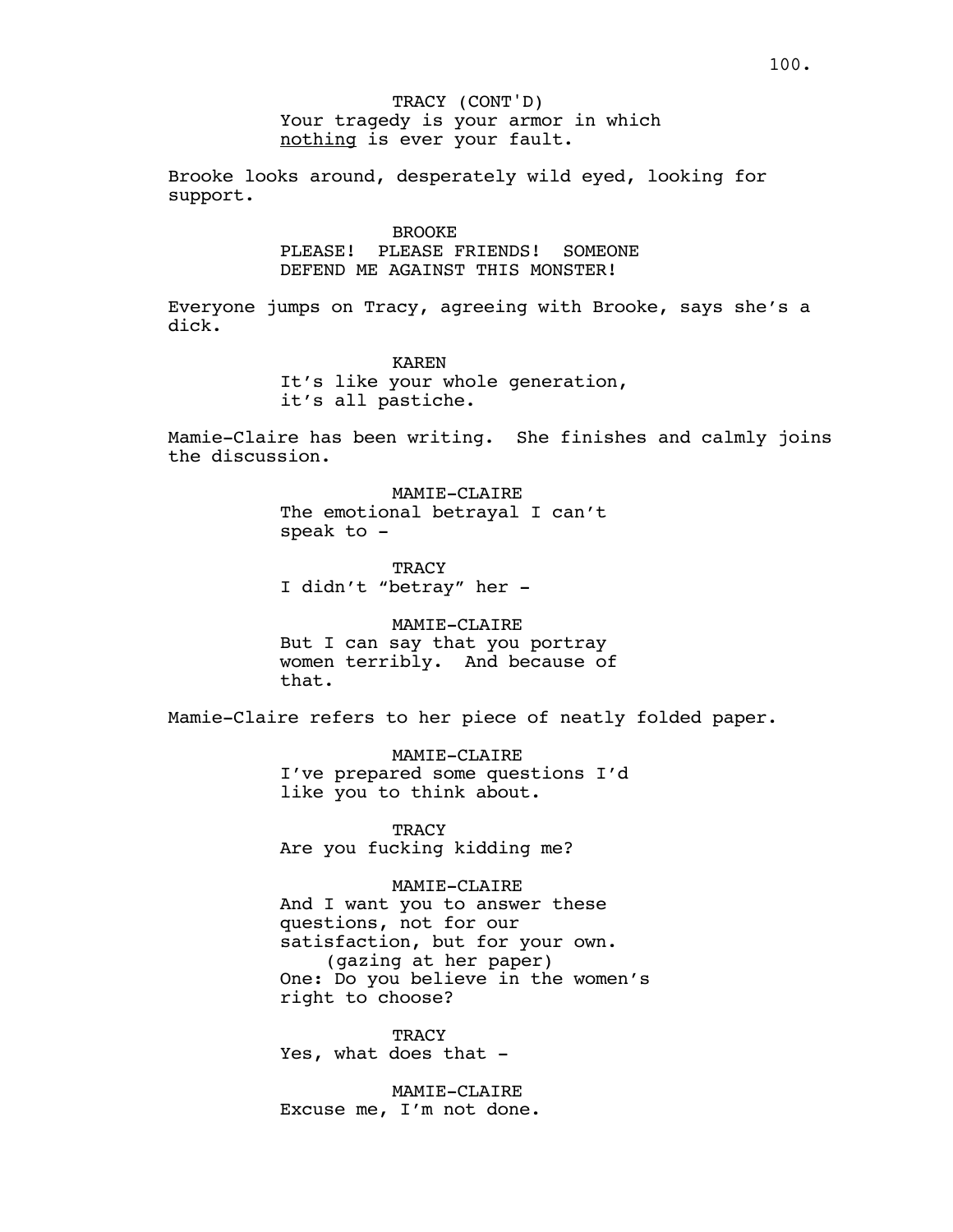BROOKE

She's not done, bitch!

## MAMIE-CLAIRE

Brooke, please. Two: What do you think someone who bombs abortion clinics would think of your story?

## **TRACY**

There isn't even an abortion in this story!

BROOKE No you just portray women as crazy desperate gold diggers!

## **TRACY**

(to Brooke) You seemed so cool so totally amazing I didn't think it would be possible to hurt you...

BROOKE

Of COURSE it's possible, I am the MOST sensitive person...

MAMIE-CLAIRE To your own feelings.

## BROOKE

(wailing) Mamie-Claire!

## MAMIE-CLAIRE

Sorry, I don't really think that, it's just something I would have said at one time.

## KAREN

I have to say, what you did to Brooke is f-ed up.

**TRACY** Karen, you don't see my side?

#### KAREN

No, sweetheart.

HAROLD You don't have a side you're just wrong.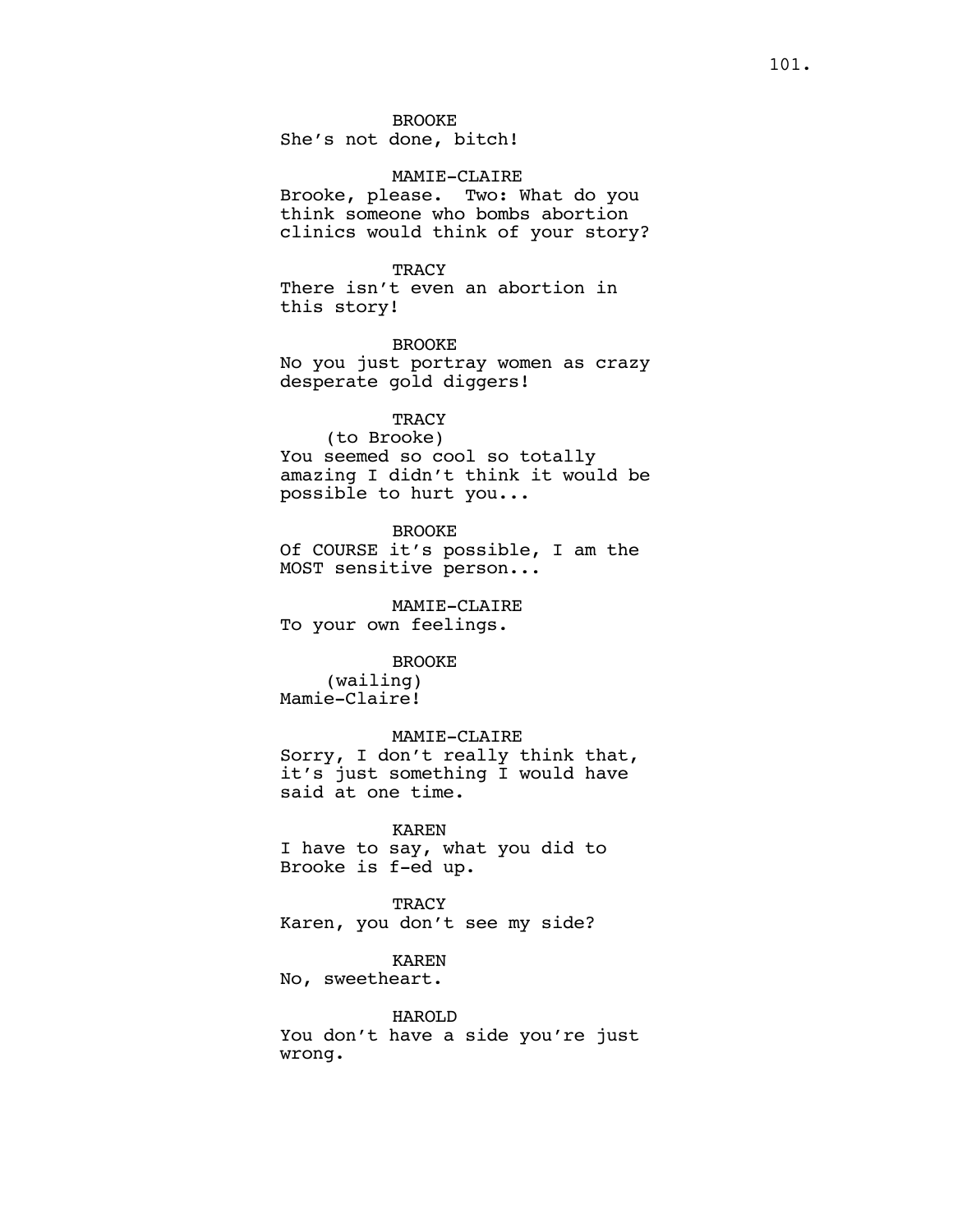**TRACY** It's not an essay, it's a short story.

MAMIE-CLAIRE This cannot appear in print or online. Karen, will you represent Brooke?

KAREN I'm a tax attorney, but OK.

MAMIE-CLAIRE Will you draw up a contract, please?

## KAREN

Yes, and in the meantime, I'm going to ask you to rewrite the story and give Brooke the rewritten story. I'll give you my email and you can BCC me.

NICOLETTE

She could just CC you.

**TONY** 

Nic's right, because we'd already know that you're getting it...

KAREN

Sure, CC me.

## HAROLD

(sympathetically) Technology can be complicated.

## DYLAN

I know! I just learned what "case sensitive" meant seriously yesterday.

#### TRACY

I'm not going to do any of this stuff. You're my sister and I love you but I stand by what I did.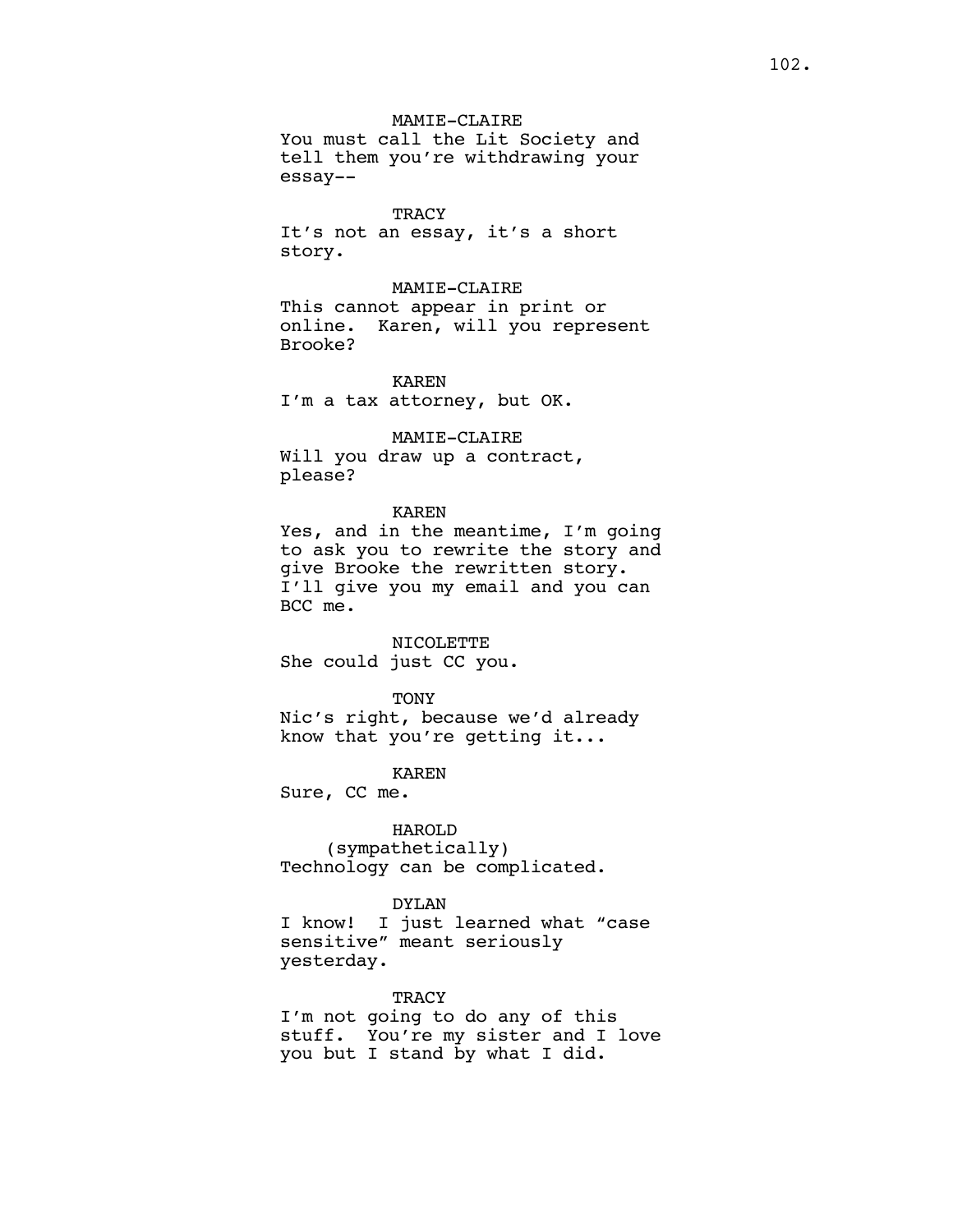BROOKE

Guess what, bitch? My dad isn't going to marry your slutty atheist mother so we're not sisters. We never will be. We're nothing to each other.

Mamie-Claire tucks her folded paper into Tracy's pocket.

MAMIE-CLAIRE There are ten questions there. All equally important for you to answer.

TRACY

Brooke...

But Brooke won't look at her.

EXT. MAMIE-CLAIRE'S HOUSE. EVE

Tracy sits alone. She smokes from the apple bong.

INT. TRAIN. MORNING

Tracy rides on the train. She opens Mamie-Claire's questions. She reads them to herself.

INT. DORM HALLWAY. EARLY MORNING

Tracy opens the door to her room. Her mom is sitting on the bed. She looks like she's been crying.

**TRACY** 

Mom?

MOM Oh, honey! Ruth signed me in.

CUT TO: Tracy's Mom is crying. Tracy sits next to her on the bed.

> MOM The Catholicism thing has been kind of crazy and he kind of  $-$ - I just saw a side of him that I didn't know before. It's strange to not really know someone...

> > **TRACY**

Oh...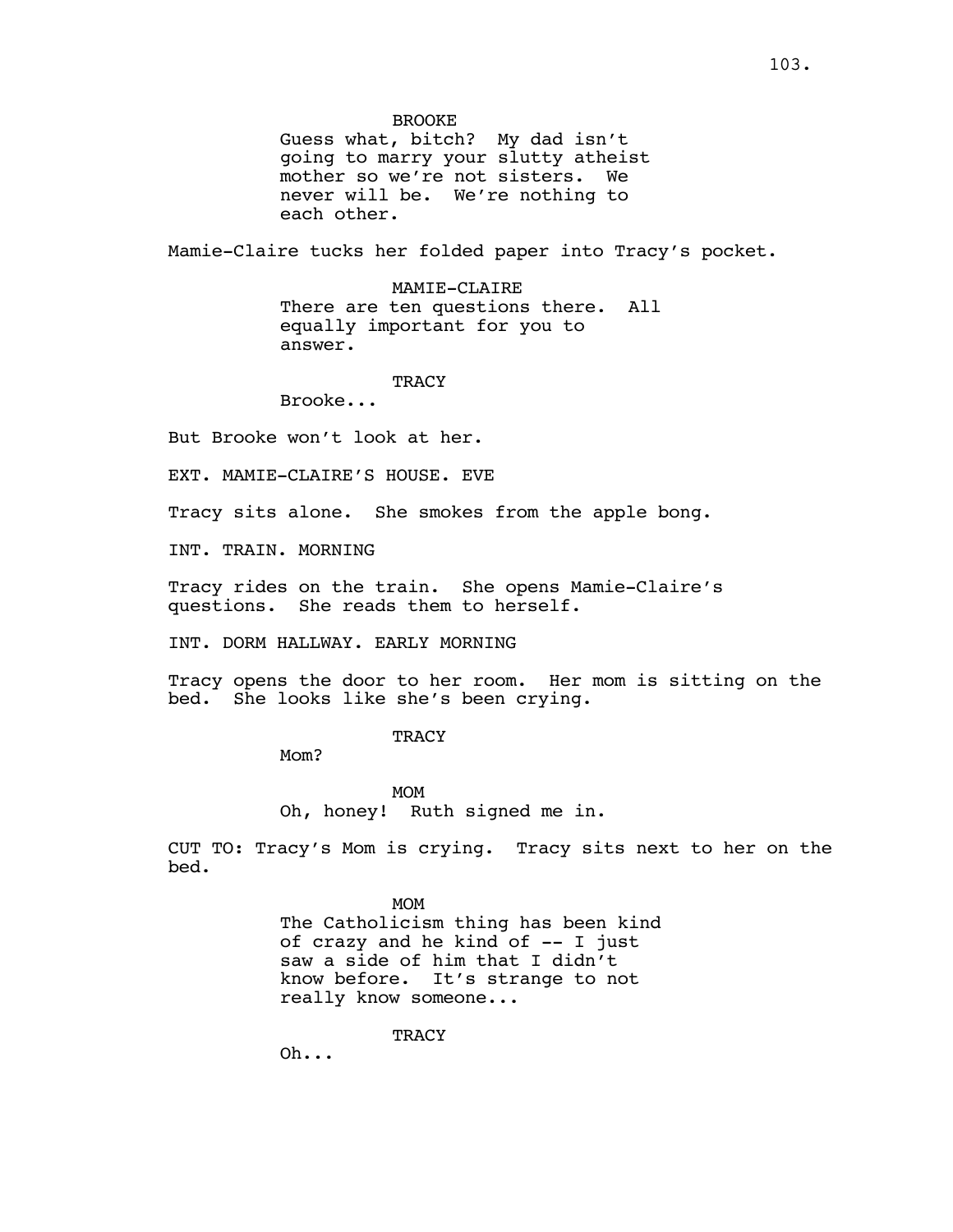MOM

I'm sorry, I know you liked Brooke. He told me that she worships you, she kept talking about how smart you are, how interesting...

Tracy starts crying.

MOM Oh, honey, don't cry, you can still be friends...

**TRACY** I went -- I went through a breakup too.

MOM You didn't tell me you were dating anyone.

**TRACY** 

I know.

She cries harder.

MOM Oh my sweet girl. Do you want to talk about it?

TRACY No, it's too late now anyway.

Mom rubs Tracy's back.

MOM

I know this is crappy timing, but I need to take a vacation, and I got the deposit back for the flowers and Colleen told me to come with her family to the Caribbean over Thanksgiving, and Trace, I need it.

**TRACY** Yeah, that sounds nice, Stevie.

MOM So you're okay, for Thanksgiving, not coming home? I'm sure your father would love to have you...

TRACY Oh, I didn't put that together yes, I'm fine. I'll be fine. Are you okay?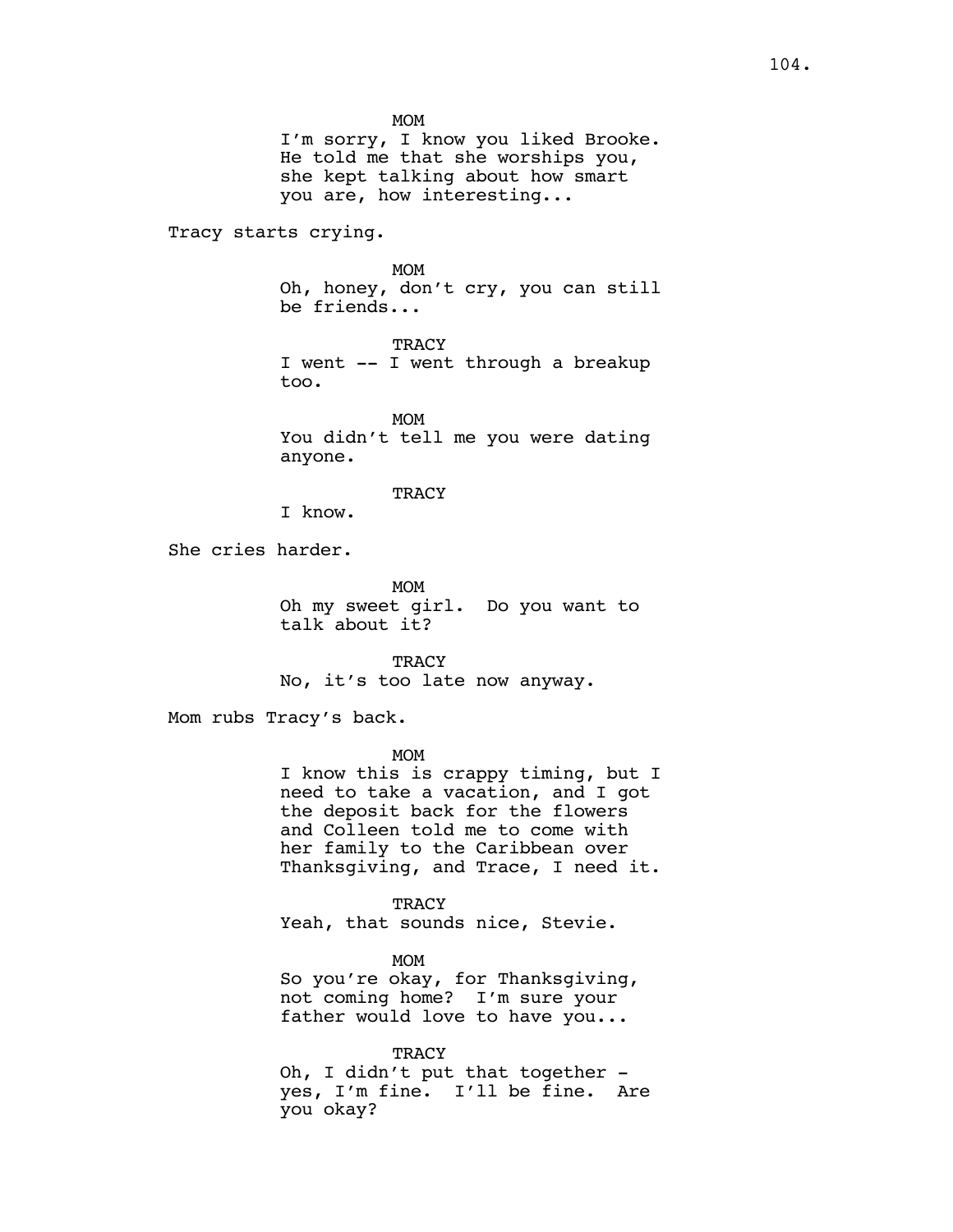**TRACY** I wish it had worked, even though I didn't really know him.

MOM Me too, Baby Tracy.

INT. DORM ROOM. NIGHT

Tracy's sleeping. She looks peaceful. We HEAR a door open, footsteps and suddenly a pie is jammed in her face.

Tracy screams. And screams. And screams.

The members of the Mobius Lit Club all stop in their tracks. The boy in the sweater vest says:

SWEATER VEST

You're in.

EXT. CAMPUS QUAD. DAY

Tracy walks with the Sweater Vest Boy. She holds a briefcase. She sees Tony and Nicolette across the path. They see her and then look away.

INT. LIBRARY. DAY

CLOSE on The Mobius Literary Journal. Tracy opens it up to her story: Mistress America by Tracy Fishko.

She reads it again in the magazine.

EXT. CAMPUS. NIGHT

Tree lighting ceremony. Tracy walks under the lit trees.

INT. PSYCHIC WAITING AREA. DAY

Tracy waits.

INT. PSYCHIC'S APARTMENT. DAY

Tracy sits across from the Psychic.

**TRACY** Sometimes I worry that I'm a bad person. That I'm one of those people who essentially has no conscience.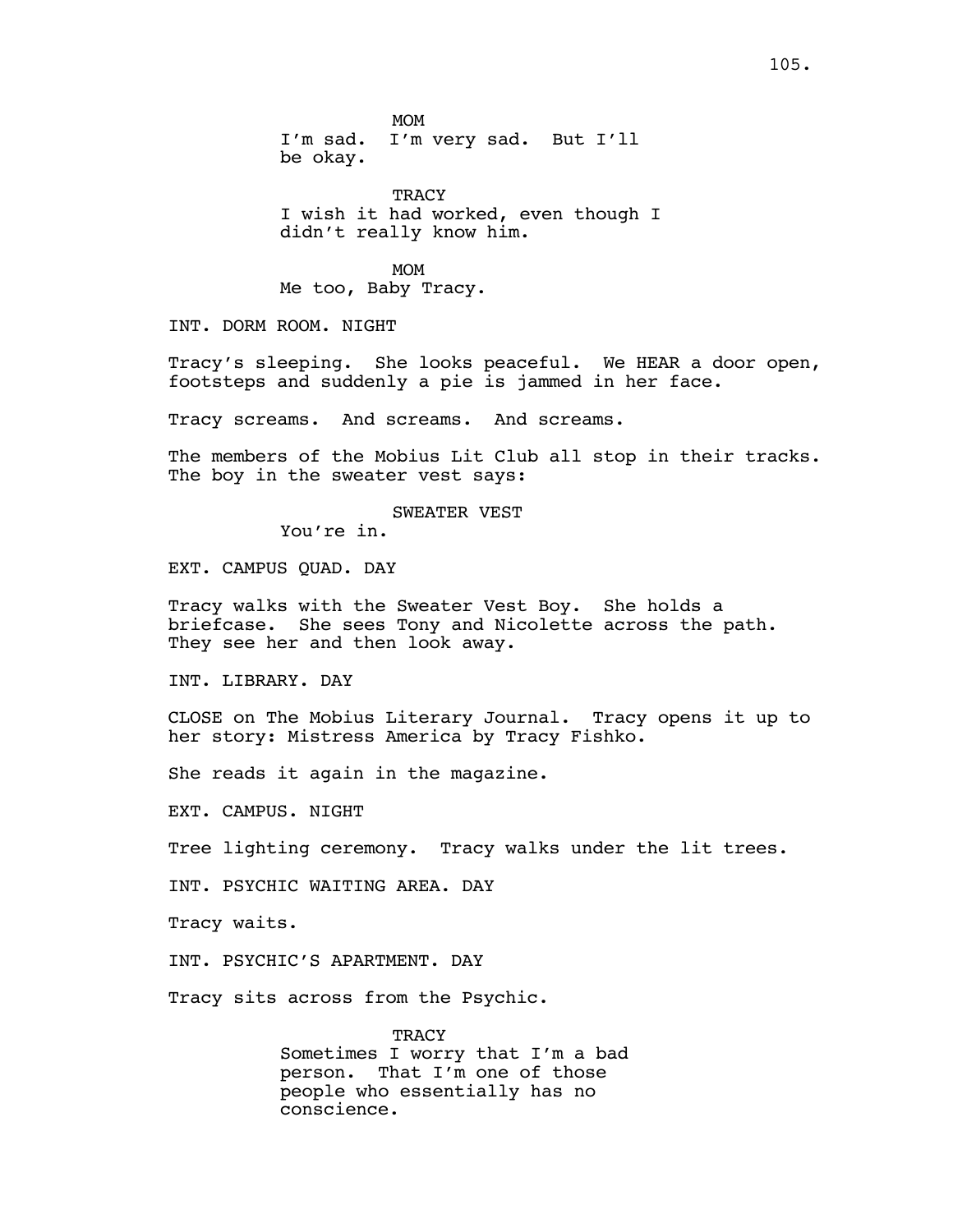The Psychic suddenly takes her hand:

PSYCHIC Spirit says that you haven't dropped into your body yet.

**TRACY** If I'm not in my body, where am I?

**PSYCHTC** Five feet to the left and unhappy.

EXT. HUDSON RIVER. DAY

Tracy hurls her briefcase into the water.

INT. OFFICE. DAY

Tracy sits in front of the Advisor.

**TRACY** 

If a person wanted to start their own club, how would a person go about it?

ADVISOR

Well, I think it's pretty much done for this semester, but you could put in an application for funding for next semester...

INT. TONY'S DORM ROOM. DAY

A knock on the door. Tony answers it.

TRACY Hey, can I come in?

**TONY** 

OK.

Tracy sits on the floor.

TRACY You going home for Thanksgiving?

TONY No, going to Baltimore with Nicolette.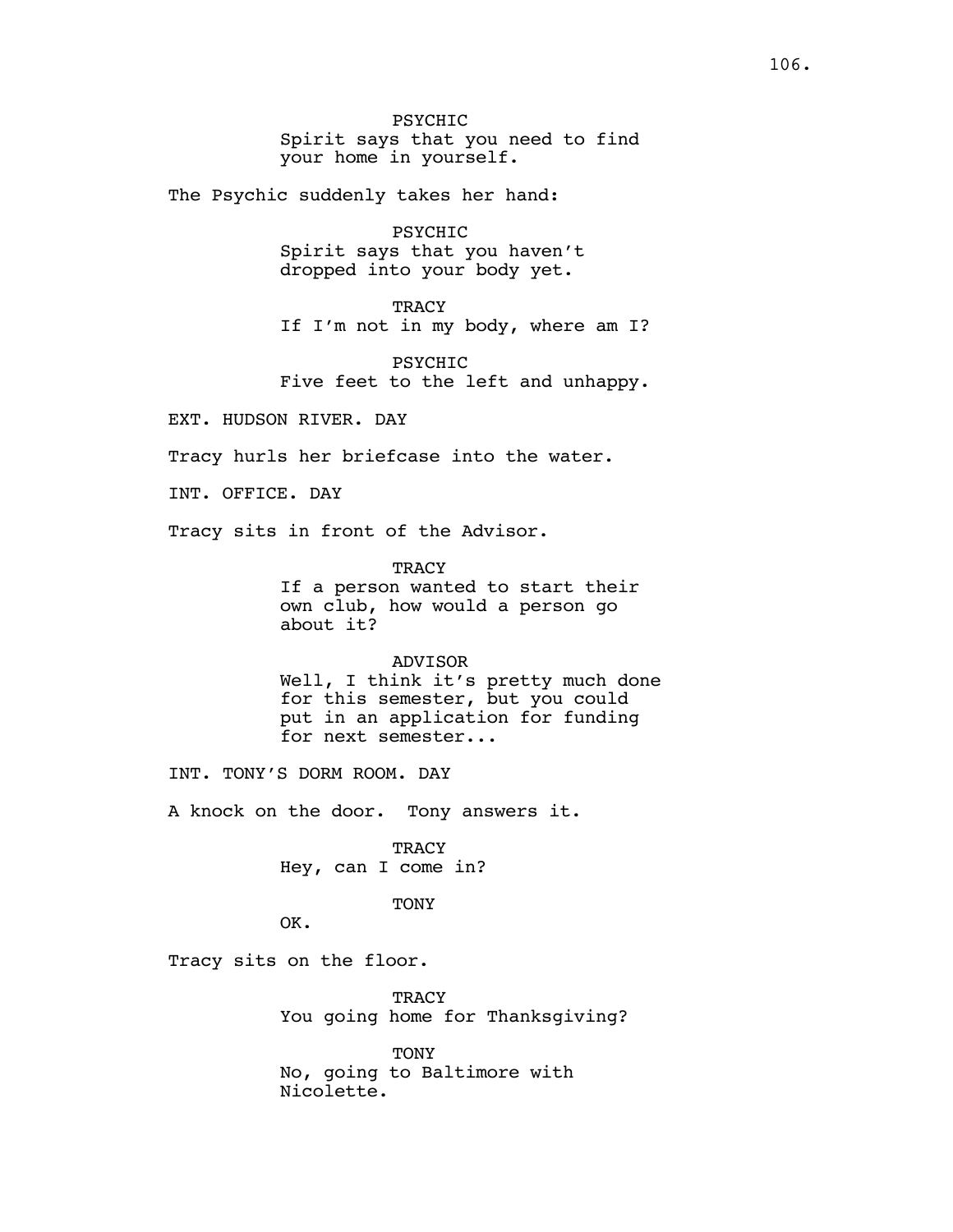**TRACY** 

Oh...nice.

TONY Her dad fries a turkey apparently. You?

**TRACY** 

Nah.

She hands Tony a couple of pieces of paper.

**TRACY** It's an application. Two.

**TONY** I don't want to join Mobius. I've had enough rejection.

**TRACY** 

It's not for Mobius. I quit the briefcase club. You were right, they're self-appointed douche bags. I'm starting my own zine and I'm not saying you're in, but I am saying I'd be very interested in getting your and Nicolette's application.

Tony stands, he thinks about this for a moment.

**TONY** I'll fix us some screwdrivers.

**TRACY** 

OK.

CUT TO:

Tracy goes by the restaurant. For Let.

Tracy goes to Soul Cycle, a different instructor.

Thanksgiving Day parade.

Tracy watches the floats alone.

INT. BROOKE'S APARTMENT BUILDING. HALLWAY. AFTERNOON

Tracy knocks on a door. Kareem, in a tie, answers.

KAREEM

Hello.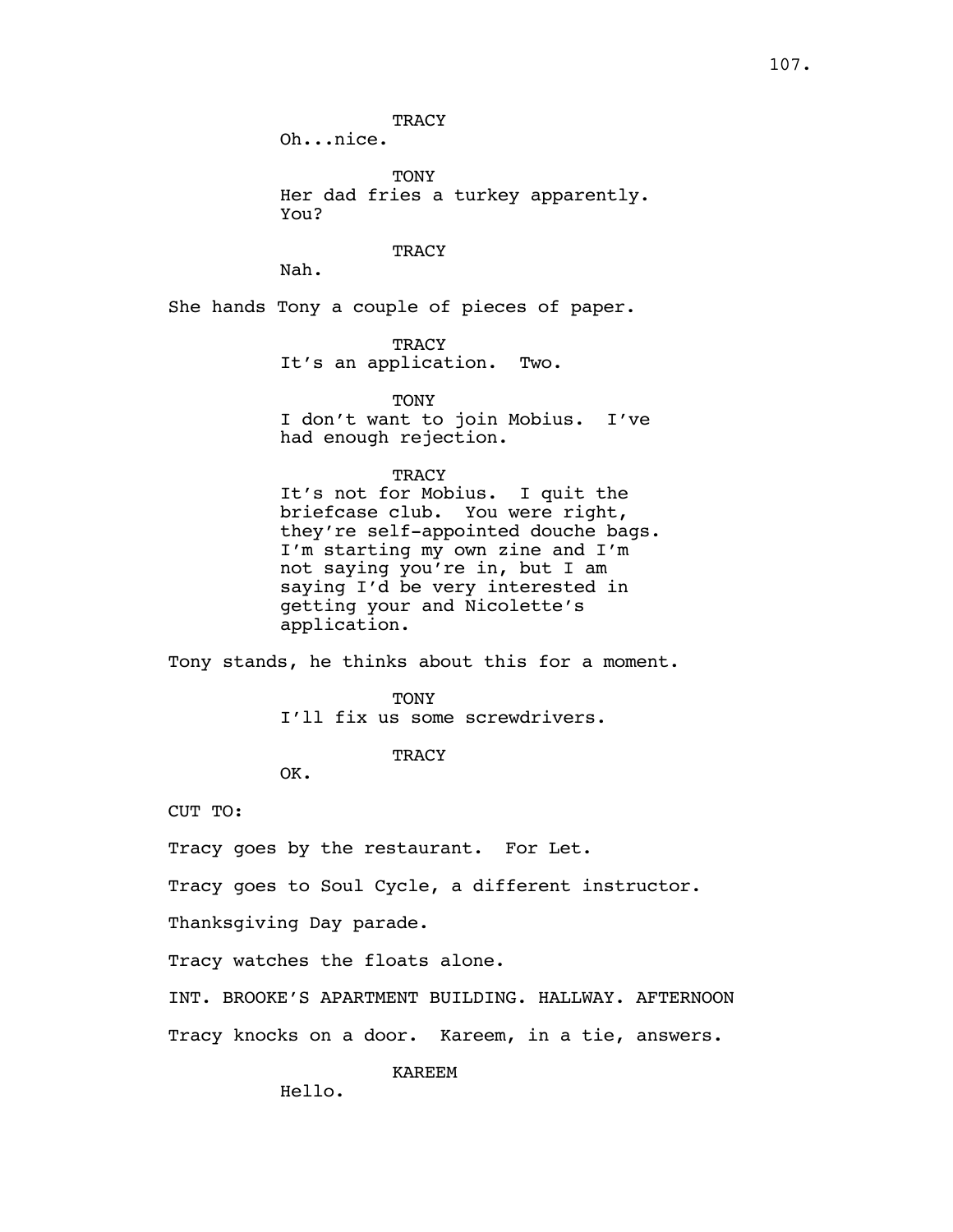Hi - I'm sorry to bother you on Thanksgiving, but I met you once - I went through your window? It was in the middle of the night...

KAREEM

Yeah...

**TRACY** I was with Brooke.

KAREEM You're her sister, right?

**TRACY** Well, I was going to be. Do you have a number for her? The old one isn't working...

KAREEM

I don't--

**TRACY** Anyway - I was going to ask you: do you know where she went?

Kareem indicates for Tracy to follow him. She passes through a cozy apartment. The table is set for the holiday. A couple of kids run through.

> KAREEM Her front door is still bolted shut.

They reach the window. Kareem opens it.

KAREEM She's upstairs.

EXT. FIRE ESCAPE. DAY

Tracy climbs the fire escape. She gets to the top window and looks through the glass.

The place is mostly empty save for stacked boxes and suitcases.

Brooke walks into the room and places some books into a box. She wears her red pants. Tracy knocks. Brooke looks up and comes to the window.

She and Tracy stare at each other through the glass.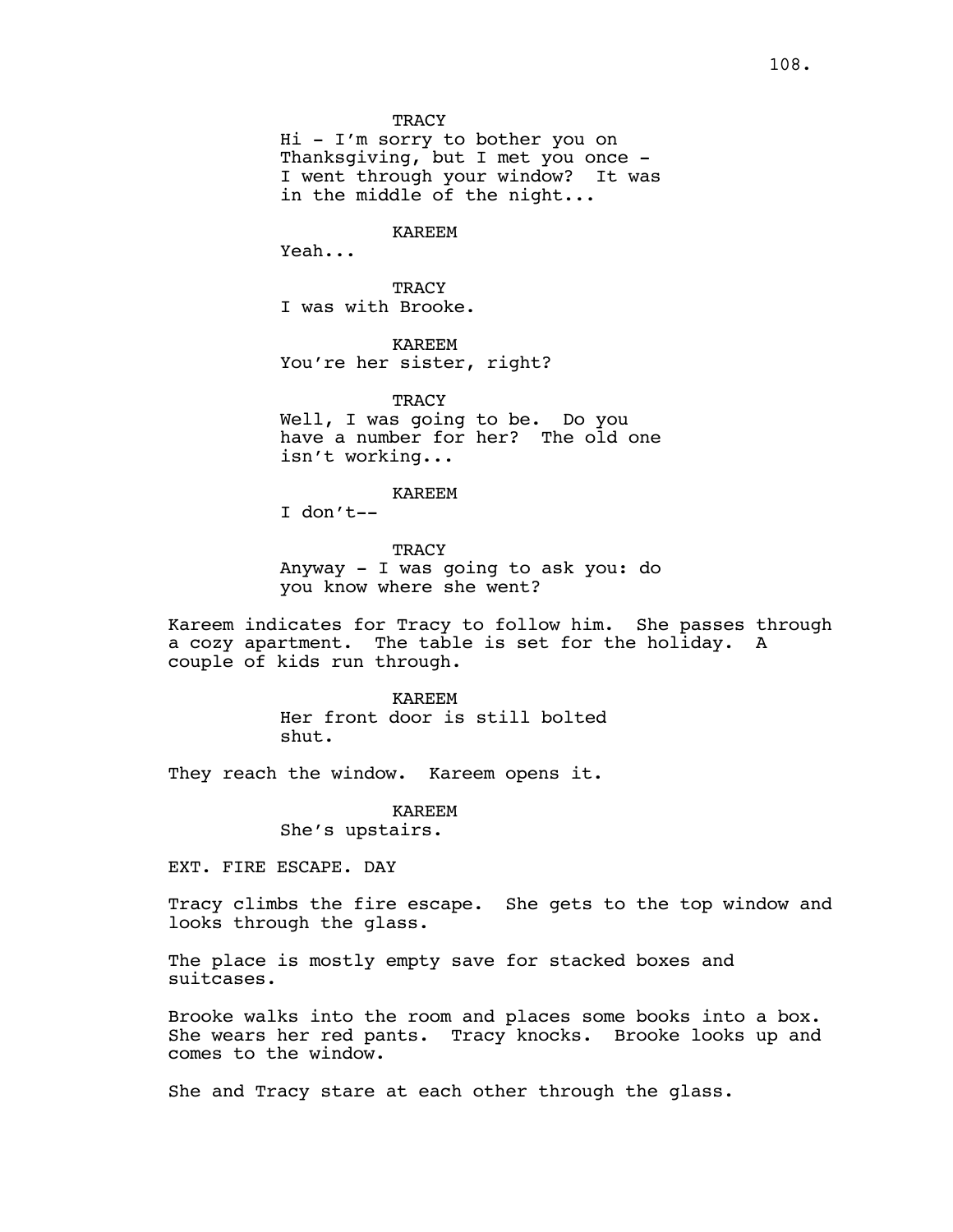**TRACY** (through the glass)

Hi.

BROOKE

Hi.

**TRACY** Can I come in?

CUT TO: Tracy sits on some boxes watching Brooke move around packing.

> **TRACY** You're leaving?

BROOKE In a couple of hours. I'm going to try my luck out west.

**TRACY** You're going today? On Thanksgiving?

BROOKE New York isn't the New York I used to know. There's too much construction. Maybe LA is my lady. In LA I qualify as well-read.

**TRACY** I wanted to say--

BROOKE I know you're sorry.

**TRACY** I'm not really that sorry.

BROOKE

You're not?

**TRACY** 

No.

BROOKE Oh then fuck this.

Brooke opens the window again.

**TRACY** No, no wait... (pause) I looked for you.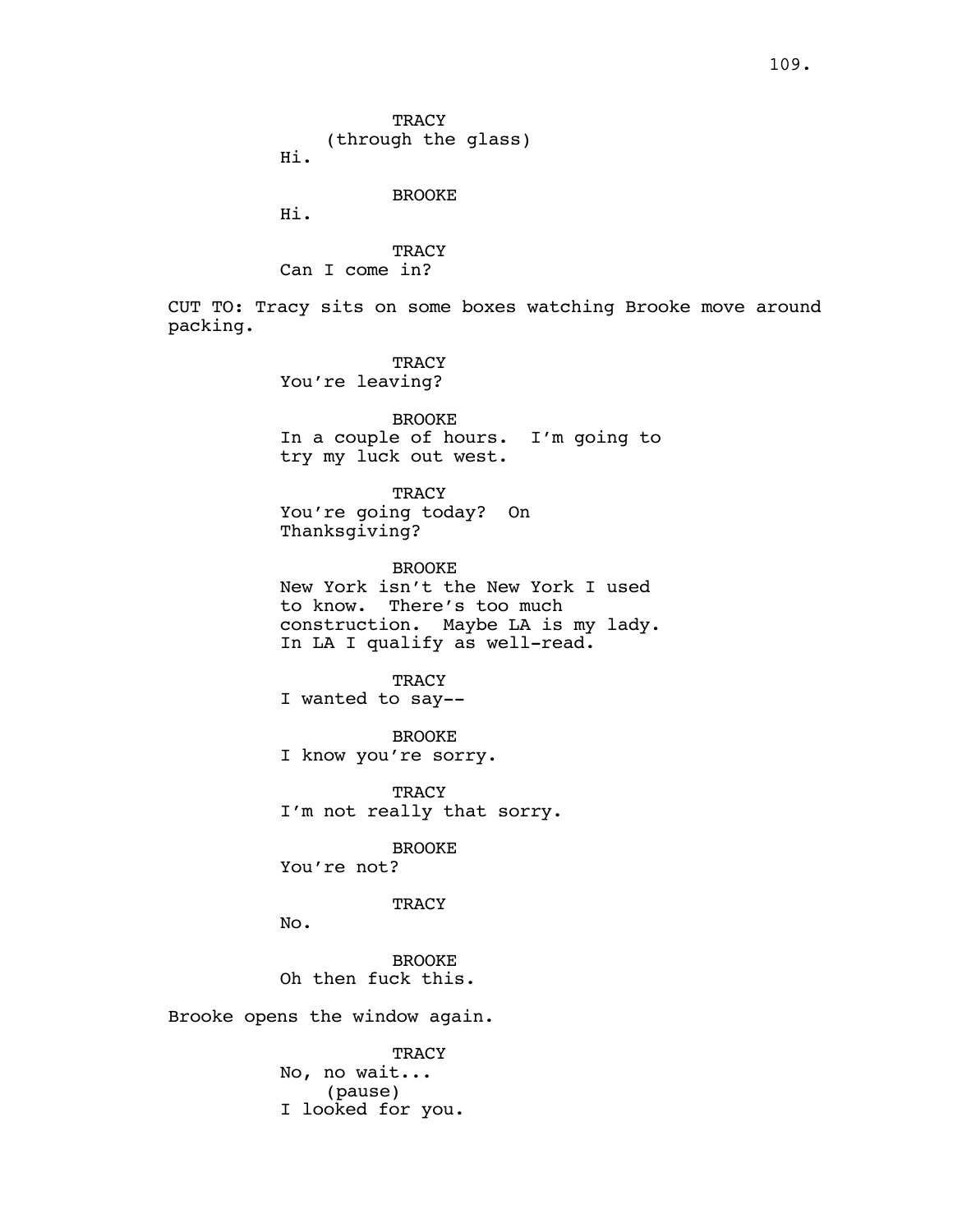BROOKE I've been around.

TRACY Are you OK? Like, financially?

# BROOKE

Yeah. Mamie-Claire gave me what would have been my share of our Tshirt profits. It was just enough to pay off my debts and get out of town.

**TRACY** What will you do in LA?

# BROOKE

I don't know. I think I'm sick. And I don't know if my ailment has a name - it's just me sitting and staring at the internet or the television for long periods of time interspersed by trying to not do that and then lying about what I've been doing. Then I'll get so excited about something that the excitement overwhelms me and I can't sleep or do anything - and then I just am in love with everything but can't figure out how to make myself work in the world.

### **TRACY**

I think I have that too.

#### BROOKE

I wish we lived in feudal times when your position in the world couldn't change. If you were a king or a peasant you had to just be happy with who you were. (pause) But...wait!

Brooke looks inside an open box. She finds a piece of paper and hands it to Tracy.

CLOSE: SAT results. 2200.

**TRACY** You can tutor SAT's now.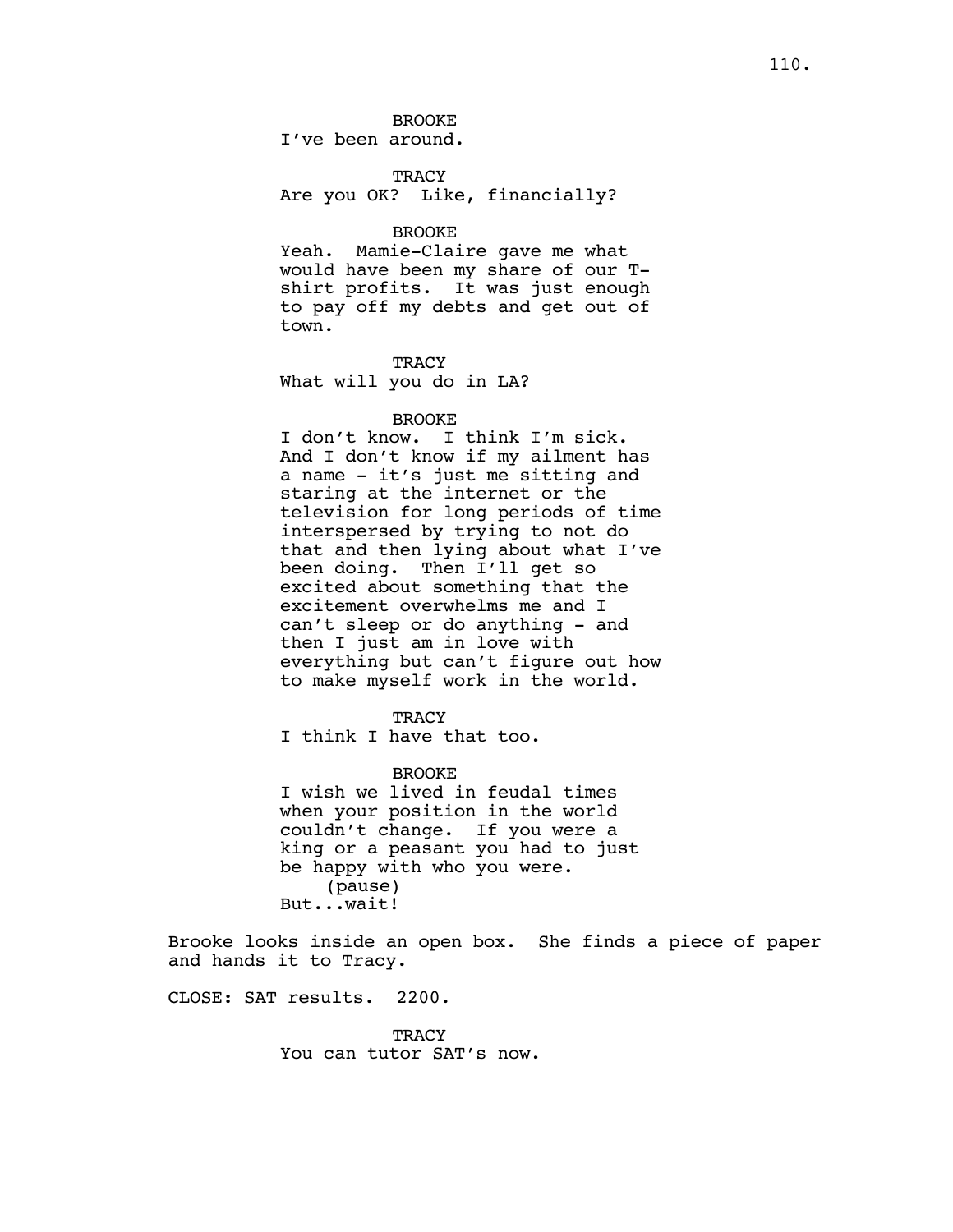BROOKE Well, I thought I might actually go to college. I'm not an amputee.

> **TRACY** (confused)

Right.

BROOKE I filled out a couple of applications. I wrote my college essay all about you.

**TRACY** (apprehensive) Really?

BROOKE Oh snap! No. It's about my mom. But I had you there.

# **TRACY**

Yeah.

Brooke goes into the other room to retrieve more books.

BROOKE (O.S.) I let Mamie-Claire and Dylan keep the cats. It's like, I gave them a chance for a better life, better than I could have provided for them.

**TRACY** The cats went from stolen to given because you changed your mind.

BROOKE (O.S.) Don't put that in a story. Not because I care but because it's not a very good observation.

Tracy sees the Mobius Literary Journal (the one with her story) inside an open box. She's about to say something, but thinks better of it. Brooke reenters and tosses books into the box.

> TRACY You know what's funny... I'm not even done with my first semester of college.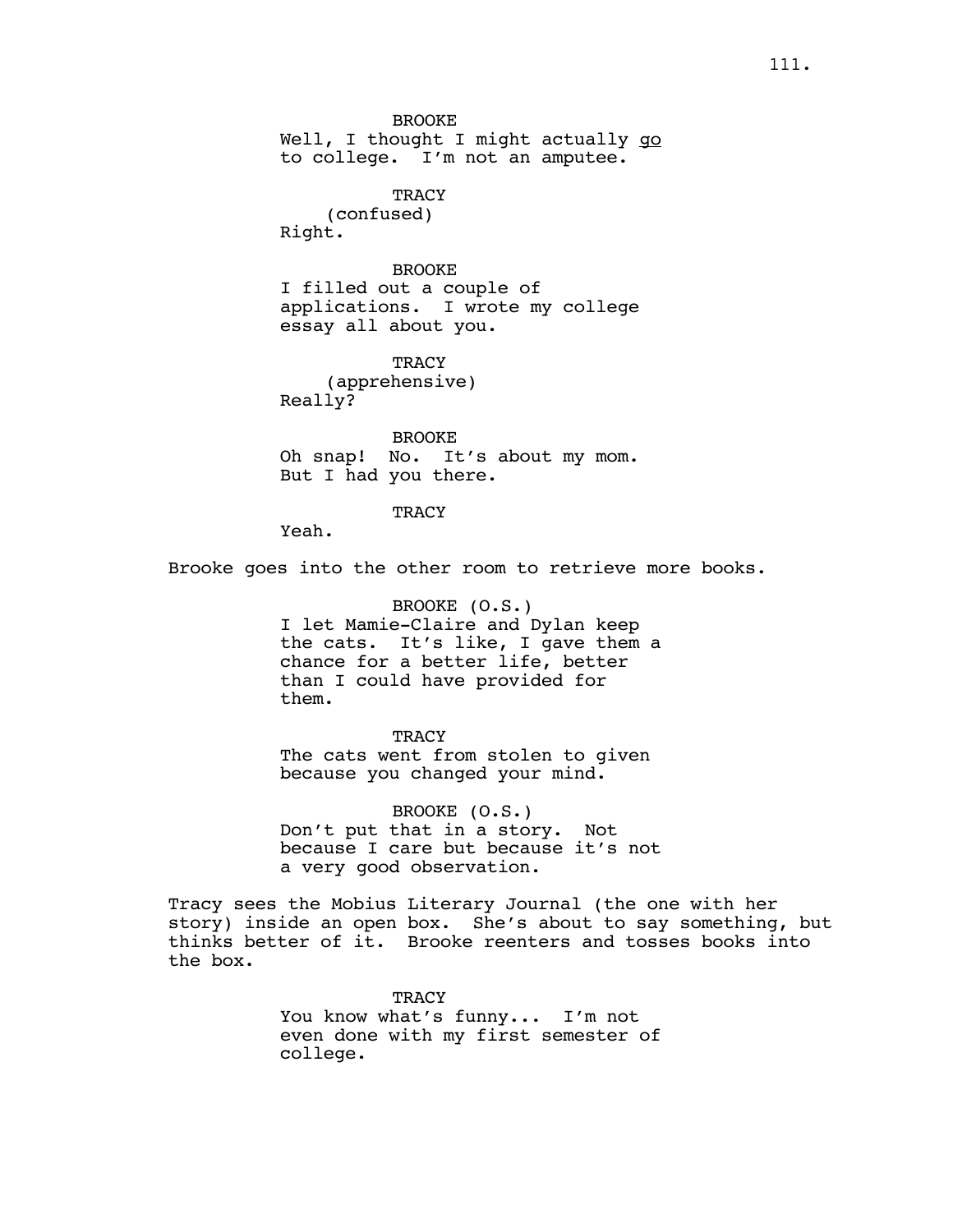BROOKE This won't even be your big "college story."

**TRACY** I think it'll always be pretty big.

Brooke hesitates, emotional for a second. She musses Tracy's hair like a kid.

BROOKE

Well, thanks for stopping by, but I have more packing to do before Kareem and I break down the front door.

**TRACY** It'll be hard for me not to look at New York and think of you somewhere in it.

Brooke shrugs.

# BROOKE

Yeah.

Tracy moves toward the window. She looks back at her friend.

**TRACY** 

Hey Brooke...

Brooke turns around.

**TRACY** It's not going to be as great as what my mom and your dad were planning, but... Do you want to have Thanksgiving with me?

EXT/INT. VESELKA. DAY

We watch Brooke and Tracy through the window eating pierogis for Thanksgiving.

> TRACY (V.O.) Meadow had made rich fat women less fat and rich stupid kids less stupid and lame rich men less lame. And she wanted so badly to be on the other side - to be fat and stupid and lame and rich. (MORE)